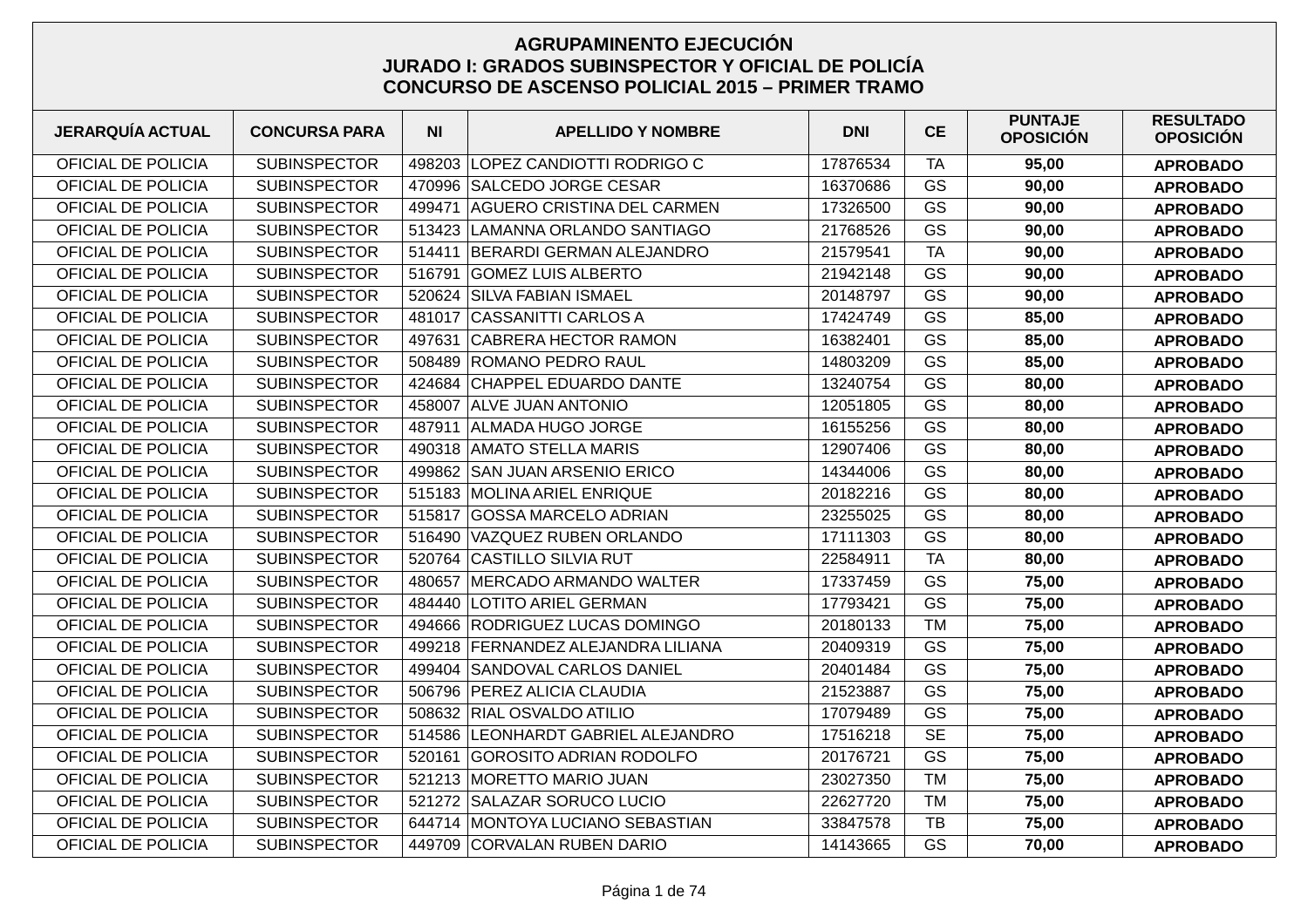| <b>JERARQUÍA ACTUAL</b> | <b>CONCURSA PARA</b> | <b>NI</b> | <b>APELLIDO Y NOMBRE</b>              | <b>DNI</b> | <b>CE</b> | <b>PUNTAJE</b><br><b>OPOSICIÓN</b> | <b>RESULTADO</b><br><b>OPOSICIÓN</b> |
|-------------------------|----------------------|-----------|---------------------------------------|------------|-----------|------------------------------------|--------------------------------------|
| OFICIAL DE POLICIA      | <b>SUBINSPECTOR</b>  | 449849    | <b>MARTINEZ OMAR ENRIQUE</b>          | 13448348   | GS        | 70,00                              | <b>APROBADO</b>                      |
| OFICIAL DE POLICIA      | <b>SUBINSPECTOR</b>  |           | 460303 ROSALES ALEJANDRO ALBERTO      | 13958360   | GS        | 70,00                              | <b>APROBADO</b>                      |
| OFICIAL DE POLICIA      | <b>SUBINSPECTOR</b>  | 485136    | <b>VARELA JORGE RAUL</b>              | 17068549   | GS        | 70,00                              | <b>APROBADO</b>                      |
| OFICIAL DE POLICIA      | <b>SUBINSPECTOR</b>  | 489298    | <b>REYES MIRTA GRACIELA</b>           | 12565344   | <b>TA</b> | 70,00                              | <b>APROBADO</b>                      |
| OFICIAL DE POLICIA      | <b>SUBINSPECTOR</b>  | 498025    | <b>BENITEZ PALMIRA</b>                | 18208171   | <b>TA</b> | 70,00                              | <b>APROBADO</b>                      |
| OFICIAL DE POLICIA      | <b>SUBINSPECTOR</b>  | 502995    | <b>VERGARA MARIA JULIA</b>            | 17339731   | GS        | 70,00                              | <b>APROBADO</b>                      |
| OFICIAL DE POLICIA      | <b>SUBINSPECTOR</b>  | 503622    | ROLDAN ALEJANDRO DANIEL               | 20725328   | TB        | 70,00                              | <b>APROBADO</b>                      |
| OFICIAL DE POLICIA      | <b>SUBINSPECTOR</b>  |           | 507253 MONTENEGRO HUGO ANTONIO SERGIO | 14143686   | GS        | 70,00                              | <b>APROBADO</b>                      |
| OFICIAL DE POLICIA      | <b>SUBINSPECTOR</b>  | 507636    | <b>ASTUDILLO SERGIO RUBEN</b>         | 17412569   | GS        | 70,00                              | <b>APROBADO</b>                      |
| OFICIAL DE POLICIA      | <b>SUBINSPECTOR</b>  | 510505    | <b>GIMENEZ GRACIELA NOEMI</b>         | 26567308   | GS        | 70,00                              | <b>APROBADO</b>                      |
| OFICIAL DE POLICIA      | <b>SUBINSPECTOR</b>  |           | 510521 PASCULLI JOSE CLAUDIO          | 21411117   | <b>SM</b> | 70,00                              | <b>APROBADO</b>                      |
| OFICIAL DE POLICIA      | <b>SUBINSPECTOR</b>  |           | 512818 BRUNO JUDITH GUADALUPE         | 16863212   | <b>TA</b> | 70,00                              | <b>APROBADO</b>                      |
| OFICIAL DE POLICIA      | <b>SUBINSPECTOR</b>  |           | 516511 MIÑO MARIO LUIS                | 17827303   | GS        | 70,00                              | <b>APROBADO</b>                      |
| OFICIAL DE POLICIA      | <b>SUBINSPECTOR</b>  | 516589    | <b>LEZCANO WALTER DANILO</b>          | 21021011   | GS        | 70,00                              | <b>APROBADO</b>                      |
| OFICIAL DE POLICIA      | <b>SUBINSPECTOR</b>  | 519995    | COSME GREGORIO FRANCISCO              | 20354128   | GS        | 70,00                              | <b>APROBADO</b>                      |
| OFICIAL DE POLICIA      | <b>SUBINSPECTOR</b>  | 422282    | <b>SUAREZ ROBERTO RAMON ANTONIO</b>   | 13080657   | GS        | 65,00                              | <b>APROBADO</b>                      |
| OFICIAL DE POLICIA      | <b>SUBINSPECTOR</b>  | 460923    | <b>OVIEDO DELMIRA ERNESTINA</b>       | 14395498   | GS        | 65,00                              | <b>APROBADO</b>                      |
| OFICIAL DE POLICIA      | <b>SUBINSPECTOR</b>  |           | 485624 BENITEZ SERGIO ANTONIO         | 18163616   | GS        | 65,00                              | <b>APROBADO</b>                      |
| OFICIAL DE POLICIA      | <b>SUBINSPECTOR</b>  | 486132    | <b>LIPPL GUSTAVO ENRIQUE</b>          | 17692649   | GS        | 65,00                              | <b>APROBADO</b>                      |
| OFICIAL DE POLICIA      | <b>SUBINSPECTOR</b>  |           | 494216 BUTIERREZ NELIDA GRISELDA      | 17413756   | GS        | 65,00                              | <b>APROBADO</b>                      |
| OFICIAL DE POLICIA      | <b>SUBINSPECTOR</b>  |           | 500976 FERREYRA JOSE RAMON            | 20140179   | GS        | 65,00                              | <b>APROBADO</b>                      |
| OFICIAL DE POLICIA      | <b>SUBINSPECTOR</b>  | 503347    | <b>LORENZ JUAN CARLOS</b>             | 18653228   | GS        | 65,00                              | <b>APROBADO</b>                      |
| OFICIAL DE POLICIA      | <b>SUBINSPECTOR</b>  | 513229    | <b>ACOSTA JUAN PABLO</b>              | 18242247   | <b>SE</b> | 65,00                              | <b>APROBADO</b>                      |
| OFICIAL DE POLICIA      | <b>SUBINSPECTOR</b>  |           | 516287 SOTO RAUL OMAR                 | 20208206   | GS        | 65,00                              | <b>APROBADO</b>                      |
| OFICIAL DE POLICIA      | <b>SUBINSPECTOR</b>  | 516830    | CALDERONE JAVIER IVAN                 | 17330335   | GS        | 65,00                              | <b>APROBADO</b>                      |
| OFICIAL DE POLICIA      | <b>SUBINSPECTOR</b>  | 520195    | <b>HERNANDEZ CLAUDIO FABIAN</b>       | 21720085   | GS        | 65,00                              | <b>APROBADO</b>                      |
| OFICIAL DE POLICIA      | <b>SUBINSPECTOR</b>  | 521132    | <b>GODOY SERGIO FABIAN</b>            | 21721317   | GS        | 65,00                              | <b>APROBADO</b>                      |
| OFICIAL DE POLICIA      | <b>SUBINSPECTOR</b>  |           | 643831 BELTRAMINO SEBASTIAN OSCAR     | 29841728   | TB        | 65,00                              | <b>APROBADO</b>                      |
| OFICIAL DE POLICIA      | <b>SUBINSPECTOR</b>  |           | 445207 ROLDAN EUSEBIO EDGARDO ERNESTO | 13449295   | GS        | 60,00                              | <b>APROBADO</b>                      |
| OFICIAL DE POLICIA      | <b>SUBINSPECTOR</b>  |           | 451771 RUFFINO RUBEN SANTIAGO         | 11766537   | GS        | 60,00                              | <b>APROBADO</b>                      |
| OFICIAL DE POLICIA      | <b>SUBINSPECTOR</b>  | 481459    | <b>PEREZ HECTOR GUILLERMO</b>         | 16418741   | GS        | 60,00                              | <b>APROBADO</b>                      |
| OFICIAL DE POLICIA      | <b>SUBINSPECTOR</b>  |           | 504408 OJEDA ALEJANDRA SILVINA        | 18040812   | <b>TA</b> | 60,00                              | <b>APROBADO</b>                      |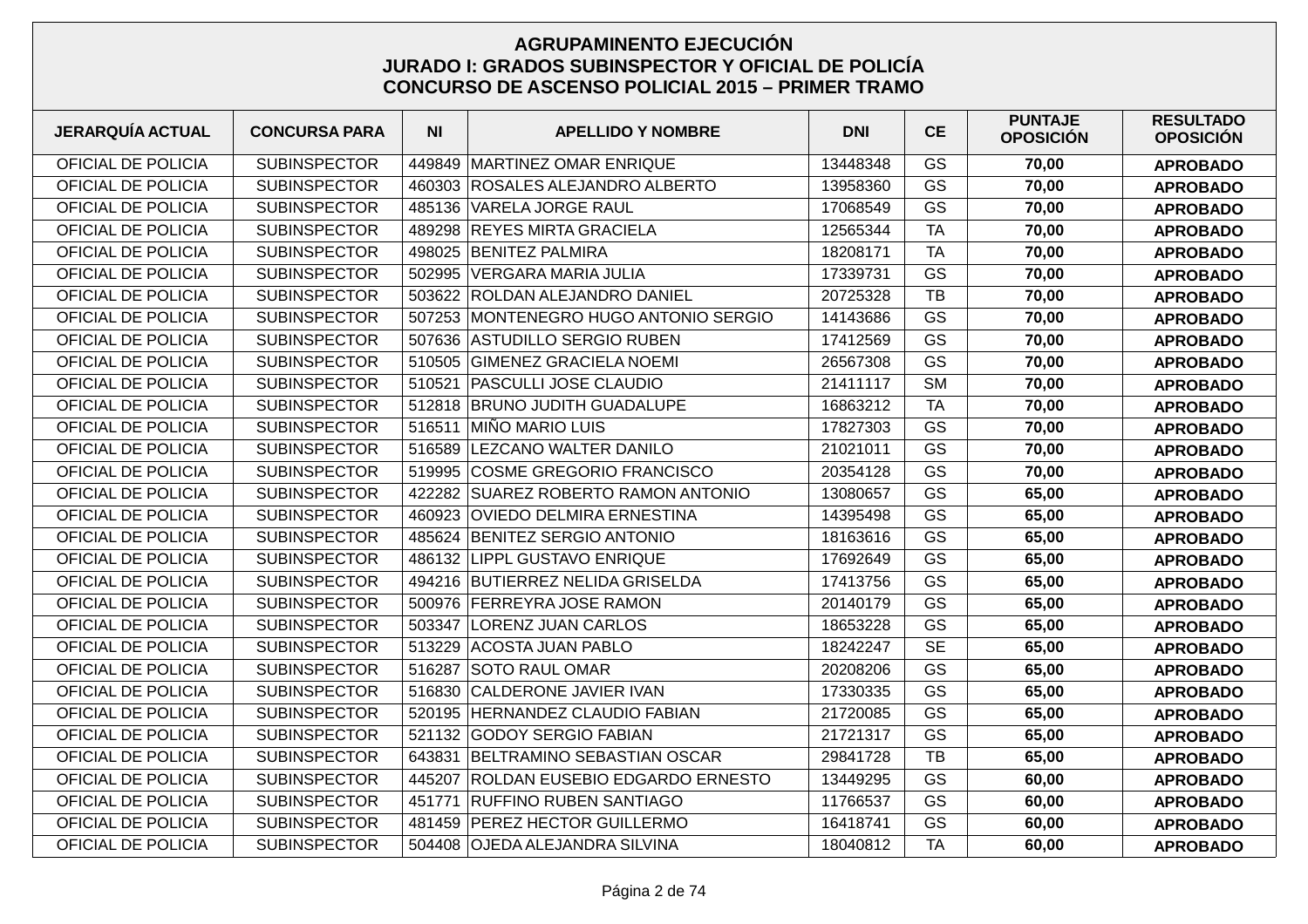| <b>JERARQUÍA ACTUAL</b> | <b>CONCURSA PARA</b> | <b>NI</b> | <b>APELLIDO Y NOMBRE</b>            | <b>DNI</b> | <b>CE</b> | <b>PUNTAJE</b><br><b>OPOSICIÓN</b> | <b>RESULTADO</b><br><b>OPOSICIÓN</b> |
|-------------------------|----------------------|-----------|-------------------------------------|------------|-----------|------------------------------------|--------------------------------------|
| OFICIAL DE POLICIA      | <b>SUBINSPECTOR</b>  | 505463    | CORDOBA SUSANA BEATRIZ              | 17669273   | <b>TA</b> | 60,00                              | <b>APROBADO</b>                      |
| OFICIAL DE POLICIA      | <b>SUBINSPECTOR</b>  | 505625    | <b>RAMOS MIRTA BEATRIZ</b>          | 16690579   | GS        | 60,00                              | <b>APROBADO</b>                      |
| OFICIAL DE POLICIA      | <b>SUBINSPECTOR</b>  |           | 510734 BUSTAMANTE ALICIA LILIAN     | 16182486   | GS        | 60,00                              | <b>APROBADO</b>                      |
| OFICIAL DE POLICIA      | <b>SUBINSPECTOR</b>  |           | 514004 DOLCE ANA MARIA              | 17460804   | GS        | 60,00                              | <b>APROBADO</b>                      |
| OFICIAL DE POLICIA      | <b>SUBINSPECTOR</b>  | 516929    | <b>SEBALLOS ALBERTO MARTIN</b>      | 22381787   | GS        | 60,00                              | <b>APROBADO</b>                      |
| OFICIAL DE POLICIA      | <b>SUBINSPECTOR</b>  | 519472    | BEJARANO JORGE LUIS EDUARDO         | 20806470   | GS        | 60,00                              | <b>APROBADO</b>                      |
| OFICIAL DE POLICIA      | <b>SUBINSPECTOR</b>  | 520314    | MONZON RAUL DARIO                   | 23164318   | GS        | 60,00                              | <b>APROBADO</b>                      |
| OFICIAL DE POLICIA      | <b>SUBINSPECTOR</b>  | 478920    | <b>TABORDA EMILIO RUBEN</b>         | 12891510   | GS        | 55,00                              | NO APROBADO                          |
| OFICIAL DE POLICIA      | <b>SUBINSPECTOR</b>  | 481467    | <b>PONS ALBERTO ARIEL</b>           | 17591529   | GS        | 55,00                              | NO APROBADO                          |
| OFICIAL DE POLICIA      | <b>SUBINSPECTOR</b>  | 498262    | <b>VERA MARIA CRISTINA</b>          | 20181016   | GS        | 55,00                              | NO APROBADO                          |
| OFICIAL DE POLICIA      | <b>SUBINSPECTOR</b>  | 504777    | ZARATE LUCIANO ROQUE                | 14328926   | GS        | 55,00                              | NO APROBADO                          |
| OFICIAL DE POLICIA      | <b>SUBINSPECTOR</b>  | 505382    | <b>ABREGU SUSANA</b>                | 22244228   | GS        | 55,00                              | NO APROBADO                          |
| OFICIAL DE POLICIA      | <b>SUBINSPECTOR</b>  |           | 507946 DEL VALLE RAFAEL             | 17280660   | GS        | 55,00                              | NO APROBADO                          |
| OFICIAL DE POLICIA      | <b>SUBINSPECTOR</b>  |           | 509191   MACHADO ALICIA CRISTINA    | 20473641   | GS        | 55,00                              | NO APROBADO                          |
| OFICIAL DE POLICIA      | <b>SUBINSPECTOR</b>  | 515841    | <b>BOGADO ALBERTO FABIAN</b>        | 21420122   | GS        | 55,00                              | NO APROBADO                          |
| OFICIAL DE POLICIA      | <b>SUBINSPECTOR</b>  | 516091    | <b>RODAS NELSON JOSE</b>            | 20674781   | GS        | 55,00                              | NO APROBADO                          |
| OFICIAL DE POLICIA      | <b>SUBINSPECTOR</b>  | 516635    | SAUCEDO JORGE ALBERTO               | 21419913   | GS        | 55,00                              | NO APROBADO                          |
| OFICIAL DE POLICIA      | <b>SUBINSPECTOR</b>  |           | 421634 MARANZANA NESTOR             | 12522475   | GS        | 50,00                              | NO APROBADO                          |
| OFICIAL DE POLICIA      | <b>SUBINSPECTOR</b>  | 440159    | <b>GRECO RICARDO OMAR</b>           | 11981867   | GS        | 50,00                              | NO APROBADO                          |
| OFICIAL DE POLICIA      | <b>SUBINSPECTOR</b>  | 449717    | ALVAREZ JULIO CESAR                 | 12404358   | GS        | 50,00                              | NO APROBADO                          |
| OFICIAL DE POLICIA      | <b>SUBINSPECTOR</b>  | 453188    | <b>ESCOBAR JUAN JOSE</b>            | 14055643   | GS        | 50,00                              | NO APROBADO                          |
| OFICIAL DE POLICIA      | <b>SUBINSPECTOR</b>  | 453412    | <b>GONZALEZ LUIS MANUEL</b>         | 12527437   | GS        | 50,00                              | NO APROBADO                          |
| OFICIAL DE POLICIA      | <b>SUBINSPECTOR</b>  |           | 488488 RODRIGUEZ CEFERINO M         | 17068997   | GS        | 50,00                              | NO APROBADO                          |
| OFICIAL DE POLICIA      | <b>SUBINSPECTOR</b>  |           | 494135 SANCHEZ MARIA DE LOS ANGELES | 13958381   | GS        | 50,00                              | NO APROBADO                          |
| OFICIAL DE POLICIA      | <b>SUBINSPECTOR</b>  | 497720    | ALVAREZ FERNANDO JAVIER             | 16982261   | <b>TA</b> | 50,00                              | NO APROBADO                          |
| OFICIAL DE POLICIA      | <b>SUBINSPECTOR</b>  |           | 503690 ALAGUIBE MIGUEL ANGEL        | 16400419   | TB        | 50,00                              | NO APROBADO                          |
| OFICIAL DE POLICIA      | <b>SUBINSPECTOR</b>  | 510459    | <b>HEREDIA MANUEL RAMON</b>         | 17181151   | GS        | 50,00                              | NO APROBADO                          |
| OFICIAL DE POLICIA      | <b>SUBINSPECTOR</b>  | 520837    | MENDEZ GUSTAVO DARIO                | 20179966   | GS        | 50,00                              | NO APROBADO                          |
| OFICIAL DE POLICIA      | <b>SUBINSPECTOR</b>  | 487147    | MENDEZ MIGUEL ANGEL JOSE            | 16400461   | GS        | 45,00                              | NO APROBADO                          |
| OFICIAL DE POLICIA      | <b>SUBINSPECTOR</b>  | 499269    | RODRIGUEZ FATIMA MARIA OFELIA       | 16985652   | GS        | 45,00                              | NO APROBADO                          |
| OFICIAL DE POLICIA      | <b>SUBINSPECTOR</b>  | 502162    | <b>IRAETA FELIX LUIS</b>            | 14529376   | GS        | 45,00                              | NO APROBADO                          |
| OFICIAL DE POLICIA      | <b>SUBINSPECTOR</b>  |           | 513458 MENDOZA OMAR MIGUEL          | 17205657   | GS        | 45,00                              | NO APROBADO                          |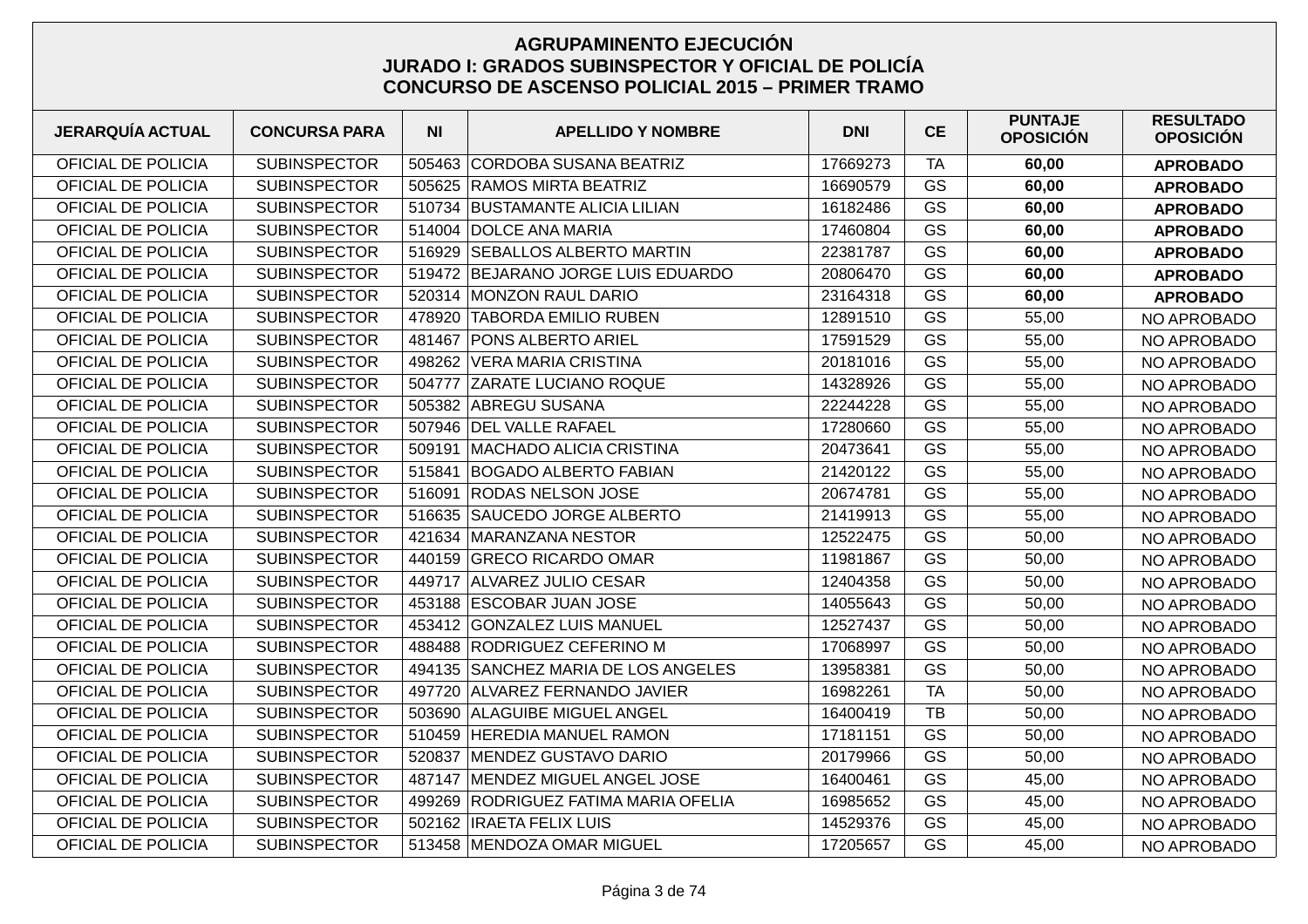| <b>JERARQUÍA ACTUAL</b> | <b>CONCURSA PARA</b> | <b>NI</b> | <b>APELLIDO Y NOMBRE</b>           | <b>DNI</b> | <b>CE</b> | <b>PUNTAJE</b><br><b>OPOSICIÓN</b> | <b>RESULTADO</b><br><b>OPOSICIÓN</b> |
|-------------------------|----------------------|-----------|------------------------------------|------------|-----------|------------------------------------|--------------------------------------|
| OFICIAL DE POLICIA      | <b>SUBINSPECTOR</b>  |           | 513652 ROMERO NELCI VIVIANA        | 18373474   | GS        | 45,00                              | NO APROBADO                          |
| OFICIAL DE POLICIA      | <b>SUBINSPECTOR</b>  |           | 520870 RODRIGUEZ RAMON ANTONIO     | 21411215   | <b>GS</b> | 45,00                              | NO APROBADO                          |
| OFICIAL DE POLICIA      | <b>SUBINSPECTOR</b>  |           | 520985 ALOY MARCELO ROBERTO        | 17024849   | GS        | 45,00                              | NO APROBADO                          |
| OFICIAL DE POLICIA      | <b>SUBINSPECTOR</b>  |           | 453722 MANAVELLA ROBERTO MARTIN    | 12523707   | GS        | 40,00                              | NO APROBADO                          |
| OFICIAL DE POLICIA      | <b>SUBINSPECTOR</b>  |           | 498424 FERNANDEZ VILMA BEATRIZ     | 16178281   | GS        | 40,00                              | NO APROBADO                          |
| OFICIAL DE POLICIA      | <b>SUBINSPECTOR</b>  |           | 506991 MIRANDA OSVALDO ANTONIO     | 23577187   | GS        | 40,00                              | NO APROBADO                          |
| OFICIAL DE POLICIA      | <b>SUBINSPECTOR</b>  |           | 510670 MAI CARLOS ALBERTO          | 16726463   | GS        | 40,00                              | NO APROBADO                          |
| OFICIAL DE POLICIA      | <b>SUBINSPECTOR</b>  |           | 511463 CARBALLO GERMAN             | 21641718   | GS        | 40,00                              | NO APROBADO                          |
| OFICIAL DE POLICIA      | <b>SUBINSPECTOR</b>  |           | 443379 ACUÑA JOSE ALBERTO          | 12147443   | GS        | 35,00                              | NO APROBADO                          |
| OFICIAL DE POLICIA      | <b>SUBINSPECTOR</b>  |           | 508357 QUINTANA RAMON ALFREDO      | 20298563   | GS        | 35,00                              | NO APROBADO                          |
| OFICIAL DE POLICIA      | <b>SUBINSPECTOR</b>  |           | 522252 VILLARRUEL GUILLERMO FABIAN | 22091858   | GS        | 35,00                              | NO APROBADO                          |
| OFICIAL DE POLICIA      | <b>SUBINSPECTOR</b>  |           | 459968 MUÑOZ FRANCISCO HECTOR      | 10726434   | GS        |                                    | <b>AUSENTE</b>                       |
| OFICIAL DE POLICIA      | <b>SUBINSPECTOR</b>  |           | 486167 LOPEZ REYNALDO MIGUEL       | 14729131   | GS        |                                    | <b>AUSENTE</b>                       |
| OFICIAL DE POLICIA      | <b>SUBINSPECTOR</b>  |           | 507610 ARRIETA ALBERTO MARCELO     | 16228018   | GS        |                                    | <b>AUSENTE</b>                       |
| SUBOFICIAL DE POLICIA   | OFICIAL DE POLICIA   |           | 565041 PIETRANI SEBASTIAN          | 27613983   | <b>GS</b> | 100,00                             | <b>APROBADO</b>                      |
| SUBOFICIAL DE POLICIA   | OFICIAL DE POLICIA   |           | 620793 ALBORNOZ ANGELINA LORENA    | 31155887   | GS        | 100,00                             | <b>APROBADO</b>                      |
| SUBOFICIAL DE POLICIA   | OFICIAL DE POLICIA   |           | 623954 KONDRATIUK SANDRA VANESA    | 31337318   | GS        | 100,00                             | <b>APROBADO</b>                      |
| SUBOFICIAL DE POLICIA   | OFICIAL DE POLICIA   |           | 626619 STANOSS ROSAURA BEATRIZ     | 30681269   | GS        | 100,00                             | <b>APROBADO</b>                      |
| SUBOFICIAL DE POLICIA   | OFICIAL DE POLICIA   |           | 631582 SANTAMARIA CESAR LUIS       | 29112496   | GS        | 100,00                             | <b>APROBADO</b>                      |
| SUBOFICIAL DE POLICIA   | OFICIAL DE POLICIA   |           | 631825 GONZALEZ ROBERTO JAVIER     | 34379326   | <b>GS</b> | 100,00                             | <b>APROBADO</b>                      |
| SUBOFICIAL DE POLICIA   | OFICIAL DE POLICIA   |           | 633356 PACHECO ARIEL DAVID         | 33552064   | GS        | 100,00                             | <b>APROBADO</b>                      |
| SUBOFICIAL DE POLICIA   | OFICIAL DE POLICIA   |           | 635120 BULA MARIA CELESTE          | 35215216   | GS        | 100,00                             | <b>APROBADO</b>                      |
| SUBOFICIAL DE POLICIA   | OFICIAL DE POLICIA   |           | 636941 NAITO JUAN OMAR MARCELO     | 32330425   | GS        | 100,00                             | <b>APROBADO</b>                      |
| SUBOFICIAL DE POLICIA   | OFICIAL DE POLICIA   |           | 637131 MANTICA HERNAN EZEQUIEL     | 28332309   | GS        | 100,00                             | <b>APROBADO</b>                      |
| SUBOFICIAL DE POLICIA   | OFICIAL DE POLICIA   |           | 637211 KATRAMIZ EVANGELINA RITA    | 28524835   | <b>GS</b> | 100,00                             | <b>APROBADO</b>                      |
| SUBOFICIAL DE POLICIA   | OFICIAL DE POLICIA   |           | 637891 JUAREZ FACUNDO MARTIN       | 29177098   | GS        | 100,00                             | <b>APROBADO</b>                      |
| SUBOFICIAL DE POLICIA   | OFICIAL DE POLICIA   |           | 638137 CAPDEVILA RODRIGO MATEO     | 33424798   | GS        | 100,00                             | <b>APROBADO</b>                      |
| SUBOFICIAL DE POLICIA   | OFICIAL DE POLICIA   |           | 638285 ESPINDOLA ARIEL JOSE        | 33299675   | GS        | 100,00                             | <b>APROBADO</b>                      |
| SUBOFICIAL DE POLICIA   | OFICIAL DE POLICIA   |           | 638960 ZORZI ARIEL JESUS           | 31661063   | GS        | 100,00                             | <b>APROBADO</b>                      |
| SUBOFICIAL DE POLICIA   | OFICIAL DE POLICIA   |           | 639338 MERLO ELIANA GABRIELA       | 28025240   | GS        | 100,00                             | <b>APROBADO</b>                      |
| SUBOFICIAL DE POLICIA   | OFICIAL DE POLICIA   |           | 639575 BULACIO VERONICA MARISEL    | 32673046   | GS        | 100,00                             | <b>APROBADO</b>                      |
| SUBOFICIAL DE POLICIA   | OFICIAL DE POLICIA   |           | 640352 SOUILHE LEOPOLDO RUBEN      | 32177289   | GS        | 100,00                             | <b>APROBADO</b>                      |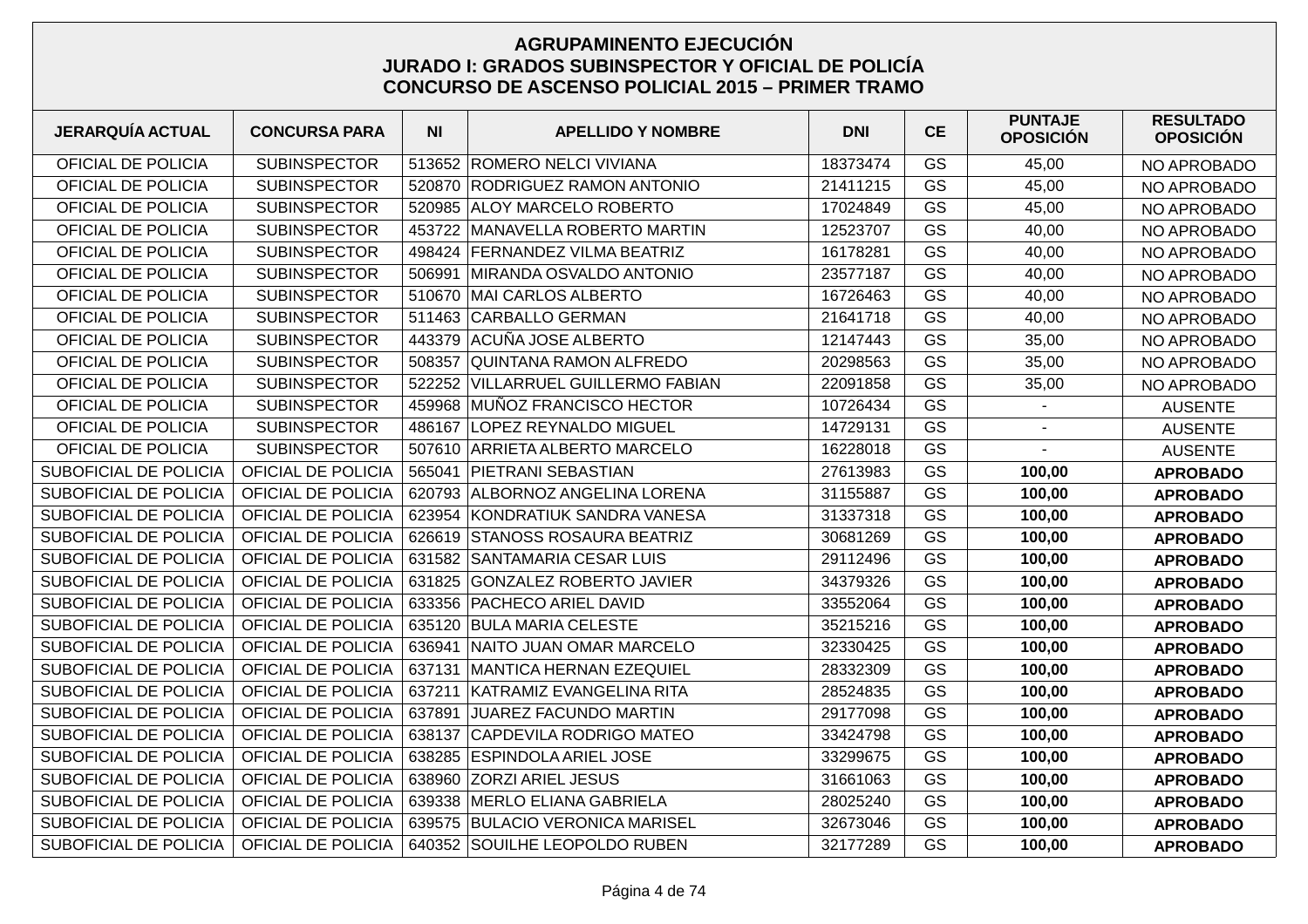| <b>JERARQUÍA ACTUAL</b> | <b>CONCURSA PARA</b> | <b>NI</b> | <b>APELLIDO Y NOMBRE</b>           | <b>DNI</b> | <b>CE</b> | <b>PUNTAJE</b><br><b>OPOSICIÓN</b> | <b>RESULTADO</b><br><b>OPOSICIÓN</b> |
|-------------------------|----------------------|-----------|------------------------------------|------------|-----------|------------------------------------|--------------------------------------|
| SUBOFICIAL DE POLICIA   | OFICIAL DE POLICIA   | 641898    | GUERRA YANINA VERONICA             | 26594553   | GS        | 100,00                             | <b>APROBADO</b>                      |
| SUBOFICIAL DE POLICIA   | OFICIAL DE POLICIA   | 646351    | <b>ZAPATA CARLOS JAVIER</b>        | 28796316   | GS        | 100,00                             | <b>APROBADO</b>                      |
| SUBOFICIAL DE POLICIA   | OFICIAL DE POLICIA   | 646776    | <b>FIGUEROA ENZO MAXIMILIANO J</b> | 29612568   | GS        | 100,00                             | <b>APROBADO</b>                      |
| SUBOFICIAL DE POLICIA   | OFICIAL DE POLICIA   | 646831    | <b>GONZALEZ CRISTIAN EDUARDO</b>   | 33245638   | GS        | 100,00                             | <b>APROBADO</b>                      |
| SUBOFICIAL DE POLICIA   | OFICIAL DE POLICIA   | 647161    | <b>ROLON CRISTIAN LEANDRO</b>      | 31468704   | GS        | 100,00                             | <b>APROBADO</b>                      |
| SUBOFICIAL DE POLICIA   | OFICIAL DE POLICIA   | 647225    | SOSA IGNACIO RAMON                 | 34541503   | GS        | 100,00                             | <b>APROBADO</b>                      |
| SUBOFICIAL DE POLICIA   | OFICIAL DE POLICIA   | 647241    | <b>SPESSOTT BRUNO DANILO</b>       | 32153251   | GS        | 100,00                             | <b>APROBADO</b>                      |
| SUBOFICIAL DE POLICIA   | OFICIAL DE POLICIA   | 648434    | <b>TORTI HECTOR ANGEL</b>          | 35250902   | GS        | 100,00                             | <b>APROBADO</b>                      |
| SUBOFICIAL DE POLICIA   | OFICIAL DE POLICIA   |           | 648701 BARRETO ANGELINA EDHIT      | 32207674   | GS        | 100,00                             | <b>APROBADO</b>                      |
| SUBOFICIAL DE POLICIA   | OFICIAL DE POLICIA   | 650242    | <b>BLANCHE GISELA ROMINA</b>       | 24667838   | GS        | 100,00                             | <b>APROBADO</b>                      |
| SUBOFICIAL DE POLICIA   | OFICIAL DE POLICIA   | 650447    | CECCHETTO ANALIA VERONICA          | 27158814   | GS        | 100,00                             | <b>APROBADO</b>                      |
| SUBOFICIAL DE POLICIA   | OFICIAL DE POLICIA   | 650579    | <b>DURAN SABRINA VIVIANA</b>       | 30452355   | GS        | 100,00                             | <b>APROBADO</b>                      |
| SUBOFICIAL DE POLICIA   | OFICIAL DE POLICIA   |           | 650676 FERREYRA MELISA ROSA        | 26064970   | GS        | 100,00                             | <b>APROBADO</b>                      |
| SUBOFICIAL DE POLICIA   | OFICIAL DE POLICIA   | 651028    | <b>GUILLAUME ROBERTO CARLOS</b>    | 29142488   | GS        | 100,00                             | <b>APROBADO</b>                      |
| SUBOFICIAL DE POLICIA   | OFICIAL DE POLICIA   | 651508    | <b>MERKVA GERMAN</b>               | 31111284   | GS        | 100,00                             | <b>APROBADO</b>                      |
| SUBOFICIAL DE POLICIA   | OFICIAL DE POLICIA   | 651966    | PINTOS JONATAN EMMANUEL            | 33496219   | GS        | 100,00                             | <b>APROBADO</b>                      |
| SUBOFICIAL DE POLICIA   | OFICIAL DE POLICIA   | 653055    | MALDONADO ARACELI SIVANA S         | 29148063   | GS        | 100,00                             | <b>APROBADO</b>                      |
| SUBOFICIAL DE POLICIA   | OFICIAL DE POLICIA   | 653080    | MATTOS CARLOS SERGIO               | 29980353   | GS        | 100,00                             | <b>APROBADO</b>                      |
| SUBOFICIAL DE POLICIA   | OFICIAL DE POLICIA   | 653161    | <b>VILLALBA MARIA ROSA</b>         | 28197673   | GS        | 100,00                             | <b>APROBADO</b>                      |
| SUBOFICIAL DE POLICIA   | OFICIAL DE POLICIA   | 653497    | CORDOBA ROSANA BEATRIZ             | 28136526   | GS        | 100,00                             | <b>APROBADO</b>                      |
| SUBOFICIAL DE POLICIA   | OFICIAL DE POLICIA   | 653969    | <b>TAPIA LUCAS RENE</b>            | 30760924   | GS        | 100,00                             | <b>APROBADO</b>                      |
| SUBOFICIAL DE POLICIA   | OFICIAL DE POLICIA   | 654019    | VELAZQUEZ OSCAR ALBERTO            | 32177377   | GS        | 100,00                             | <b>APROBADO</b>                      |
| SUBOFICIAL DE POLICIA   | OFICIAL DE POLICIA   | 654400    | <b>AYARDE ELOISA MARIA</b>         | 34474196   | GS        | 100,00                             | <b>APROBADO</b>                      |
| SUBOFICIAL DE POLICIA   | OFICIAL DE POLICIA   | 655562    | KORKES CECILIA GUADALUPE           | 26233668   | GS        | 100,00                             | <b>APROBADO</b>                      |
| SUBOFICIAL DE POLICIA   | OFICIAL DE POLICIA   | 526428    | <b>VOLPATTI OSCAR LORENZO</b>      | 20876060   | GS        | 95,00                              | <b>APROBADO</b>                      |
| SUBOFICIAL DE POLICIA   | OFICIAL DE POLICIA   | 552470    | <b>CEJAS CARLOS ALBERTO</b>        | 22225027   | GS        | 95,00                              | <b>APROBADO</b>                      |
| SUBOFICIAL DE POLICIA   | OFICIAL DE POLICIA   | 565636    | ORDOÑEZ ALEJANDRO DAVID            | 26739138   | GS        | 95,00                              | <b>APROBADO</b>                      |
| SUBOFICIAL DE POLICIA   | OFICIAL DE POLICIA   | 571164    | <b>ZEITER JESUS AMILCAR</b>        | 28331872   | GS        | 95,00                              | <b>APROBADO</b>                      |
| SUBOFICIAL DE POLICIA   | OFICIAL DE POLICIA   |           | 608611 ALE JORGE MAURO             | 25206301   | <b>SE</b> | 95,00                              | <b>APROBADO</b>                      |
| SUBOFICIAL DE POLICIA   | OFICIAL DE POLICIA   | 608637    | <b>ANDI JORGE MATIAS</b>           | 28088626   | <b>SE</b> | 95,00                              | <b>APROBADO</b>                      |
| SUBOFICIAL DE POLICIA   | OFICIAL DE POLICIA   | 608882    | <b>VILLAR FABIAN RAMON</b>         | 24322984   | <b>SE</b> | 95,00                              | <b>APROBADO</b>                      |
| SUBOFICIAL DE POLICIA   | OFICIAL DE POLICIA   |           | 616184 FANTINI ANDREA LORENA       | 25657817   | GS        | 95,00                              | <b>APROBADO</b>                      |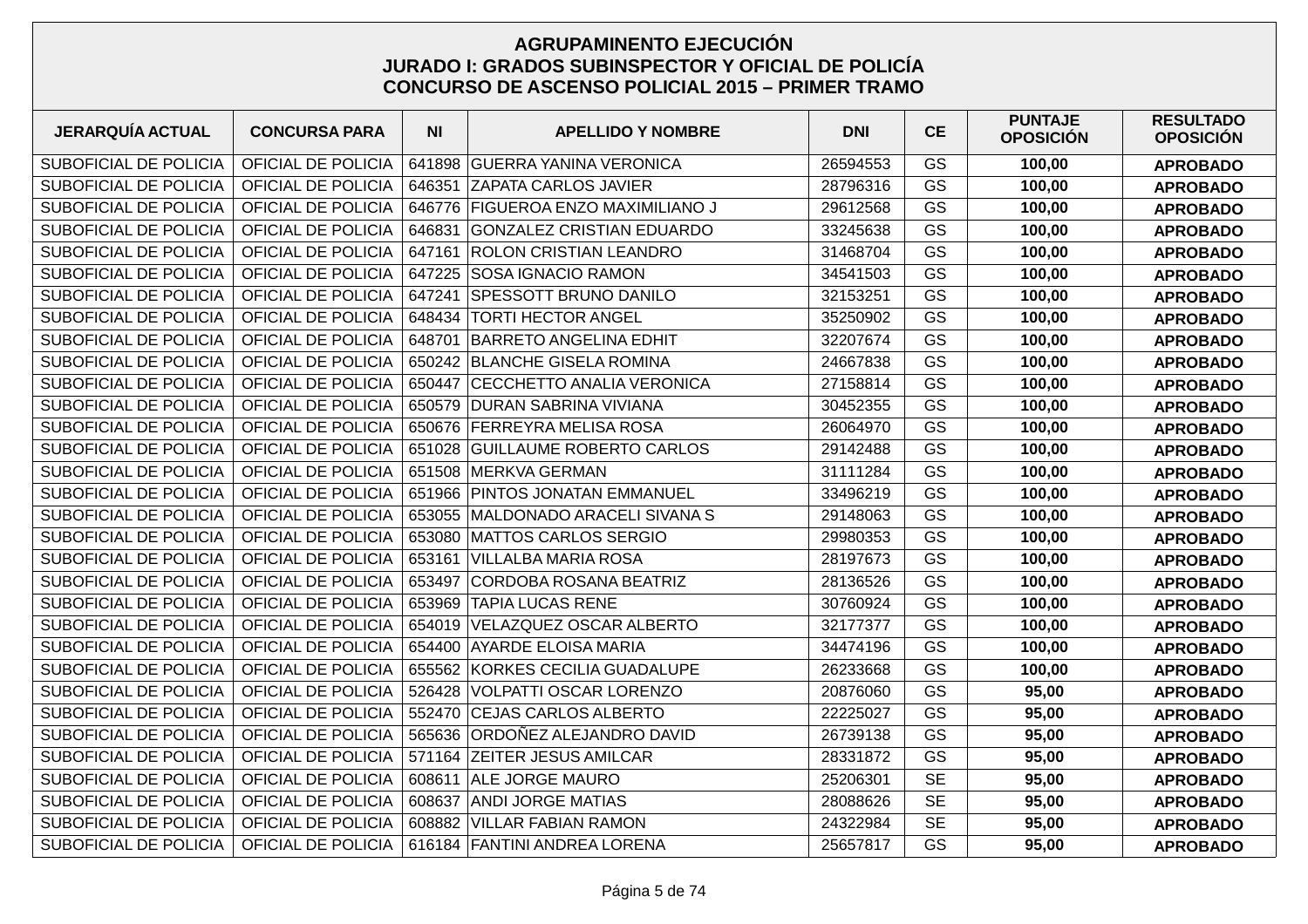| <b>JERARQUÍA ACTUAL</b> | <b>CONCURSA PARA</b> | <b>NI</b> | <b>APELLIDO Y NOMBRE</b>            | <b>DNI</b> | <b>CE</b> | <b>PUNTAJE</b><br><b>OPOSICIÓN</b> | <b>RESULTADO</b><br><b>OPOSICIÓN</b> |
|-------------------------|----------------------|-----------|-------------------------------------|------------|-----------|------------------------------------|--------------------------------------|
| SUBOFICIAL DE POLICIA   | OFICIAL DE POLICIA   | 623253    | <b>MARTINEZ BERENICE</b>            | 32659986   | <b>GS</b> | 95,00                              | <b>APROBADO</b>                      |
| SUBOFICIAL DE POLICIA   | OFICIAL DE POLICIA   |           | 626988 FRANCISQUINI BARRETO VANINA  | 29240612   | <b>GS</b> | 95,00                              | <b>APROBADO</b>                      |
| SUBOFICIAL DE POLICIA   | OFICIAL DE POLICIA   |           | 628301 PELATTI DIEGO CARLOS         | 32886106   | GS        | 95,00                              | <b>APROBADO</b>                      |
| SUBOFICIAL DE POLICIA   | OFICIAL DE POLICIA   |           | 629758 CELAURO RODRIGO RAMON        | 32371281   | GS        | 95,00                              | <b>APROBADO</b>                      |
| SUBOFICIAL DE POLICIA   | OFICIAL DE POLICIA   | 630489    | <b>PEREZ MARCELO MARIANO</b>        | 33568368   | <b>GS</b> | 95,00                              | <b>APROBADO</b>                      |
| SUBOFICIAL DE POLICIA   | OFICIAL DE POLICIA   |           | 631523 RODAS JULIO ERNESTO          | 31339404   | GS        | 95,00                              | <b>APROBADO</b>                      |
| SUBOFICIAL DE POLICIA   | OFICIAL DE POLICIA   | 631841    | LOPEZ FERNANDO GABRIEL              | 33962545   | GS        | 95,00                              | <b>APROBADO</b>                      |
| SUBOFICIAL DE POLICIA   | OFICIAL DE POLICIA   |           | 634956 ALVAREZ SERGIO OSMAR         | 33071449   | GS        | 95,00                              | <b>APROBADO</b>                      |
| SUBOFICIAL DE POLICIA   | OFICIAL DE POLICIA   |           | 635740 GONZALEZ ROMINA ELIZABET     | 33562752   | GS        | 95,00                              | <b>APROBADO</b>                      |
| SUBOFICIAL DE POLICIA   | OFICIAL DE POLICIA   | 636746    | <b>VALLEJOS MARIA JIMENA</b>        | 30950101   | <b>GS</b> | 95,00                              | <b>APROBADO</b>                      |
| SUBOFICIAL DE POLICIA   | OFICIAL DE POLICIA   |           | 636924 CAVALLINI JAVIER ALEJANDRO   | 29287232   | GS        | 95,00                              | <b>APROBADO</b>                      |
| SUBOFICIAL DE POLICIA   | OFICIAL DE POLICIA   |           | 636932 ALDERETE CINTIA VANESA       | 32521392   | GS        | 95,00                              | <b>APROBADO</b>                      |
| SUBOFICIAL DE POLICIA   | OFICIAL DE POLICIA   |           | 637025 RUSSI FLAVIA ESTEFANIA       | 31700798   | GS        | 95,00                              | <b>APROBADO</b>                      |
| SUBOFICIAL DE POLICIA   | OFICIAL DE POLICIA   |           | 637165 ROA VANESA LORENA            | 31628088   | GS        | 95,00                              | <b>APROBADO</b>                      |
| SUBOFICIAL DE POLICIA   | OFICIAL DE POLICIA   |           | 637262 SEGOVIA CAROLA ANALIA ITATI  | 27522294   | <b>GS</b> | 95,00                              | <b>APROBADO</b>                      |
| SUBOFICIAL DE POLICIA   | OFICIAL DE POLICIA   |           | 637505 FERNANDEZ NADIA TATIANA      | 34827419   | GS        | 95,00                              | <b>APROBADO</b>                      |
| SUBOFICIAL DE POLICIA   | OFICIAL DE POLICIA   |           | 637947 ALANIZ ANAHI ANDREA          | 33837623   | GS        | 95,00                              | <b>APROBADO</b>                      |
| SUBOFICIAL DE POLICIA   | OFICIAL DE POLICIA   |           | 637963 ALEMAN GISELA LORENA         | 28929019   | GS        | 95,00                              | <b>APROBADO</b>                      |
| SUBOFICIAL DE POLICIA   | OFICIAL DE POLICIA   |           | 637971 ALMADA JULIA MARIELA         | 28760890   | GS        | 95,00                              | <b>APROBADO</b>                      |
| SUBOFICIAL DE POLICIA   | OFICIAL DE POLICIA   | 638269    | <b>DUARTE SAMANTA MADELAINE</b>     | 39253467   | <b>GS</b> | 95,00                              | <b>APROBADO</b>                      |
| SUBOFICIAL DE POLICIA   | OFICIAL DE POLICIA   |           | 638714 PEREYRA VICTOR HUGO          | 29388314   | GS        | 95,00                              | <b>APROBADO</b>                      |
| SUBOFICIAL DE POLICIA   | OFICIAL DE POLICIA   |           | 638757 RENDO CARLOS ALBERTO         | 29234105   | GS        | 95,00                              | <b>APROBADO</b>                      |
| SUBOFICIAL DE POLICIA   | OFICIAL DE POLICIA   | 639109    | <b>SARAVIA GIMENA ELISA</b>         | 32331528   | GS        | 95,00                              | <b>APROBADO</b>                      |
| SUBOFICIAL DE POLICIA   | OFICIAL DE POLICIA   |           | 639281 LUQUE ELIANA ELIZABET        | 34585686   | GS        | 95,00                              | <b>APROBADO</b>                      |
| SUBOFICIAL DE POLICIA   | OFICIAL DE POLICIA   | 639346    | <b>SOSA ENZO SEBASTIAN</b>          | 32141809   | <b>GS</b> | 95,00                              | <b>APROBADO</b>                      |
| SUBOFICIAL DE POLICIA   | OFICIAL DE POLICIA   |           | 639494 PRIETO NORA SOLEDAD          | 29828707   | GS        | 95,00                              | <b>APROBADO</b>                      |
| SUBOFICIAL DE POLICIA   | OFICIAL DE POLICIA   | 639770    | <b>TESTOLINI NORMA MARIA ESTHER</b> | 32644899   | GS        | 95,00                              | <b>APROBADO</b>                      |
| SUBOFICIAL DE POLICIA   | OFICIAL DE POLICIA   |           | 640051 CARACCI VANESA GISEL         | 33829722   | GS        | 95,00                              | <b>APROBADO</b>                      |
| SUBOFICIAL DE POLICIA   | OFICIAL DE POLICIA   |           | 640280 GONZALEZ FRANCISCO JAVIER    | 32621106   | GS        | 95,00                              | <b>APROBADO</b>                      |
| SUBOFICIAL DE POLICIA   | OFICIAL DE POLICIA   |           | 640344 BOLZAN MARIANELA ANDREA      | 30586893   | GS        | 95,00                              | <b>APROBADO</b>                      |
| SUBOFICIAL DE POLICIA   | OFICIAL DE POLICIA   |           | 640573 AMAYA NANCI MARIA F          | 34937418   | GS        | 95,00                              | <b>APROBADO</b>                      |
| SUBOFICIAL DE POLICIA   | OFICIAL DE POLICIA   |           | 641545 FERNANDEZ CAROLINA MARISEL   | 30916650   | GS        | 95,00                              | <b>APROBADO</b>                      |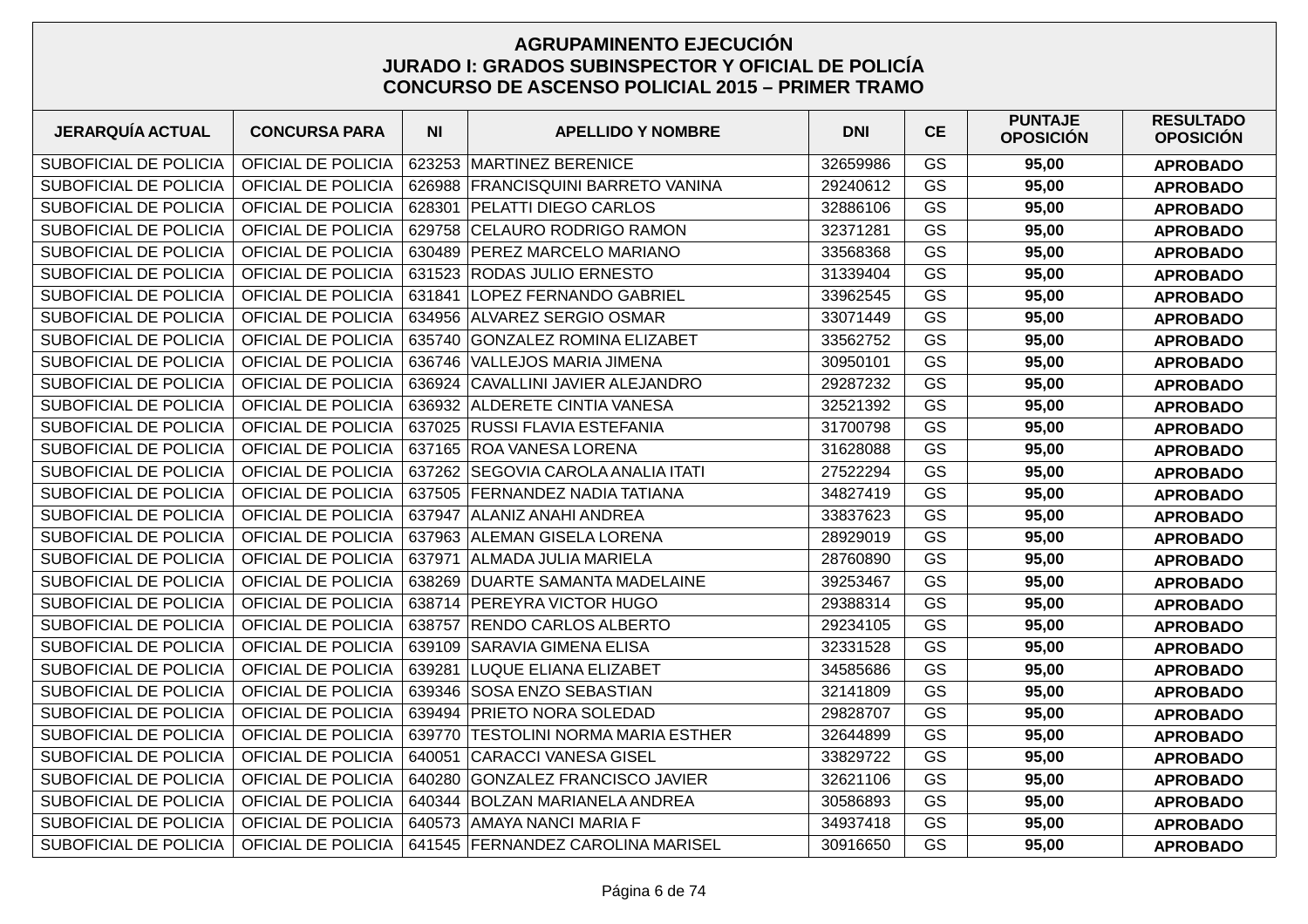| <b>JERARQUÍA ACTUAL</b> | <b>CONCURSA PARA</b> | <b>NI</b> | <b>APELLIDO Y NOMBRE</b>          | <b>DNI</b> | <b>CE</b> | <b>PUNTAJE</b><br><b>OPOSICIÓN</b> | <b>RESULTADO</b><br><b>OPOSICIÓN</b> |
|-------------------------|----------------------|-----------|-----------------------------------|------------|-----------|------------------------------------|--------------------------------------|
| SUBOFICIAL DE POLICIA   | OFICIAL DE POLICIA   | 642185    | LUAIZA NATALIA ANDREA             | 28172180   | GS        | 95,00                              | <b>APROBADO</b>                      |
| SUBOFICIAL DE POLICIA   | OFICIAL DE POLICIA   |           | 642584 NORIEGA DANIELA ARMINDA    | 27481211   | GS        | 95,00                              | <b>APROBADO</b>                      |
| SUBOFICIAL DE POLICIA   | OFICIAL DE POLICIA   |           | 643050 RITTER JAVIER GUSTAVO      | 26504544   | GS        | 95,00                              | <b>APROBADO</b>                      |
| SUBOFICIAL DE POLICIA   | OFICIAL DE POLICIA   | 643190    | <b>ROSSI VANIVA ERIKA</b>         | 27320112   | GS        | 95,00                              | <b>APROBADO</b>                      |
| SUBOFICIAL DE POLICIA   | OFICIAL DE POLICIA   | 646083    | <b>OJEDA ERICA JUDITH</b>         | 31364733   | GS        | 95,00                              | <b>APROBADO</b>                      |
| SUBOFICIAL DE POLICIA   | OFICIAL DE POLICIA   | 646326    | <b>ZALAZAR DANIELA GIMENA</b>     | 34045515   | GS        | 95,00                              | <b>APROBADO</b>                      |
| SUBOFICIAL DE POLICIA   | OFICIAL DE POLICIA   | 646482    | MEYNET OSCAR HORACIO              | 35023030   | GS        | 95,00                              | <b>APROBADO</b>                      |
| SUBOFICIAL DE POLICIA   | OFICIAL DE POLICIA   |           | 646709 DUARTE CLAUDIA BEATRIZ     | 26694332   | GS        | 95,00                              | <b>APROBADO</b>                      |
| SUBOFICIAL DE POLICIA   | OFICIAL DE POLICIA   | 646890    | LOPEZ ROBERTO CARLOS              | 27518855   | GS        | 95,00                              | <b>APROBADO</b>                      |
| SUBOFICIAL DE POLICIA   | OFICIAL DE POLICIA   | 646962    | MASIN CESAR MAXIMILIANO           | 34585839   | GS        | 95,00                              | <b>APROBADO</b>                      |
| SUBOFICIAL DE POLICIA   | OFICIAL DE POLICIA   | 646971    | MAURENZZI DANIEL EDUARDO          | 27524388   | GS        | 95,00                              | <b>APROBADO</b>                      |
| SUBOFICIAL DE POLICIA   | OFICIAL DE POLICIA   | 647331    | <b>ZIMMER FERNANDO DANIEL</b>     | 35173004   | GS        | 95,00                              | <b>APROBADO</b>                      |
| SUBOFICIAL DE POLICIA   | OFICIAL DE POLICIA   | 648272    | <b>GOROSITO EMILIANO FABRISIO</b> | 31273399   | GS        | 95,00                              | <b>APROBADO</b>                      |
| SUBOFICIAL DE POLICIA   | OFICIAL DE POLICIA   | 648663    | SCANDROLIO VANESA GABRIELA        | 28331784   | GS        | 95,00                              | <b>APROBADO</b>                      |
| SUBOFICIAL DE POLICIA   | OFICIAL DE POLICIA   | 648906    | MONTI SEBASTIAN RAMON             | 36052062   | GS        | 95,00                              | <b>APROBADO</b>                      |
| SUBOFICIAL DE POLICIA   | OFICIAL DE POLICIA   | 649350    | MARTIN ADRIANA VANINA             | 29048219   | GS        | 95,00                              | <b>APROBADO</b>                      |
| SUBOFICIAL DE POLICIA   | OFICIAL DE POLICIA   | 649414    | <b>PONTE ADRIANA NOELIA</b>       | 29913714   | GS        | 95,00                              | <b>APROBADO</b>                      |
| SUBOFICIAL DE POLICIA   | OFICIAL DE POLICIA   |           | 650188 BASAILL LAURA ANDREA       | 31628239   | GS        | 95,00                              | <b>APROBADO</b>                      |
| SUBOFICIAL DE POLICIA   | OFICIAL DE POLICIA   |           | 650307 BRAVO SEBASTIAN LEANDRO    | 31700627   | GS        | 95,00                              | <b>APROBADO</b>                      |
| SUBOFICIAL DE POLICIA   | OFICIAL DE POLICIA   | 650323    | CABRERA LETICIA MARINA            | 30429247   | GS        | 95,00                              | <b>APROBADO</b>                      |
| SUBOFICIAL DE POLICIA   | OFICIAL DE POLICIA   | 650617    | <b>ESPINOZA NADIA MARILIN</b>     | 27863086   | GS        | 95,00                              | <b>APROBADO</b>                      |
| SUBOFICIAL DE POLICIA   | OFICIAL DE POLICIA   |           | 650684 FIZ MARIA ARACELI          | 25904340   | GS        | 95,00                              | <b>APROBADO</b>                      |
| SUBOFICIAL DE POLICIA   | OFICIAL DE POLICIA   |           | 650706 FOFFANI ROBERTO EDGARDO    | 35651002   | GS        | 95,00                              | <b>APROBADO</b>                      |
| SUBOFICIAL DE POLICIA   | OFICIAL DE POLICIA   | 650943    | <b>GOMEZ EMMANUEL ALEJANDRO</b>   | 30961758   | GS        | 95,00                              | <b>APROBADO</b>                      |
| SUBOFICIAL DE POLICIA   | OFICIAL DE POLICIA   | 651516    | MOLINA EXEQUIEL JESUS             | 34171687   | GS        | 95,00                              | <b>APROBADO</b>                      |
| SUBOFICIAL DE POLICIA   | OFICIAL DE POLICIA   | 651788    | <b>ORTEGA LAURA GISELA</b>        | 27862049   | GS        | 95,00                              | <b>APROBADO</b>                      |
| SUBOFICIAL DE POLICIA   | OFICIAL DE POLICIA   | 651982    | <b>PORFIRI LUCAS EMILIANO</b>     | 32958693   | GS        | 95,00                              | <b>APROBADO</b>                      |
| SUBOFICIAL DE POLICIA   | OFICIAL DE POLICIA   |           | 652083 REVILLA DANIEL ORLANDO     | 28731308   | GS        | 95,00                              | <b>APROBADO</b>                      |
| SUBOFICIAL DE POLICIA   | OFICIAL DE POLICIA   |           | 652431 SEGOVIA ANGEL EXEQUIEL     | 30938386   | GS        | 95,00                              | <b>APROBADO</b>                      |
| SUBOFICIAL DE POLICIA   | OFICIAL DE POLICIA   | 652482    | SILVA DAVID HORACIO               | 33468858   | GS        | 95,00                              | <b>APROBADO</b>                      |
| SUBOFICIAL DE POLICIA   | OFICIAL DE POLICIA   | 652601    | <b>TISCORNIA BRUNO VICENTE</b>    | 32699961   | GS        | 95,00                              | <b>APROBADO</b>                      |
| SUBOFICIAL DE POLICIA   | OFICIAL DE POLICIA   | 653047    | <b>LODI GERARDO GABRIEL</b>       | 27474650   | GS        | 95,00                              | <b>APROBADO</b>                      |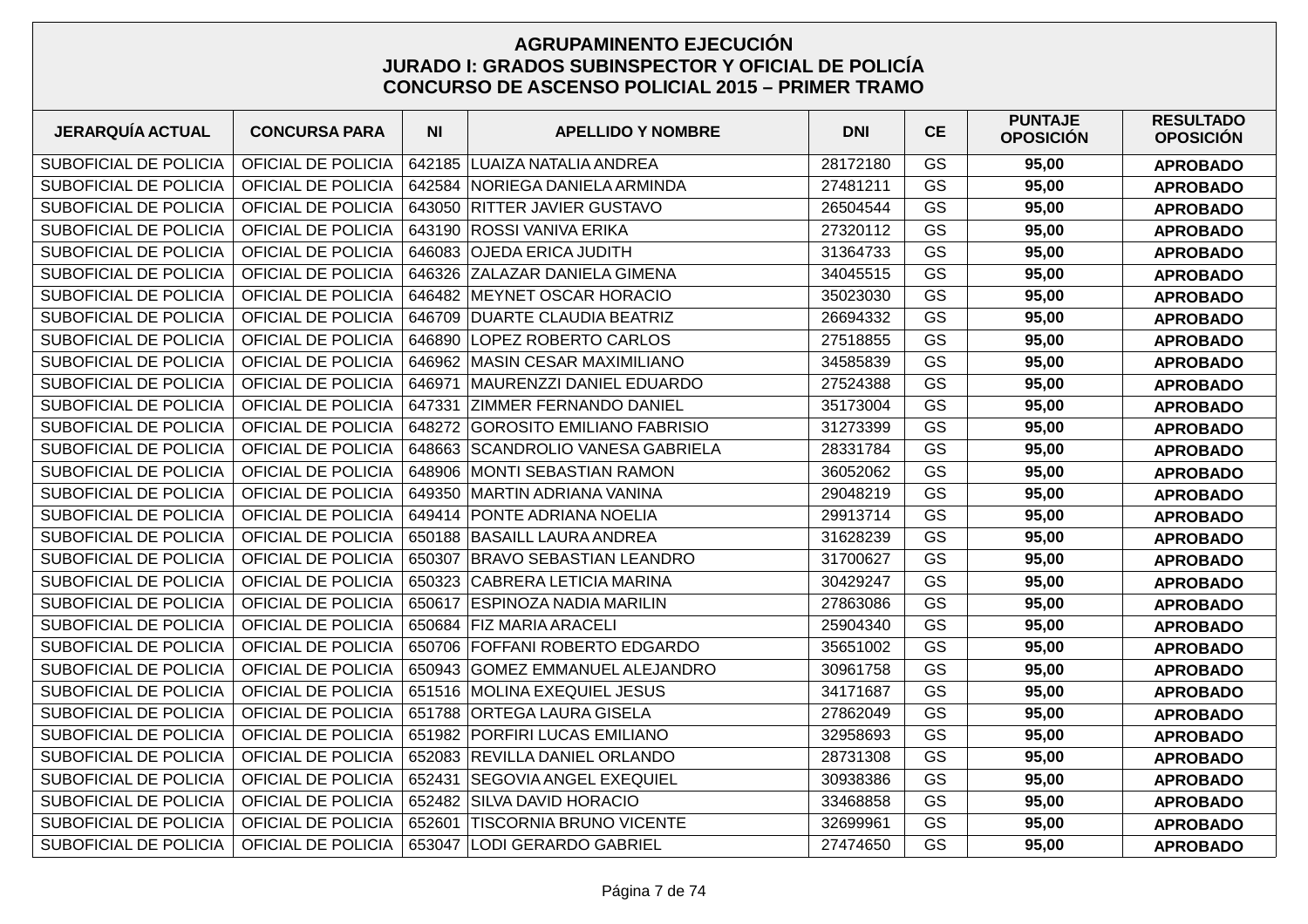| <b>JERARQUÍA ACTUAL</b> | <b>CONCURSA PARA</b> | <b>NI</b> | <b>APELLIDO Y NOMBRE</b>            | <b>DNI</b> | <b>CE</b> | <b>PUNTAJE</b><br><b>OPOSICIÓN</b> | <b>RESULTADO</b><br><b>OPOSICIÓN</b> |
|-------------------------|----------------------|-----------|-------------------------------------|------------|-----------|------------------------------------|--------------------------------------|
| SUBOFICIAL DE POLICIA   | OFICIAL DE POLICIA   |           | 653136 RAMIREZ ELSA BEATRIZ         | 27021172   | <b>GS</b> | 95,00                              | <b>APROBADO</b>                      |
| SUBOFICIAL DE POLICIA   | OFICIAL DE POLICIA   | 653527    | <b>DIGIORGI ARMANDO FEDERICO</b>    | 31676708   | <b>GS</b> | 95,00                              | <b>APROBADO</b>                      |
| SUBOFICIAL DE POLICIA   | OFICIAL DE POLICIA   |           | 653829 RODRIGUEZ HERNAN NICOLAS     | 33562703   | GS        | 95,00                              | <b>APROBADO</b>                      |
| SUBOFICIAL DE POLICIA   | OFICIAL DE POLICIA   | 653870    | SALAZAR EMANUEL PABLO               | 33562917   | GS        | 95,00                              | <b>APROBADO</b>                      |
| SUBOFICIAL DE POLICIA   | OFICIAL DE POLICIA   | 654094    | <b>ACEVEDO MARIA ANGELICA</b>       | 28332111   | <b>GS</b> | 95,00                              | <b>APROBADO</b>                      |
| SUBOFICIAL DE POLICIA   | OFICIAL DE POLICIA   |           | 654116 ACOSTA ANDREA ROMINA         | 33548144   | GS        | 95,00                              | <b>APROBADO</b>                      |
| SUBOFICIAL DE POLICIA   | OFICIAL DE POLICIA   |           | 654647 CANO JONATAN EZEQUIEL        | 35294562   | GS        | 95,00                              | <b>APROBADO</b>                      |
| SUBOFICIAL DE POLICIA   | OFICIAL DE POLICIA   |           | 655112 FONDO MARISA LILIANA         | 29352719   | GS        | 95,00                              | <b>APROBADO</b>                      |
| SUBOFICIAL DE POLICIA   | OFICIAL DE POLICIA   |           | 656143 ORTEGA MARIA BELEN           | 33949815   | GS        | 95,00                              | <b>APROBADO</b>                      |
| SUBOFICIAL DE POLICIA   | OFICIAL DE POLICIA   |           | 656453 REDERO CARLA VANESA          | 30005646   | <b>GS</b> | 95,00                              | <b>APROBADO</b>                      |
| SUBOFICIAL DE POLICIA   | OFICIAL DE POLICIA   |           | 656658 RUIZ ADRIAN EMILIANO         | 33587127   | GS        | 95,00                              | <b>APROBADO</b>                      |
| SUBOFICIAL DE POLICIA   | OFICIAL DE POLICIA   | 657000    | <b>VIGNATTI MAILEN DAIANA</b>       | 32873998   | GS        | 95,00                              | <b>APROBADO</b>                      |
| SUBOFICIAL DE POLICIA   | OFICIAL DE POLICIA   |           | 523593 CACERES HORACIO JOAQUIN      | 23758372   | GS        | 90,00                              | <b>APROBADO</b>                      |
| SUBOFICIAL DE POLICIA   | OFICIAL DE POLICIA   |           | 527521 MOISES JAVIER HORACIO        | 20966698   | GS        | 90,00                              | <b>APROBADO</b>                      |
| SUBOFICIAL DE POLICIA   | OFICIAL DE POLICIA   |           | 529079 MALDONADO CESAR DANIEL       | 23693040   | <b>GS</b> | 90,00                              | <b>APROBADO</b>                      |
| SUBOFICIAL DE POLICIA   | OFICIAL DE POLICIA   |           | 530671 ALONSO HECTOR GERONIMO       | 26343049   | GS        | 90,00                              | <b>APROBADO</b>                      |
| SUBOFICIAL DE POLICIA   | OFICIAL DE POLICIA   | 531049    | <b>LOVEY DANIEL GUSTAVO</b>         | 26301352   | GS        | 90,00                              | <b>APROBADO</b>                      |
| SUBOFICIAL DE POLICIA   | OFICIAL DE POLICIA   | 539333    | <b>SOLOHAGA GERMAN PABLO</b>        | 21521712   | GS        | 90,00                              | <b>APROBADO</b>                      |
| SUBOFICIAL DE POLICIA   | OFICIAL DE POLICIA   |           | 543225 LUCIANO HORACIO RENE         | 26035383   | GS        | 90,00                              | <b>APROBADO</b>                      |
| SUBOFICIAL DE POLICIA   | OFICIAL DE POLICIA   |           | 546119 ESCUDERO GUSTAVO DANIEL      | 20938178   | <b>GS</b> | 90,00                              | <b>APROBADO</b>                      |
| SUBOFICIAL DE POLICIA   | OFICIAL DE POLICIA   |           | 548260 ESQUIVEL ESTEBAN MAXIMILIANO | 26376564   | GS        | 90,00                              | <b>APROBADO</b>                      |
| SUBOFICIAL DE POLICIA   | OFICIAL DE POLICIA   |           | 557722 RODRIGUEZ WALTER CESAR       | 25721172   | GS        | 90,00                              | <b>APROBADO</b>                      |
| SUBOFICIAL DE POLICIA   | OFICIAL DE POLICIA   |           | 561371 SIMONINI ANGEL DANIEL        | 25749362   | GS        | 90,00                              | <b>APROBADO</b>                      |
| SUBOFICIAL DE POLICIA   | OFICIAL DE POLICIA   |           | 568023 MENOTTI MAURICIO CEFERINO    | 24411295   | GS        | 90,00                              | <b>APROBADO</b>                      |
| SUBOFICIAL DE POLICIA   | OFICIAL DE POLICIA   | 569739    | ORTIZ NESTOR AGUSTIN                | 28469850   | <b>GS</b> | 90,00                              | <b>APROBADO</b>                      |
| SUBOFICIAL DE POLICIA   | OFICIAL DE POLICIA   |           | 577651 SUAREZ CRISTIAN HERNAN       | 25840065   | GS        | 90,00                              | <b>APROBADO</b>                      |
| SUBOFICIAL DE POLICIA   | OFICIAL DE POLICIA   |           | 593061 MUÑOZ LUCIANA MABEL          | 28818669   | GS        | 90,00                              | <b>APROBADO</b>                      |
| SUBOFICIAL DE POLICIA   | OFICIAL DE POLICIA   |           | 595276 VERA MELISA GISELA           | 32290378   | GS        | 90,00                              | <b>APROBADO</b>                      |
| SUBOFICIAL DE POLICIA   | OFICIAL DE POLICIA   |           | 599522 ORELLANO JORGE OSCAR         | 23923325   | <b>SM</b> | 90,00                              | <b>APROBADO</b>                      |
| SUBOFICIAL DE POLICIA   | OFICIAL DE POLICIA   | 605999    | <b>RAMOS JORGE LUIS</b>             | 32811248   | GS        | 90,00                              | <b>APROBADO</b>                      |
| SUBOFICIAL DE POLICIA   | OFICIAL DE POLICIA   |           | 608629 ALVAREZ GABRIEL SERGIO       | 27462591   | <b>SE</b> | 90,00                              | <b>APROBADO</b>                      |
| SUBOFICIAL DE POLICIA   | OFICIAL DE POLICIA   |           | 608696 GONZALEZ JORGE LUIS          | 30254400   | <b>SE</b> | 90,00                              | <b>APROBADO</b>                      |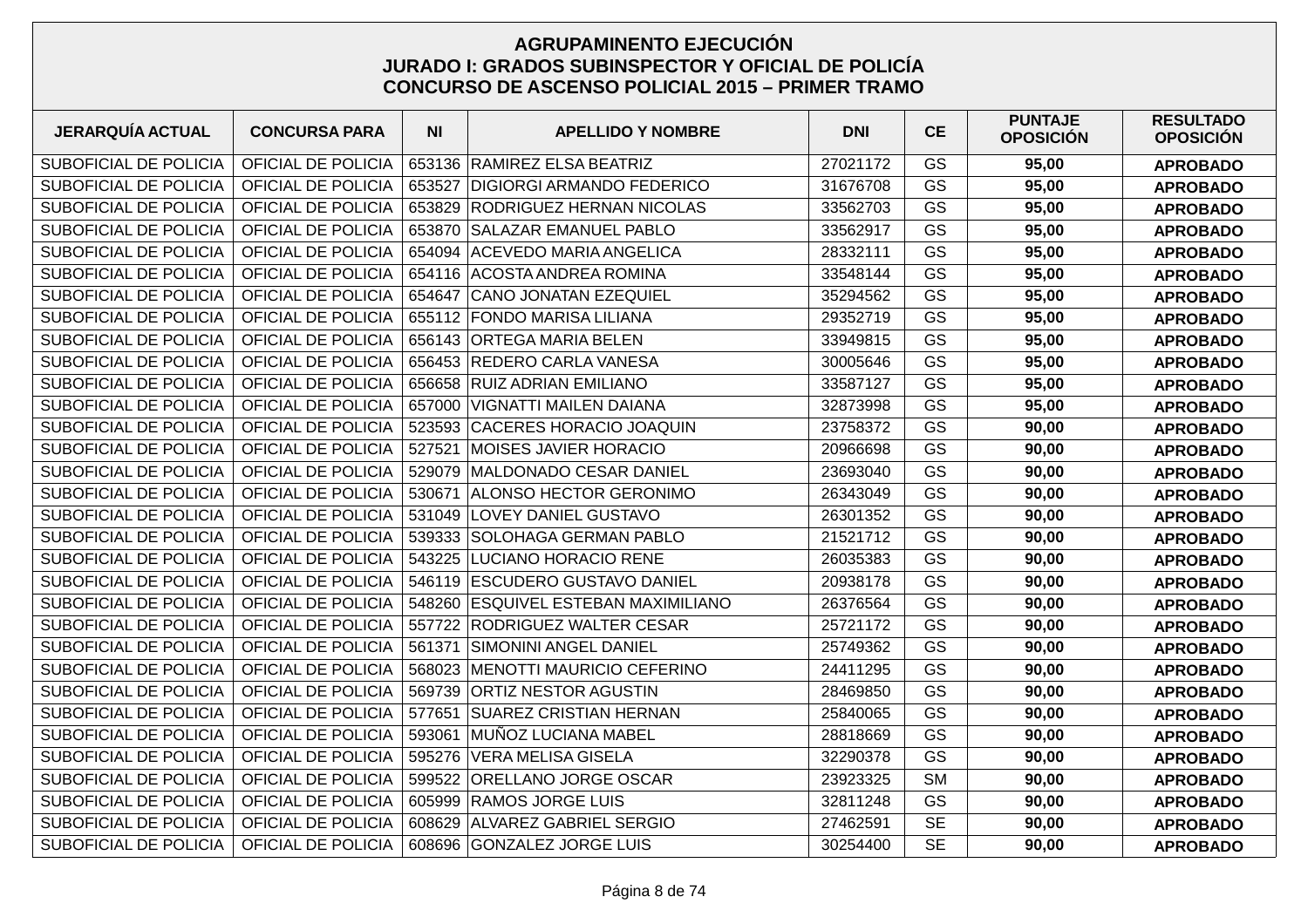| <b>JERARQUÍA ACTUAL</b> | <b>CONCURSA PARA</b> | <b>NI</b> | <b>APELLIDO Y NOMBRE</b>          | <b>DNI</b> | <b>CE</b> | <b>PUNTAJE</b><br><b>OPOSICIÓN</b> | <b>RESULTADO</b><br><b>OPOSICIÓN</b> |
|-------------------------|----------------------|-----------|-----------------------------------|------------|-----------|------------------------------------|--------------------------------------|
| SUBOFICIAL DE POLICIA   | OFICIAL DE POLICIA   | 608726    | <b>LOSTUMBO RODRIGO LUIS</b>      | 29487101   | <b>SE</b> | 90,00                              | <b>APROBADO</b>                      |
| SUBOFICIAL DE POLICIA   | OFICIAL DE POLICIA   | 608866    | SCOCCIA SERGIO JAVIER             | 23928243   | <b>SE</b> | 90,00                              | <b>APROBADO</b>                      |
| SUBOFICIAL DE POLICIA   | OFICIAL DE POLICIA   | 608947    | MUÑOZ LUIS CARLOS                 | 31970841   | GS        | 90,00                              | <b>APROBADO</b>                      |
| SUBOFICIAL DE POLICIA   | OFICIAL DE POLICIA   | 610852    | <b>TORRES OMAR ALBERTO</b>        | 30554174   | GS        | 90,00                              | <b>APROBADO</b>                      |
| SUBOFICIAL DE POLICIA   | OFICIAL DE POLICIA   | 610976    | VILLARREAL ARIEL GONZALO          | 25157906   | GS        | 90,00                              | <b>APROBADO</b>                      |
| SUBOFICIAL DE POLICIA   | OFICIAL DE POLICIA   | 611913    | CASTILLO LEONEL ENRIQUE           | 33070605   | GS        | 90,00                              | <b>APROBADO</b>                      |
| SUBOFICIAL DE POLICIA   | OFICIAL DE POLICIA   | 613088    | <b>GOMEZ CAREN DAISI</b>          | 29777129   | GS        | 90,00                              | <b>APROBADO</b>                      |
| SUBOFICIAL DE POLICIA   | OFICIAL DE POLICIA   | 614084    | <b>LEGUIZAMON SILVIA ROXANA</b>   | 31021860   | GS        | 90,00                              | <b>APROBADO</b>                      |
| SUBOFICIAL DE POLICIA   | OFICIAL DE POLICIA   | 617768    | <b>OSUNA NESTOR JAVIER</b>        | 25183187   | <b>SM</b> | 90,00                              | <b>APROBADO</b>                      |
| SUBOFICIAL DE POLICIA   | OFICIAL DE POLICIA   | 621552    | LOZANO ALBA ROMINA                | 26460401   | GS        | 90,00                              | <b>APROBADO</b>                      |
| SUBOFICIAL DE POLICIA   | OFICIAL DE POLICIA   | 621897    | <b>REY MARIA FERNANDA</b>         | 26594676   | GS        | 90,00                              | <b>APROBADO</b>                      |
| SUBOFICIAL DE POLICIA   | OFICIAL DE POLICIA   | 622141    | TABORDA GILDA NATALIA S           | 32058968   | GS        | 90,00                              | <b>APROBADO</b>                      |
| SUBOFICIAL DE POLICIA   | OFICIAL DE POLICIA   | 622940    | <b>FERREYRA CELESTINA MARIA V</b> | 32644919   | GS        | 90,00                              | <b>APROBADO</b>                      |
| SUBOFICIAL DE POLICIA   | OFICIAL DE POLICIA   | 623041    | <b>GOMEZ ROMINA SILVINA</b>       | 29643355   | GS        | 90,00                              | <b>APROBADO</b>                      |
| SUBOFICIAL DE POLICIA   | OFICIAL DE POLICIA   | 624489    | ORO O IVAN ARNALDO                | 26503820   | GS        | 90,00                              | <b>APROBADO</b>                      |
| SUBOFICIAL DE POLICIA   | OFICIAL DE POLICIA   | 625311    | <b>LANZA JUAN PATRICIO</b>        | 28219984   | GS        | 90,00                              | <b>APROBADO</b>                      |
| SUBOFICIAL DE POLICIA   | OFICIAL DE POLICIA   | 625612    | <b>DIAZ CLAUDIA ANDREA</b>        | 30621288   | GS        | 90,00                              | <b>APROBADO</b>                      |
| SUBOFICIAL DE POLICIA   | OFICIAL DE POLICIA   |           | 626139 ZABALA DARIO MIGUEL        | 28575193   | GS        | 90,00                              | <b>APROBADO</b>                      |
| SUBOFICIAL DE POLICIA   | OFICIAL DE POLICIA   |           | 626872 RODRIGUEZ JUAN MANUEL      | 30985322   | GS        | 90,00                              | <b>APROBADO</b>                      |
| SUBOFICIAL DE POLICIA   | OFICIAL DE POLICIA   | 628042    | <b>BAUMANN VICTOR HUGO</b>        | 30405499   | GS        | 90,00                              | <b>APROBADO</b>                      |
| SUBOFICIAL DE POLICIA   | OFICIAL DE POLICIA   |           | 630471 PEREZ IVAN MATIAS          | 28947366   | GS        | 90,00                              | <b>APROBADO</b>                      |
| SUBOFICIAL DE POLICIA   | OFICIAL DE POLICIA   | 631493    | QUIROZ ERNESTO SEBASTIAN          | 29481179   | GS        | 90,00                              | <b>APROBADO</b>                      |
| SUBOFICIAL DE POLICIA   | OFICIAL DE POLICIA   | 632091    | MARTINEZ DARIO RUBEN              | 28840182   | GS        | 90,00                              | <b>APROBADO</b>                      |
| SUBOFICIAL DE POLICIA   | OFICIAL DE POLICIA   |           | 632317 ESCOBEDO MAXIMILIANO JESUS | 32278212   | GS        | 90,00                              | <b>APROBADO</b>                      |
| SUBOFICIAL DE POLICIA   | OFICIAL DE POLICIA   | 632791    | <b>ROJAS IRMA LORENA</b>          | 27461825   | GS        | 90,00                              | <b>APROBADO</b>                      |
| SUBOFICIAL DE POLICIA   | OFICIAL DE POLICIA   | 633127    | LOPEZ CESAR EDUARDO               | 26430152   | GS        | 90,00                              | <b>APROBADO</b>                      |
| SUBOFICIAL DE POLICIA   | OFICIAL DE POLICIA   | 633186    | <b>PRIETO SERGIO ARIEL</b>        | 30405891   | GS        | 90,00                              | <b>APROBADO</b>                      |
| SUBOFICIAL DE POLICIA   | OFICIAL DE POLICIA   | 633372    | <b>VERA FERNANDO MATIAS</b>       | 33105967   | GS        | 90,00                              | <b>APROBADO</b>                      |
| SUBOFICIAL DE POLICIA   | OFICIAL DE POLICIA   | 635219    | CAÑETE JESICA PAOLA               | 32902777   | GS        | 90,00                              | <b>APROBADO</b>                      |
| SUBOFICIAL DE POLICIA   | OFICIAL DE POLICIA   | 636282    | <b>PEREZ JOSE MARTIN</b>          | 26143531   | GS        | 90,00                              | <b>APROBADO</b>                      |
| SUBOFICIAL DE POLICIA   | OFICIAL DE POLICIA   | 636657    | <b>SOSA PATRICIA IVANA</b>        | 31340171   | GS        | 90,00                              | <b>APROBADO</b>                      |
| SUBOFICIAL DE POLICIA   | OFICIAL DE POLICIA   |           | 636916 ALI DE ARMAS MAYRA ELIANA  | 27620566   | GS        | 90,00                              | <b>APROBADO</b>                      |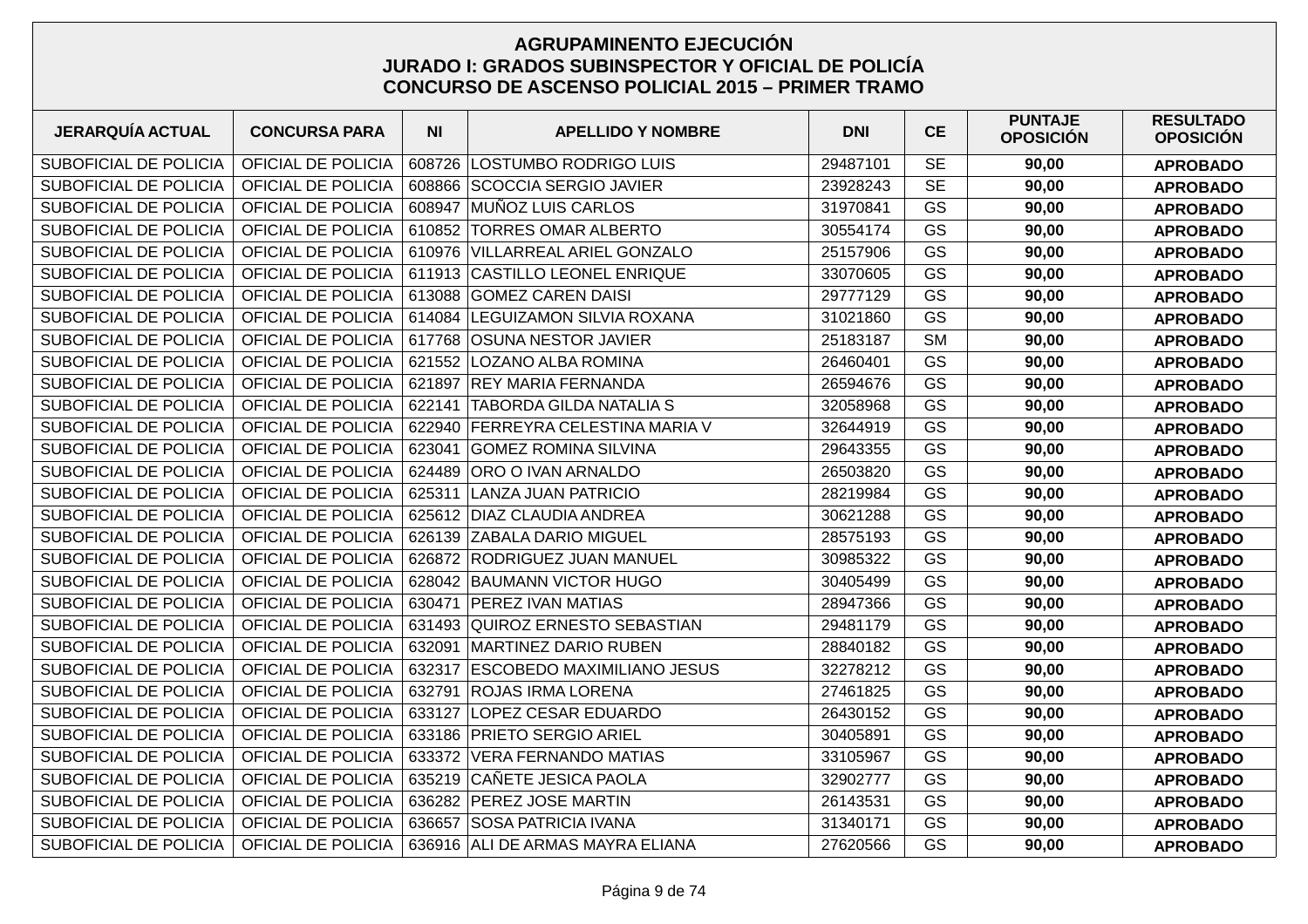| <b>JERARQUÍA ACTUAL</b> | <b>CONCURSA PARA</b> | <b>NI</b> | <b>APELLIDO Y NOMBRE</b>            | <b>DNI</b> | <b>CE</b> | <b>PUNTAJE</b><br><b>OPOSICIÓN</b> | <b>RESULTADO</b><br><b>OPOSICIÓN</b> |
|-------------------------|----------------------|-----------|-------------------------------------|------------|-----------|------------------------------------|--------------------------------------|
| SUBOFICIAL DE POLICIA   | OFICIAL DE POLICIA   | 636959    | <b>RIOS OLGA CARINA</b>             | 28415206   | GS        | 90,00                              | <b>APROBADO</b>                      |
| SUBOFICIAL DE POLICIA   | OFICIAL DE POLICIA   | 637009    | <b>VILCHEZ ROCIO LORENA</b>         | 33077645   | GS        | 90,00                              | <b>APROBADO</b>                      |
| SUBOFICIAL DE POLICIA   | OFICIAL DE POLICIA   | 637068    | <b>GONZALEZ JIMENA ELISABET</b>     | 33839343   | GS        | 90,00                              | <b>APROBADO</b>                      |
| SUBOFICIAL DE POLICIA   | OFICIAL DE POLICIA   | 637190    | <b>FERRARESE IGNACIO NICOLAS</b>    | 30165911   | GS        | 90,00                              | <b>APROBADO</b>                      |
| SUBOFICIAL DE POLICIA   | OFICIAL DE POLICIA   | 637254    | <b>BOGARIN ANDREA FABIANA</b>       | 33945485   | GS        | 90,00                              | <b>APROBADO</b>                      |
| SUBOFICIAL DE POLICIA   | OFICIAL DE POLICIA   | 637327    | LASTRA FABIAN MAXIMILIANO           | 33728685   | GS        | 90,00                              | <b>APROBADO</b>                      |
| SUBOFICIAL DE POLICIA   | OFICIAL DE POLICIA   | 637483    | <b>KLUWAK JONATAN ALEXIS</b>        | 32301319   | GS        | 90,00                              | <b>APROBADO</b>                      |
| SUBOFICIAL DE POLICIA   | OFICIAL DE POLICIA   | 637556    | SCOLA LUCAS SANTIAGO                | 32274881   | GS        | 90,00                              | <b>APROBADO</b>                      |
| SUBOFICIAL DE POLICIA   | OFICIAL DE POLICIA   | 637645    | VILLANUEVA LIDIA VERONICA           | 29069468   | GS        | 90,00                              | <b>APROBADO</b>                      |
| SUBOFICIAL DE POLICIA   | OFICIAL DE POLICIA   | 637734    | <b>BORDON MELINA ANABEL</b>         | 31861655   | GS        | 90,00                              | <b>APROBADO</b>                      |
| SUBOFICIAL DE POLICIA   | OFICIAL DE POLICIA   | 637785    | <b>IBAÑEZ MARCOS RUBEN GERVACIO</b> | 33945374   | GS        | 90,00                              | <b>APROBADO</b>                      |
| SUBOFICIAL DE POLICIA   | OFICIAL DE POLICIA   | 638030    | <b>BELLA ANTONELA</b>               | 32968751   | GS        | 90,00                              | <b>APROBADO</b>                      |
| SUBOFICIAL DE POLICIA   | OFICIAL DE POLICIA   | 638056    | <b>BERNTZ JUAN MANUEL</b>           | 32487658   | GS        | 90,00                              | <b>APROBADO</b>                      |
| SUBOFICIAL DE POLICIA   | OFICIAL DE POLICIA   | 638129    | CALAMARI AYELEN SOLEDAD             | 29618037   | GS        | 90,00                              | <b>APROBADO</b>                      |
| SUBOFICIAL DE POLICIA   | OFICIAL DE POLICIA   | 638692    | <b>ORTIZ GISELA MIRIAN</b>          | 29901906   | GS        | 90,00                              | <b>APROBADO</b>                      |
| SUBOFICIAL DE POLICIA   | OFICIAL DE POLICIA   | 638790    | <b>ROLDAN LEANDRO ARTURO</b>        | 32513370   | GS        | 90,00                              | <b>APROBADO</b>                      |
| SUBOFICIAL DE POLICIA   | OFICIAL DE POLICIA   | 638803    | <b>ROLON ADOLFO ANGEL</b>           | 30237507   | GS        | 90,00                              | <b>APROBADO</b>                      |
| SUBOFICIAL DE POLICIA   | OFICIAL DE POLICIA   | 638846    | SEGOVIA DEBORA MARIA DE LOS MI      | 37708309   | GS        | 90,00                              | <b>APROBADO</b>                      |
| SUBOFICIAL DE POLICIA   | OFICIAL DE POLICIA   | 638901    | <b>TORRES GOMEZ VERONICA G</b>      | 31078763   | GS        | 90,00                              | <b>APROBADO</b>                      |
| SUBOFICIAL DE POLICIA   | OFICIAL DE POLICIA   | 638935    | VAZQUEZ SERGIO DAMIAN               | 32183973   | GS        | 90,00                              | <b>APROBADO</b>                      |
| SUBOFICIAL DE POLICIA   | OFICIAL DE POLICIA   | 639079    | DOMINGUEZ SEBASTIAN GASTON          | 33105122   | GS        | 90,00                              | <b>APROBADO</b>                      |
| SUBOFICIAL DE POLICIA   | OFICIAL DE POLICIA   | 639125    | <b>ZIMMERMANN JESICA EDITH</b>      | 33105039   | GS        | 90,00                              | <b>APROBADO</b>                      |
| SUBOFICIAL DE POLICIA   | OFICIAL DE POLICIA   | 639273    | <b>ZALAZAR GUSTAVO JAVIER</b>       | 33423622   | GS        | 90,00                              | <b>APROBADO</b>                      |
| SUBOFICIAL DE POLICIA   | OFICIAL DE POLICIA   | 639290    | ROMERO DANIEL ALEJANDRO             | 32511618   | GS        | 90,00                              | <b>APROBADO</b>                      |
| SUBOFICIAL DE POLICIA   | OFICIAL DE POLICIA   | 639427    | <b>GUALA MAURO LUCIANO</b>          | 31457245   | GS        | 90,00                              | <b>APROBADO</b>                      |
| SUBOFICIAL DE POLICIA   | OFICIAL DE POLICIA   | 639435    | <b>RAMIREZ LEILA MARIEL</b>         | 31676732   | GS        | 90,00                              | <b>APROBADO</b>                      |
| SUBOFICIAL DE POLICIA   | OFICIAL DE POLICIA   | 639508    | <b>TEMPERINI MARIA FERNANDA</b>     | 30865860   | GS        | 90,00                              | <b>APROBADO</b>                      |
| SUBOFICIAL DE POLICIA   | OFICIAL DE POLICIA   | 639818    | <b>GOGMAN MARIO JESUS</b>           | 33312161   | GS        | 90,00                              | <b>APROBADO</b>                      |
| SUBOFICIAL DE POLICIA   | OFICIAL DE POLICIA   | 640026    | <b>CRISTALDI YANINA ELISABET</b>    | 28684340   | GS        | 90,00                              | <b>APROBADO</b>                      |
| SUBOFICIAL DE POLICIA   | OFICIAL DE POLICIA   | 640085    | <b>DAVILA JESICA CRISTINA</b>       | 33829553   | GS        | 90,00                              | <b>APROBADO</b>                      |
| SUBOFICIAL DE POLICIA   | OFICIAL DE POLICIA   | 640247    | <b>CHESEAUX CAROLINA BELEN</b>      | 32886299   | GS        | 90,00                              | <b>APROBADO</b>                      |
| SUBOFICIAL DE POLICIA   | OFICIAL DE POLICIA   | 640379    | LLOBEL VALERIA ANGELICA             | 29148247   | GS        | 90,00                              | <b>APROBADO</b>                      |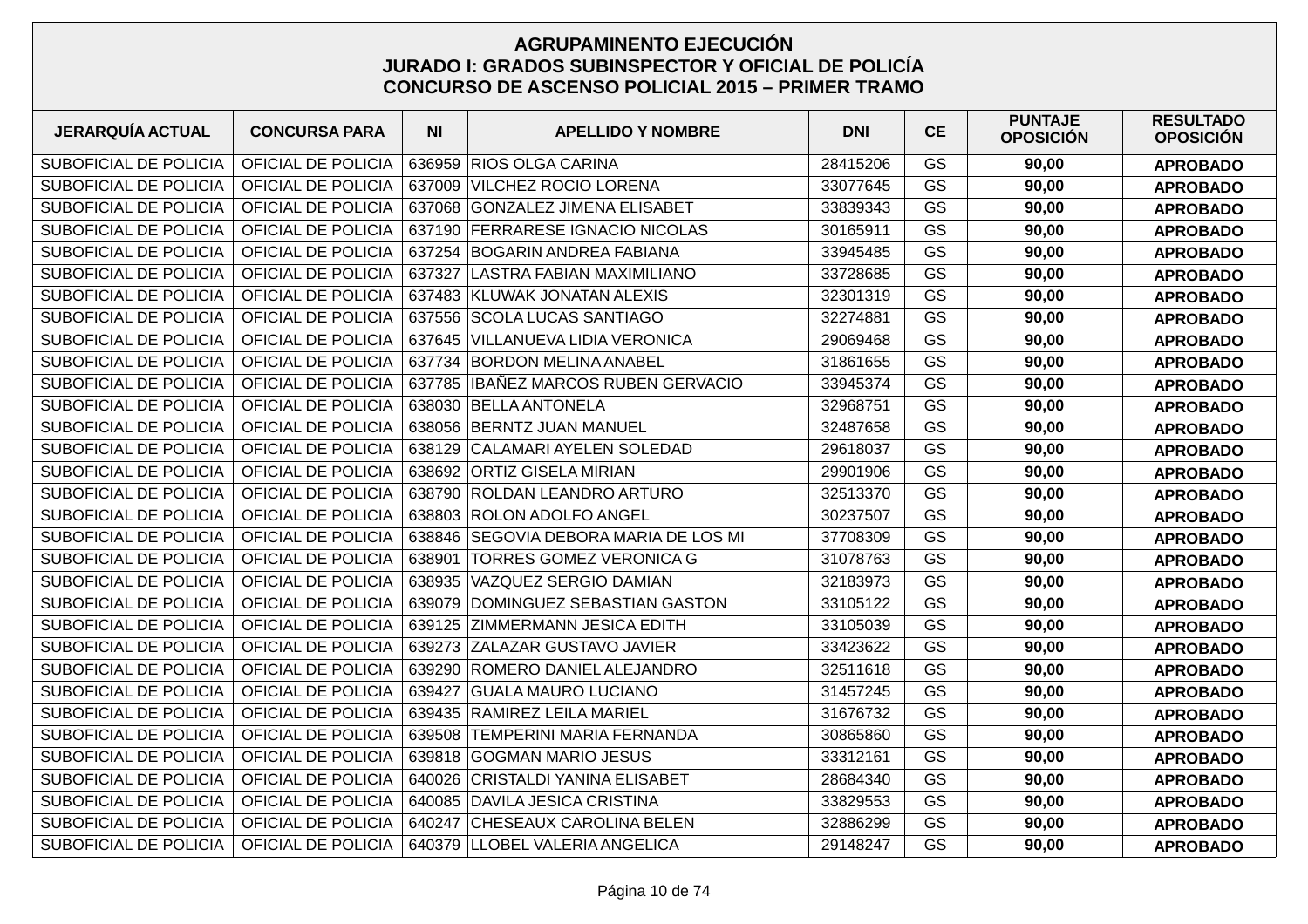| <b>JERARQUÍA ACTUAL</b>      | <b>CONCURSA PARA</b> | <b>NI</b> | <b>APELLIDO Y NOMBRE</b>         | <b>DNI</b> | <b>CE</b> | <b>PUNTAJE</b><br><b>OPOSICIÓN</b> | <b>RESULTADO</b><br><b>OPOSICIÓN</b> |
|------------------------------|----------------------|-----------|----------------------------------|------------|-----------|------------------------------------|--------------------------------------|
| SUBOFICIAL DE POLICIA        | OFICIAL DE POLICIA   | 640387    | MENDOZA MARILUZ BEATRIZ          | 32445042   | <b>GS</b> | 90,00                              | <b>APROBADO</b>                      |
| SUBOFICIAL DE POLICIA        | OFICIAL DE POLICIA   | 640409    | RAMIREZ LUCRECIA MARIA           | 33562529   | GS        | 90,00                              | <b>APROBADO</b>                      |
| SUBOFICIAL DE POLICIA        | OFICIAL DE POLICIA   | 640417    | <b>VALIENTE MARIA LAURA</b>      | 29525308   | GS        | 90,00                              | <b>APROBADO</b>                      |
| SUBOFICIAL DE POLICIA        | OFICIAL DE POLICIA   | 640484    | ACOSTA ANGEL GONZALO             | 30026614   | GS        | 90,00                              | <b>APROBADO</b>                      |
| SUBOFICIAL DE POLICIA        | OFICIAL DE POLICIA   | 640859    | <b>BONZI ANTONELA CELESTE</b>    | 31432674   | GS        | 90,00                              | <b>APROBADO</b>                      |
| <b>SUBOFICIAL DE POLICIA</b> | OFICIAL DE POLICIA   | 640921    | <b>BURGOS JULIETA</b>            | 26860084   | <b>GS</b> | 90,00                              | <b>APROBADO</b>                      |
| SUBOFICIAL DE POLICIA        | OFICIAL DE POLICIA   | 641138    | CASTILLO SONIA VALERIA           | 26572189   | GS        | 90,00                              | <b>APROBADO</b>                      |
| SUBOFICIAL DE POLICIA        | OFICIAL DE POLICIA   | 641294    | CRESPO ALEJANDRO DAMIAN          | 26710306   | GS        | 90,00                              | <b>APROBADO</b>                      |
| SUBOFICIAL DE POLICIA        | OFICIAL DE POLICIA   | 642061    | LEGUIZAMON MENDEZ DANIEL A       | 31250930   | GS        | 90,00                              | <b>APROBADO</b>                      |
| SUBOFICIAL DE POLICIA        | OFICIAL DE POLICIA   | 642126    | LIVA MELANIA MARIA ITATI         | 30292405   | GS        | 90,00                              | <b>APROBADO</b>                      |
| SUBOFICIAL DE POLICIA        | OFICIAL DE POLICIA   | 642461    | MIÑO CECILIA INES                | 26332005   | GS        | 90,00                              | <b>APROBADO</b>                      |
| SUBOFICIAL DE POLICIA        | OFICIAL DE POLICIA   | 642509    | MOLINARI VALERIA SOLEDAD         | 30071137   | GS        | 90,00                              | <b>APROBADO</b>                      |
| SUBOFICIAL DE POLICIA        | OFICIAL DE POLICIA   | 642649    | <b>OJEDA OMAR RUBEN</b>          | 29643358   | GS        | 90,00                              | <b>APROBADO</b>                      |
| SUBOFICIAL DE POLICIA        | OFICIAL DE POLICIA   |           | 642851 PEREZ MONICA NOELIA       | 30703727   | GS        | 90,00                              | <b>APROBADO</b>                      |
| SUBOFICIAL DE POLICIA        | OFICIAL DE POLICIA   | 642983    | <b>QUINTERO FERNANDO RUBEN</b>   | 31689852   | GS        | 90,00                              | <b>APROBADO</b>                      |
| SUBOFICIAL DE POLICIA        | OFICIAL DE POLICIA   | 644382    | <b>GOMEZ VIVIANA EDIT</b>        | 30171776   | TB        | 90,00                              | <b>APROBADO</b>                      |
| SUBOFICIAL DE POLICIA        | OFICIAL DE POLICIA   | 644781    | <b>PAGANI JONATAN NICOLAS</b>    | 33949754   | TB        | 90,00                              | <b>APROBADO</b>                      |
| SUBOFICIAL DE POLICIA        | OFICIAL DE POLICIA   |           | 644854 PEREZ JUAN CARLOS GABRIEL | 26697442   | <b>TB</b> | 90,00                              | <b>APROBADO</b>                      |
| SUBOFICIAL DE POLICIA        | OFICIAL DE POLICIA   |           | 645362 BARRIA LUCILA ANAHI       | 32733238   | GS        | 90,00                              | <b>APROBADO</b>                      |
| SUBOFICIAL DE POLICIA        | OFICIAL DE POLICIA   | 645931    | <b>LEDESMA NATALI MARIEL</b>     | 34171667   | GS        | 90,00                              | <b>APROBADO</b>                      |
| SUBOFICIAL DE POLICIA        | OFICIAL DE POLICIA   | 646598    | <b>ARNOLD LUCIANO JAVIER</b>     | 33928585   | GS        | 90,00                              | <b>APROBADO</b>                      |
| SUBOFICIAL DE POLICIA        | OFICIAL DE POLICIA   | 646920    | LUQUE EZEQUIEL ALEJANDRO         | 31849762   | GS        | 90,00                              | <b>APROBADO</b>                      |
| SUBOFICIAL DE POLICIA        | OFICIAL DE POLICIA   |           | 646954 MASSARO PABLO DANIEL      | 32225159   | GS        | 90,00                              | <b>APROBADO</b>                      |
| SUBOFICIAL DE POLICIA        | OFICIAL DE POLICIA   | 646997    | MICCELI MANCUELLO PIERINA A      | 31330738   | GS        | 90,00                              | <b>APROBADO</b>                      |
| SUBOFICIAL DE POLICIA        | OFICIAL DE POLICIA   | 647063    | PELOSO ANTONIO OSVALDO           | 29863738   | GS        | 90,00                              | <b>APROBADO</b>                      |
| SUBOFICIAL DE POLICIA        | OFICIAL DE POLICIA   | 647179    | <b>ROMERO GABRIELA NOEMI</b>     | 30100526   | GS        | 90,00                              | <b>APROBADO</b>                      |
| SUBOFICIAL DE POLICIA        | OFICIAL DE POLICIA   | 647373    | <b>BAR MAXIMILIANO</b>           | 33500190   | GS        | 90,00                              | <b>APROBADO</b>                      |
| SUBOFICIAL DE POLICIA        | OFICIAL DE POLICIA   | 647411    | <b>BIANCHI ALEJANDRO AGUSTIN</b> | 26276998   | GS        | 90,00                              | <b>APROBADO</b>                      |
| SUBOFICIAL DE POLICIA        | OFICIAL DE POLICIA   | 647438    | CANDIDO ZAMBRANO JORGE F         | 32400406   | GS        | 90,00                              | <b>APROBADO</b>                      |
| SUBOFICIAL DE POLICIA        | OFICIAL DE POLICIA   | 647446    | CARDAMONE GABRIEL FABIAN         | 33212679   | GS        | 90,00                              | <b>APROBADO</b>                      |
| SUBOFICIAL DE POLICIA        | OFICIAL DE POLICIA   | 647721    | MEDINA SEBASTIAN EMANUEL         | 34337683   | GS        | 90,00                              | <b>APROBADO</b>                      |
| SUBOFICIAL DE POLICIA        | OFICIAL DE POLICIA   |           | 647934 ALVAREZ MIGUEL ANGEL      | 32547439   | GS        | 90,00                              | <b>APROBADO</b>                      |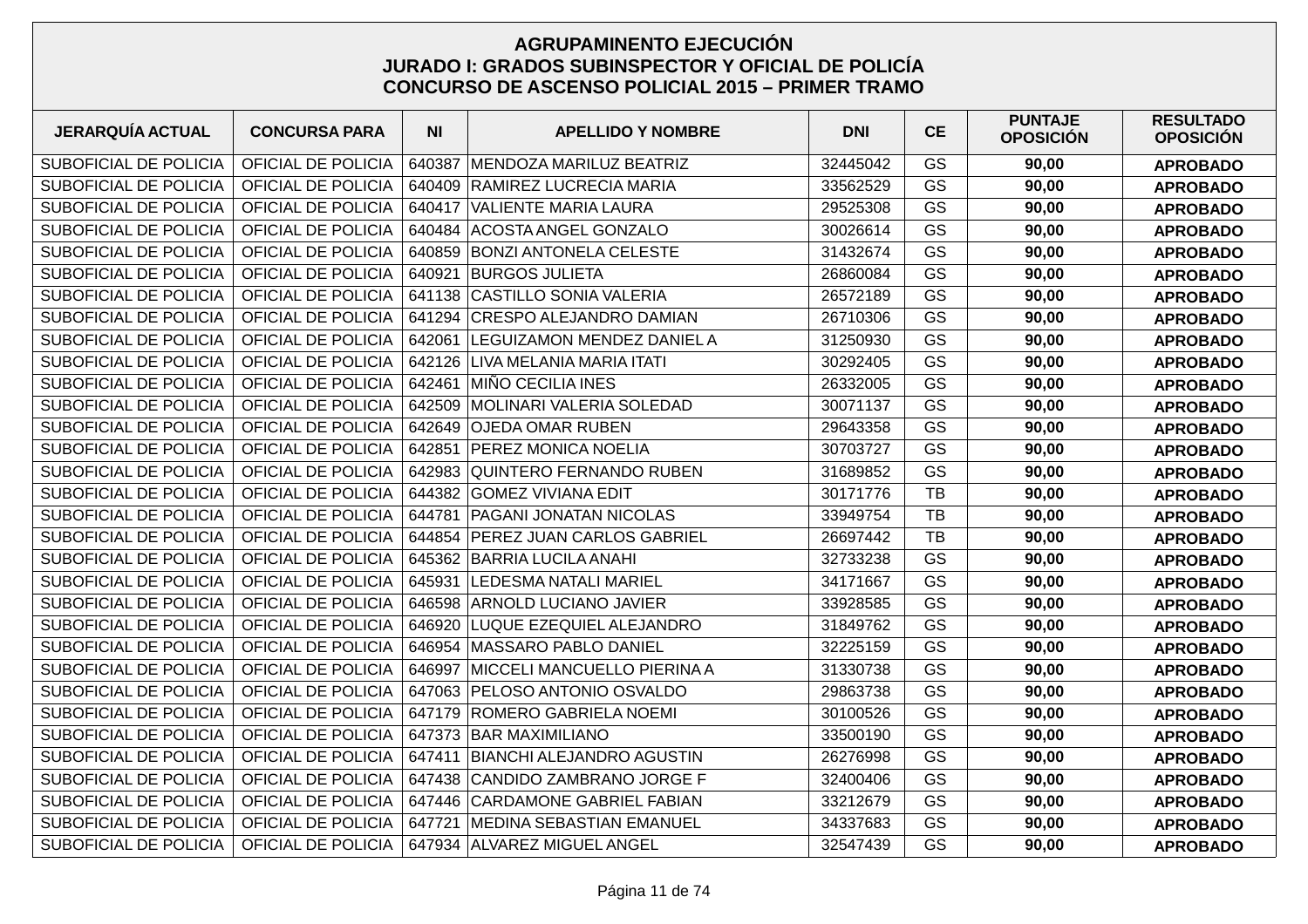| <b>JERARQUÍA ACTUAL</b> | <b>CONCURSA PARA</b> | <b>NI</b> | <b>APELLIDO Y NOMBRE</b>              | <b>DNI</b> | <b>CE</b> | <b>PUNTAJE</b><br><b>OPOSICIÓN</b> | <b>RESULTADO</b><br><b>OPOSICIÓN</b> |
|-------------------------|----------------------|-----------|---------------------------------------|------------|-----------|------------------------------------|--------------------------------------|
| SUBOFICIAL DE POLICIA   | OFICIAL DE POLICIA   | 648043    | <b>MOLINA NOEL ANDRES</b>             | 30305629   | GS        | 90,00                              | <b>APROBADO</b>                      |
| SUBOFICIAL DE POLICIA   | OFICIAL DE POLICIA   | 648264    | <b>GOMEZ ADRIANA ROMINA</b>           | 35608714   | GS        | 90,00                              | <b>APROBADO</b>                      |
| SUBOFICIAL DE POLICIA   | OFICIAL DE POLICIA   | 648558    | <b>LOZA ANTONIA GUADALUPE</b>         | 31021834   | GS        | 90,00                              | <b>APROBADO</b>                      |
| SUBOFICIAL DE POLICIA   | OFICIAL DE POLICIA   | 648582    | <b>MEYNET DAVID FABIAN</b>            | 28582387   | GS        | 90,00                              | <b>APROBADO</b>                      |
| SUBOFICIAL DE POLICIA   | OFICIAL DE POLICIA   | 649279    | <b>FERRERO RODRIGO MARTIN</b>         | 27149614   | GS        | 90,00                              | <b>APROBADO</b>                      |
| SUBOFICIAL DE POLICIA   | OFICIAL DE POLICIA   | 649384    | MONTENEGRO JONATAN RUBEN              | 36055738   | GS        | 90,00                              | <b>APROBADO</b>                      |
| SUBOFICIAL DE POLICIA   | OFICIAL DE POLICIA   | 649406    | <b>NAP SABRINA NANCY</b>              | 28875152   | GS        | 90,00                              | <b>APROBADO</b>                      |
| SUBOFICIAL DE POLICIA   | OFICIAL DE POLICIA   | 649422    | <b>REYNOSO DANIEL ALBERTO</b>         | 29287309   | GS        | 90,00                              | <b>APROBADO</b>                      |
| SUBOFICIAL DE POLICIA   | OFICIAL DE POLICIA   |           | 649457 ROMITTI EZEQUIEL CARLOS ALBERT | 32621050   | GS        | 90,00                              | <b>APROBADO</b>                      |
| SUBOFICIAL DE POLICIA   | OFICIAL DE POLICIA   | 649490    | <b>STRINA LUIS LEONARDO</b>           | 29991819   | GS        | 90,00                              | <b>APROBADO</b>                      |
| SUBOFICIAL DE POLICIA   | OFICIAL DE POLICIA   | 649503    | VIDELA CELINA YAMILE                  | 30792276   | GS        | 90,00                              | <b>APROBADO</b>                      |
| SUBOFICIAL DE POLICIA   | OFICIAL DE POLICIA   | 649708    | <b>OLIVARES LUCAS RENE</b>            | 35236377   | GS        | 90,00                              | <b>APROBADO</b>                      |
| SUBOFICIAL DE POLICIA   | OFICIAL DE POLICIA   | 650048    | <b>ANADON LEANDRO ANDRES</b>          | 28764151   | GS        | 90,00                              | <b>APROBADO</b>                      |
| SUBOFICIAL DE POLICIA   | OFICIAL DE POLICIA   | 650137    | <b>ARMELINO EXEQUIEL EMIR</b>         | 35651089   | GS        | 90,00                              | <b>APROBADO</b>                      |
| SUBOFICIAL DE POLICIA   | OFICIAL DE POLICIA   | 650421    | CASTRO ANALIA GUADALUPE               | 28939872   | GS        | 90,00                              | <b>APROBADO</b>                      |
| SUBOFICIAL DE POLICIA   | OFICIAL DE POLICIA   | 650480    | CORREA MARIO ALEJANDRO                | 28686799   | GS        | 90,00                              | <b>APROBADO</b>                      |
| SUBOFICIAL DE POLICIA   | OFICIAL DE POLICIA   | 650561    | DONZELLI HERNAN ALBERTO               | 33839339   | GS        | 90,00                              | <b>APROBADO</b>                      |
| SUBOFICIAL DE POLICIA   | OFICIAL DE POLICIA   |           | 650978 GONZALEZ GISELA ANDREA         | 26930990   | GS        | 90,00                              | <b>APROBADO</b>                      |
| SUBOFICIAL DE POLICIA   | OFICIAL DE POLICIA   |           | 651061 HIDALGO CRISTIAN PABLO         | 30488061   | GS        | 90,00                              | <b>APROBADO</b>                      |
| SUBOFICIAL DE POLICIA   | OFICIAL DE POLICIA   | 651214    | LOPEZ CARLOS RODOLFO                  | 27705593   | GS        | 90,00                              | <b>APROBADO</b>                      |
| SUBOFICIAL DE POLICIA   | OFICIAL DE POLICIA   | 651273    | LUQUE GISELA VERONICA                 | 28219853   | GS        | 90,00                              | <b>APROBADO</b>                      |
| SUBOFICIAL DE POLICIA   | OFICIAL DE POLICIA   | 651281    | MAGLIANESSI NATACHA BELEN             | 34563620   | GS        | 90,00                              | <b>APROBADO</b>                      |
| SUBOFICIAL DE POLICIA   | OFICIAL DE POLICIA   | 651338    | MARENONI FERNANDO NICOLAS             | 32895704   | GS        | 90,00                              | <b>APROBADO</b>                      |
| SUBOFICIAL DE POLICIA   | OFICIAL DE POLICIA   |           | 651354 MARQUEZ ANALEY GABRIELA        | 32895567   | GS        | 90,00                              | <b>APROBADO</b>                      |
| SUBOFICIAL DE POLICIA   | OFICIAL DE POLICIA   | 651524    | <b>MOLINAS ERNESTO DAMIAN</b>         | 35462096   | GS        | 90,00                              | <b>APROBADO</b>                      |
| SUBOFICIAL DE POLICIA   | OFICIAL DE POLICIA   | 651648    | <b>NORIEGA EVANGELINA ADRIANA</b>     | 27761293   | GS        | 90,00                              | <b>APROBADO</b>                      |
| SUBOFICIAL DE POLICIA   | OFICIAL DE POLICIA   | 651672    | <b>OCAMPO MAURO SEBASTIAN</b>         | 29566331   | GS        | 90,00                              | <b>APROBADO</b>                      |
| SUBOFICIAL DE POLICIA   | OFICIAL DE POLICIA   |           | 651681 OCHOA MARICEL ALEJANDRA        | 29387400   | GS        | 90,00                              | <b>APROBADO</b>                      |
| SUBOFICIAL DE POLICIA   | OFICIAL DE POLICIA   | 651826    | <b>PAGURA LILIAN ELSA</b>             | 26910430   | GS        | 90,00                              | <b>APROBADO</b>                      |
| SUBOFICIAL DE POLICIA   | OFICIAL DE POLICIA   | 652199    | <b>ROJAS ANDREA SOLEDAD</b>           | 33499130   | GS        | 90,00                              | <b>APROBADO</b>                      |
| SUBOFICIAL DE POLICIA   | OFICIAL DE POLICIA   |           | 652211 ROMANO ANIBAL IGNACIO          | 31155390   | GS        | 90,00                              | <b>APROBADO</b>                      |
| SUBOFICIAL DE POLICIA   | OFICIAL DE POLICIA   |           | 652270 SABINI MARTIN ORLANDO          | 29284795   | GS        | 90,00                              | <b>APROBADO</b>                      |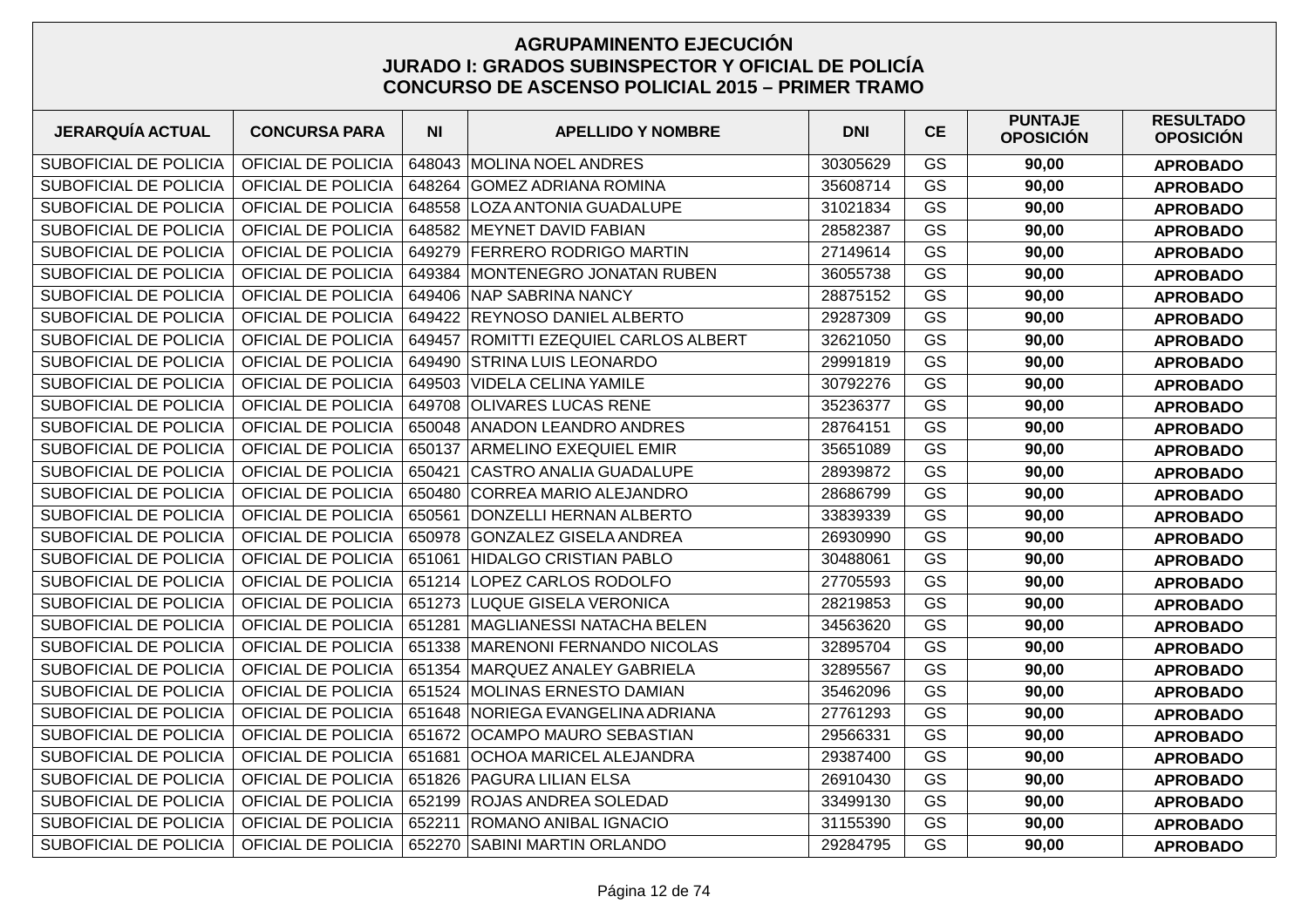| <b>JERARQUÍA ACTUAL</b> | <b>CONCURSA PARA</b> | <b>NI</b> | <b>APELLIDO Y NOMBRE</b>             | <b>DNI</b> | <b>CE</b> | <b>PUNTAJE</b><br><b>OPOSICIÓN</b> | <b>RESULTADO</b><br><b>OPOSICIÓN</b> |
|-------------------------|----------------------|-----------|--------------------------------------|------------|-----------|------------------------------------|--------------------------------------|
| SUBOFICIAL DE POLICIA   | OFICIAL DE POLICIA   | 652351    | SAUCEDO VALERIA ELIZABET             | 32860577   | <b>GS</b> | 90,00                              | <b>APROBADO</b>                      |
| SUBOFICIAL DE POLICIA   | OFICIAL DE POLICIA   |           | 652415 SCHMINK MARIA JOSE            | 31069668   | <b>GS</b> | 90,00                              | <b>APROBADO</b>                      |
| SUBOFICIAL DE POLICIA   | OFICIAL DE POLICIA   |           | 652539 SOSA NATALIA ANALIA GUADALUPE | 31065787   | GS        | 90,00                              | <b>APROBADO</b>                      |
| SUBOFICIAL DE POLICIA   | OFICIAL DE POLICIA   | 652709    | <b>VILLALBA MONICA PATRICIA</b>      | 30185219   | GS        | 90,00                              | <b>APROBADO</b>                      |
| SUBOFICIAL DE POLICIA   | OFICIAL DE POLICIA   | 652911    | <b>BENITEZ DAMIAN RODOLFO</b>        | 29148246   | <b>GS</b> | 90,00                              | <b>APROBADO</b>                      |
| SUBOFICIAL DE POLICIA   | OFICIAL DE POLICIA   |           | 652962 CRUZ ARACELI GRACIELA         | 29808858   | <b>GS</b> | 90,00                              | <b>APROBADO</b>                      |
| SUBOFICIAL DE POLICIA   | OFICIAL DE POLICIA   |           | 652997 FUMIS ELIANA ITATI            | 32388256   | GS        | 90,00                              | <b>APROBADO</b>                      |
| SUBOFICIAL DE POLICIA   | OFICIAL DE POLICIA   |           | 653268 ALMIRON CLAUDIA MARIELA       | 32177282   | GS        | 90,00                              | <b>APROBADO</b>                      |
| SUBOFICIAL DE POLICIA   | OFICIAL DE POLICIA   | 653608    | <b>GAITAN NORMA ITATI</b>            | 36055308   | GS        | 90,00                              | <b>APROBADO</b>                      |
| SUBOFICIAL DE POLICIA   | OFICIAL DE POLICIA   | 653624    | <b>GOMEZ JUSTO JAVIER</b>            | 29500019   | <b>GS</b> | 90,00                              | <b>APROBADO</b>                      |
| SUBOFICIAL DE POLICIA   | OFICIAL DE POLICIA   |           | 653705 LASTRA SABINA NOEMI           | 32388267   | GS        | 90,00                              | <b>APROBADO</b>                      |
| SUBOFICIAL DE POLICIA   | OFICIAL DE POLICIA   | 653721    | MAIDANA HUGO DAMIAN                  | 34038435   | <b>GS</b> | 90,00                              | <b>APROBADO</b>                      |
| SUBOFICIAL DE POLICIA   | OFICIAL DE POLICIA   | 653888    | <b>SANCHEZ NATALIA SOLEDAD</b>       | 28891635   | GS        | 90,00                              | <b>APROBADO</b>                      |
| SUBOFICIAL DE POLICIA   | OFICIAL DE POLICIA   | 654035    | VERGARA ADOLFO HERNAN                | 33562675   | GS        | 90,00                              | <b>APROBADO</b>                      |
| SUBOFICIAL DE POLICIA   | OFICIAL DE POLICIA   |           | 654299 ALVAREZ SORAYA SOLEDAD        | 32476899   | <b>GS</b> | 90,00                              | <b>APROBADO</b>                      |
| SUBOFICIAL DE POLICIA   | OFICIAL DE POLICIA   |           | 654353 ARCE NATALIA SOLEDAD          | 28239376   | GS        | 90,00                              | <b>APROBADO</b>                      |
| SUBOFICIAL DE POLICIA   | OFICIAL DE POLICIA   | 654370    | ASENCIO MARCELA LILIANA              | 26064704   | GS        | 90,00                              | <b>APROBADO</b>                      |
| SUBOFICIAL DE POLICIA   | OFICIAL DE POLICIA   |           | 654558 BRAVO ANDREA VERONICA         | 27237725   | GS        | 90,00                              | <b>APROBADO</b>                      |
| SUBOFICIAL DE POLICIA   | OFICIAL DE POLICIA   |           | 654710 CARPIO JESICA MARISEL         | 34171310   | GS        | 90,00                              | <b>APROBADO</b>                      |
| SUBOFICIAL DE POLICIA   | OFICIAL DE POLICIA   | 654752    | <b>CASTILLO ESTEBAN JAVIER</b>       | 31065757   | <b>GS</b> | 90,00                              | <b>APROBADO</b>                      |
| SUBOFICIAL DE POLICIA   | OFICIAL DE POLICIA   |           | 654876 DALLIA MARICEL BEATRIZ        | 31069526   | GS        | 90,00                              | <b>APROBADO</b>                      |
| SUBOFICIAL DE POLICIA   | OFICIAL DE POLICIA   |           | 655074 FERRERO MARIA ALEJANDRA       | 28244059   | GS        | 90,00                              | <b>APROBADO</b>                      |
| SUBOFICIAL DE POLICIA   | OFICIAL DE POLICIA   |           | 655171 GAITAN CAMILA                 | 33800485   | GS        | 90,00                              | <b>APROBADO</b>                      |
| SUBOFICIAL DE POLICIA   | OFICIAL DE POLICIA   |           | 655481 HURT ELVIA LORENA             | 27481664   | GS        | 90,00                              | <b>APROBADO</b>                      |
| SUBOFICIAL DE POLICIA   | OFICIAL DE POLICIA   | 655929    | MENDOZA HECTOR CESAR                 | 34379421   | <b>GS</b> | 90,00                              | <b>APROBADO</b>                      |
| SUBOFICIAL DE POLICIA   | OFICIAL DE POLICIA   | 656089    | <b>OCAMPO AGUSTIN</b>                | 31708923   | GS        | 90,00                              | <b>APROBADO</b>                      |
| SUBOFICIAL DE POLICIA   | OFICIAL DE POLICIA   | 656712    | SALTEÑO ANDREA NICOLASA              | 26460549   | GS        | 90,00                              | <b>APROBADO</b>                      |
| SUBOFICIAL DE POLICIA   | OFICIAL DE POLICIA   | 656925    | <b>TRONCOSO SILVANA LIS</b>          | 34821087   | GS        | 90,00                              | <b>APROBADO</b>                      |
| SUBOFICIAL DE POLICIA   | OFICIAL DE POLICIA   |           | 657085   IBAÑEZ MARCELA ELIZABET     | 31063103   | GS        | 90,00                              | <b>APROBADO</b>                      |
| SUBOFICIAL DE POLICIA   | OFICIAL DE POLICIA   |           | 657131 ZAPATA MARINA PAOLA SOLEDAD   | 27237751   | GS        | 90,00                              | <b>APROBADO</b>                      |
| SUBOFICIAL DE POLICIA   | OFICIAL DE POLICIA   | 507857    | PEREZ OSCAR DANIEL                   | 16879508   | GS        | 85,00                              | <b>APROBADO</b>                      |
| SUBOFICIAL DE POLICIA   | OFICIAL DE POLICIA   |           | 527955 CEJAS BEATRIZ MARINA          | 28565765   | GS        | 85,00                              | <b>APROBADO</b>                      |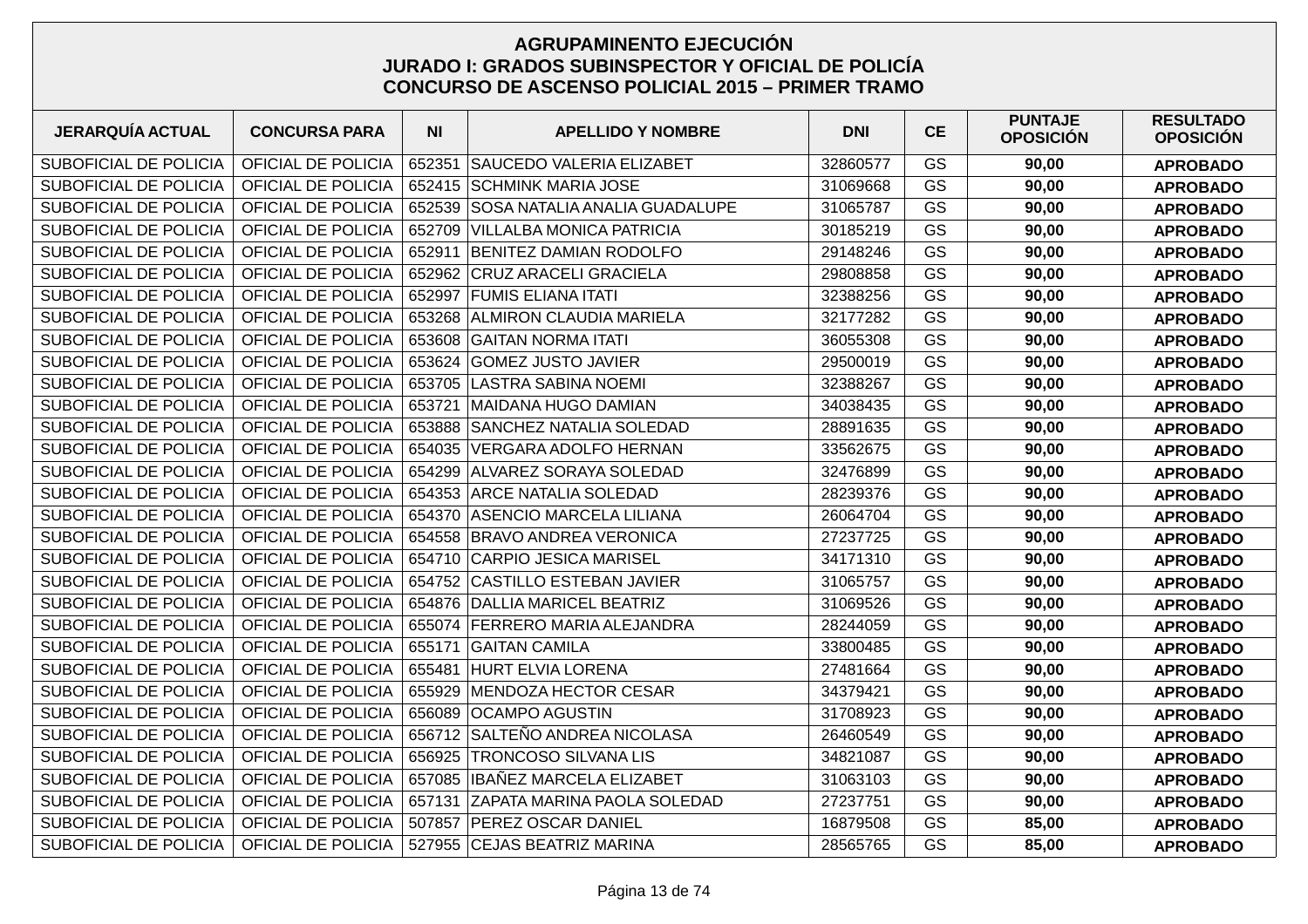| <b>JERARQUÍA ACTUAL</b> | <b>CONCURSA PARA</b> | <b>NI</b> | <b>APELLIDO Y NOMBRE</b>            | <b>DNI</b> | <b>CE</b> | <b>PUNTAJE</b><br><b>OPOSICIÓN</b> | <b>RESULTADO</b><br><b>OPOSICIÓN</b> |
|-------------------------|----------------------|-----------|-------------------------------------|------------|-----------|------------------------------------|--------------------------------------|
| SUBOFICIAL DE POLICIA   | OFICIAL DE POLICIA   | 529982    | <b>ORTIZ SEBASTIAN ARIEL</b>        | 26509713   | GS        | 85,00                              | <b>APROBADO</b>                      |
| SUBOFICIAL DE POLICIA   | OFICIAL DE POLICIA   | 530905    | CARRIZO CRISTIAN RAMON              | 24673134   | GS        | 85,00                              | <b>APROBADO</b>                      |
| SUBOFICIAL DE POLICIA   | OFICIAL DE POLICIA   |           | 533769 BORRI ANGEL ALBERTO          | 24675851   | GS        | 85,00                              | <b>APROBADO</b>                      |
| SUBOFICIAL DE POLICIA   | OFICIAL DE POLICIA   | 537683    | <b>GALLO MARTIN ALFONSO</b>         | 22476905   | GS        | 85,00                              | <b>APROBADO</b>                      |
| SUBOFICIAL DE POLICIA   | OFICIAL DE POLICIA   | 543039    | <b>BERLI JORGE ENRIQUE</b>          | 25916420   | GS        | 85,00                              | <b>APROBADO</b>                      |
| SUBOFICIAL DE POLICIA   | OFICIAL DE POLICIA   | 546046    | CABAÑA FERNANDO MAURICIO            | 26252493   | GS        | 85,00                              | <b>APROBADO</b>                      |
| SUBOFICIAL DE POLICIA   | OFICIAL DE POLICIA   | 559164    | MONTERO JUAN LUCAS                  | 27148476   | GS        | 85,00                              | <b>APROBADO</b>                      |
| SUBOFICIAL DE POLICIA   | OFICIAL DE POLICIA   | 559644    | <b>PALAVECINO ANDREA ALEJANDRA</b>  | 23432890   | GS        | 85,00                              | <b>APROBADO</b>                      |
| SUBOFICIAL DE POLICIA   | OFICIAL DE POLICIA   | 560103    | <b>ANDINO JAVIER HERNAN</b>         | 25828709   | GS        | 85,00                              | <b>APROBADO</b>                      |
| SUBOFICIAL DE POLICIA   | OFICIAL DE POLICIA   | 560791    | <b>LEGUIZAMON MAXIMILIANO ARIEL</b> | 25047421   | GS        | 85,00                              | <b>APROBADO</b>                      |
| SUBOFICIAL DE POLICIA   | OFICIAL DE POLICIA   | 571938    | <b>ACOSTA WALTER ARIEL</b>          | 29634477   | GS        | 85,00                              | <b>APROBADO</b>                      |
| SUBOFICIAL DE POLICIA   | OFICIAL DE POLICIA   | 575038    | MORELLO CESAR HERNAN                | 29148177   | GS        | 85,00                              | <b>APROBADO</b>                      |
| SUBOFICIAL DE POLICIA   | OFICIAL DE POLICIA   | 577952    | VERON LUCAS ISMAEL                  | 25840475   | GS        | 85,00                              | <b>APROBADO</b>                      |
| SUBOFICIAL DE POLICIA   | OFICIAL DE POLICIA   | 584908    | VARAS LEONARDO SERGIO               | 24722637   | GS        | 85,00                              | <b>APROBADO</b>                      |
| SUBOFICIAL DE POLICIA   | OFICIAL DE POLICIA   | 585513    | <b>FRUTOS FACUNDO FABIAN</b>        | 23292278   | GS        | 85,00                              | <b>APROBADO</b>                      |
| SUBOFICIAL DE POLICIA   | OFICIAL DE POLICIA   | 587672    | <b>RELLA MARCOS SEBASTIAN</b>       | 28731182   | GS        | 85,00                              | <b>APROBADO</b>                      |
| SUBOFICIAL DE POLICIA   | OFICIAL DE POLICIA   | 588814    | DIMARTINO GABRIAGUEZ OMAR J         | 28449474   | GS        | 85,00                              | <b>APROBADO</b>                      |
| SUBOFICIAL DE POLICIA   | OFICIAL DE POLICIA   | 589802    | SIMO MIGUEL JOSE LUIS               | 25204408   | GS        | 85,00                              | <b>APROBADO</b>                      |
| SUBOFICIAL DE POLICIA   | OFICIAL DE POLICIA   | 590436    | <b>PALAVECINO SONIA OFELIA</b>      | 25604357   | GS        | 85,00                              | <b>APROBADO</b>                      |
| SUBOFICIAL DE POLICIA   | OFICIAL DE POLICIA   | 590720    | SAMANIEGO FRANCO LEONARDO           | 26347992   | GS        | 85,00                              | <b>APROBADO</b>                      |
| SUBOFICIAL DE POLICIA   | OFICIAL DE POLICIA   | 596302    | POLINI PEDRO DANIEL                 | 26460632   | GS        | 85,00                              | <b>APROBADO</b>                      |
| SUBOFICIAL DE POLICIA   | OFICIAL DE POLICIA   | 598160    | <b>LUNA SERGIO AGUSTIN</b>          | 27107681   | GS        | 85,00                              | <b>APROBADO</b>                      |
| SUBOFICIAL DE POLICIA   | OFICIAL DE POLICIA   | 598836    | LOVAISA MARIA SOLEDAD               | 26423933   | GS        | 85,00                              | <b>APROBADO</b>                      |
| SUBOFICIAL DE POLICIA   | OFICIAL DE POLICIA   | 599387    | <b>ZARDI JOSE HORACIO</b>           | 29680738   | GS        | 85,00                              | <b>APROBADO</b>                      |
| SUBOFICIAL DE POLICIA   | OFICIAL DE POLICIA   | 601730    | <b>ERRANDORENA HECTOR GASTON</b>    | 32389745   | GS        | 85,00                              | <b>APROBADO</b>                      |
| SUBOFICIAL DE POLICIA   | OFICIAL DE POLICIA   | 602957    | NIETO LUCIANO NICOLAS               | 28834613   | GS        | 85,00                              | <b>APROBADO</b>                      |
| SUBOFICIAL DE POLICIA   | OFICIAL DE POLICIA   | 606537    | PORTILLO HERNAN ALEJANDRO           | 33299414   | GS        | 85,00                              | <b>APROBADO</b>                      |
| SUBOFICIAL DE POLICIA   | OFICIAL DE POLICIA   | 608785    | MULLER HERNAN LEANDRO               | 30892082   | <b>SE</b> | 85,00                              | <b>APROBADO</b>                      |
| SUBOFICIAL DE POLICIA   | OFICIAL DE POLICIA   |           | 608807 PALOPOLI FEDERICO            | 30802364   | <b>SE</b> | 85,00                              | <b>APROBADO</b>                      |
| SUBOFICIAL DE POLICIA   | OFICIAL DE POLICIA   | 609587    | <b>GIORIA IVANA SOLEDAD</b>         | 27749289   | GS        | 85,00                              | <b>APROBADO</b>                      |
| SUBOFICIAL DE POLICIA   | OFICIAL DE POLICIA   | 610119    | <b>FRANCO RICARDO FABIAN</b>        | 24667843   | GS        | 85,00                              | <b>APROBADO</b>                      |
| SUBOFICIAL DE POLICIA   | OFICIAL DE POLICIA   |           | 611484 RIVIGLIO MARIA CARLA         | 28700474   | GS        | 85,00                              | <b>APROBADO</b>                      |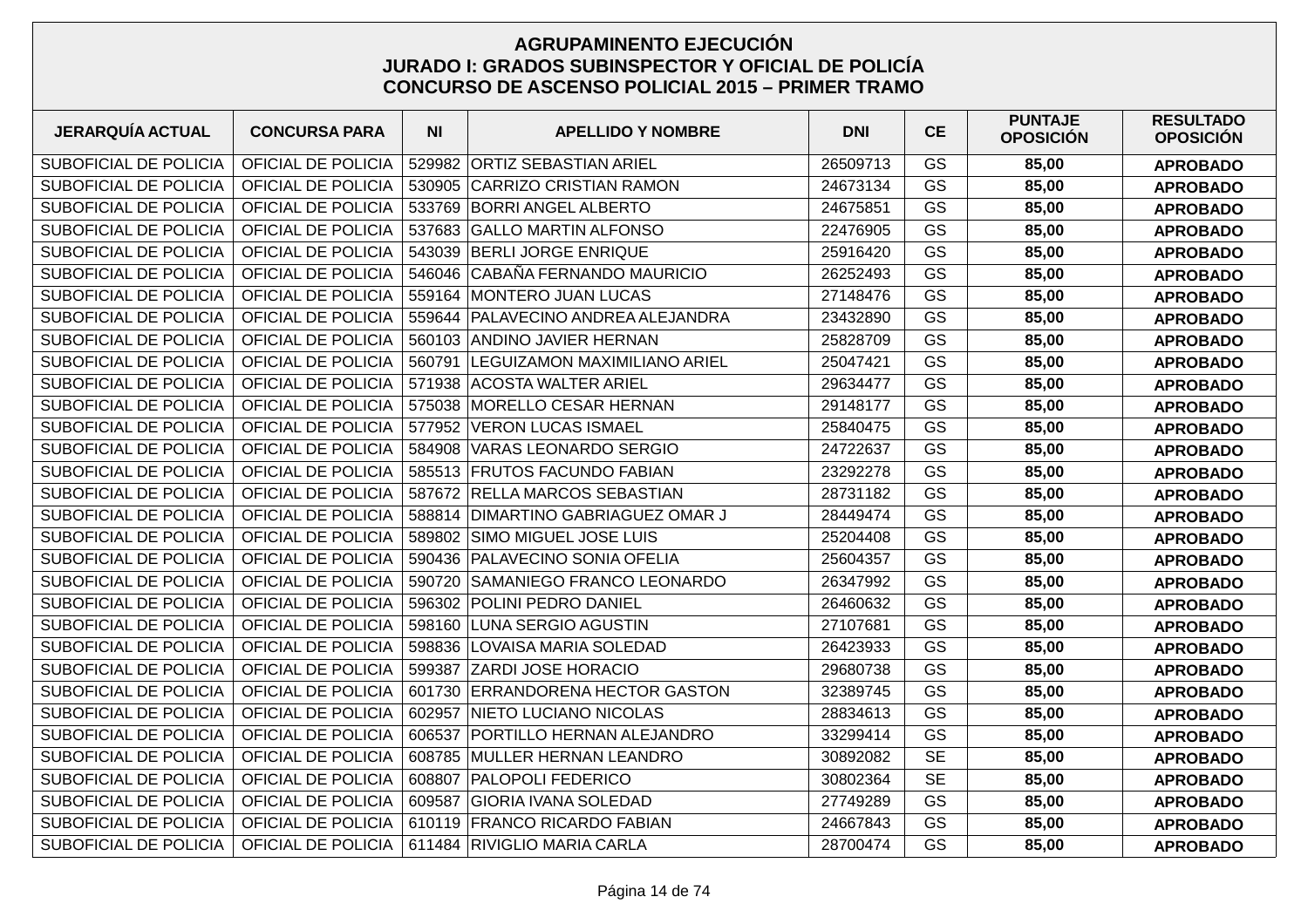| <b>JERARQUÍA ACTUAL</b> | <b>CONCURSA PARA</b> | <b>NI</b> | <b>APELLIDO Y NOMBRE</b>        | <b>DNI</b> | <b>CE</b> | <b>PUNTAJE</b><br><b>OPOSICIÓN</b> | <b>RESULTADO</b><br><b>OPOSICIÓN</b> |
|-------------------------|----------------------|-----------|---------------------------------|------------|-----------|------------------------------------|--------------------------------------|
| SUBOFICIAL DE POLICIA   | OFICIAL DE POLICIA   |           | 612031 ESCOBAR DARIO ELADIO     | 28331795   | GS        | 85,00                              | <b>APROBADO</b>                      |
| SUBOFICIAL DE POLICIA   | OFICIAL DE POLICIA   | 615480    | CAMPOS LEANDRO MARTIN           | 28524725   | GS        | 85,00                              | <b>APROBADO</b>                      |
| SUBOFICIAL DE POLICIA   | OFICIAL DE POLICIA   | 617296    | <b>LANIERI CECILIA PAOLA</b>    | 28557475   | GS        | 85,00                              | <b>APROBADO</b>                      |
| SUBOFICIAL DE POLICIA   | OFICIAL DE POLICIA   |           | 617644 PAGANI JOSE LUIS         | 29221388   | GS        | 85,00                              | <b>APROBADO</b>                      |
| SUBOFICIAL DE POLICIA   | OFICIAL DE POLICIA   | 617784    | <b>ROMERO DIEGO MARTIN</b>      | 24995626   | <b>SM</b> | 85,00                              | <b>APROBADO</b>                      |
| SUBOFICIAL DE POLICIA   | OFICIAL DE POLICIA   | 618390    | LUNA LEANDRO OMAR               | 31879009   | GS        | 85,00                              | <b>APROBADO</b>                      |
| SUBOFICIAL DE POLICIA   | OFICIAL DE POLICIA   | 619256    | <b>ROMERO JOSE MARIA</b>        | 28242289   | GS        | 85,00                              | <b>APROBADO</b>                      |
| SUBOFICIAL DE POLICIA   | OFICIAL DE POLICIA   |           | 620131 AGOSTA IBIS GEORGINA     | 28764606   | GS        | 85,00                              | <b>APROBADO</b>                      |
| SUBOFICIAL DE POLICIA   | OFICIAL DE POLICIA   | 620238    | <b>DELGADO GASTON EXEQUIEL</b>  | 29722799   | GS        | 85,00                              | <b>APROBADO</b>                      |
| SUBOFICIAL DE POLICIA   | OFICIAL DE POLICIA   |           | 620548 ZANUTTIN MARCOS OSCAR    | 31849769   | GS        | 85,00                              | <b>APROBADO</b>                      |
| SUBOFICIAL DE POLICIA   | OFICIAL DE POLICIA   |           | 621455 JOBSON CAROLINA DEBORA   | 29048318   | GS        | 85,00                              | <b>APROBADO</b>                      |
| SUBOFICIAL DE POLICIA   | OFICIAL DE POLICIA   | 621625    | MENDOZA ALDO NORBERTO           | 29127644   | GS        | 85,00                              | <b>APROBADO</b>                      |
| SUBOFICIAL DE POLICIA   | OFICIAL DE POLICIA   |           | 621633 MENDOZA EDUARDO EMANUEL  | 32644969   | GS        | 85,00                              | <b>APROBADO</b>                      |
| SUBOFICIAL DE POLICIA   | OFICIAL DE POLICIA   | 622206    | <b>VAZQUEZ JESICA DANIELA</b>   | 27862035   | GS        | 85,00                              | <b>APROBADO</b>                      |
| SUBOFICIAL DE POLICIA   | OFICIAL DE POLICIA   | 624951    | <b>BERLI LILIANA ELISABET</b>   | 26430094   | GS        | 85,00                              | <b>APROBADO</b>                      |
| SUBOFICIAL DE POLICIA   | OFICIAL DE POLICIA   | 626007    | <b>GONZALEZ LUCAS GABRIEL</b>   | 31640800   | GS        | 85,00                              | <b>APROBADO</b>                      |
| SUBOFICIAL DE POLICIA   | OFICIAL DE POLICIA   | 626686    | <b>ZABALA ROQUE GUSTAVO</b>     | 29288154   | GS        | 85,00                              | <b>APROBADO</b>                      |
| SUBOFICIAL DE POLICIA   | OFICIAL DE POLICIA   |           | 627097 ROBLEDO CRISTIAN RODOLFO | 26019989   | GS        | 85,00                              | <b>APROBADO</b>                      |
| SUBOFICIAL DE POLICIA   | OFICIAL DE POLICIA   | 627488    | MARIN MARIANELA ELISA           | 32207826   | GS        | 85,00                              | <b>APROBADO</b>                      |
| SUBOFICIAL DE POLICIA   | OFICIAL DE POLICIA   | 628018    | ALTAMIRANO ANA MARIA            | 29562272   | GS        | 85,00                              | <b>APROBADO</b>                      |
| SUBOFICIAL DE POLICIA   | OFICIAL DE POLICIA   | 628140    | GIANCHELLO DAVID EZEQUIEL       | 32295992   | GS        | 85,00                              | <b>APROBADO</b>                      |
| SUBOFICIAL DE POLICIA   | OFICIAL DE POLICIA   | 628344    | QUINTANA LUIS JAVIER            | 26993942   | GS        | 85,00                              | <b>APROBADO</b>                      |
| SUBOFICIAL DE POLICIA   | OFICIAL DE POLICIA   |           | 628841 CANO RAUL ANDRES         | 29841658   | GS        | 85,00                              | <b>APROBADO</b>                      |
| SUBOFICIAL DE POLICIA   | OFICIAL DE POLICIA   | 628905    | MARTINEZ LORENA PAOLA           | 30291362   | GS        | 85,00                              | <b>APROBADO</b>                      |
| SUBOFICIAL DE POLICIA   | OFICIAL DE POLICIA   | 629618    | <b>BISCARI SALVADOR</b>         | 29048429   | GS        | 85,00                              | <b>APROBADO</b>                      |
| SUBOFICIAL DE POLICIA   | OFICIAL DE POLICIA   |           | 629791 CHIODINI SILVIO MARTIN   | 31111354   | GS        | 85,00                              | <b>APROBADO</b>                      |
| SUBOFICIAL DE POLICIA   | OFICIAL DE POLICIA   | 629812    | <b>CORIA HUGO ARIEL</b>         | 32989047   | GS        | 85,00                              | <b>APROBADO</b>                      |
| SUBOFICIAL DE POLICIA   | OFICIAL DE POLICIA   |           | 630063 GIMENEZ RAUL RICARDO     | 33068645   | GS        | 85,00                              | <b>APROBADO</b>                      |
| SUBOFICIAL DE POLICIA   | OFICIAL DE POLICIA   |           | 630284 MANSILLA ABRAHAM         | 32488265   | GS        | 85,00                              | <b>APROBADO</b>                      |
| SUBOFICIAL DE POLICIA   | OFICIAL DE POLICIA   | 630632    | <b>ROZZATTI DAVID EDUARDO</b>   | 30828477   | GS        | 85,00                              | <b>APROBADO</b>                      |
| SUBOFICIAL DE POLICIA   | OFICIAL DE POLICIA   |           | 631761 VOISARD LEILA VERONICA   | 29806249   | GS        | 85,00                              | <b>APROBADO</b>                      |
| SUBOFICIAL DE POLICIA   | OFICIAL DE POLICIA   |           | 631779 BENELLI RODRIGO ANDRES   | 34828043   | GS        | 85,00                              | <b>APROBADO</b>                      |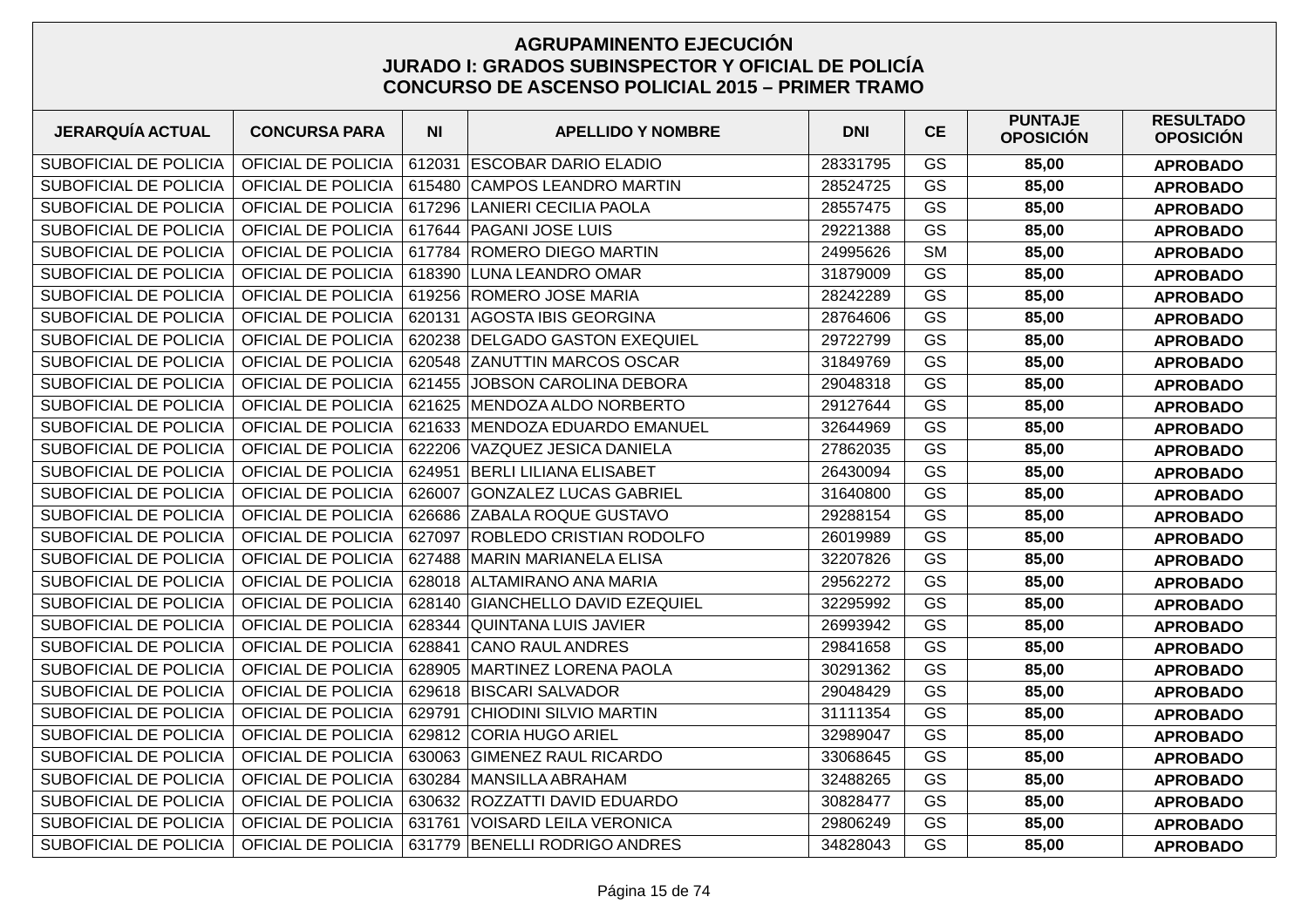| <b>JERARQUÍA ACTUAL</b> | <b>CONCURSA PARA</b> | <b>NI</b> | <b>APELLIDO Y NOMBRE</b>           | <b>DNI</b> | <b>CE</b> | <b>PUNTAJE</b><br><b>OPOSICIÓN</b> | <b>RESULTADO</b><br><b>OPOSICIÓN</b> |
|-------------------------|----------------------|-----------|------------------------------------|------------|-----------|------------------------------------|--------------------------------------|
| SUBOFICIAL DE POLICIA   | OFICIAL DE POLICIA   | 632597    | <b>IMAN JORGELINA EDITH</b>        | 25519238   | GS        | 85,00                              | <b>APROBADO</b>                      |
| SUBOFICIAL DE POLICIA   | OFICIAL DE POLICIA   | 632716    | <b>OCHOA SEBASTIAN JOSE</b>        | 34755358   | GS        | 85,00                              | <b>APROBADO</b>                      |
| SUBOFICIAL DE POLICIA   | OFICIAL DE POLICIA   |           | 633101 GRILL ALEJANDRO AGUSTIN     | 34469915   | GS        | 85,00                              | <b>APROBADO</b>                      |
| SUBOFICIAL DE POLICIA   | OFICIAL DE POLICIA   | 633828    | ACUÑA CLAUDIO DANIEL               | 30288383   | GS        | 85,00                              | <b>APROBADO</b>                      |
| SUBOFICIAL DE POLICIA   | OFICIAL DE POLICIA   | 633968    | <b>OTTOLINI GONZALO ANDRES</b>     | 33363578   | GS        | 85,00                              | <b>APROBADO</b>                      |
| SUBOFICIAL DE POLICIA   | OFICIAL DE POLICIA   |           | 634611 BARNETCHE GABRIEL ALBERTO   | 32029779   | GS        | 85,00                              | <b>APROBADO</b>                      |
| SUBOFICIAL DE POLICIA   | OFICIAL DE POLICIA   | 634620    | CHEVALLET SERGIO JOSE              | 27793541   | GS        | 85,00                              | <b>APROBADO</b>                      |
| SUBOFICIAL DE POLICIA   | OFICIAL DE POLICIA   | 635278    | <b>CHIRDO ELIANA MARIA</b>         | 33947718   | GS        | 85,00                              | <b>APROBADO</b>                      |
| SUBOFICIAL DE POLICIA   | OFICIAL DE POLICIA   | 635286    | <b>CIFRE OSVALDO DANIEL</b>        | 28828007   | GS        | 85,00                              | <b>APROBADO</b>                      |
| SUBOFICIAL DE POLICIA   | OFICIAL DE POLICIA   | 635511    | <b>FERNANDEZ MICAELA ANTONIETA</b> | 34585661   | GS        | 85,00                              | <b>APROBADO</b>                      |
| SUBOFICIAL DE POLICIA   | OFICIAL DE POLICIA   | 635529    | <b>FERNANDEZ ROCIO EMILIA</b>      | 34337669   | GS        | 85,00                              | <b>APROBADO</b>                      |
| SUBOFICIAL DE POLICIA   | OFICIAL DE POLICIA   | 635855    | LARREA EVANGELINA GUADALUPE        | 33077607   | GS        | 85,00                              | <b>APROBADO</b>                      |
| SUBOFICIAL DE POLICIA   | OFICIAL DE POLICIA   | 636398    | <b>RODRIGUEZ CLAUDIO RUBEN</b>     | 32886404   | GS        | 85,00                              | <b>APROBADO</b>                      |
| SUBOFICIAL DE POLICIA   | OFICIAL DE POLICIA   | 636452    | <b>ROMA ROCIO DEL ALBA</b>         | 33644290   | GS        | 85,00                              | <b>APROBADO</b>                      |
| SUBOFICIAL DE POLICIA   | OFICIAL DE POLICIA   | 636908    | <b>ACUÑA CARINA BETIANA</b>        | 28217748   | GS        | 85,00                              | <b>APROBADO</b>                      |
| SUBOFICIAL DE POLICIA   | OFICIAL DE POLICIA   |           | 637181 PIEDRABUENA EXEQUIEL JESUS  | 31419451   | GS        | 85,00                              | <b>APROBADO</b>                      |
| SUBOFICIAL DE POLICIA   | OFICIAL DE POLICIA   | 637297    | <b>LEGUIZAMON RAUL ADAN</b>        | 33068572   | GS        | 85,00                              | <b>APROBADO</b>                      |
| SUBOFICIAL DE POLICIA   | OFICIAL DE POLICIA   | 637319    | <b>SOTO ERICA VANESA</b>           | 31595450   | GS        | 85,00                              | <b>APROBADO</b>                      |
| SUBOFICIAL DE POLICIA   | OFICIAL DE POLICIA   | 637408    | <b>VALLI FRANCO MARIANO</b>        | 31103066   | GS        | 85,00                              | <b>APROBADO</b>                      |
| SUBOFICIAL DE POLICIA   | OFICIAL DE POLICIA   | 637599    | CLASSIO ALEJANDRO LEONEL           | 31419274   | GS        | 85,00                              | <b>APROBADO</b>                      |
| SUBOFICIAL DE POLICIA   | OFICIAL DE POLICIA   | 637629    | <b>FRAYSSE ROMINA SOLEDAD</b>      | 30554358   | GS        | 85,00                              | <b>APROBADO</b>                      |
| SUBOFICIAL DE POLICIA   | OFICIAL DE POLICIA   | 637718    | MOLINAS JOSE GABRIEL               | 30109214   | GS        | 85,00                              | <b>APROBADO</b>                      |
| SUBOFICIAL DE POLICIA   | OFICIAL DE POLICIA   |           | 637939 AGUIRRE NATALIA ROMINA      | 32312133   | GS        | 85,00                              | <b>APROBADO</b>                      |
| SUBOFICIAL DE POLICIA   | OFICIAL DE POLICIA   |           | 637980 ALTAMIRANO ESTEFANIA MARIA  | 32295513   | GS        | 85,00                              | <b>APROBADO</b>                      |
| SUBOFICIAL DE POLICIA   | OFICIAL DE POLICIA   | 638099    | <b>BRUSCHI NICOLAS FABIAN</b>      | 34087791   | GS        | 85,00                              | <b>APROBADO</b>                      |
| SUBOFICIAL DE POLICIA   | OFICIAL DE POLICIA   | 638277    | <b>ESCOBAR DAMIAN CRISTIAN</b>     | 32810980   | GS        | 85,00                              | <b>APROBADO</b>                      |
| SUBOFICIAL DE POLICIA   | OFICIAL DE POLICIA   | 638340    | <b>GERLO SEPTIMO</b>               | 31263814   | GS        | 85,00                              | <b>APROBADO</b>                      |
| SUBOFICIAL DE POLICIA   | OFICIAL DE POLICIA   | 638501    | <b>LOTITO MATIAS JOEL</b>          | 33720172   | GS        | 85,00                              | <b>APROBADO</b>                      |
| SUBOFICIAL DE POLICIA   | OFICIAL DE POLICIA   | 638528    | MANDRACCHIA GERMAN RICARDO         | 29562318   | GS        | 85,00                              | <b>APROBADO</b>                      |
| SUBOFICIAL DE POLICIA   | OFICIAL DE POLICIA   | 638552    | MELENDEZ PAULO ADRIAN              | 29311386   | GS        | 85,00                              | <b>APROBADO</b>                      |
| SUBOFICIAL DE POLICIA   | OFICIAL DE POLICIA   | 638617    | MORGAN GISELA ROMINA               | 32659585   | GS        | 85,00                              | <b>APROBADO</b>                      |
| SUBOFICIAL DE POLICIA   | OFICIAL DE POLICIA   | 638625    | MOSCA ANGEL EDUARDO                | 31660998   | GS        | 85,00                              | <b>APROBADO</b>                      |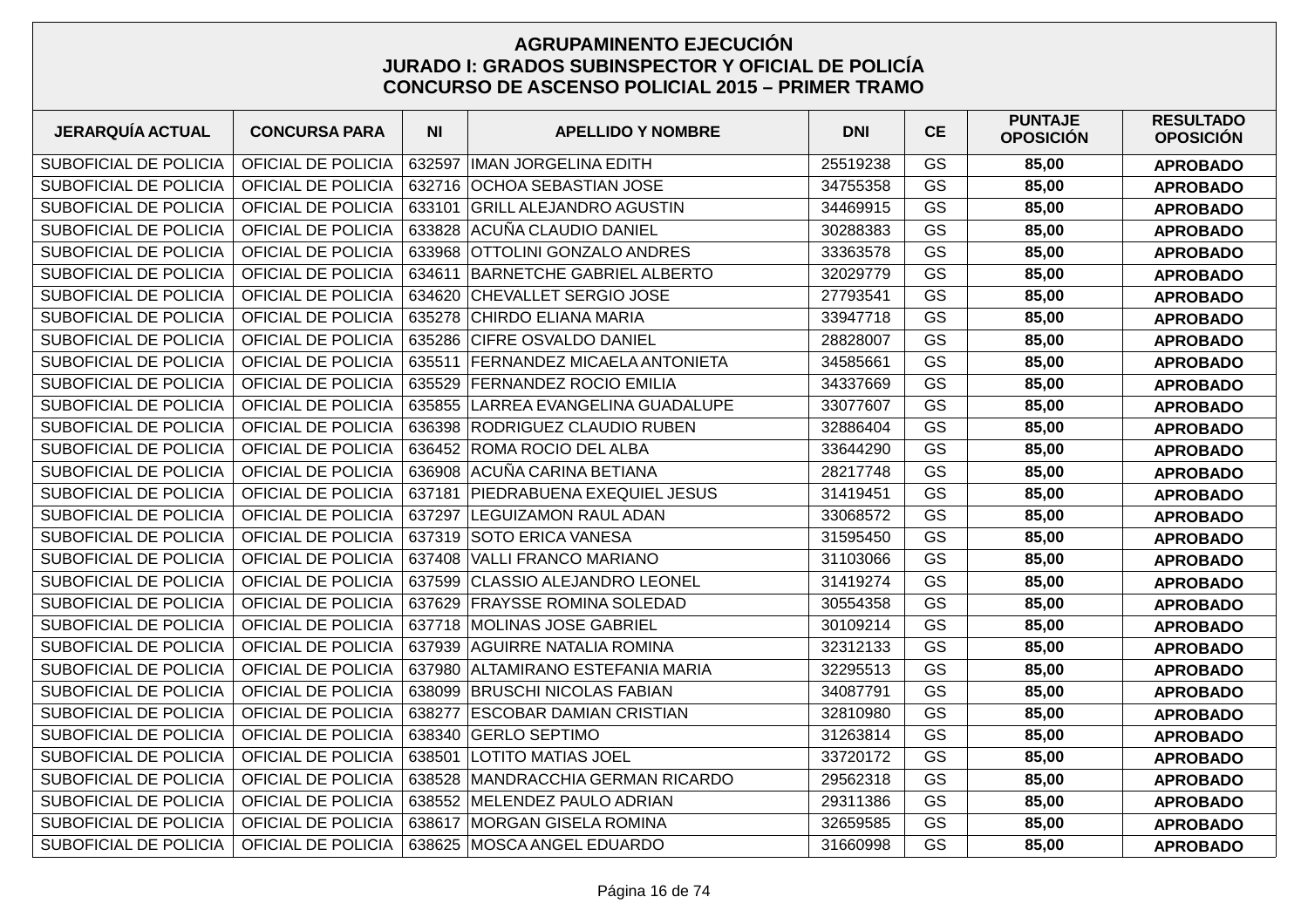| <b>JERARQUÍA ACTUAL</b> | <b>CONCURSA PARA</b> | <b>NI</b> | <b>APELLIDO Y NOMBRE</b>              | <b>DNI</b> | <b>CE</b> | <b>PUNTAJE</b><br><b>OPOSICIÓN</b> | <b>RESULTADO</b><br><b>OPOSICIÓN</b> |
|-------------------------|----------------------|-----------|---------------------------------------|------------|-----------|------------------------------------|--------------------------------------|
| SUBOFICIAL DE POLICIA   | OFICIAL DE POLICIA   | 638676    | <b>ORELLANO PABLO SEBASTIAN</b>       | 29616466   | GS        | 85,00                              | <b>APROBADO</b>                      |
| SUBOFICIAL DE POLICIA   | OFICIAL DE POLICIA   | 638722    | <b>PISKA NADIA RUTH</b>               | 34520763   | GS        | 85,00                              | <b>APROBADO</b>                      |
| SUBOFICIAL DE POLICIA   | OFICIAL DE POLICIA   |           | 638773 ROBLEDO MARCOS EMANUEL         | 32521803   | GS        | 85,00                              | <b>APROBADO</b>                      |
| SUBOFICIAL DE POLICIA   | OFICIAL DE POLICIA   | 638820    | SALA VALERIA GUADALUPE                | 29487424   | GS        | 85,00                              | <b>APROBADO</b>                      |
| SUBOFICIAL DE POLICIA   | OFICIAL DE POLICIA   | 638838    | SANTANA MAURICIO EZEQUIEL             | 32295609   | GS        | 85,00                              | <b>APROBADO</b>                      |
| SUBOFICIAL DE POLICIA   | OFICIAL DE POLICIA   | 638871    | <b>SOSA MATIAS ARNALDO</b>            | 32702963   | GS        | 85,00                              | <b>APROBADO</b>                      |
| SUBOFICIAL DE POLICIA   | OFICIAL DE POLICIA   | 638927    | TRONCOSO DANIELA SOLEDAD              | 30254201   | GS        | 85,00                              | <b>APROBADO</b>                      |
| SUBOFICIAL DE POLICIA   | OFICIAL DE POLICIA   | 639010    | NINI JUAN JOSE                        | 29807389   | GS        | 85,00                              | <b>APROBADO</b>                      |
| SUBOFICIAL DE POLICIA   | OFICIAL DE POLICIA   | 639028    | <b>ABAD YAMILA ROCIO</b>              | 32331628   | GS        | 85,00                              | <b>APROBADO</b>                      |
| SUBOFICIAL DE POLICIA   | OFICIAL DE POLICIA   | 639061    | MI�O GERMAN RODRIGO                   | 31317897   | GS        | 85,00                              | <b>APROBADO</b>                      |
| SUBOFICIAL DE POLICIA   | OFICIAL DE POLICIA   | 639168    | MARQUES VANESA SOLEDAD                | 32251374   | GS        | 85,00                              | <b>APROBADO</b>                      |
| SUBOFICIAL DE POLICIA   | OFICIAL DE POLICIA   | 639303    | <b>ROMERO CESAR DAMIAN</b>            | 33449276   | GS        | 85,00                              | <b>APROBADO</b>                      |
| SUBOFICIAL DE POLICIA   | OFICIAL DE POLICIA   | 639362    | <b>GONZALEZ PAULINO CARLOS</b>        | 31627973   | GS        | 85,00                              | <b>APROBADO</b>                      |
| SUBOFICIAL DE POLICIA   | OFICIAL DE POLICIA   | 639389    | <b>FLUCKIGER PATRICIA BEATRIZ</b>     | 28036978   | GS        | 85,00                              | <b>APROBADO</b>                      |
| SUBOFICIAL DE POLICIA   | OFICIAL DE POLICIA   | 639401    | ROMERO LEANDRO OSCAR                  | 31677064   | GS        | 85,00                              | <b>APROBADO</b>                      |
| SUBOFICIAL DE POLICIA   | OFICIAL DE POLICIA   | 640034    | <b>AGUIRRE VALERIA SOLEDAD</b>        | 31373416   | GS        | 85,00                              | <b>APROBADO</b>                      |
| SUBOFICIAL DE POLICIA   | OFICIAL DE POLICIA   | 640042    | SOBREVILLA GABRIELA AYELEN            | 33829593   | GS        | 85,00                              | <b>APROBADO</b>                      |
| SUBOFICIAL DE POLICIA   | OFICIAL DE POLICIA   |           | 640328 NAÑEZ GONZALO ARIEL            | 31766491   | GS        | 85,00                              | <b>APROBADO</b>                      |
| SUBOFICIAL DE POLICIA   | OFICIAL DE POLICIA   | 640336    | <b>ZAMARINI TRINIDAD MARIA ANGELA</b> | 32463983   | GS        | 85,00                              | <b>APROBADO</b>                      |
| SUBOFICIAL DE POLICIA   | OFICIAL DE POLICIA   | 640441    | <b>MORONI JORGE AUGUSTO</b>           | 33562531   | GS        | 85,00                              | <b>APROBADO</b>                      |
| SUBOFICIAL DE POLICIA   | OFICIAL DE POLICIA   |           | 640638 ARCE EZEQUIEL NICOLAS          | 31029440   | GS        | 85,00                              | <b>APROBADO</b>                      |
| SUBOFICIAL DE POLICIA   | OFICIAL DE POLICIA   |           | 640794 BERRETTA VANESA SOLEDAD        | 31861876   | GS        | 85,00                              | <b>APROBADO</b>                      |
| SUBOFICIAL DE POLICIA   | OFICIAL DE POLICIA   |           | 640808 BERTERO VALERIA                | 29850799   | PJ        | 85,00                              | <b>APROBADO</b>                      |
| SUBOFICIAL DE POLICIA   | OFICIAL DE POLICIA   | 641189    | <b>CHANTIRI VERONICA</b>              | 30761017   | GS        | 85,00                              | <b>APROBADO</b>                      |
| SUBOFICIAL DE POLICIA   | OFICIAL DE POLICIA   | 641251    | <b>COLMAN MIRIAN ELENA</b>            | 30168086   | GS        | 85,00                              | <b>APROBADO</b>                      |
| SUBOFICIAL DE POLICIA   | OFICIAL DE POLICIA   |           | 641456 ESCOBAR SABRINA ANAHI          | 32644910   | GS        | 85,00                              | <b>APROBADO</b>                      |
| SUBOFICIAL DE POLICIA   | OFICIAL DE POLICIA   |           | 641561 FERNANDEZ LILIANA RAQUEL       | 29929613   | GS        | 85,00                              | <b>APROBADO</b>                      |
| SUBOFICIAL DE POLICIA   | OFICIAL DE POLICIA   | 642291    | MAMANI MARGARITA INES                 | 29291064   | GS        | 85,00                              | <b>APROBADO</b>                      |
| SUBOFICIAL DE POLICIA   | OFICIAL DE POLICIA   | 642347    | MARTIN ROMINA ALEJANDRA               | 30169480   | GS        | 85,00                              | <b>APROBADO</b>                      |
| SUBOFICIAL DE POLICIA   | OFICIAL DE POLICIA   | 642576    | NORIEGA MARIA DE LOS MILAGROS         | 30284848   | GS        | 85,00                              | <b>APROBADO</b>                      |
| SUBOFICIAL DE POLICIA   | OFICIAL DE POLICIA   |           | 642592 OCAMPO JOSE LUIS               | 33105934   | GS        | 85,00                              | <b>APROBADO</b>                      |
| SUBOFICIAL DE POLICIA   | OFICIAL DE POLICIA   |           | 642665 OJEDA ANDREA ELIANA            | 29643148   | GS        | 85,00                              | <b>APROBADO</b>                      |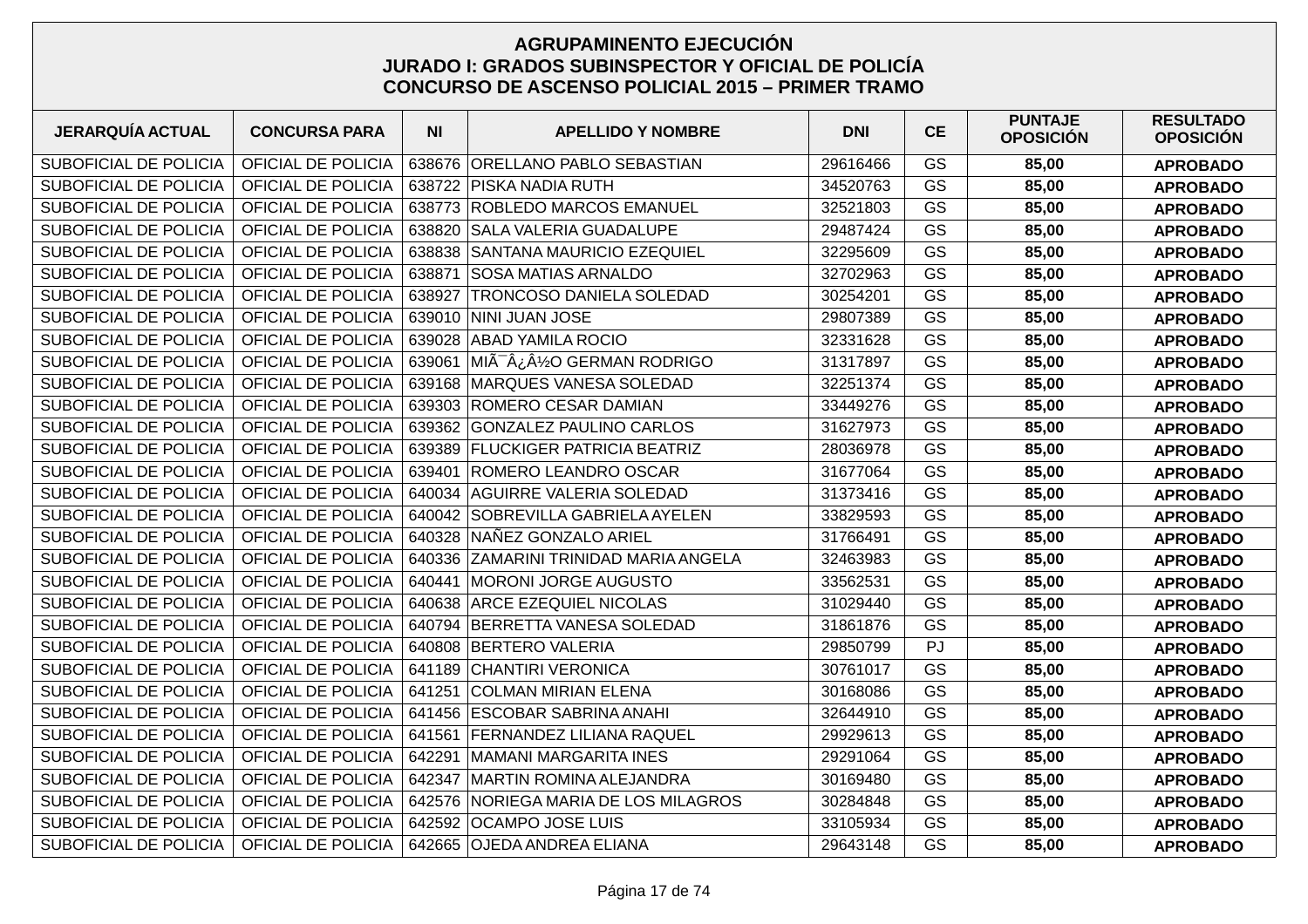| <b>JERARQUÍA ACTUAL</b> | <b>CONCURSA PARA</b> | <b>NI</b> | <b>APELLIDO Y NOMBRE</b>             | <b>DNI</b> | <b>CE</b> | <b>PUNTAJE</b><br><b>OPOSICIÓN</b> | <b>RESULTADO</b><br><b>OPOSICIÓN</b> |
|-------------------------|----------------------|-----------|--------------------------------------|------------|-----------|------------------------------------|--------------------------------------|
| SUBOFICIAL DE POLICIA   | OFICIAL DE POLICIA   | 642711    | <b>ORONEL GERALDINE TAMARA</b>       | 35182680   | GS        | 85,00                              | <b>APROBADO</b>                      |
| SUBOFICIAL DE POLICIA   | OFICIAL DE POLICIA   |           | 642797 PAARRA TORRES ANDRES LEONIDAS | 29619682   | GS        | 85,00                              | <b>APROBADO</b>                      |
| SUBOFICIAL DE POLICIA   | OFICIAL DE POLICIA   | 642908    | <b>PIZARRO MARISOL EDITH</b>         | 26657245   | GS        | 85,00                              | <b>APROBADO</b>                      |
| SUBOFICIAL DE POLICIA   | OFICIAL DE POLICIA   |           | 642924 POGONZA VANESA MAGDALENA      | 31340138   | GS        | 85,00                              | <b>APROBADO</b>                      |
| SUBOFICIAL DE POLICIA   | OFICIAL DE POLICIA   | 643068    | RODRIGUEZ GONZALO EZEQUIEL R         | 32651459   | GS        | 85,00                              | <b>APROBADO</b>                      |
| SUBOFICIAL DE POLICIA   | OFICIAL DE POLICIA   | 643106    | <b>ROJAS CARLOS DAVID</b>            | 34046145   | GS        | 85,00                              | <b>APROBADO</b>                      |
| SUBOFICIAL DE POLICIA   | OFICIAL DE POLICIA   | 643173    | <b>ROMERO ANDRES MARCELO</b>         | 33521496   | GS        | 85,00                              | <b>APROBADO</b>                      |
| SUBOFICIAL DE POLICIA   | OFICIAL DE POLICIA   | 643319    | SILVA VERONICA ANA                   | 26503421   | GS        | 85,00                              | <b>APROBADO</b>                      |
| SUBOFICIAL DE POLICIA   | OFICIAL DE POLICIA   | 643335    | <b>SPINELLI MATIAS RUBEN</b>         | 28158935   | GS        | 85,00                              | <b>APROBADO</b>                      |
| SUBOFICIAL DE POLICIA   | OFICIAL DE POLICIA   | 643483    | <b>VEGA STELLA MARIS</b>             | 27137102   | GS        | 85,00                              | <b>APROBADO</b>                      |
| SUBOFICIAL DE POLICIA   | OFICIAL DE POLICIA   | 643491    | <b>VEGA MIGUEL ANGEL</b>             | 29180716   | GS        | 85,00                              | <b>APROBADO</b>                      |
| SUBOFICIAL DE POLICIA   | OFICIAL DE POLICIA   | 643637    | <b>ZANUTTI PAULA SUSANA</b>          | 29209277   | GS        | 85,00                              | <b>APROBADO</b>                      |
| SUBOFICIAL DE POLICIA   | OFICIAL DE POLICIA   |           | 643751 ALVAREZ SEBASTIAN ABEL        | 33837861   | TB        | 85,00                              | <b>APROBADO</b>                      |
| SUBOFICIAL DE POLICIA   | OFICIAL DE POLICIA   |           | 643823 BASUALDO MAXIMILIANO JOSE     | 29397146   | TB        | 85,00                              | <b>APROBADO</b>                      |
| SUBOFICIAL DE POLICIA   | OFICIAL DE POLICIA   | 643858    | <b>BENITEZ MARTIN NAZARENO</b>       | 29354751   | TB        | 85,00                              | <b>APROBADO</b>                      |
| SUBOFICIAL DE POLICIA   | OFICIAL DE POLICIA   | 643866    | <b>BERNARDEZ PAOLA VANESA</b>        | 31520754   | TB        | 85,00                              | <b>APROBADO</b>                      |
| SUBOFICIAL DE POLICIA   | OFICIAL DE POLICIA   | 644021    | <b>CEJAS ELIANA GUADALUPE</b>        | 27359556   | TB        | 85,00                              | <b>APROBADO</b>                      |
| SUBOFICIAL DE POLICIA   | OFICIAL DE POLICIA   | 644137    | <b>DEVOTO LUCIANO LIONEL</b>         | 29924441   | TB        | 85,00                              | <b>APROBADO</b>                      |
| SUBOFICIAL DE POLICIA   | OFICIAL DE POLICIA   | 644943    | <b>RAMIREZ CARLOS FABIAN</b>         | 26347951   | TB        | 85,00                              | <b>APROBADO</b>                      |
| SUBOFICIAL DE POLICIA   | OFICIAL DE POLICIA   | 645567    | CASTELLANO MARIA CELESTE             | 32251849   | GS        | 85,00                              | <b>APROBADO</b>                      |
| SUBOFICIAL DE POLICIA   | OFICIAL DE POLICIA   | 645788    | <b>GABINETTI CRISTIAN ARIEL</b>      | 34745887   | GS        | 85,00                              | <b>APROBADO</b>                      |
| SUBOFICIAL DE POLICIA   | OFICIAL DE POLICIA   | 645958    | LOVERA ALEJANDRO OMAR                | 28375477   | GS        | 85,00                              | <b>APROBADO</b>                      |
| SUBOFICIAL DE POLICIA   | OFICIAL DE POLICIA   | 646067    | <b>OCAMPO MARIA EMILIA</b>           | 29115814   | GS        | 85,00                              | <b>APROBADO</b>                      |
| SUBOFICIAL DE POLICIA   | OFICIAL DE POLICIA   | 646075    | <b>OJEDA ALEXIS DAMIAN</b>           | 33365584   | GS        | 85,00                              | <b>APROBADO</b>                      |
| SUBOFICIAL DE POLICIA   | OFICIAL DE POLICIA   | 646245    | <b>SALVA WALTER DARIO</b>            | 26792400   | GS        | 85,00                              | <b>APROBADO</b>                      |
| SUBOFICIAL DE POLICIA   | OFICIAL DE POLICIA   | 646253    | SCHIOZZI AIXA JEZABEL                | 34864181   | GS        | 85,00                              | <b>APROBADO</b>                      |
| SUBOFICIAL DE POLICIA   | OFICIAL DE POLICIA   | 646261    | SIMON GERMAN DANIEL                  | 26985580   | GS        | 85,00                              | <b>APROBADO</b>                      |
| SUBOFICIAL DE POLICIA   | OFICIAL DE POLICIA   | 646407    | <b>DOVIS URIEL MAURICIO</b>          | 28242272   | GS        | 85,00                              | <b>APROBADO</b>                      |
| SUBOFICIAL DE POLICIA   | OFICIAL DE POLICIA   | 646628    | <b>BETIG MARIANELA</b>               | 30788145   | GS        | 85,00                              | <b>APROBADO</b>                      |
| SUBOFICIAL DE POLICIA   | OFICIAL DE POLICIA   | 646661    | <b>CZERNIK NORMA BEATRIZ</b>         | 27422582   | GS        | 85,00                              | <b>APROBADO</b>                      |
| SUBOFICIAL DE POLICIA   | OFICIAL DE POLICIA   | 646725    | <b>FACCIOLE FLAVIA CECILIA</b>       | 30788055   | GS        | 85,00                              | <b>APROBADO</b>                      |
| SUBOFICIAL DE POLICIA   | OFICIAL DE POLICIA   |           | 647080 PEREZ PATRICIA NOEMI          | 28239215   | GS        | 85,00                              | <b>APROBADO</b>                      |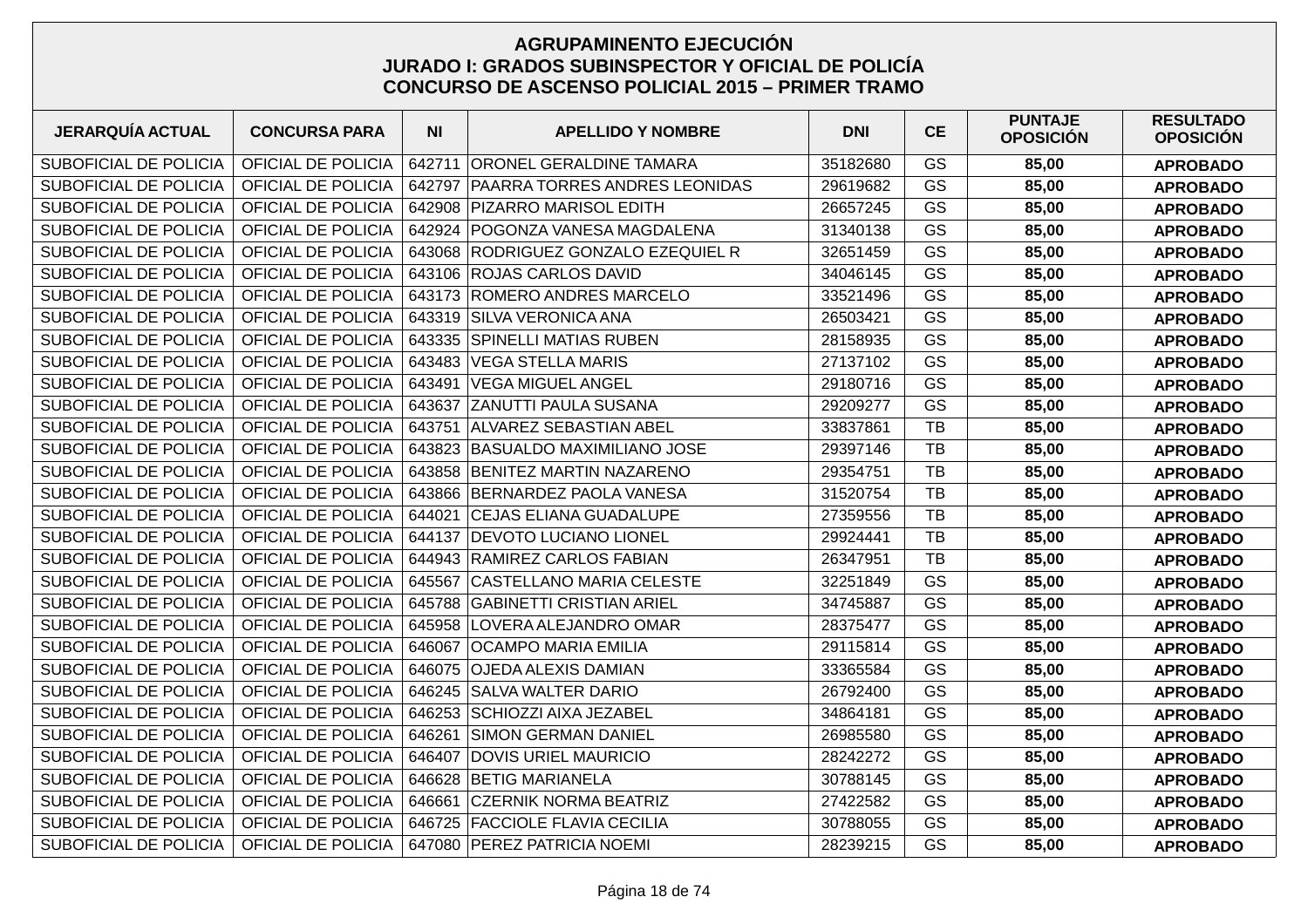| <b>JERARQUÍA ACTUAL</b> | <b>CONCURSA PARA</b> | <b>NI</b> | <b>APELLIDO Y NOMBRE</b>         | <b>DNI</b> | <b>CE</b> | <b>PUNTAJE</b><br><b>OPOSICIÓN</b> | <b>RESULTADO</b><br><b>OPOSICIÓN</b> |
|-------------------------|----------------------|-----------|----------------------------------|------------|-----------|------------------------------------|--------------------------------------|
| SUBOFICIAL DE POLICIA   | OFICIAL DE POLICIA   |           | 647250 STUDER NICOLAS JOSE       | 31384206   | GS        | 85,00                              | <b>APROBADO</b>                      |
| SUBOFICIAL DE POLICIA   | OFICIAL DE POLICIA   | 647314    | <b>VILLALBA MARCOS EMILIANO</b>  | 30052411   | GS        | 85,00                              | <b>APROBADO</b>                      |
| SUBOFICIAL DE POLICIA   | OFICIAL DE POLICIA   |           | 647357 ALBERTI CINTIA ANABELA    | 32230721   | GS        | 85,00                              | <b>APROBADO</b>                      |
| SUBOFICIAL DE POLICIA   | OFICIAL DE POLICIA   | 647420    | <b>BROGGINI DAVID LEONARDO</b>   | 32029501   | GS        | 85,00                              | <b>APROBADO</b>                      |
| SUBOFICIAL DE POLICIA   | OFICIAL DE POLICIA   | 647519    | <b>DURAN CARLOS NICOLAS</b>      | 34822932   | GS        | 85,00                              | <b>APROBADO</b>                      |
| SUBOFICIAL DE POLICIA   | OFICIAL DE POLICIA   | 647624    | <b>GOMEZ ROXANA NOEMI</b>        | 34222128   | GS        | 85,00                              | <b>APROBADO</b>                      |
| SUBOFICIAL DE POLICIA   | OFICIAL DE POLICIA   | 647756    | OZUNA ESTEBAN RAUL               | 30787315   | GS        | 85,00                              | <b>APROBADO</b>                      |
| SUBOFICIAL DE POLICIA   | OFICIAL DE POLICIA   | 648078    | <b>REYES DANIEL ALEJANDRO</b>    | 23018241   | GS        | 85,00                              | <b>APROBADO</b>                      |
| SUBOFICIAL DE POLICIA   | OFICIAL DE POLICIA   | 648108    | <b>SARCO ANA SOLEDAD</b>         | 31369306   | GS        | 85,00                              | <b>APROBADO</b>                      |
| SUBOFICIAL DE POLICIA   | OFICIAL DE POLICIA   | 648159    | CAPELLO LUCIANO                  | 27292276   | GS        | 85,00                              | <b>APROBADO</b>                      |
| SUBOFICIAL DE POLICIA   | OFICIAL DE POLICIA   | 648337    | MATURO MARIA BELEN               | 31074575   | GS        | 85,00                              | <b>APROBADO</b>                      |
| SUBOFICIAL DE POLICIA   | OFICIAL DE POLICIA   | 648361    | <b>PERALTA RODRIGO HERNAN</b>    | 34025470   | GS        | 85,00                              | <b>APROBADO</b>                      |
| SUBOFICIAL DE POLICIA   | OFICIAL DE POLICIA   | 648469    | <b>ZALAZAR EMANUEL EZEQUIEL</b>  | 33128524   | GS        | 85,00                              | <b>APROBADO</b>                      |
| SUBOFICIAL DE POLICIA   | OFICIAL DE POLICIA   |           | 648531 GUEDES GABRIELA GISEL     | 35769751   | GS        | 85,00                              | <b>APROBADO</b>                      |
| SUBOFICIAL DE POLICIA   | OFICIAL DE POLICIA   | 648566    | <b>MACIEL RODRIGO SEBASTIAN</b>  | 35023149   | GS        | 85,00                              | <b>APROBADO</b>                      |
| SUBOFICIAL DE POLICIA   | OFICIAL DE POLICIA   | 648621    | <b>ORELLANO SANTIAGO DAVID</b>   | 34379386   | GS        | 85,00                              | <b>APROBADO</b>                      |
| SUBOFICIAL DE POLICIA   | OFICIAL DE POLICIA   | 648752    | CASTAGNOLA AYELEN MARIANA        | 34729833   | GS        | 85,00                              | <b>APROBADO</b>                      |
| SUBOFICIAL DE POLICIA   | OFICIAL DE POLICIA   | 649074    | <b>TORRENTE JOSE ANTONIO</b>     | 32301301   | GS        | 85,00                              | <b>APROBADO</b>                      |
| SUBOFICIAL DE POLICIA   | OFICIAL DE POLICIA   |           | 649121 ZABALA MAXIMILIANO ANDRES | 32207664   | GS        | 85,00                              | <b>APROBADO</b>                      |
| SUBOFICIAL DE POLICIA   | OFICIAL DE POLICIA   | 649180    | <b>BERTOLI DEBORA ELISABET</b>   | 30458115   | GS        | 85,00                              | <b>APROBADO</b>                      |
| SUBOFICIAL DE POLICIA   | OFICIAL DE POLICIA   | 649481    | <b>SAGER WALTER LUIS</b>         | 28580553   | GS        | 85,00                              | <b>APROBADO</b>                      |
| SUBOFICIAL DE POLICIA   | OFICIAL DE POLICIA   | 649660    | MONSERRAT GEORGINA EDITH         | 31613309   | GS        | 85,00                              | <b>APROBADO</b>                      |
| SUBOFICIAL DE POLICIA   | OFICIAL DE POLICIA   | 649678    | MOREIRA JORGE DANIEL             | 32871016   | GS        | 85,00                              | <b>APROBADO</b>                      |
| SUBOFICIAL DE POLICIA   | OFICIAL DE POLICIA   | 649694    | OJEDA ALEJANDRO MAXIMILIANO      | 35907112   | GS        | 85,00                              | <b>APROBADO</b>                      |
| SUBOFICIAL DE POLICIA   | OFICIAL DE POLICIA   | 649805    | LAMERATA FRANCISCO MAXIMILIANO   | 31103425   | TB        | 85,00                              | <b>APROBADO</b>                      |
| SUBOFICIAL DE POLICIA   | OFICIAL DE POLICIA   | 649988    | <b>AGUIRRES GERMAN ALBERTO</b>   | 31908044   | GS        | 85,00                              | <b>APROBADO</b>                      |
| SUBOFICIAL DE POLICIA   | OFICIAL DE POLICIA   | 650005    | <b>ALFARO GASTON MARTIN</b>      | 28764269   | GS        | 85,00                              | <b>APROBADO</b>                      |
| SUBOFICIAL DE POLICIA   | OFICIAL DE POLICIA   | 650021    | ALMAZAN RODRIGO RAUL             | 29990939   | GS        | 85,00                              | <b>APROBADO</b>                      |
| SUBOFICIAL DE POLICIA   | OFICIAL DE POLICIA   |           | 650081 ARANDA FEDERICO DANIEL    | 29180604   | GS        | 85,00                              | <b>APROBADO</b>                      |
| SUBOFICIAL DE POLICIA   | OFICIAL DE POLICIA   | 650196    | <b>BAZAN NOELIA ESTEFANIA</b>    | 30452360   | GS        | 85,00                              | <b>APROBADO</b>                      |
| SUBOFICIAL DE POLICIA   | OFICIAL DE POLICIA   | 650366    | CARDOZO DARIO RENE               | 27487863   | GS        | 85,00                              | <b>APROBADO</b>                      |
| SUBOFICIAL DE POLICIA   | OFICIAL DE POLICIA   |           | 650412 CASTILLO LELIA SOLEDAD    | 32179473   | GS        | 85,00                              | <b>APROBADO</b>                      |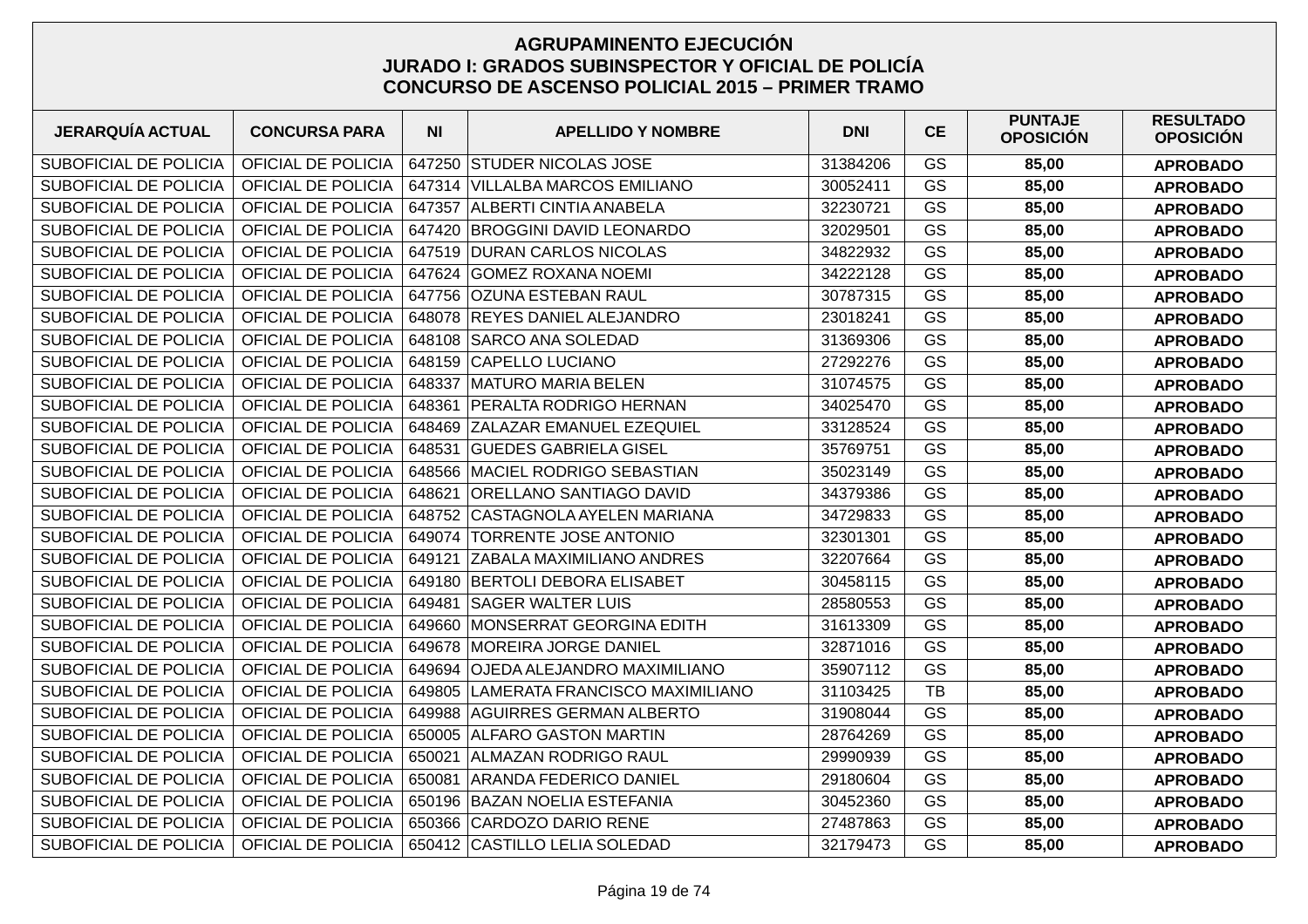| <b>JERARQUÍA ACTUAL</b>      | <b>CONCURSA PARA</b> | <b>NI</b> | <b>APELLIDO Y NOMBRE</b>           | <b>DNI</b> | <b>CE</b> | <b>PUNTAJE</b><br><b>OPOSICIÓN</b> | <b>RESULTADO</b><br><b>OPOSICIÓN</b> |
|------------------------------|----------------------|-----------|------------------------------------|------------|-----------|------------------------------------|--------------------------------------|
| SUBOFICIAL DE POLICIA        | OFICIAL DE POLICIA   |           | 650692 FLORES EMILIANO RAFAEL      | 32059360   | GS        | 85,00                              | <b>APROBADO</b>                      |
| SUBOFICIAL DE POLICIA        | OFICIAL DE POLICIA   |           | 650714 FOLLIONIER MARTIN GASPAR    | 28717312   | GI        | 85,00                              | <b>APROBADO</b>                      |
| SUBOFICIAL DE POLICIA        | OFICIAL DE POLICIA   | 650757    | <b>GAITAN MAURICIO DANIEL</b>      | 35650064   | GS        | 85,00                              | <b>APROBADO</b>                      |
| SUBOFICIAL DE POLICIA        | OFICIAL DE POLICIA   | 651079    | <b>HIDALGO SERGIO DANIEL</b>       | 31628620   | GS        | 85,00                              | <b>APROBADO</b>                      |
| SUBOFICIAL DE POLICIA        | OFICIAL DE POLICIA   | 651133    | LAROCCA PABLO MATIAS               | 33548433   | GS        | 85,00                              | <b>APROBADO</b>                      |
| SUBOFICIAL DE POLICIA        | OFICIAL DE POLICIA   | 651435    | MATHIER MARIANGELES LETICIA        | 27243574   | GS        | 85,00                              | <b>APROBADO</b>                      |
| SUBOFICIAL DE POLICIA        | OFICIAL DE POLICIA   | 651494    | MENDOZA DE LOS MILAGROS            | 27148182   | GS        | 85,00                              | <b>APROBADO</b>                      |
| SUBOFICIAL DE POLICIA        | OFICIAL DE POLICIA   | 651532    | MONTENEGRO BORTOLLI JAVIER         | 32860961   | GS        | 85,00                              | <b>APROBADO</b>                      |
| SUBOFICIAL DE POLICIA        | OFICIAL DE POLICIA   | 651583    | MOZER PAMELA ANABELA               | 31200697   | GS        | 85,00                              | <b>APROBADO</b>                      |
| SUBOFICIAL DE POLICIA        | OFICIAL DE POLICIA   | 651729    | <b>OJEDA ROBERTO CESAR</b>         | 29387630   | GS        | 85,00                              | <b>APROBADO</b>                      |
| SUBOFICIAL DE POLICIA        | OFICIAL DE POLICIA   | 651737    | <b>OLIVA MAURO RAUL</b>            | 30079127   | GS        | 85,00                              | <b>APROBADO</b>                      |
| SUBOFICIAL DE POLICIA        | OFICIAL DE POLICIA   | 651753    | <b>OLIVER EMANUEL ALBERTO</b>      | 31628488   | <b>GS</b> | 85,00                              | <b>APROBADO</b>                      |
| SUBOFICIAL DE POLICIA        | OFICIAL DE POLICIA   |           | 651907 PEREZ MOYANO CESAR GUSTAVO  | 33212830   | GS        | 85,00                              | <b>APROBADO</b>                      |
| SUBOFICIAL DE POLICIA        | OFICIAL DE POLICIA   | 651958    | PINTO MAXIMILIANO ANDRES           | 33296957   | GS        | 85,00                              | <b>APROBADO</b>                      |
| SUBOFICIAL DE POLICIA        | OFICIAL DE POLICIA   | 652016    | RAIGADA BORDON JULIAN FAUSTINO     | 29722089   | <b>GS</b> | 85,00                              | <b>APROBADO</b>                      |
| <b>SUBOFICIAL DE POLICIA</b> | OFICIAL DE POLICIA   | 652041    | <b>REGALINI HECTOR OSCAR</b>       | 32330597   | GS        | 85,00                              | <b>APROBADO</b>                      |
| SUBOFICIAL DE POLICIA        | OFICIAL DE POLICIA   | 652377    | SCALZO BEGUELIN MARIA JULIA        | 92806812   | GS        | 85,00                              | <b>APROBADO</b>                      |
| SUBOFICIAL DE POLICIA        | OFICIAL DE POLICIA   |           | 652393 SCHEIDEGGER MAURICIO ANDRES | 29520003   | GS        | 85,00                              | <b>APROBADO</b>                      |
| SUBOFICIAL DE POLICIA        | OFICIAL DE POLICIA   | 652440    | <b>SEGOVIA MARCOS LUCIANO</b>      | 33686959   | <b>GS</b> | 85,00                              | <b>APROBADO</b>                      |
| SUBOFICIAL DE POLICIA        | OFICIAL DE POLICIA   | 652504    | SIMBRON GISELA LORENA              | 33469004   | GS        | 85,00                              | <b>APROBADO</b>                      |
| SUBOFICIAL DE POLICIA        | OFICIAL DE POLICIA   | 652547    | <b>STEMPHLET MARIA FLORENCIA</b>   | 27620623   | GS        | 85,00                              | <b>APROBADO</b>                      |
| SUBOFICIAL DE POLICIA        | OFICIAL DE POLICIA   | 652784    | <b>ZOCCO JOSE GABRIEL</b>          | 30904187   | GS        | 85,00                              | <b>APROBADO</b>                      |
| SUBOFICIAL DE POLICIA        | OFICIAL DE POLICIA   |           | 652903 BAZAN JOSE MANUEL           | 33071397   | GS        | 85,00                              | <b>APROBADO</b>                      |
| SUBOFICIAL DE POLICIA        | OFICIAL DE POLICIA   | 652920    | <b>BERNARD DIEGO RUBEN</b>         | 33071212   | GS        | 85,00                              | <b>APROBADO</b>                      |
| SUBOFICIAL DE POLICIA        | OFICIAL DE POLICIA   | 653128    | MOREYRA LEANDRO DANIEL             | 33384264   | GS        | 85,00                              | <b>APROBADO</b>                      |
| SUBOFICIAL DE POLICIA        | OFICIAL DE POLICIA   | 653144    | <b>ROBLES ALICIA ELISABET</b>      | 28197695   | GS        | 85,00                              | <b>APROBADO</b>                      |
| SUBOFICIAL DE POLICIA        | OFICIAL DE POLICIA   | 653209    | <b>ACOSTA NATALIA SOLEDAD</b>      | 32177210   | GS        | 85,00                              | <b>APROBADO</b>                      |
| SUBOFICIAL DE POLICIA        | OFICIAL DE POLICIA   | 653331    | <b>AVALOS LEANDRO RUBEN</b>        | 27446846   | GS        | 85,00                              | <b>APROBADO</b>                      |
| SUBOFICIAL DE POLICIA        | OFICIAL DE POLICIA   |           | 653349 BAER PABLO ADOLFO           | 30760956   | GS        | 85,00                              | <b>APROBADO</b>                      |
| SUBOFICIAL DE POLICIA        | OFICIAL DE POLICIA   | 653381    | <b>BLANCO DARIO CESAR</b>          | 32177203   | GS        | 85,00                              | <b>APROBADO</b>                      |
| SUBOFICIAL DE POLICIA        | OFICIAL DE POLICIA   | 653446    | CAMACHO PAOLA SOLEDAD              | 32177187   | GS        | 85,00                              | <b>APROBADO</b>                      |
| SUBOFICIAL DE POLICIA        | OFICIAL DE POLICIA   | 653489    | COLLADO MATIAS DANIEL              | 28197645   | GS        | 85,00                              | <b>APROBADO</b>                      |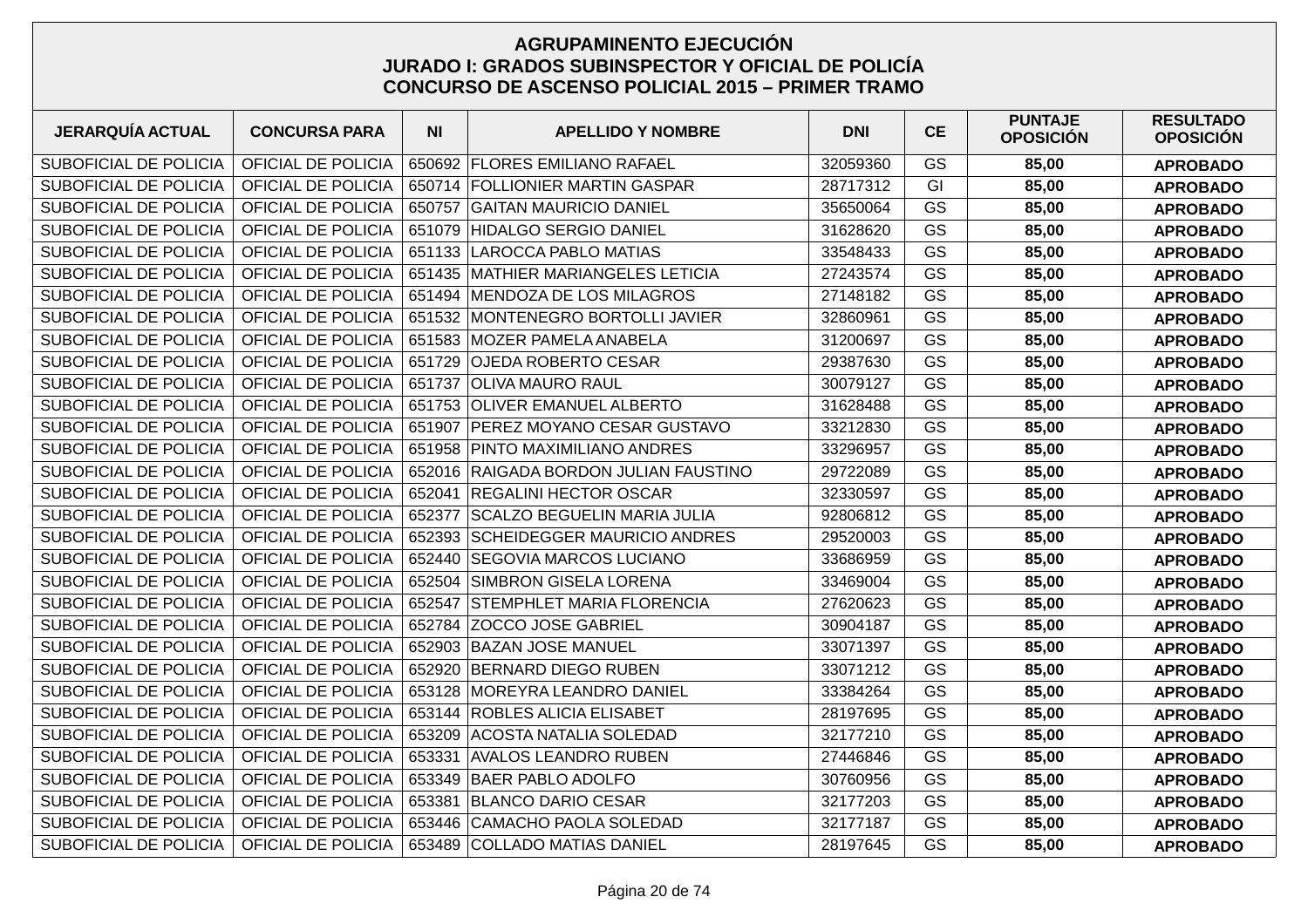| <b>JERARQUÍA ACTUAL</b> | <b>CONCURSA PARA</b> | <b>NI</b> | <b>APELLIDO Y NOMBRE</b>           | <b>DNI</b> | <b>CE</b> | <b>PUNTAJE</b><br><b>OPOSICIÓN</b> | <b>RESULTADO</b><br><b>OPOSICIÓN</b> |
|-------------------------|----------------------|-----------|------------------------------------|------------|-----------|------------------------------------|--------------------------------------|
| SUBOFICIAL DE POLICIA   | OFICIAL DE POLICIA   |           | 653501 CUEVAS JESICA NAIR          | 34360847   | <b>GS</b> | 85,00                              | <b>APROBADO</b>                      |
| SUBOFICIAL DE POLICIA   | OFICIAL DE POLICIA   |           | 653560 ESPINDOLA CLAUDIA LORENA    | 29686648   | <b>GS</b> | 85,00                              | <b>APROBADO</b>                      |
| SUBOFICIAL DE POLICIA   | OFICIAL DE POLICIA   |           | 653667 GONZALEZ MARIANO EZEQUIEL   | 34176588   | GS        | 85,00                              | <b>APROBADO</b>                      |
| SUBOFICIAL DE POLICIA   | OFICIAL DE POLICIA   |           | 653675 GROSSI JULIANA ELISABET     | 31156949   | GS        | 85,00                              | <b>APROBADO</b>                      |
| SUBOFICIAL DE POLICIA   | OFICIAL DE POLICIA   | 653845    | <b>RUIZ DIAZ JESICA JOANA</b>      | 30663765   | <b>GS</b> | 85,00                              | <b>APROBADO</b>                      |
| SUBOFICIAL DE POLICIA   | OFICIAL DE POLICIA   | 653934    | SOSA ANDREA RAMONA                 | 26563898   | GS        | 85,00                              | <b>APROBADO</b>                      |
| SUBOFICIAL DE POLICIA   | OFICIAL DE POLICIA   |           | 653951 SURDEL DIEGO ALEJANDRO      | 31676580   | GS        | 85,00                              | <b>APROBADO</b>                      |
| SUBOFICIAL DE POLICIA   | OFICIAL DE POLICIA   |           | 653977 VAN WEELE JONATAN ROBERTO J | 36249696   | GS        | 85,00                              | <b>APROBADO</b>                      |
| SUBOFICIAL DE POLICIA   | OFICIAL DE POLICIA   |           | 654060 VILLALBA EDUARDO ANIBAL     | 32908890   | GS        | 85,00                              | <b>APROBADO</b>                      |
| SUBOFICIAL DE POLICIA   | OFICIAL DE POLICIA   |           | 654086 ABBATE MARIA CECILIA        | 27762457   | <b>GS</b> | 85,00                              | <b>APROBADO</b>                      |
| SUBOFICIAL DE POLICIA   | OFICIAL DE POLICIA   |           | 654167 AGUILAR IRMA SILVINA        | 26461349   | GS        | 85,00                              | <b>APROBADO</b>                      |
| SUBOFICIAL DE POLICIA   | OFICIAL DE POLICIA   |           | 654272 ALTAMIRANO VIVIANA BEATRIZ  | 26563719   | GS        | 85,00                              | <b>APROBADO</b>                      |
| SUBOFICIAL DE POLICIA   | OFICIAL DE POLICIA   |           | 654531 BORDA ESTEFANIA L           | 34314889   | GS        | 85,00                              | <b>APROBADO</b>                      |
| SUBOFICIAL DE POLICIA   | OFICIAL DE POLICIA   |           | 654698 CARENA CRISTIAN             | 36511588   | GS        | 85,00                              | <b>APROBADO</b>                      |
| SUBOFICIAL DE POLICIA   | OFICIAL DE POLICIA   |           | 655007 FERESIN ROSANA LORENA       | 26349559   | <b>GS</b> | 85,00                              | <b>APROBADO</b>                      |
| SUBOFICIAL DE POLICIA   | OFICIAL DE POLICIA   |           | 655058 FERRARIS MARIA GUILLERMINA  | 29828725   | GS        | 85,00                              | <b>APROBADO</b>                      |
| SUBOFICIAL DE POLICIA   | OFICIAL DE POLICIA   | 655228    | <b>GIANASTASIO CRISTIAN JUAN D</b> | 31578024   | GS        | 85,00                              | <b>APROBADO</b>                      |
| SUBOFICIAL DE POLICIA   | OFICIAL DE POLICIA   |           | 655457 HERNANDEZ MARIA DEL CARMEN  | 31975931   | GS        | 85,00                              | <b>APROBADO</b>                      |
| SUBOFICIAL DE POLICIA   | OFICIAL DE POLICIA   | 655554    | <b>JULIO VANINA JESICA</b>         | 28700444   | GS        | 85,00                              | <b>APROBADO</b>                      |
| SUBOFICIAL DE POLICIA   | OFICIAL DE POLICIA   | 655589    | <b>LEGUIZAMON GESICA SABRINA</b>   | 33077685   | <b>GS</b> | 85,00                              | <b>APROBADO</b>                      |
| SUBOFICIAL DE POLICIA   | OFICIAL DE POLICIA   |           | 655767 MANSO CARLOS ALBERTO        | 27204661   | GS        | 85,00                              | <b>APROBADO</b>                      |
| SUBOFICIAL DE POLICIA   | OFICIAL DE POLICIA   | 655953    | MINUTTI FRANCISCA MAGDALENA        | 34379450   | GS        | 85,00                              | <b>APROBADO</b>                      |
| SUBOFICIAL DE POLICIA   | OFICIAL DE POLICIA   |           | 656071 OBREGON LAURA DANIELA       | 36013472   | GS        | 85,00                              | <b>APROBADO</b>                      |
| SUBOFICIAL DE POLICIA   | OFICIAL DE POLICIA   |           | 656381 QUATRIN MARIA JOSE          | 35024582   | GS        | 85,00                              | <b>APROBADO</b>                      |
| SUBOFICIAL DE POLICIA   | OFICIAL DE POLICIA   | 657026    | VILLALBA JESICA VANESA             | 26818170   | <b>GS</b> | 85,00                              | <b>APROBADO</b>                      |
| SUBOFICIAL DE POLICIA   | OFICIAL DE POLICIA   |           | 657051 VILLALOBO RICARDO LEON      | 27057810   | GS        | 85,00                              | <b>APROBADO</b>                      |
| SUBOFICIAL DE POLICIA   | OFICIAL DE POLICIA   |           | 657158 ZURITA PATRICIA VIVIANA     | 28684283   | GS        | 85,00                              | <b>APROBADO</b>                      |
| SUBOFICIAL DE POLICIA   | OFICIAL DE POLICIA   |           | 657174 MENDOZA SILVIA VANESA       | 27204718   | GS        | 85,00                              | <b>APROBADO</b>                      |
| SUBOFICIAL DE POLICIA   | OFICIAL DE POLICIA   |           | 516163 CONTRERAS GUSTAVO GABRIEL   | 18444821   | GS        | 80,00                              | <b>APROBADO</b>                      |
| SUBOFICIAL DE POLICIA   | OFICIAL DE POLICIA   |           | 516708 FALCON NANCY NOEMI          | 21875071   | GS        | 80,00                              | <b>APROBADO</b>                      |
| SUBOFICIAL DE POLICIA   | OFICIAL DE POLICIA   |           | 523712 DUARTE CARLOS RUBEN         | 23623415   | GS        | 80,00                              | <b>APROBADO</b>                      |
| SUBOFICIAL DE POLICIA   | OFICIAL DE POLICIA   |           | 524336 QUINTANA NESTOR MATIAS      | 25328241   | GS        | 80,00                              | <b>APROBADO</b>                      |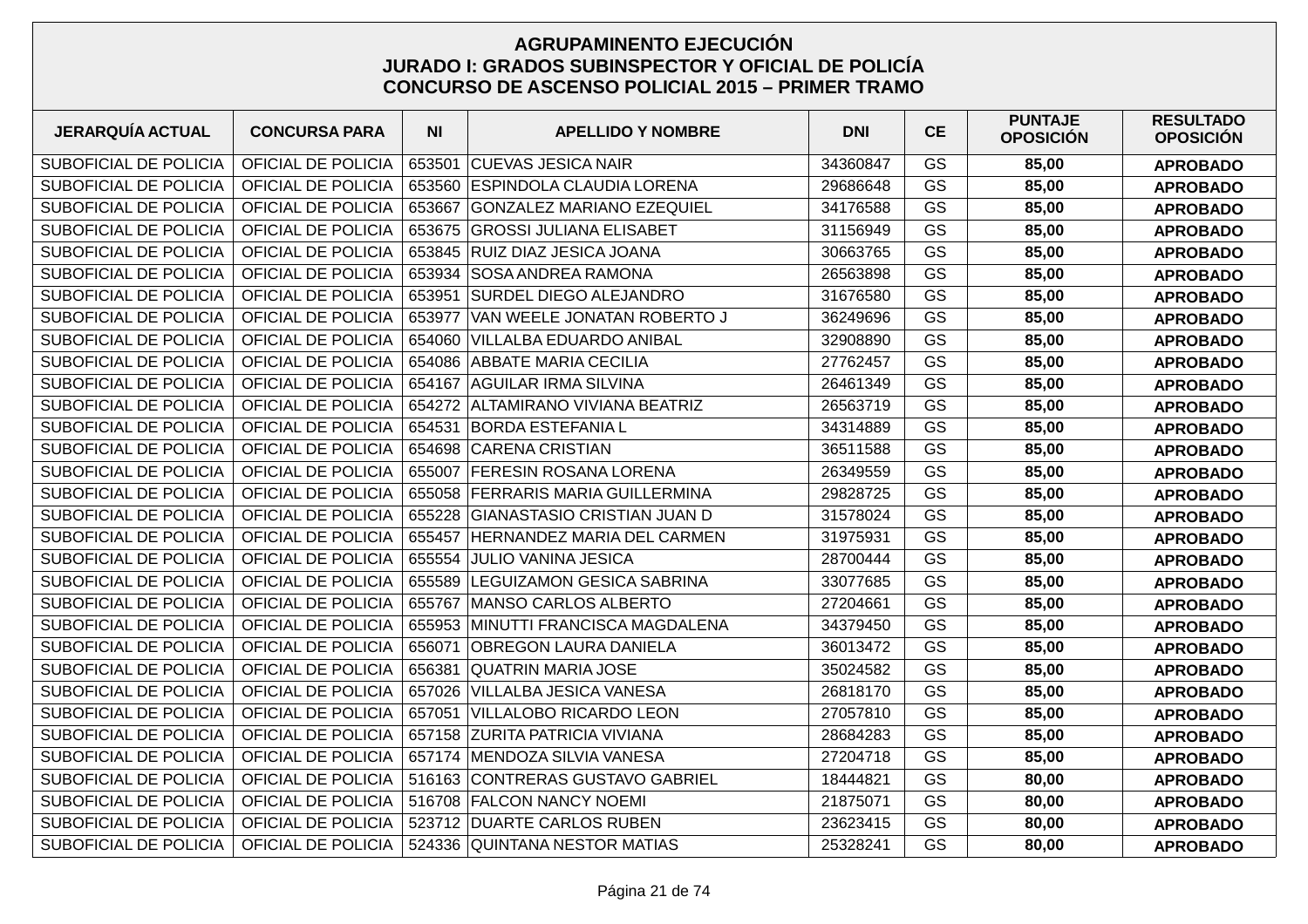| <b>JERARQUÍA ACTUAL</b> | <b>CONCURSA PARA</b> | <b>NI</b> | <b>APELLIDO Y NOMBRE</b>              | <b>DNI</b> | <b>CE</b> | <b>PUNTAJE</b><br><b>OPOSICIÓN</b> | <b>RESULTADO</b><br><b>OPOSICIÓN</b> |
|-------------------------|----------------------|-----------|---------------------------------------|------------|-----------|------------------------------------|--------------------------------------|
| SUBOFICIAL DE POLICIA   | OFICIAL DE POLICIA   | 524701    | <b>VOGET CLAUDIO MARCELO</b>          | 20674175   | GS        | 80,00                              | <b>APROBADO</b>                      |
| SUBOFICIAL DE POLICIA   | OFICIAL DE POLICIA   | 528889    | <b>FLORES MIGUEL ANGEL</b>            | 23029743   | GS        | 80,00                              | <b>APROBADO</b>                      |
| SUBOFICIAL DE POLICIA   | OFICIAL DE POLICIA   | 530026    | ALVAREZ JULIO                         | 22889194   | GS        | 80,00                              | <b>APROBADO</b>                      |
| SUBOFICIAL DE POLICIA   | OFICIAL DE POLICIA   | 536890    | CAMARGO SEBASTIAN NATALIO             | 25497219   | GS        | 80,00                              | <b>APROBADO</b>                      |
| SUBOFICIAL DE POLICIA   | OFICIAL DE POLICIA   | 541753    | <b>FRETTE GABRIEL</b>                 | 21768777   | GS        | 80,00                              | <b>APROBADO</b>                      |
| SUBOFICIAL DE POLICIA   | OFICIAL DE POLICIA   | 541982    | <b>OJEDA PABLO GERMAN</b>             | 26099649   | GS        | 80,00                              | <b>APROBADO</b>                      |
| SUBOFICIAL DE POLICIA   | OFICIAL DE POLICIA   | 545244    | MARTINEZ JOSE MARIA                   | 20598437   | GS        | 80,00                              | <b>APROBADO</b>                      |
| SUBOFICIAL DE POLICIA   | OFICIAL DE POLICIA   | 545279    | <b>MORAN PABLO</b>                    | 27174727   | GS        | 80,00                              | <b>APROBADO</b>                      |
| SUBOFICIAL DE POLICIA   | OFICIAL DE POLICIA   | 545589    | <b>DENIS ANIBAL HORACIO</b>           | 26294967   | GS        | 80,00                              | <b>APROBADO</b>                      |
| SUBOFICIAL DE POLICIA   | OFICIAL DE POLICIA   | 545970    | <b>ABBET DIEGO NICOLAS</b>            | 25416177   | GS        | 80,00                              | <b>APROBADO</b>                      |
| SUBOFICIAL DE POLICIA   | OFICIAL DE POLICIA   |           | 549231 GALVAN ANALIA MABEL            | 26604123   | GS        | 80,00                              | <b>APROBADO</b>                      |
| SUBOFICIAL DE POLICIA   | OFICIAL DE POLICIA   |           | 549771 BERGARA HERNAN FEDERICO ANDRES | 24701721   | GS        | 80,00                              | <b>APROBADO</b>                      |
| SUBOFICIAL DE POLICIA   | OFICIAL DE POLICIA   |           | 551104 MARQUEZ CRISTIAN RICARDO       | 24141270   | GS        | 80,00                              | <b>APROBADO</b>                      |
| SUBOFICIAL DE POLICIA   | OFICIAL DE POLICIA   | 558028    | CARDOZO CRISTIAN DAVID                | 25459288   | GS        | 80,00                              | <b>APROBADO</b>                      |
| SUBOFICIAL DE POLICIA   | OFICIAL DE POLICIA   | 558117    | OROÑO ELBIO RAMON                     | 26930904   | GS        | 80,00                              | <b>APROBADO</b>                      |
| SUBOFICIAL DE POLICIA   | OFICIAL DE POLICIA   | 561410    | SORDIAN HERNAN PABLO                  | 27446713   | GS        | 80,00                              | <b>APROBADO</b>                      |
| SUBOFICIAL DE POLICIA   | OFICIAL DE POLICIA   |           | 564508 ALARCON ALBERTO LISANDRO       | 25840414   | GS        | 80,00                              | <b>APROBADO</b>                      |
| SUBOFICIAL DE POLICIA   | OFICIAL DE POLICIA   |           | 565733 GIMENEZ KARINA DANIELA         | 27040031   | GS        | 80,00                              | <b>APROBADO</b>                      |
| SUBOFICIAL DE POLICIA   | OFICIAL DE POLICIA   |           | 567728 DANELONE DIEGO                 | 24876678   | PJ        | 80,00                              | <b>APROBADO</b>                      |
| SUBOFICIAL DE POLICIA   | OFICIAL DE POLICIA   | 568341    | <b>DELVO MARISA</b>                   | 28524756   | GS        | 80,00                              | <b>APROBADO</b>                      |
| SUBOFICIAL DE POLICIA   | OFICIAL DE POLICIA   | 569526    | MAROTTOLI MARCELO ANDRES              | 29680380   | GS        | 80,00                              | <b>APROBADO</b>                      |
| SUBOFICIAL DE POLICIA   | OFICIAL DE POLICIA   | 570265    | <b>ZALAZAR DAMIAN ENRIQUE</b>         | 27679965   | GS        | 80,00                              | <b>APROBADO</b>                      |
| SUBOFICIAL DE POLICIA   | OFICIAL DE POLICIA   |           | 570281 ZAPATA GERARDO ANDRES          | 28818899   | GS        | 80,00                              | <b>APROBADO</b>                      |
| SUBOFICIAL DE POLICIA   | OFICIAL DE POLICIA   | 571156    | VALENZUELA JULIO FERNANDO             | 29930959   | GS        | 80,00                              | <b>APROBADO</b>                      |
| SUBOFICIAL DE POLICIA   | OFICIAL DE POLICIA   | 578509    | RIBOTTA HORTENSIA ANDREA              | 28449875   | GS        | 80,00                              | <b>APROBADO</b>                      |
| SUBOFICIAL DE POLICIA   | OFICIAL DE POLICIA   |           | 581593 AGUIRRE JESUS MARIA            | 28449539   | GS        | 80,00                              | <b>APROBADO</b>                      |
| SUBOFICIAL DE POLICIA   | OFICIAL DE POLICIA   | 584347    | <b>DELGADO RAMON EVARISTO</b>         | 25339049   | GS        | 80,00                              | <b>APROBADO</b>                      |
| SUBOFICIAL DE POLICIA   | OFICIAL DE POLICIA   |           | 586803 RODRIGUEZ OSCAR                | 27305666   | GS        | 80,00                              | <b>APROBADO</b>                      |
| SUBOFICIAL DE POLICIA   | OFICIAL DE POLICIA   |           | 588431 ANGELUCCI JUAN JOSE            | 25840227   | GS        | 80,00                              | <b>APROBADO</b>                      |
| SUBOFICIAL DE POLICIA   | OFICIAL DE POLICIA   | 590223    | <b>GODOY MARISA BEATRIZ</b>           | 24566691   | GS        | 80,00                              | <b>APROBADO</b>                      |
| SUBOFICIAL DE POLICIA   | OFICIAL DE POLICIA   | 590428    | <b>OVIEDO JESICA</b>                  | 30851024   | GS        | 80,00                              | <b>APROBADO</b>                      |
| SUBOFICIAL DE POLICIA   | OFICIAL DE POLICIA   |           | 590649 AGUILAR RAMON JOSE             | 29172576   | GS        | 80,00                              | <b>APROBADO</b>                      |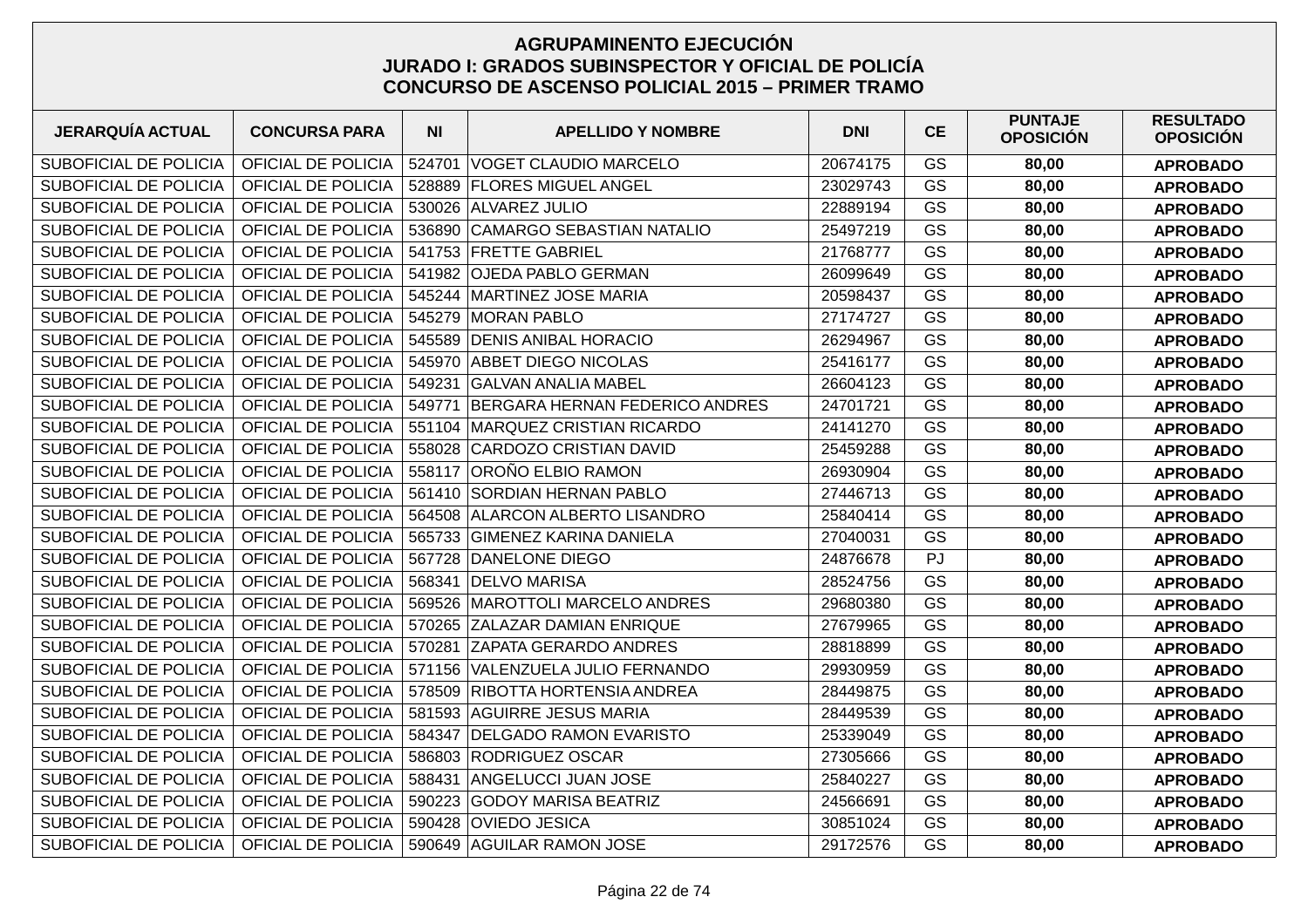| <b>JERARQUÍA ACTUAL</b> | <b>CONCURSA PARA</b> | <b>NI</b> | <b>APELLIDO Y NOMBRE</b>           | <b>DNI</b> | <b>CE</b> | <b>PUNTAJE</b><br><b>OPOSICIÓN</b> | <b>RESULTADO</b><br><b>OPOSICIÓN</b> |
|-------------------------|----------------------|-----------|------------------------------------|------------|-----------|------------------------------------|--------------------------------------|
| SUBOFICIAL DE POLICIA   | OFICIAL DE POLICIA   | 590975    | <b>VELEZ GUSTAVO JESUS</b>         | 31758035   | GS        | 80,00                              | <b>APROBADO</b>                      |
| SUBOFICIAL DE POLICIA   | OFICIAL DE POLICIA   | 591084    | ALVAREZ CARLOS ALBERTO             | 31331991   | GS        | 80,00                              | <b>APROBADO</b>                      |
| SUBOFICIAL DE POLICIA   | OFICIAL DE POLICIA   | 591319    | <b>RODRIGO MARIA SOLEDAD</b>       | 27465343   | GS        | 80,00                              | <b>APROBADO</b>                      |
| SUBOFICIAL DE POLICIA   | OFICIAL DE POLICIA   | 596353    | <b>RIEDEL JAVIER ALCIDES</b>       | 23708477   | GS        | 80,00                              | <b>APROBADO</b>                      |
| SUBOFICIAL DE POLICIA   | OFICIAL DE POLICIA   | 596469    | SOTTINI RODRIGO MARTIN             | 25480489   | GS        | 80,00                              | <b>APROBADO</b>                      |
| SUBOFICIAL DE POLICIA   | OFICIAL DE POLICIA   | 596744    | <b>ESCOBAR SEBASTIAN ALFREDO</b>   | 29125587   | GS        | 80,00                              | <b>APROBADO</b>                      |
| SUBOFICIAL DE POLICIA   | OFICIAL DE POLICIA   | 596841    | HEREÑU EDGARDO MAXIMILIANO         | 25604382   | GS        | 80,00                              | <b>APROBADO</b>                      |
| SUBOFICIAL DE POLICIA   | OFICIAL DE POLICIA   | 597708    | <b>CISTERNA LUIS ALBERTO</b>       | 30173684   | GS        | 80,00                              | <b>APROBADO</b>                      |
| SUBOFICIAL DE POLICIA   | OFICIAL DE POLICIA   | 599506    | <b>VILCHEZ CRISTIAN OMAR</b>       | 22967902   | GS        | 80,00                              | <b>APROBADO</b>                      |
| SUBOFICIAL DE POLICIA   | OFICIAL DE POLICIA   | 600237    | <b>CHARLES LIBRADA ESTER ITATI</b> | 26082745   | GS        | 80,00                              | <b>APROBADO</b>                      |
| SUBOFICIAL DE POLICIA   | OFICIAL DE POLICIA   | 601080    | CHAPARRO PATRICIA ALEJANDRA        | 28301105   | GS        | 80,00                              | <b>APROBADO</b>                      |
| SUBOFICIAL DE POLICIA   | OFICIAL DE POLICIA   | 601519    | <b>GUINDON VALERIA GLADIS</b>      | 29611755   | GS        | 80,00                              | <b>APROBADO</b>                      |
| SUBOFICIAL DE POLICIA   | OFICIAL DE POLICIA   | 602159    | <b>LUCERO EMANUEL PABLO</b>        | 32210085   | GS        | 80,00                              | <b>APROBADO</b>                      |
| SUBOFICIAL DE POLICIA   | OFICIAL DE POLICIA   | 603040    | <b>GUTIERREZ SUSANA ELIZABET</b>   | 25469711   | GS        | 80,00                              | <b>APROBADO</b>                      |
| SUBOFICIAL DE POLICIA   | OFICIAL DE POLICIA   | 603210    | MUGNA DIEGO FERNANDO               | 24085410   | GS        | 80,00                              | <b>APROBADO</b>                      |
| SUBOFICIAL DE POLICIA   | OFICIAL DE POLICIA   | 604089    | SOSA JUAN PABLO JESUS              | 31342181   | GS        | 80,00                              | <b>APROBADO</b>                      |
| SUBOFICIAL DE POLICIA   | OFICIAL DE POLICIA   | 605441    | CRUZ MARIANO ALBERTO               | 25206373   | GS        | 80,00                              | <b>APROBADO</b>                      |
| SUBOFICIAL DE POLICIA   | OFICIAL DE POLICIA   |           | 606812 SCARPELLO RUBEN EZEQUIEL    | 32444487   | GS        | 80,00                              | <b>APROBADO</b>                      |
| SUBOFICIAL DE POLICIA   | OFICIAL DE POLICIA   | 607029    | <b>VRUBEL GABRIEL LEONARDO</b>     | 25875733   | GS        | 80,00                              | <b>APROBADO</b>                      |
| SUBOFICIAL DE POLICIA   | OFICIAL DE POLICIA   | 607169    | VILLORDO JUAN ALBERTO              | 31473778   | GS        | 80,00                              | <b>APROBADO</b>                      |
| SUBOFICIAL DE POLICIA   | OFICIAL DE POLICIA   | 607878    | GOMEZ BARBARA ALEJANDRA            | 32166431   | GS        | 80,00                              | <b>APROBADO</b>                      |
| SUBOFICIAL DE POLICIA   | OFICIAL DE POLICIA   | 608742    | MALDONADO IVAN PABLO               | 31695996   | <b>SE</b> | 80,00                              | <b>APROBADO</b>                      |
| SUBOFICIAL DE POLICIA   | OFICIAL DE POLICIA   | 608777    | MONTEVERDE MARTIN FERNANDO         | 24294387   | <b>SE</b> | 80,00                              | <b>APROBADO</b>                      |
| SUBOFICIAL DE POLICIA   | OFICIAL DE POLICIA   | 609706    | <b>ARESSI JUAN CARLOS</b>          | 29353113   | GS        | 80,00                              | <b>APROBADO</b>                      |
| SUBOFICIAL DE POLICIA   | OFICIAL DE POLICIA   | 610038    | <b>DIAZ PABLO ANTONIO</b>          | 29722771   | GS        | 80,00                              | <b>APROBADO</b>                      |
| SUBOFICIAL DE POLICIA   | OFICIAL DE POLICIA   | 612545    | <b>PEREZ FACUNDO FABIAN</b>        | 32989068   | GS        | 80,00                              | <b>APROBADO</b>                      |
| SUBOFICIAL DE POLICIA   | OFICIAL DE POLICIA   | 614424    | <b>VOLPATTI GERARDO SEBASTIAN</b>  | 27525229   | GS        | 80,00                              | <b>APROBADO</b>                      |
| SUBOFICIAL DE POLICIA   | OFICIAL DE POLICIA   |           | 615463 BORDI HECTOR ALFREDO        | 24722500   | GS        | 80,00                              | <b>APROBADO</b>                      |
| SUBOFICIAL DE POLICIA   | OFICIAL DE POLICIA   |           | 615587 FRANCO MARTIN RAMON         | 27887210   | GS        | 80,00                              | <b>APROBADO</b>                      |
| SUBOFICIAL DE POLICIA   | OFICIAL DE POLICIA   | 615943    | <b>SALAZAR EMANUEL MATIAS</b>      | 29483008   | GS        | 80,00                              | <b>APROBADO</b>                      |
| SUBOFICIAL DE POLICIA   | OFICIAL DE POLICIA   | 616567    | <b>VILLALBA FERNANDO OMAR</b>      | 27865245   | GS        | 80,00                              | <b>APROBADO</b>                      |
| SUBOFICIAL DE POLICIA   | OFICIAL DE POLICIA   | 616826    | <b>ORTEGA GERMAN MARCELO</b>       | 29960325   | GS        | 80,00                              | <b>APROBADO</b>                      |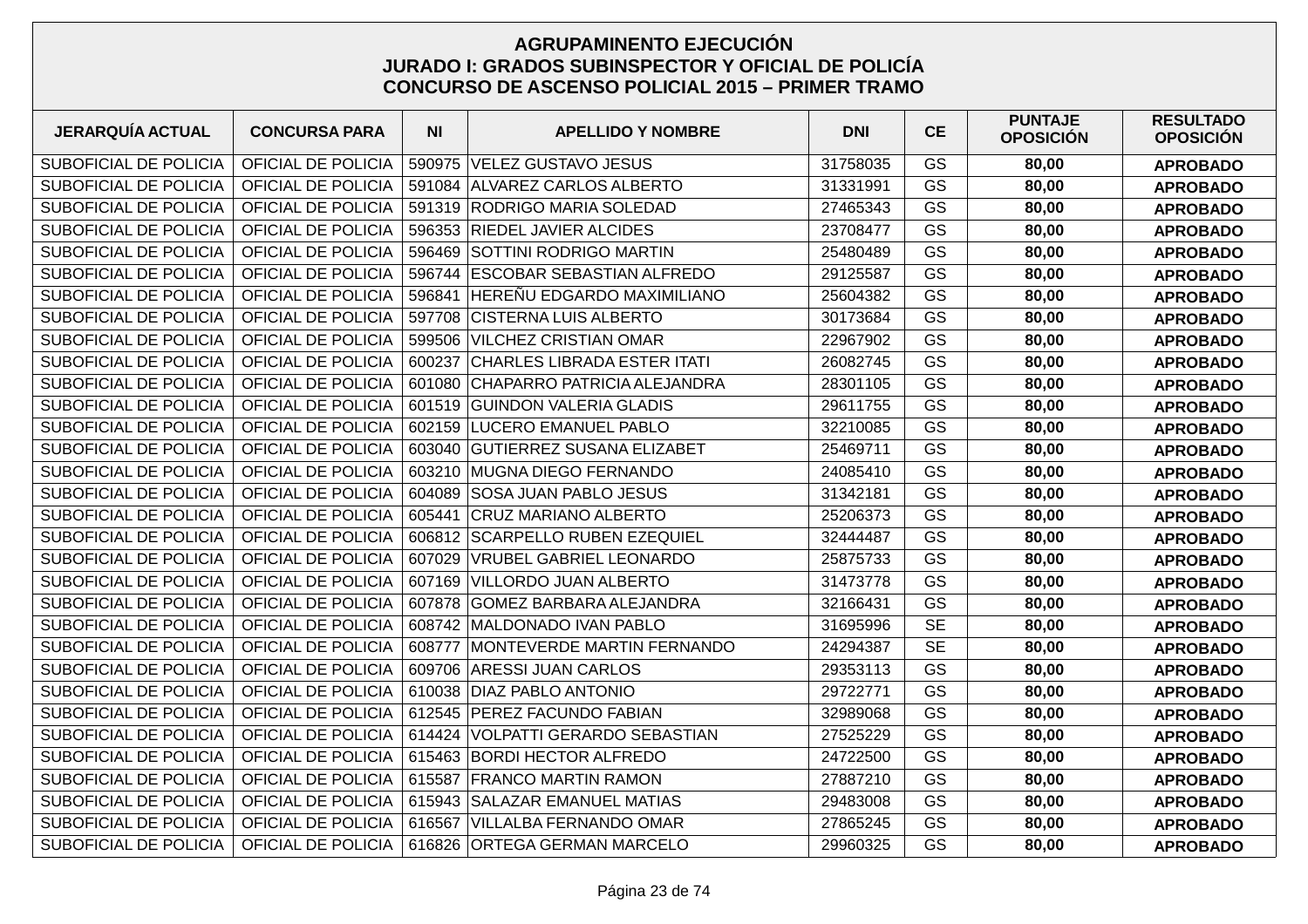| <b>JERARQUÍA ACTUAL</b> | <b>CONCURSA PARA</b> | <b>NI</b> | <b>APELLIDO Y NOMBRE</b>            | <b>DNI</b> | <b>CE</b> | <b>PUNTAJE</b><br><b>OPOSICIÓN</b> | <b>RESULTADO</b><br><b>OPOSICIÓN</b> |
|-------------------------|----------------------|-----------|-------------------------------------|------------|-----------|------------------------------------|--------------------------------------|
| SUBOFICIAL DE POLICIA   | OFICIAL DE POLICIA   |           | 616877 SUELDO MATIAS LORENZO        | 29852808   | GS        | 80,00                              | <b>APROBADO</b>                      |
| SUBOFICIAL DE POLICIA   | OFICIAL DE POLICIA   |           | 617288 LANDO DANIELA FLORENCIA      | 31967405   | <b>GS</b> | 80,00                              | <b>APROBADO</b>                      |
| SUBOFICIAL DE POLICIA   | OFICIAL DE POLICIA   |           | 617695 BOERO OSCAR                  | 26977977   | <b>SM</b> | 80,00                              | <b>APROBADO</b>                      |
| SUBOFICIAL DE POLICIA   | OFICIAL DE POLICIA   |           | 617717 CASSAL JESICA PAMELA         | 28017269   | <b>SM</b> | 80,00                              | <b>APROBADO</b>                      |
| SUBOFICIAL DE POLICIA   | OFICIAL DE POLICIA   |           | 617792 ALONSO DIEGO MARTIN          | 26160077   | <b>SM</b> | 80,00                              | <b>APROBADO</b>                      |
| SUBOFICIAL DE POLICIA   | OFICIAL DE POLICIA   |           | 619795 GONZALEZ HUGO ORLANDO        | 31235942   | GS        | 80,00                              | <b>APROBADO</b>                      |
| SUBOFICIAL DE POLICIA   | OFICIAL DE POLICIA   |           | 619906 SOBERON FRANCISCO ROQUE      | 29379172   | GS        | 80,00                              | <b>APROBADO</b>                      |
| SUBOFICIAL DE POLICIA   | OFICIAL DE POLICIA   |           | 620921 BENELLI MARIA FERNANDA       | 24673555   | GS        | 80,00                              | <b>APROBADO</b>                      |
| SUBOFICIAL DE POLICIA   | OFICIAL DE POLICIA   |           | 621668 MONTIJANO CRISTIAN JOSE      | 30432219   | GS        | 80,00                              | <b>APROBADO</b>                      |
| SUBOFICIAL DE POLICIA   | OFICIAL DE POLICIA   |           | 622079 SARAVIA GUSTAVO ALBERTO      | 32331548   | GS        | 80,00                              | <b>APROBADO</b>                      |
| SUBOFICIAL DE POLICIA   | OFICIAL DE POLICIA   |           | 623695 ROSSI NELSON EDGARDO         | 28933311   | GS        | 80,00                              | <b>APROBADO</b>                      |
| SUBOFICIAL DE POLICIA   | OFICIAL DE POLICIA   |           | 623849 VILLANUEVA JUAN CARLOS       | 30838487   | GS        | 80,00                              | <b>APROBADO</b>                      |
| SUBOFICIAL DE POLICIA   | OFICIAL DE POLICIA   |           | 623920 CASTAÑEDA DIEGO EZEQUIEL     | 32177143   | GS        | 80,00                              | <b>APROBADO</b>                      |
| SUBOFICIAL DE POLICIA   | OFICIAL DE POLICIA   |           | 624217 COCHIA GISELA VANESA         | 27862090   | GS        | 80,00                              | <b>APROBADO</b>                      |
| SUBOFICIAL DE POLICIA   | OFICIAL DE POLICIA   |           | 624420 MAIDANA ZULMA BEATRIZ        | 24719712   | <b>GS</b> | 80,00                              | <b>APROBADO</b>                      |
| SUBOFICIAL DE POLICIA   | OFICIAL DE POLICIA   |           | 624438 MALDONADO CLAUDIO CESAR A    | 30761102   | GS        | 80,00                              | <b>APROBADO</b>                      |
| SUBOFICIAL DE POLICIA   | OFICIAL DE POLICIA   |           | 626295 DRIUSSI ARIEL ANDRES         | 31156926   | GS        | 80,00                              | <b>APROBADO</b>                      |
| SUBOFICIAL DE POLICIA   | OFICIAL DE POLICIA   |           | 626961 DOBANTON JAQUELINA SOLEDAD   | 32430271   | GS        | 80,00                              | <b>APROBADO</b>                      |
| SUBOFICIAL DE POLICIA   | OFICIAL DE POLICIA   |           | 630390 NOTTA JOSE ANDRES            | 34299500   | GS        | 80,00                              | <b>APROBADO</b>                      |
| SUBOFICIAL DE POLICIA   | OFICIAL DE POLICIA   |           | 630527 PORTILLO GUILLERMO ANGEL     | 31459286   | <b>GS</b> | 80,00                              | <b>APROBADO</b>                      |
| SUBOFICIAL DE POLICIA   | OFICIAL DE POLICIA   |           | 630691 SCHNEIDER WALTER LUCIANO     | 32702463   | GS        | 80,00                              | <b>APROBADO</b>                      |
| SUBOFICIAL DE POLICIA   | OFICIAL DE POLICIA   |           | 630713 SEQUEIRA EDUARDO MAXIMILIANO | 32871468   | GS        | 80,00                              | <b>APROBADO</b>                      |
| SUBOFICIAL DE POLICIA   | OFICIAL DE POLICIA   |           | 630721 SEVERINO ALAN JONATAN        | 32221593   | GS        | 80,00                              | <b>APROBADO</b>                      |
| SUBOFICIAL DE POLICIA   | OFICIAL DE POLICIA   |           | 631850 PONCE JOSE DANIEL            | 31074408   | GS        | 80,00                              | <b>APROBADO</b>                      |
| SUBOFICIAL DE POLICIA   | OFICIAL DE POLICIA   |           | 632244 STRAZDAS CARLOS ALBERTO      | 30452716   | <b>GS</b> | 80,00                              | <b>APROBADO</b>                      |
| SUBOFICIAL DE POLICIA   | OFICIAL DE POLICIA   |           | 632376 BENITEZ MARIZA LORENA        | 32105771   | GS        | 80,00                              | <b>APROBADO</b>                      |
| SUBOFICIAL DE POLICIA   | OFICIAL DE POLICIA   |           | 632384 BOGARI MARTA BEATRIZ         | 24655809   | GS        | 80,00                              | <b>APROBADO</b>                      |
| SUBOFICIAL DE POLICIA   | OFICIAL DE POLICIA   |           | 632422 COLOMBO LUCERO ALBERTO E     | 29351161   | GS        | 80,00                              | <b>APROBADO</b>                      |
| SUBOFICIAL DE POLICIA   | OFICIAL DE POLICIA   |           | 632503 FIGUEROA LEONARDO SANTIAGO   | 31641296   | GS        | 80,00                              | <b>APROBADO</b>                      |
| SUBOFICIAL DE POLICIA   | OFICIAL DE POLICIA   |           | 632635 MACEDO FRANCO NICOLAS        | 32644881   | GS        | 80,00                              | <b>APROBADO</b>                      |
| SUBOFICIAL DE POLICIA   | OFICIAL DE POLICIA   |           | 632856 TARRAGONA MIGUEL ADRIAN      | 31170341   | GS        | 80,00                              | <b>APROBADO</b>                      |
| SUBOFICIAL DE POLICIA   | OFICIAL DE POLICIA   |           | 632902 YEDRO NORBERTO GODOFREDO     | 34092295   | GS        | 80,00                              | <b>APROBADO</b>                      |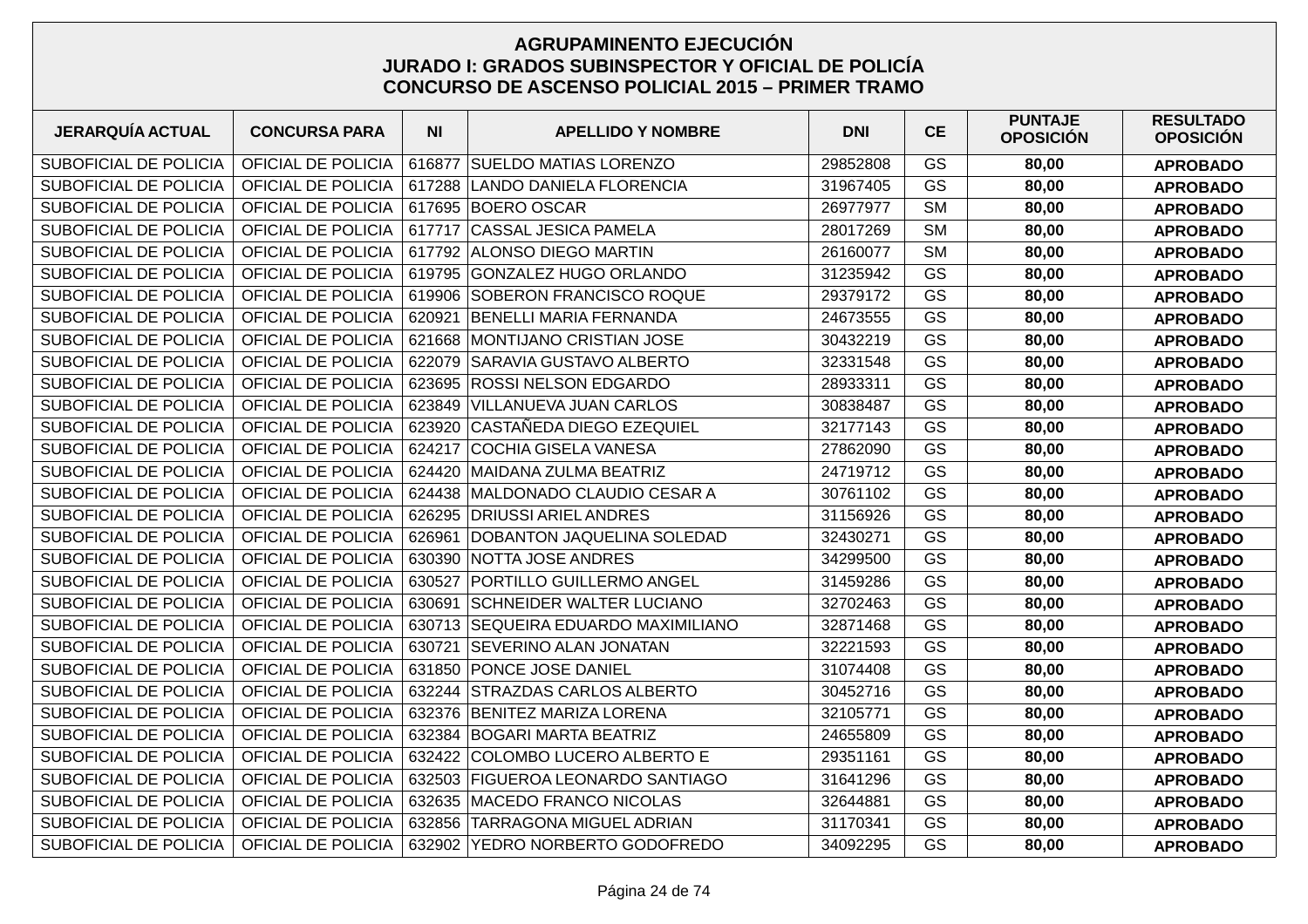| <b>JERARQUÍA ACTUAL</b> | <b>CONCURSA PARA</b> | <b>NI</b> | <b>APELLIDO Y NOMBRE</b>             | <b>DNI</b> | <b>CE</b> | <b>PUNTAJE</b><br><b>OPOSICIÓN</b> | <b>RESULTADO</b><br><b>OPOSICIÓN</b> |
|-------------------------|----------------------|-----------|--------------------------------------|------------|-----------|------------------------------------|--------------------------------------|
| SUBOFICIAL DE POLICIA   | OFICIAL DE POLICIA   | 632911    | <b>AGUIRRE JOSE MARIA</b>            | 29149502   | <b>GS</b> | 80,00                              | <b>APROBADO</b>                      |
| SUBOFICIAL DE POLICIA   | OFICIAL DE POLICIA   | 633020    | CARDOZO JORGE LUIS                   | 29612613   | GS        | 80,00                              | <b>APROBADO</b>                      |
| SUBOFICIAL DE POLICIA   | OFICIAL DE POLICIA   |           | 633135 MARTINEZ HUGO ORLANDO         | 32908684   | GS        | 80,00                              | <b>APROBADO</b>                      |
| SUBOFICIAL DE POLICIA   | OFICIAL DE POLICIA   |           | 633593 BAUCERO CESAR RAUL            | 33962712   | GS        | 80,00                              | <b>APROBADO</b>                      |
| SUBOFICIAL DE POLICIA   | OFICIAL DE POLICIA   |           | 633771 PAEZ PABLO SEBASTIAN          | 27484252   | GS        | 80,00                              | <b>APROBADO</b>                      |
| SUBOFICIAL DE POLICIA   | OFICIAL DE POLICIA   | 635600    | <b>FONTANA SERGIO EDUARDO</b>        | 28131788   | <b>GS</b> | 80,00                              | <b>APROBADO</b>                      |
| SUBOFICIAL DE POLICIA   | OFICIAL DE POLICIA   |           | 635693 GIMENEZ CINTIA DALILA         | 35447881   | GS        | 80,00                              | <b>APROBADO</b>                      |
| SUBOFICIAL DE POLICIA   | OFICIAL DE POLICIA   |           | 635812 IMAZ ELIANA SAMANTA           | 34033103   | GS        | 80,00                              | <b>APROBADO</b>                      |
| SUBOFICIAL DE POLICIA   | OFICIAL DE POLICIA   |           | 636991 PARVELLOTTI ROMINA LORENA     | 29233504   | GS        | 80,00                              | <b>APROBADO</b>                      |
| SUBOFICIAL DE POLICIA   | OFICIAL DE POLICIA   |           | 637050 PICABEA VERONICA ANDREA       | 32301553   | GS        | 80,00                              | <b>APROBADO</b>                      |
| SUBOFICIAL DE POLICIA   | OFICIAL DE POLICIA   |           | 637076 LEGUIZAMON DAVID JOSUE        | 30165804   | GS        | 80,00                              | <b>APROBADO</b>                      |
| SUBOFICIAL DE POLICIA   | OFICIAL DE POLICIA   | 637149    | <b>GIOSA GUSTAVO ENRIQUE</b>         | 27117568   | GS        | 80,00                              | <b>APROBADO</b>                      |
| SUBOFICIAL DE POLICIA   | OFICIAL DE POLICIA   |           | 637157 OLIVERA MARIA ROSA            | 34618202   | GS        | 80,00                              | <b>APROBADO</b>                      |
| SUBOFICIAL DE POLICIA   | OFICIAL DE POLICIA   |           | 637203 MANTICA VIRNA                 | 29566499   | GS        | 80,00                              | <b>APROBADO</b>                      |
| SUBOFICIAL DE POLICIA   | OFICIAL DE POLICIA   |           | 637271 AGUIAR ANIBAL ANDRES          | 29069464   | GS        | 80,00                              | <b>APROBADO</b>                      |
| SUBOFICIAL DE POLICIA   | OFICIAL DE POLICIA   |           | 637335 OVIEDO LAURA VANESA           | 30432437   | <b>GS</b> | 80,00                              | <b>APROBADO</b>                      |
| SUBOFICIAL DE POLICIA   | OFICIAL DE POLICIA   |           | 637343 MONZON MARTIN MAXIMILIANO     | 29431606   | GS        | 80,00                              | <b>APROBADO</b>                      |
| SUBOFICIAL DE POLICIA   | OFICIAL DE POLICIA   |           | 637351 SOBRERO CLAUDIA VERONICA      | 30787296   | GS        | 80,00                              | <b>APROBADO</b>                      |
| SUBOFICIAL DE POLICIA   | OFICIAL DE POLICIA   |           | 637416 MENENDEZ NATALI ROCIO         | 31879213   | GS        | 80,00                              | <b>APROBADO</b>                      |
| SUBOFICIAL DE POLICIA   | OFICIAL DE POLICIA   |           | 637432 LASCURAIN RICARDO RODRIGO     | 29834336   | GS        | 80,00                              | <b>APROBADO</b>                      |
| SUBOFICIAL DE POLICIA   | OFICIAL DE POLICIA   |           | 637467 GUTIERREZ EMANUEL MIGUEL      | 32733025   | GS        | 80,00                              | <b>APROBADO</b>                      |
| SUBOFICIAL DE POLICIA   | OFICIAL DE POLICIA   |           | 637548 LOPEZ NICOLAS ANDRES          | 33216514   | GS        | 80,00                              | <b>APROBADO</b>                      |
| SUBOFICIAL DE POLICIA   | OFICIAL DE POLICIA   |           | 637572 MONZON MARIANO RODOLFO        | 30171730   | GS        | 80,00                              | <b>APROBADO</b>                      |
| SUBOFICIAL DE POLICIA   | OFICIAL DE POLICIA   |           | 637611 GALLINA VALERIA SOLEDAD       | 32958764   | GS        | 80,00                              | <b>APROBADO</b>                      |
| SUBOFICIAL DE POLICIA   | OFICIAL DE POLICIA   |           | 637661 LUQUE GABRIELA YANINA         | 29924599   | <b>GS</b> | 80,00                              | <b>APROBADO</b>                      |
| SUBOFICIAL DE POLICIA   | OFICIAL DE POLICIA   |           | 637700 MONZON LUCIANA DANIELA        | 32228766   | GS        | 80,00                              | <b>APROBADO</b>                      |
| SUBOFICIAL DE POLICIA   | OFICIAL DE POLICIA   |           | 637912 ACUÑA GUILLERMO CRISTIAN      | 29397415   | GS        | 80,00                              | <b>APROBADO</b>                      |
| SUBOFICIAL DE POLICIA   | OFICIAL DE POLICIA   |           | 638048 BELLA SEBASTIAN               | 29311422   | GS        | 80,00                              | <b>APROBADO</b>                      |
| SUBOFICIAL DE POLICIA   | OFICIAL DE POLICIA   |           | 638064 BOGADO NICOLAS PEDRO          | 30851655   | GS        | 80,00                              | <b>APROBADO</b>                      |
| SUBOFICIAL DE POLICIA   | OFICIAL DE POLICIA   |           | 638072 BROCHERO MARIA                | 31951960   | GS        | 80,00                              | <b>APROBADO</b>                      |
| SUBOFICIAL DE POLICIA   | OFICIAL DE POLICIA   |           | 638102 BULEJES FABIAN ERNESTO        | 30715617   | GS        | 80,00                              | <b>APROBADO</b>                      |
| SUBOFICIAL DE POLICIA   | OFICIAL DE POLICIA   |           | 638145 CASTRO JORGE SEBASTIAN GASTON | 29113301   | GS        | 80,00                              | <b>APROBADO</b>                      |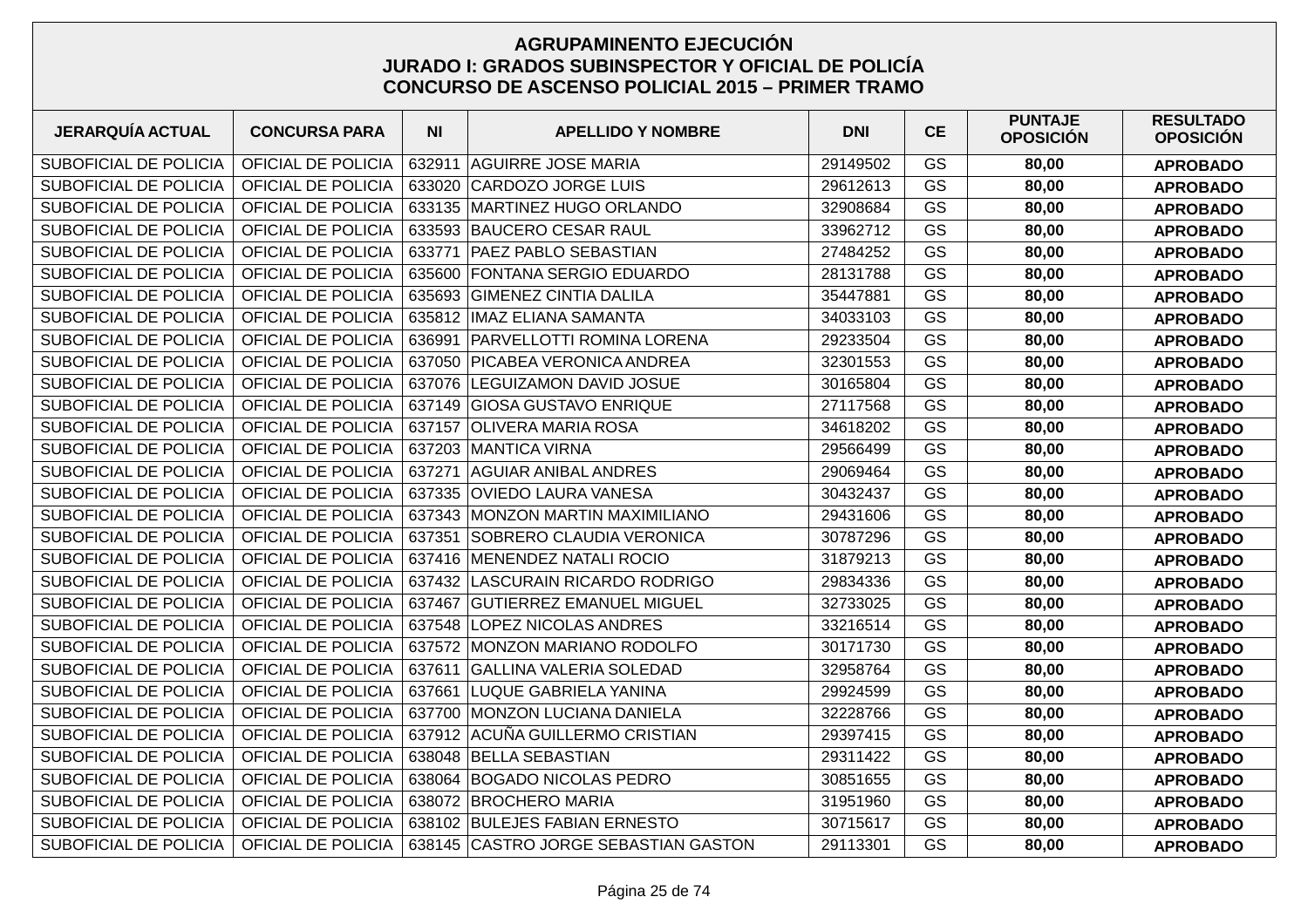| <b>JERARQUÍA ACTUAL</b> | <b>CONCURSA PARA</b> | <b>NI</b> | <b>APELLIDO Y NOMBRE</b>         | <b>DNI</b> | <b>CE</b> | <b>PUNTAJE</b><br><b>OPOSICIÓN</b> | <b>RESULTADO</b><br><b>OPOSICIÓN</b> |
|-------------------------|----------------------|-----------|----------------------------------|------------|-----------|------------------------------------|--------------------------------------|
| SUBOFICIAL DE POLICIA   | OFICIAL DE POLICIA   | 638188    | <b>CICCARELLI VANESA CECILIA</b> | 30916600   | GS        | 80,00                              | <b>APROBADO</b>                      |
| SUBOFICIAL DE POLICIA   | OFICIAL DE POLICIA   | 638218    | <b>DAVID ADRIANA ESTELA</b>      | 29902239   | GS        | 80,00                              | <b>APROBADO</b>                      |
| SUBOFICIAL DE POLICIA   | OFICIAL DE POLICIA   | 638226    | <b>DELGADO CARLOS HORACIO</b>    | 28394351   | GS        | 80,00                              | <b>APROBADO</b>                      |
| SUBOFICIAL DE POLICIA   | OFICIAL DE POLICIA   | 638463    | LEGUIZA LEONARDO DAVID           | 33436254   | GS        | 80,00                              | <b>APROBADO</b>                      |
| SUBOFICIAL DE POLICIA   | OFICIAL DE POLICIA   | 638471    | LONGOBUCCO CARLA MARIEL          | 32445941   | GS        | 80,00                              | <b>APROBADO</b>                      |
| SUBOFICIAL DE POLICIA   | OFICIAL DE POLICIA   | 638480    | LOPEZ JOANA SOLEDAD              | 33301277   | GS        | 80,00                              | <b>APROBADO</b>                      |
| SUBOFICIAL DE POLICIA   | OFICIAL DE POLICIA   | 638510    | MANDOLINI DAMIAN AGUSTIN         | 32803616   | GS        | 80,00                              | <b>APROBADO</b>                      |
| SUBOFICIAL DE POLICIA   | OFICIAL DE POLICIA   | 638579    | MOLINA MERCEDES MAGDALENA        | 28606084   | GS        | 80,00                              | <b>APROBADO</b>                      |
| SUBOFICIAL DE POLICIA   | OFICIAL DE POLICIA   | 638633    | NUÑEZ EMILCE GEORGINA            | 32832801   | GS        | 80,00                              | <b>APROBADO</b>                      |
| SUBOFICIAL DE POLICIA   | OFICIAL DE POLICIA   | 638811    | <b>RUIZ DIAZ GISELA DORA</b>     | 30704757   | GS        | 80,00                              | <b>APROBADO</b>                      |
| SUBOFICIAL DE POLICIA   | OFICIAL DE POLICIA   | 638854    | <b>SEGOVIA JOSE LUIS</b>         | 29864079   | GS        | 80,00                              | <b>APROBADO</b>                      |
| SUBOFICIAL DE POLICIA   | OFICIAL DE POLICIA   | 638897    | <b>TERRAZZINO MARINA ANDREA</b>  | 30324347   | GS        | 80,00                              | <b>APROBADO</b>                      |
| SUBOFICIAL DE POLICIA   | OFICIAL DE POLICIA   | 638919    | <b>TRAMONTINI ISMAEL JUAN</b>    | 32908126   | GS        | 80,00                              | <b>APROBADO</b>                      |
| SUBOFICIAL DE POLICIA   | OFICIAL DE POLICIA   | 638978    | NERBUTTI FRANCO PAOLO            | 32898637   | GS        | 80,00                              | <b>APROBADO</b>                      |
| SUBOFICIAL DE POLICIA   | OFICIAL DE POLICIA   | 639044    | SARAVIA DIEGO SEBASTIAN          | 33105129   | GS        | 80,00                              | <b>APROBADO</b>                      |
| SUBOFICIAL DE POLICIA   | OFICIAL DE POLICIA   | 639486    | <b>AGUIRRE LORENA ELISABET</b>   | 29234116   | GS        | 80,00                              | <b>APROBADO</b>                      |
| SUBOFICIAL DE POLICIA   | OFICIAL DE POLICIA   | 639532    | PALAVECINO MELINA VANESA         | 32228772   | GS        | 80,00                              | <b>APROBADO</b>                      |
| SUBOFICIAL DE POLICIA   | OFICIAL DE POLICIA   | 639621    | MUHN MARIANA EMILIA              | 32488396   | GS        | 80,00                              | <b>APROBADO</b>                      |
| SUBOFICIAL DE POLICIA   | OFICIAL DE POLICIA   | 639788    | LOPEZ DAMIAN LEONARDO            | 33559162   | GS        | 80,00                              | <b>APROBADO</b>                      |
| SUBOFICIAL DE POLICIA   | OFICIAL DE POLICIA   | 639923    | <b>FORT VANESA GEORGINA</b>      | 27501040   | GS        | 80,00                              | <b>APROBADO</b>                      |
| SUBOFICIAL DE POLICIA   | OFICIAL DE POLICIA   | 639931    | LESCANO MARIA FERNANDA           | 29073335   | GS        | 80,00                              | <b>APROBADO</b>                      |
| SUBOFICIAL DE POLICIA   | OFICIAL DE POLICIA   | 639940    | <b>COUVERT ALEXIA FIORELA</b>    | 33322442   | GS        | 80,00                              | <b>APROBADO</b>                      |
| SUBOFICIAL DE POLICIA   | OFICIAL DE POLICIA   | 640000    | OYARZABAL LEANDRO DANIEL         | 33469714   | GS        | 80,00                              | <b>APROBADO</b>                      |
| SUBOFICIAL DE POLICIA   | OFICIAL DE POLICIA   | 640018    | GONZALEZ ALEJANDRA NOEMI         | 32666328   | GS        | 80,00                              | <b>APROBADO</b>                      |
| SUBOFICIAL DE POLICIA   | OFICIAL DE POLICIA   | 640069    | <b>PERALTA DANIELA ELISABET</b>  | 28150404   | GS        | 80,00                              | <b>APROBADO</b>                      |
| SUBOFICIAL DE POLICIA   | OFICIAL DE POLICIA   | 640107    | MONTENEGRO JULIANA VICTORIA      | 33619908   | GS        | 80,00                              | <b>APROBADO</b>                      |
| SUBOFICIAL DE POLICIA   | OFICIAL DE POLICIA   | 640174    | <b>IBARRA ROMINA VERONICA</b>    | 31200554   | GS        | 80,00                              | <b>APROBADO</b>                      |
| SUBOFICIAL DE POLICIA   | OFICIAL DE POLICIA   | 640255    | <b>GIMENEZ VALERIA MABEL</b>     | 30615038   | GS        | 80,00                              | <b>APROBADO</b>                      |
| SUBOFICIAL DE POLICIA   | OFICIAL DE POLICIA   | 640271    | <b>GOMEZ MARIA CECILIA</b>       | 32220889   | GS        | 80,00                              | <b>APROBADO</b>                      |
| SUBOFICIAL DE POLICIA   | OFICIAL DE POLICIA   | 640361    | <b>AGUIRRE ARIEL EDGARDO</b>     | 33562558   | GS        | 80,00                              | <b>APROBADO</b>                      |
| SUBOFICIAL DE POLICIA   | OFICIAL DE POLICIA   | 640506    | <b>AGUIRRE MONICA LUCIANA</b>    | 27334791   | GS        | 80,00                              | <b>APROBADO</b>                      |
| SUBOFICIAL DE POLICIA   | OFICIAL DE POLICIA   |           | 640697 BALBUENA DEBORA VANESA    | 30185311   | GS        | 80,00                              | <b>APROBADO</b>                      |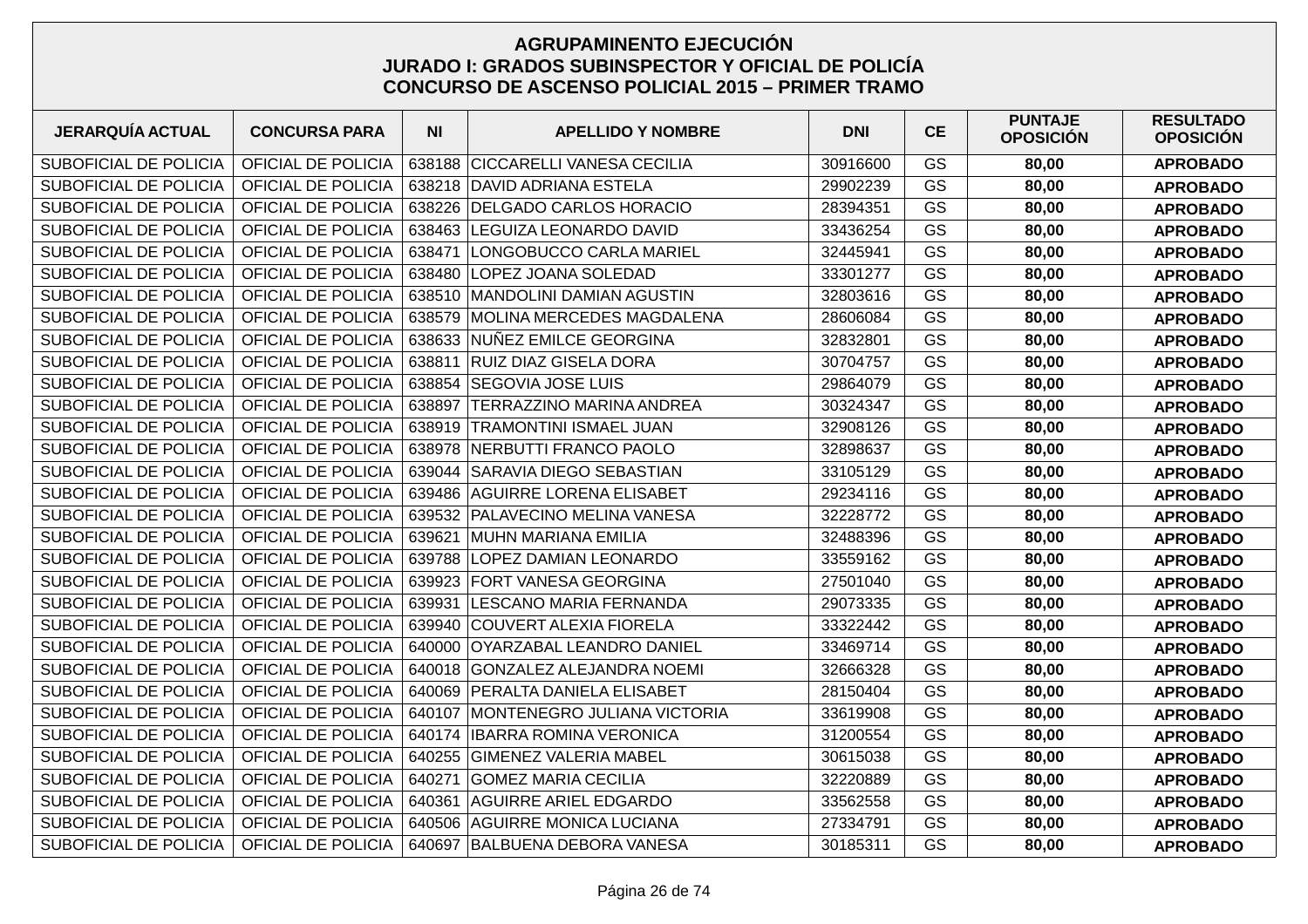| <b>JERARQUÍA ACTUAL</b> | <b>CONCURSA PARA</b> | <b>NI</b> | <b>APELLIDO Y NOMBRE</b>             | <b>DNI</b> | <b>CE</b> | <b>PUNTAJE</b><br><b>OPOSICIÓN</b> | <b>RESULTADO</b><br><b>OPOSICIÓN</b> |
|-------------------------|----------------------|-----------|--------------------------------------|------------|-----------|------------------------------------|--------------------------------------|
| SUBOFICIAL DE POLICIA   | OFICIAL DE POLICIA   |           | 640743 BENAVENTO AMELIA LORENA       | 25979305   | <b>GS</b> | 80,00                              | <b>APROBADO</b>                      |
| SUBOFICIAL DE POLICIA   | OFICIAL DE POLICIA   |           | 640883 BRAVO EDUARDO MARTIN          | 28088287   | GS        | 80,00                              | <b>APROBADO</b>                      |
| SUBOFICIAL DE POLICIA   | OFICIAL DE POLICIA   |           | 640905 BRIZUELA ROSANA EVELIA        | 28131755   | GS        | 80,00                              | <b>APROBADO</b>                      |
| SUBOFICIAL DE POLICIA   | OFICIAL DE POLICIA   | 641006    | <b>CAIMI JOSE FEDERICO</b>           | 30619018   | GS        | 80,00                              | <b>APROBADO</b>                      |
| SUBOFICIAL DE POLICIA   | OFICIAL DE POLICIA   | 641022    | CAMACHO CAROLINA BEATRIZ             | 30155916   | GS        | 80,00                              | <b>APROBADO</b>                      |
| SUBOFICIAL DE POLICIA   | OFICIAL DE POLICIA   | 641031    | CANCLINI CLAUDIO SEBASTIAN           | 29526940   | GS        | 80,00                              | <b>APROBADO</b>                      |
| SUBOFICIAL DE POLICIA   | OFICIAL DE POLICIA   |           | 641057 CAPPELANI ANALIA VERONICA     | 27518478   | GS        | 80,00                              | <b>APROBADO</b>                      |
| SUBOFICIAL DE POLICIA   | OFICIAL DE POLICIA   |           | 641171 CHAMORRO ANDREA RAMONA        | 28581927   | GS        | 80,00                              | <b>APROBADO</b>                      |
| SUBOFICIAL DE POLICIA   | OFICIAL DE POLICIA   | 641235    | <b>COBOS NATALI</b>                  | 31390935   | GS        | 80,00                              | <b>APROBADO</b>                      |
| SUBOFICIAL DE POLICIA   | OFICIAL DE POLICIA   | 641308    | <b>CREVEL MELINA JUDITH</b>          | 28999883   | GS        | 80,00                              | <b>APROBADO</b>                      |
| SUBOFICIAL DE POLICIA   | OFICIAL DE POLICIA   |           | 641383 DIAZ MATIAS EDUARDO           | 33643897   | GS        | 80,00                              | <b>APROBADO</b>                      |
| SUBOFICIAL DE POLICIA   | OFICIAL DE POLICIA   | 641685    | <b>GALLAY JONATAN RUBEN</b>          | 31153536   | GS        | 80,00                              | <b>APROBADO</b>                      |
| SUBOFICIAL DE POLICIA   | OFICIAL DE POLICIA   |           | 641855 GONZALEZ JUAREZ YAMILA GISELA | 28645155   | GS        | 80,00                              | <b>APROBADO</b>                      |
| SUBOFICIAL DE POLICIA   | OFICIAL DE POLICIA   |           | 641936 HENSON EMILCE CAROLINA        | 30891937   | GS        | 80,00                              | <b>APROBADO</b>                      |
| SUBOFICIAL DE POLICIA   | OFICIAL DE POLICIA   | 641952    | <b>HERRERA SANDRA ANABELA</b>        | 30379830   | GS        | 80,00                              | <b>APROBADO</b>                      |
| SUBOFICIAL DE POLICIA   | OFICIAL DE POLICIA   |           | 642142 LLAMAS VERONICA EDITH         | 26184546   | <b>GS</b> | 80,00                              | <b>APROBADO</b>                      |
| SUBOFICIAL DE POLICIA   | OFICIAL DE POLICIA   | 642223    | LUPICH DIEGO ROLANDO                 | 31574519   | GS        | 80,00                              | <b>APROBADO</b>                      |
| SUBOFICIAL DE POLICIA   | OFICIAL DE POLICIA   |           | 642266 MAIDANA EVELYN BEATRIZ        | 35016442   | GS        | 80,00                              | <b>APROBADO</b>                      |
| SUBOFICIAL DE POLICIA   | OFICIAL DE POLICIA   | 642606    | <b>OCHOA ALBERTO AMILCAR</b>         | 28275036   | <b>GS</b> | 80,00                              | <b>APROBADO</b>                      |
| SUBOFICIAL DE POLICIA   | OFICIAL DE POLICIA   | 642720    | ORTEGA SILMARA AYELEN                | 33312089   | <b>GS</b> | 80,00                              | <b>APROBADO</b>                      |
| SUBOFICIAL DE POLICIA   | OFICIAL DE POLICIA   |           | 642932 PONCE PAMELA GISELA           | 30621722   | GS        | 80,00                              | <b>APROBADO</b>                      |
| SUBOFICIAL DE POLICIA   | OFICIAL DE POLICIA   |           | 643025 RIOS CARLOS ALBERTO           | 32968505   | GS        | 80,00                              | <b>APROBADO</b>                      |
| SUBOFICIAL DE POLICIA   | OFICIAL DE POLICIA   |           | 643033 RIOS LAURA MARISOL            | 34563894   | GS        | 80,00                              | <b>APROBADO</b>                      |
| SUBOFICIAL DE POLICIA   | OFICIAL DE POLICIA   |           | 643611 ZAISKIEVIS HUGO ARIEL         | 26947670   | GS        | 80,00                              | <b>APROBADO</b>                      |
| SUBOFICIAL DE POLICIA   | OFICIAL DE POLICIA   | 643629    | <b>ZAMORA MELISA MARISEL</b>         | 29897011   | <b>GS</b> | 80,00                              | <b>APROBADO</b>                      |
| SUBOFICIAL DE POLICIA   | OFICIAL DE POLICIA   |           | 643912 CACERES SERGIO RAUL           | 33452654   | TB        | 80,00                              | <b>APROBADO</b>                      |
| SUBOFICIAL DE POLICIA   | OFICIAL DE POLICIA   | 643939    | <b>CACERES CRISTIAN GREGORIO</b>     | 28196467   | TB        | 80,00                              | <b>APROBADO</b>                      |
| SUBOFICIAL DE POLICIA   | OFICIAL DE POLICIA   |           | 644536 LESCANO MAGALI ELISABET       | 32860898   | TB        | 80,00                              | <b>APROBADO</b>                      |
| SUBOFICIAL DE POLICIA   | OFICIAL DE POLICIA   |           | 644897 PRADOLINI MAURO GABRIEL       | 32176127   | TB        | 80,00                              | <b>APROBADO</b>                      |
| SUBOFICIAL DE POLICIA   | OFICIAL DE POLICIA   | 645010    | <b>ROMERO CARINA BEATRIZ</b>         | 26563851   | TB        | 80,00                              | <b>APROBADO</b>                      |
| SUBOFICIAL DE POLICIA   | OFICIAL DE POLICIA   |           | 645516 BAEZ EMILIO RAMON             | 28360861   | GS        | 80,00                              | <b>APROBADO</b>                      |
| SUBOFICIAL DE POLICIA   | OFICIAL DE POLICIA   |           | 645672 DOMINISSINI GUSTAVO ALEJANDRO | 28074027   | PJ        | 80,00                              | <b>APROBADO</b>                      |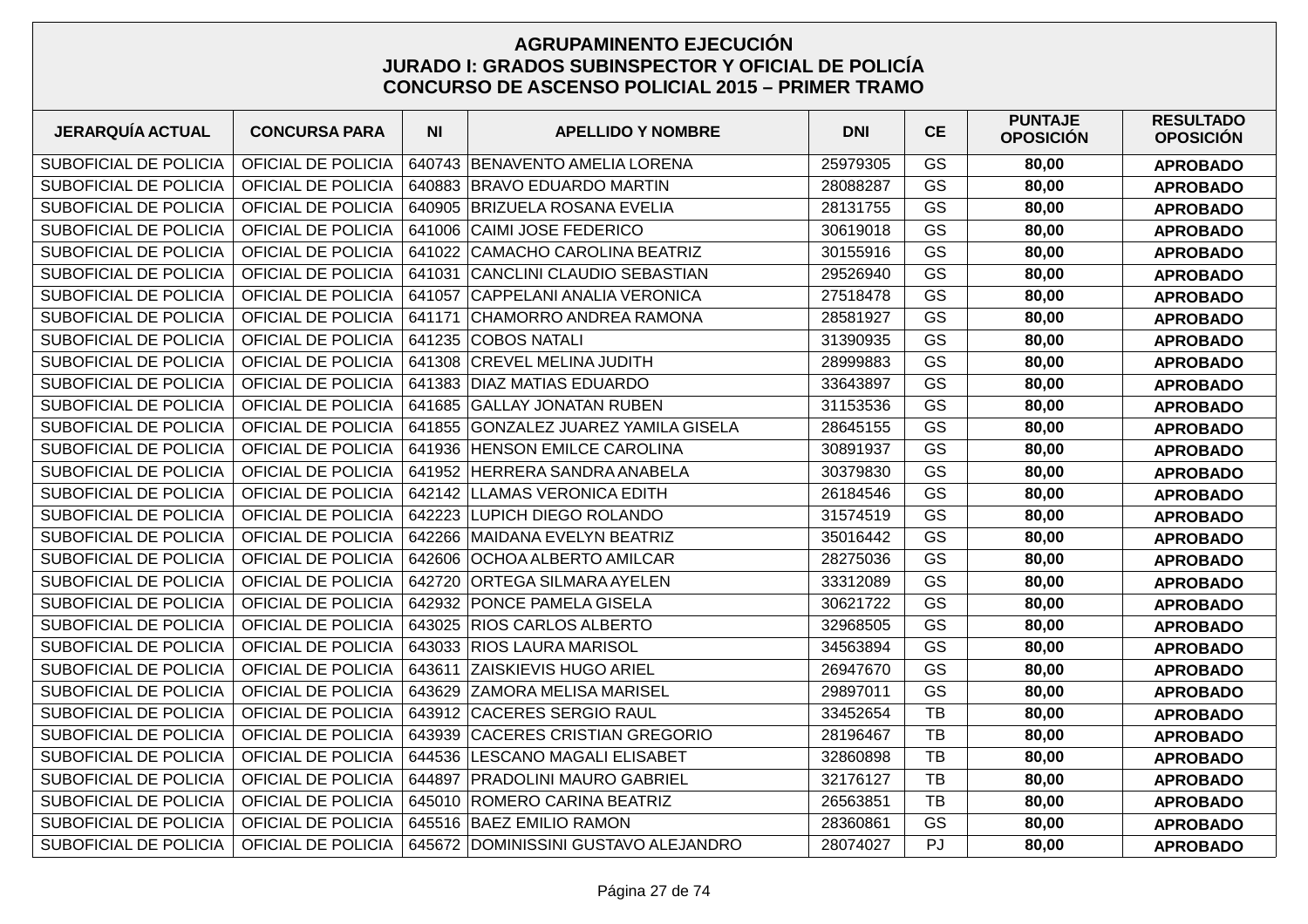| <b>JERARQUÍA ACTUAL</b> | <b>CONCURSA PARA</b> | <b>NI</b> | <b>APELLIDO Y NOMBRE</b>          | <b>DNI</b> | <b>CE</b> | <b>PUNTAJE</b><br><b>OPOSICIÓN</b> | <b>RESULTADO</b><br><b>OPOSICIÓN</b> |
|-------------------------|----------------------|-----------|-----------------------------------|------------|-----------|------------------------------------|--------------------------------------|
| SUBOFICIAL DE POLICIA   | OFICIAL DE POLICIA   | 645842    | <b>GOMEZ LORENA NATALIA</b>       | 30882054   | <b>GS</b> | 80,00                              | <b>APROBADO</b>                      |
| SUBOFICIAL DE POLICIA   | OFICIAL DE POLICIA   | 645974    | MARTIN CLAUDIA ELISABETH          | 30004272   | GS        | 80,00                              | <b>APROBADO</b>                      |
| SUBOFICIAL DE POLICIA   | OFICIAL DE POLICIA   | 646148    | <b>QUIROGA CARLOS MARTIN</b>      | 31021671   | GS        | 80,00                              | <b>APROBADO</b>                      |
| SUBOFICIAL DE POLICIA   | OFICIAL DE POLICIA   | 646571    | ALVAREZ LUCAS HORACIO             | 31487919   | GS        | 80,00                              | <b>APROBADO</b>                      |
| SUBOFICIAL DE POLICIA   | OFICIAL DE POLICIA   | 646580    | <b>ARANDA ANIBAL FEDERICO</b>     | 27524403   | GS        | 80,00                              | <b>APROBADO</b>                      |
| SUBOFICIAL DE POLICIA   | OFICIAL DE POLICIA   | 646679    | <b>DEASIS FABIO SEBASTIAN</b>     | 32703692   | GS        | 80,00                              | <b>APROBADO</b>                      |
| SUBOFICIAL DE POLICIA   | OFICIAL DE POLICIA   |           | 646792 FLORES CRISTIAN MIGUEL     | 28036962   | GS        | 80,00                              | <b>APROBADO</b>                      |
| SUBOFICIAL DE POLICIA   | OFICIAL DE POLICIA   | 646806    | <b>GARCIAS EMANUEL ALEJANDRO</b>  | 33129039   | GS        | 80,00                              | <b>APROBADO</b>                      |
| SUBOFICIAL DE POLICIA   | OFICIAL DE POLICIA   | 646814    | <b>GOMEZ MIRIAN SANDRA</b>        | 31136628   | GS        | 80,00                              | <b>APROBADO</b>                      |
| SUBOFICIAL DE POLICIA   | OFICIAL DE POLICIA   | 646822    | <b>GOMEZ SOLEDAD LETICIA</b>      | 27429344   | GS        | 80,00                              | <b>APROBADO</b>                      |
| SUBOFICIAL DE POLICIA   | OFICIAL DE POLICIA   | 646849    | <b>GONZALEZ MIRIAM PAOLA</b>      | 26327442   | GS        | 80,00                              | <b>APROBADO</b>                      |
| SUBOFICIAL DE POLICIA   | OFICIAL DE POLICIA   | 646873    | JARA ANGEL ANDRES                 | 30169000   | GS        | 80,00                              | <b>APROBADO</b>                      |
| SUBOFICIAL DE POLICIA   | OFICIAL DE POLICIA   | 646881    | LAPROVITTA MAXIMILIANO JOSE L     | 32908916   | GS        | 80,00                              | <b>APROBADO</b>                      |
| SUBOFICIAL DE POLICIA   | OFICIAL DE POLICIA   | 646903    | <b>LUNA SERGIO ARGENTINO</b>      | 30397085   | GS        | 80,00                              | <b>APROBADO</b>                      |
| SUBOFICIAL DE POLICIA   | OFICIAL DE POLICIA   | 647055    | <b>PAZ LEONARDO MANUEL</b>        | 26694368   | GS        | 80,00                              | <b>APROBADO</b>                      |
| SUBOFICIAL DE POLICIA   | OFICIAL DE POLICIA   | 647101    | QUIÑOÑES JESICA IVANA             | 28581106   | GS        | 80,00                              | <b>APROBADO</b>                      |
| SUBOFICIAL DE POLICIA   | OFICIAL DE POLICIA   |           | 647187 RUDA ROBERTO LUCAS         | 27839403   | GS        | 80,00                              | <b>APROBADO</b>                      |
| SUBOFICIAL DE POLICIA   | OFICIAL DE POLICIA   |           | 647365 ALVAREZ MARIA MAGDALENA    | 28931487   | GS        | 80,00                              | <b>APROBADO</b>                      |
| SUBOFICIAL DE POLICIA   | OFICIAL DE POLICIA   |           | 647403 BASUALDO MARA PAOLA        | 29610529   | <b>GS</b> | 80,00                              | <b>APROBADO</b>                      |
| SUBOFICIAL DE POLICIA   | OFICIAL DE POLICIA   | 647454    | CARRERAS PEDRO NICOLAS            | 35131677   | GS        | 80,00                              | <b>APROBADO</b>                      |
| SUBOFICIAL DE POLICIA   | OFICIAL DE POLICIA   | 647497    | CRISTALDO MARCELA ALEJANDRA       | 28242333   | GS        | 80,00                              | <b>APROBADO</b>                      |
| SUBOFICIAL DE POLICIA   | OFICIAL DE POLICIA   |           | 647551 FARIOLI LIONEL ATILIO      | 33468253   | GS        | 80,00                              | <b>APROBADO</b>                      |
| SUBOFICIAL DE POLICIA   | OFICIAL DE POLICIA   |           | 647608 GOMEZ EZEQUIEL SEBASTIAN   | 31873382   | GS        | 80,00                              | <b>APROBADO</b>                      |
| SUBOFICIAL DE POLICIA   | OFICIAL DE POLICIA   | 647667    | <b>LEIVA LEANDRO ELIAS</b>        | 32330420   | GS        | 80,00                              | <b>APROBADO</b>                      |
| SUBOFICIAL DE POLICIA   | OFICIAL DE POLICIA   | 647675    | <b>LEONES SILVINA BEATRIZ</b>     | 29048815   | GS        | 80,00                              | <b>APROBADO</b>                      |
| SUBOFICIAL DE POLICIA   | OFICIAL DE POLICIA   | 647748    | NUÑEZ NICOLAS ALEJANDRO           | 35448898   | GS        | 80,00                              | <b>APROBADO</b>                      |
| SUBOFICIAL DE POLICIA   | OFICIAL DE POLICIA   | 647896    | <b>ZALAZAR DAMIAN ARIEL</b>       | 32959043   | GS        | 80,00                              | <b>APROBADO</b>                      |
| SUBOFICIAL DE POLICIA   | OFICIAL DE POLICIA   |           | 647942 BARRIONUEVO MONICA SILVANA | 28497260   | GS        | 80,00                              | <b>APROBADO</b>                      |
| SUBOFICIAL DE POLICIA   | OFICIAL DE POLICIA   | 647993    | GONZALEZ LUNA LEONARDO G          | 28331909   | GS        | 80,00                              | <b>APROBADO</b>                      |
| SUBOFICIAL DE POLICIA   | OFICIAL DE POLICIA   | 648167    | <b>CARDOSI CARLOS DANIEL</b>      | 26162341   | GS        | 80,00                              | <b>APROBADO</b>                      |
| SUBOFICIAL DE POLICIA   | OFICIAL DE POLICIA   | 648205    | DALMAU LUCAS EMANUEL              | 35160955   | GS        | 80,00                              | <b>APROBADO</b>                      |
| SUBOFICIAL DE POLICIA   | OFICIAL DE POLICIA   | 648299    | IBAÑEZ RODRIGO ALBERTO            | 32430300   | GS        | 80,00                              | <b>APROBADO</b>                      |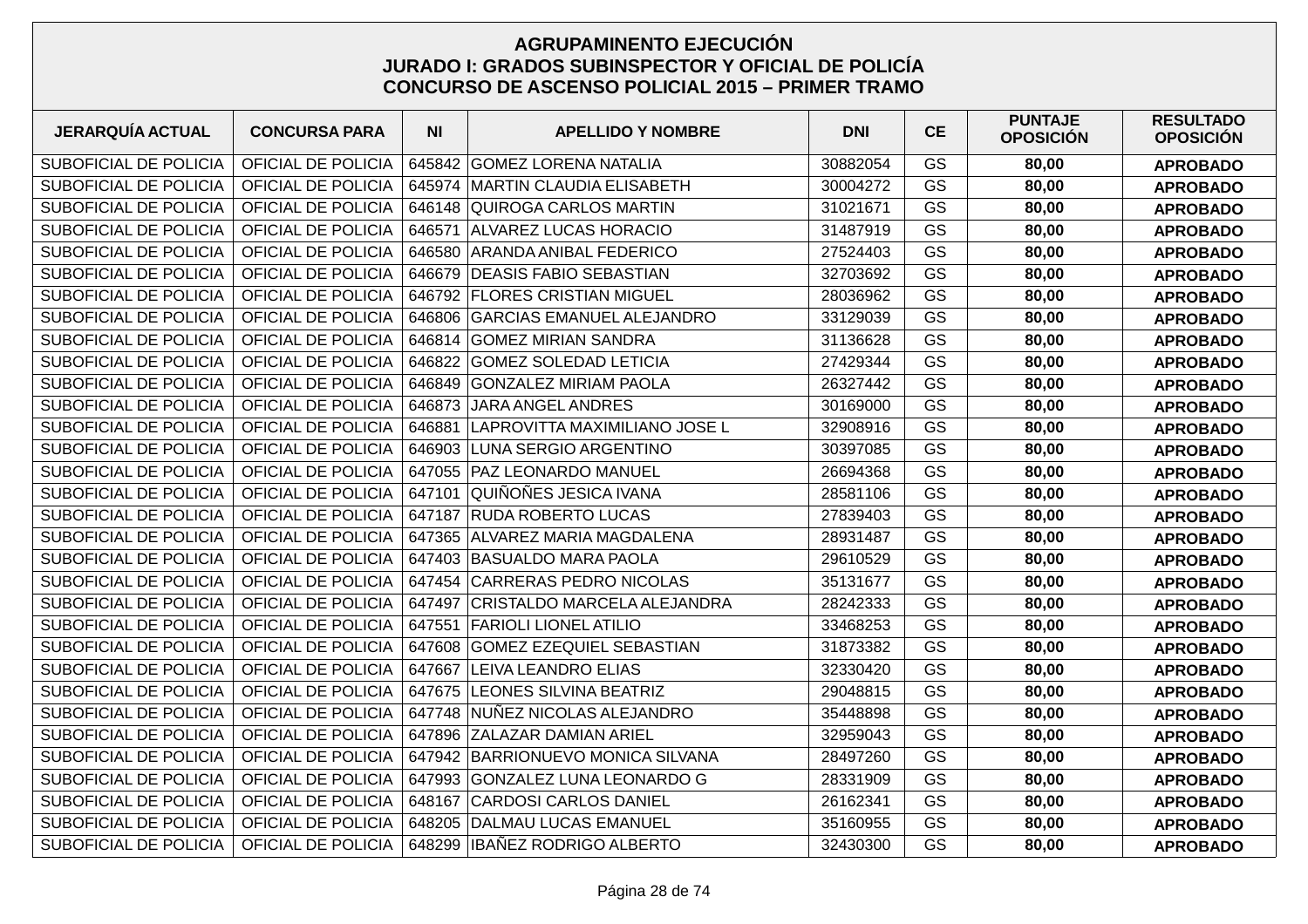| <b>JERARQUÍA ACTUAL</b> | <b>CONCURSA PARA</b> | <b>NI</b> | <b>APELLIDO Y NOMBRE</b>             | <b>DNI</b> | <b>CE</b> | <b>PUNTAJE</b><br><b>OPOSICIÓN</b> | <b>RESULTADO</b><br><b>OPOSICIÓN</b> |
|-------------------------|----------------------|-----------|--------------------------------------|------------|-----------|------------------------------------|--------------------------------------|
| SUBOFICIAL DE POLICIA   | OFICIAL DE POLICIA   |           | 648370 PEREYRA IRMA MARIA SUSANA     | 33645703   | <b>GS</b> | 80,00                              | <b>APROBADO</b>                      |
| SUBOFICIAL DE POLICIA   | OFICIAL DE POLICIA   |           | 648388 PONCE PABLO ARIEL             | 32016582   | <b>GS</b> | 80,00                              | <b>APROBADO</b>                      |
| SUBOFICIAL DE POLICIA   | OFICIAL DE POLICIA   |           | 648400 ROLDAN MARCELA LEONOR         | 27199276   | GS        | 80,00                              | <b>APROBADO</b>                      |
| SUBOFICIAL DE POLICIA   | OFICIAL DE POLICIA   |           | 648451 VILLALBA ALBERTO ENRIQUE      | 34171519   | GS        | 80,00                              | <b>APROBADO</b>                      |
| SUBOFICIAL DE POLICIA   | OFICIAL DE POLICIA   |           | 648515 FLORES EDUARDO ANTONIO        | 33312145   | <b>GS</b> | 80,00                              | <b>APROBADO</b>                      |
| SUBOFICIAL DE POLICIA   | OFICIAL DE POLICIA   |           | 648817 FLORES GONZALO FABIAN         | 33548407   | GS        | 80,00                              | <b>APROBADO</b>                      |
| SUBOFICIAL DE POLICIA   | OFICIAL DE POLICIA   | 648922    | NERBUTTI JOSE ANTONIO                | 35289012   | GS        | 80,00                              | <b>APROBADO</b>                      |
| SUBOFICIAL DE POLICIA   | OFICIAL DE POLICIA   |           | 648931 NORIEGA MAXIMILIANO ALBERTO E | 32207794   | GS        | 80,00                              | <b>APROBADO</b>                      |
| SUBOFICIAL DE POLICIA   | OFICIAL DE POLICIA   |           | 648957 OJEDA DANIEL WALTER           | 28578265   | GS        | 80,00                              | <b>APROBADO</b>                      |
| SUBOFICIAL DE POLICIA   | OFICIAL DE POLICIA   | 649015    | <b>SCHMID NORMA GRACIELA</b>         | 26492625   | <b>GS</b> | 80,00                              | <b>APROBADO</b>                      |
| SUBOFICIAL DE POLICIA   | OFICIAL DE POLICIA   |           | 649082 URIBE FACUNDO                 | 34301878   | GS        | 80,00                              | <b>APROBADO</b>                      |
| SUBOFICIAL DE POLICIA   | OFICIAL DE POLICIA   | 649091    | <b>VEGA AMADO</b>                    | 30460709   | GS        | 80,00                              | <b>APROBADO</b>                      |
| SUBOFICIAL DE POLICIA   | OFICIAL DE POLICIA   |           | 649287 FRANCO DANIEL HERNAN          | 30458094   | GS        | 80,00                              | <b>APROBADO</b>                      |
| SUBOFICIAL DE POLICIA   | OFICIAL DE POLICIA   |           | 649392 MORAN FERNANDA NOELIA         | 27429255   | GS        | 80,00                              | <b>APROBADO</b>                      |
| SUBOFICIAL DE POLICIA   | OFICIAL DE POLICIA   |           | 649431 RODRIGUEZ MARIO ALBERTO       | 34109862   | <b>GS</b> | 80,00                              | <b>APROBADO</b>                      |
| SUBOFICIAL DE POLICIA   | OFICIAL DE POLICIA   |           | 649465 ROMITTI YAIR ANDRES           | 32600568   | GS        | 80,00                              | <b>APROBADO</b>                      |
| SUBOFICIAL DE POLICIA   | OFICIAL DE POLICIA   | 649589    | <b>FUNES LAURA ALEJANDRA</b>         | 34116083   | GS        | 80,00                              | <b>APROBADO</b>                      |
| SUBOFICIAL DE POLICIA   | OFICIAL DE POLICIA   |           | 649724 PELOSO FABIO MATIAS           | 32598928   | GS        | 80,00                              | <b>APROBADO</b>                      |
| SUBOFICIAL DE POLICIA   | OFICIAL DE POLICIA   |           | 649732 RODRIGUEZ CRISTINA SOLEDAD    | 31628769   | GS        | 80,00                              | <b>APROBADO</b>                      |
| SUBOFICIAL DE POLICIA   | OFICIAL DE POLICIA   |           | 649961 ACEVEDO ARNALDO               | 29354597   | <b>GS</b> | 80,00                              | <b>APROBADO</b>                      |
| SUBOFICIAL DE POLICIA   | OFICIAL DE POLICIA   |           | 649970 AGUIAR WALTER MARTIN          | 30842239   | GS        | 80,00                              | <b>APROBADO</b>                      |
| SUBOFICIAL DE POLICIA   | OFICIAL DE POLICIA   |           | 650153 AYALA ELISABET ALEJANDRA      | 26977220   | GS        | 80,00                              | <b>APROBADO</b>                      |
| SUBOFICIAL DE POLICIA   | OFICIAL DE POLICIA   |           | 650358 CARDONNET RODRIGO             | 29995517   | GS        | 80,00                              | <b>APROBADO</b>                      |
| SUBOFICIAL DE POLICIA   | OFICIAL DE POLICIA   |           | 650374 CARLOMAGNO JUAN JOSE          | 30764410   | GS        | 80,00                              | <b>APROBADO</b>                      |
| SUBOFICIAL DE POLICIA   | OFICIAL DE POLICIA   | 650552    | <b>DIAZ ESTEBAN HUGO</b>             | 29069467   | <b>GS</b> | 80,00                              | <b>APROBADO</b>                      |
| SUBOFICIAL DE POLICIA   | OFICIAL DE POLICIA   |           | 650625 FERNANDEZ JOSE LUIS           | 32599081   | GS        | 80,00                              | <b>APROBADO</b>                      |
| SUBOFICIAL DE POLICIA   | OFICIAL DE POLICIA   |           | 650650 FERNANDEZ WALTER ANDRES       | 27481602   | GS        | 80,00                              | <b>APROBADO</b>                      |
| SUBOFICIAL DE POLICIA   | OFICIAL DE POLICIA   |           | 650811 GARZON PABLO EMANUEL          | 28241179   | GS        | 80,00                              | <b>APROBADO</b>                      |
| SUBOFICIAL DE POLICIA   | OFICIAL DE POLICIA   | 651095    | <b>JARA ESTELA</b>                   | 27148485   | GS        | 80,00                              | <b>APROBADO</b>                      |
| SUBOFICIAL DE POLICIA   | OFICIAL DE POLICIA   | 651168    | <b>LEGUIZA IVAN GUILLERMO</b>        | 29924190   | GS        | 80,00                              | <b>APROBADO</b>                      |
| SUBOFICIAL DE POLICIA   | OFICIAL DE POLICIA   |           | 651249 LORENZO VANESA PAOLA          | 28828161   | GS        | 80,00                              | <b>APROBADO</b>                      |
| SUBOFICIAL DE POLICIA   | OFICIAL DE POLICIA   |           | 651621 NAZARA ADRIAN ALBERTO         | 32301404   | GS        | 80,00                              | <b>APROBADO</b>                      |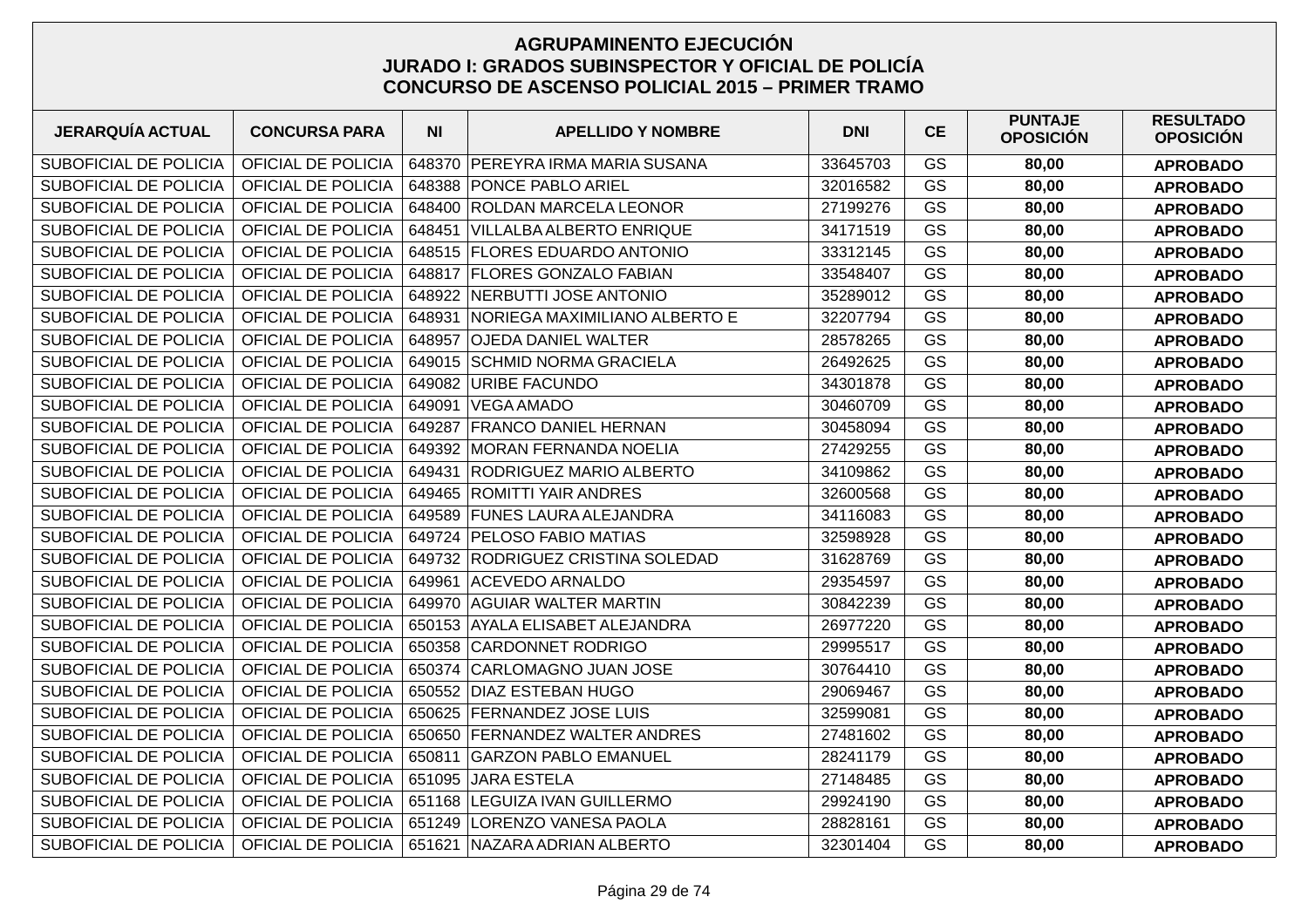| <b>JERARQUÍA ACTUAL</b> | <b>CONCURSA PARA</b> | <b>NI</b> | <b>APELLIDO Y NOMBRE</b>             | <b>DNI</b> | <b>CE</b> | <b>PUNTAJE</b><br><b>OPOSICIÓN</b> | <b>RESULTADO</b><br><b>OPOSICIÓN</b> |
|-------------------------|----------------------|-----------|--------------------------------------|------------|-----------|------------------------------------|--------------------------------------|
| SUBOFICIAL DE POLICIA   | OFICIAL DE POLICIA   | 651711    | <b>OJEDA MAIRA LUCIANA</b>           | 30961638   | GS        | 80,00                              | <b>APROBADO</b>                      |
| SUBOFICIAL DE POLICIA   | OFICIAL DE POLICIA   | 651877    | <b>PERALTA NATALIA SUSANA</b>        | 27205085   | GS        | 80,00                              | <b>APROBADO</b>                      |
| SUBOFICIAL DE POLICIA   | OFICIAL DE POLICIA   | 651923    | <b>PIEDRA DIEGO LEONEL</b>           | 34745936   | GS        | 80,00                              | <b>APROBADO</b>                      |
| SUBOFICIAL DE POLICIA   | OFICIAL DE POLICIA   | 652091    | <b>RIBAS JOSE LUIS</b>               | 31567564   | GS        | 80,00                              | <b>APROBADO</b>                      |
| SUBOFICIAL DE POLICIA   | OFICIAL DE POLICIA   | 652148    | <b>RODRIGUEZ JUAN ARIEL</b>          | 29180829   | GS        | 80,00                              | <b>APROBADO</b>                      |
| SUBOFICIAL DE POLICIA   | OFICIAL DE POLICIA   | 652288    | <b>SALERNO CESAR ADRIAN</b>          | 28419862   | GS        | 80,00                              | <b>APROBADO</b>                      |
| SUBOFICIAL DE POLICIA   | OFICIAL DE POLICIA   | 652296    | <b>SALOMON YAMILA ROCIO</b>          | 30894885   | GS        | 80,00                              | <b>APROBADO</b>                      |
| SUBOFICIAL DE POLICIA   | OFICIAL DE POLICIA   | 652512    | SODA LEANDRO GERMAN                  | 30075992   | GS        | 80,00                              | <b>APROBADO</b>                      |
| SUBOFICIAL DE POLICIA   | OFICIAL DE POLICIA   | 652679    | VALLEJOS PAOLA GEORGINA              | 32179109   | GS        | 80,00                              | <b>APROBADO</b>                      |
| SUBOFICIAL DE POLICIA   | OFICIAL DE POLICIA   | 652717    | VILLAREAL ALBERTO DAVID              | 32327240   | GS        | 80,00                              | <b>APROBADO</b>                      |
| SUBOFICIAL DE POLICIA   | OFICIAL DE POLICIA   | 652733    | <b>ZAMORA CARLOS ALBERTO RAMON</b>   | 31516029   | GS        | 80,00                              | <b>APROBADO</b>                      |
| SUBOFICIAL DE POLICIA   | OFICIAL DE POLICIA   | 652741    | <b>ZANINETTI CRISTIAN ARIEL</b>      | 25850989   | GS        | 80,00                              | <b>APROBADO</b>                      |
| SUBOFICIAL DE POLICIA   | OFICIAL DE POLICIA   |           | 652750 ZARZYCKI JONATAN ALEJANDRO    | 33212961   | GS        | 80,00                              | <b>APROBADO</b>                      |
| SUBOFICIAL DE POLICIA   | OFICIAL DE POLICIA   | 652776    | <b>ZERIK STELLA MARIS</b>            | 26720192   | GS        | 80,00                              | <b>APROBADO</b>                      |
| SUBOFICIAL DE POLICIA   | OFICIAL DE POLICIA   | 652806    | <b>ZOLOAGA CHRISTIAN ALEXIS</b>      | 35242803   | GS        | 80,00                              | <b>APROBADO</b>                      |
| SUBOFICIAL DE POLICIA   | OFICIAL DE POLICIA   | 652857    | <b>JUNCO HUMBERTO OSCAR</b>          | 34528376   | GS        | 80,00                              | <b>APROBADO</b>                      |
| SUBOFICIAL DE POLICIA   | OFICIAL DE POLICIA   | 652881    | ALVAREZ DANIEL JOSE                  | 28526267   | GS        | 80,00                              | <b>APROBADO</b>                      |
| SUBOFICIAL DE POLICIA   | OFICIAL DE POLICIA   | 653012    | <b>GUAYARE MARCOS ALEXIS IVAN</b>    | 33562796   | GS        | 80,00                              | <b>APROBADO</b>                      |
| SUBOFICIAL DE POLICIA   | OFICIAL DE POLICIA   | 653276    | ALMIRON MARIA ALICIA                 | 27525148   | GS        | 80,00                              | <b>APROBADO</b>                      |
| SUBOFICIAL DE POLICIA   | OFICIAL DE POLICIA   | 653314    | <b>ARRIETA MARISA SANDRA</b>         | 28526225   | GS        | 80,00                              | <b>APROBADO</b>                      |
| SUBOFICIAL DE POLICIA   | OFICIAL DE POLICIA   | 653471    | <b>CISNERO SERGIO LUIS</b>           | 28068825   | GS        | 80,00                              | <b>APROBADO</b>                      |
| SUBOFICIAL DE POLICIA   | OFICIAL DE POLICIA   | 653519    | <b>DI GIOVANNI GISELA VIRGINIA</b>   | 29929652   | GS        | 80,00                              | <b>APROBADO</b>                      |
| SUBOFICIAL DE POLICIA   | OFICIAL DE POLICIA   | 653632    | GONZALEZ ALEJANDRO GASTON            | 33323588   | GS        | 80,00                              | <b>APROBADO</b>                      |
| SUBOFICIAL DE POLICIA   | OFICIAL DE POLICIA   | 653659    | <b>GONZALEZ MARIA DE LOS ANGELES</b> | 32444937   | GS        | 80,00                              | <b>APROBADO</b>                      |
| SUBOFICIAL DE POLICIA   | OFICIAL DE POLICIA   | 653748    | MARTINEZ WALDINO JAVIER              | 32191044   | GS        | 80,00                              | <b>APROBADO</b>                      |
| SUBOFICIAL DE POLICIA   | OFICIAL DE POLICIA   | 654183    | ALARCON CAROLINA BEATRIZ             | 27117211   | GS        | 80,00                              | <b>APROBADO</b>                      |
| SUBOFICIAL DE POLICIA   | OFICIAL DE POLICIA   | 654507    | <b>BLANCO LUCIA MILAGROS</b>         | 33500502   | GS        | 80,00                              | <b>APROBADO</b>                      |
| SUBOFICIAL DE POLICIA   | OFICIAL DE POLICIA   | 654523    | <b>BONI SEBASTIAN ANDRES</b>         | 32958880   | GS        | 80,00                              | <b>APROBADO</b>                      |
| SUBOFICIAL DE POLICIA   | OFICIAL DE POLICIA   |           | 654574 BRITO MARIANA ALEJANDRA       | 35749449   | GS        | 80,00                              | <b>APROBADO</b>                      |
| SUBOFICIAL DE POLICIA   | OFICIAL DE POLICIA   | 654591    | <b>BUSTOS FERNANDO NICOLAS</b>       | 32860782   | GS        | 80,00                              | <b>APROBADO</b>                      |
| SUBOFICIAL DE POLICIA   | OFICIAL DE POLICIA   | 654604    | CABRAL CARINA GLADYS                 | 26763995   | GS        | 80,00                              | <b>APROBADO</b>                      |
| SUBOFICIAL DE POLICIA   | OFICIAL DE POLICIA   | 654825    | CORDOBA HORACIO OSCAR                | 32958795   | GS        | 80,00                              | <b>APROBADO</b>                      |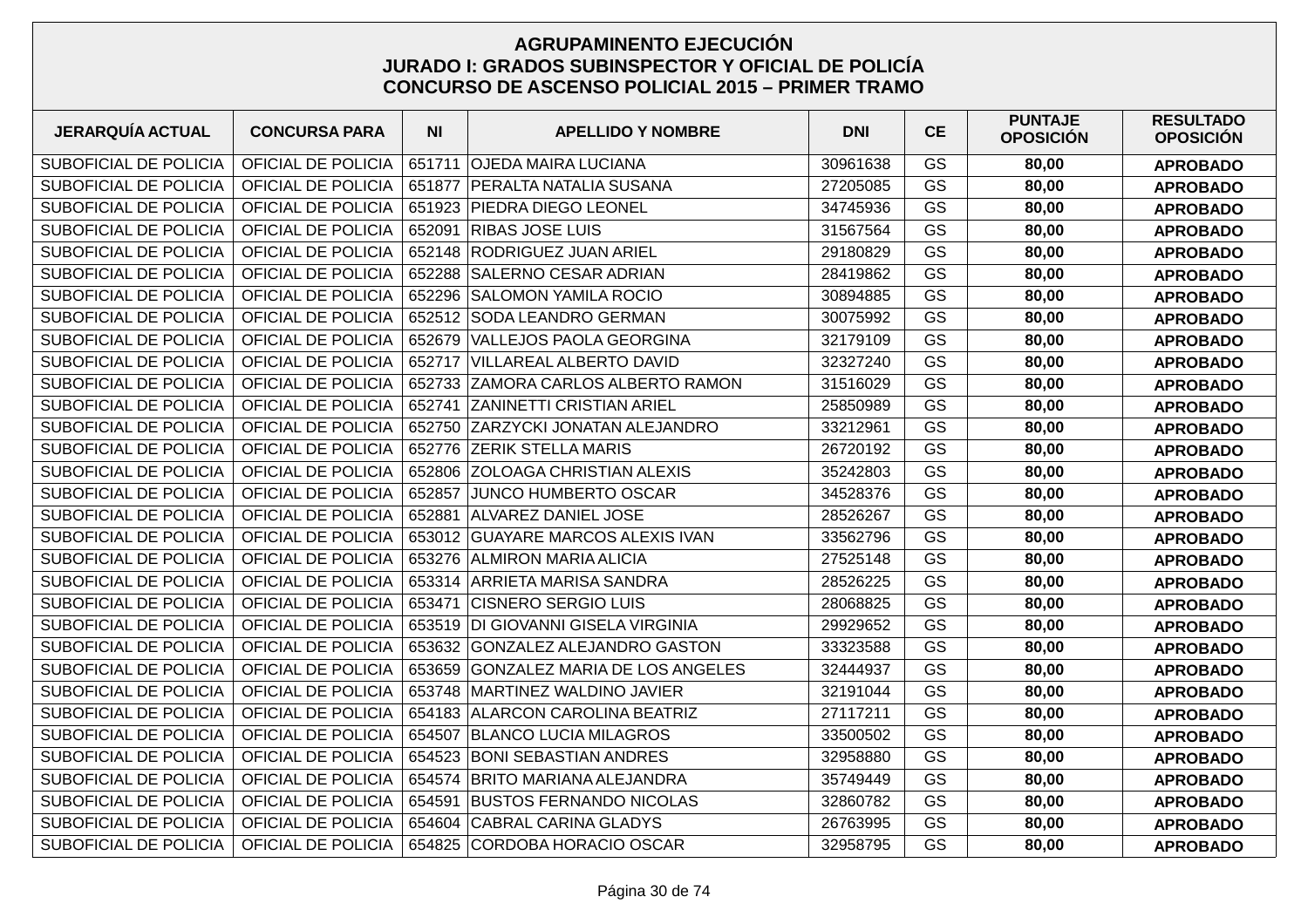| <b>JERARQUÍA ACTUAL</b> | <b>CONCURSA PARA</b> | <b>NI</b> | <b>APELLIDO Y NOMBRE</b>           | <b>DNI</b> | <b>CE</b> | <b>PUNTAJE</b><br><b>OPOSICIÓN</b> | <b>RESULTADO</b><br><b>OPOSICIÓN</b> |
|-------------------------|----------------------|-----------|------------------------------------|------------|-----------|------------------------------------|--------------------------------------|
| SUBOFICIAL DE POLICIA   | OFICIAL DE POLICIA   | 654850    | <b>CORVERA IVANA SOLEDAD</b>       | 32871578   | GS        | 80,00                              | <b>APROBADO</b>                      |
| SUBOFICIAL DE POLICIA   | OFICIAL DE POLICIA   | 654906    | <b>DIAZ FEDERICO DAMIAN</b>        | 33927093   | GS        | 80,00                              | <b>APROBADO</b>                      |
| SUBOFICIAL DE POLICIA   | OFICIAL DE POLICIA   | 654973    | <b>ESPINDOLA CARLINA SOLEDAD</b>   | 30487769   | GS        | 80,00                              | <b>APROBADO</b>                      |
| SUBOFICIAL DE POLICIA   | OFICIAL DE POLICIA   | 655139    | <b>FRANCO LUCIANA SOLEDAD</b>      | 30488000   | GS        | 80,00                              | <b>APROBADO</b>                      |
| SUBOFICIAL DE POLICIA   | OFICIAL DE POLICIA   | 655198    | GALLARDO JOANA GISELA              | 32225024   | GS        | 80,00                              | <b>APROBADO</b>                      |
| SUBOFICIAL DE POLICIA   | OFICIAL DE POLICIA   | 655236    | <b>GIBERT GISELA FLORENCIA</b>     | 33873137   | GS        | 80,00                              | <b>APROBADO</b>                      |
| SUBOFICIAL DE POLICIA   | OFICIAL DE POLICIA   | 655287    | <b>GOMEZ MARIELA CELESTE</b>       | 31565466   | GS        | 80,00                              | <b>APROBADO</b>                      |
| SUBOFICIAL DE POLICIA   | OFICIAL DE POLICIA   | 655503    | <b>IBARRA PABLO FEDERICO</b>       | 31898465   | GS        | 80,00                              | <b>APROBADO</b>                      |
| SUBOFICIAL DE POLICIA   | OFICIAL DE POLICIA   | 655651    | LOPEZ GUSTAVO FABIAN               | 34754924   | GS        | 80,00                              | <b>APROBADO</b>                      |
| SUBOFICIAL DE POLICIA   | OFICIAL DE POLICIA   | 656208    | PALLERO DARIO ALEJANDRO            | 32511829   | GS        | 80,00                              | <b>APROBADO</b>                      |
| SUBOFICIAL DE POLICIA   | OFICIAL DE POLICIA   | 656241    | <b>PAZ RICARDO DANIEL</b>          | 30701398   | GS        | 80,00                              | <b>APROBADO</b>                      |
| SUBOFICIAL DE POLICIA   | OFICIAL DE POLICIA   | 656356    | <b>PORTILLO CLAUDIA LORENA</b>     | 26064218   | GS        | 80,00                              | <b>APROBADO</b>                      |
| SUBOFICIAL DE POLICIA   | OFICIAL DE POLICIA   | 656488    | ROBERTS GABRIELA ALEJANDRA         | 34314704   | GS        | 80,00                              | <b>APROBADO</b>                      |
| SUBOFICIAL DE POLICIA   | OFICIAL DE POLICIA   | 656526    | <b>RODRIGUEZ MIRIAM GRACIELA</b>   | 27983152   | GS        | 80,00                              | <b>APROBADO</b>                      |
| SUBOFICIAL DE POLICIA   | OFICIAL DE POLICIA   | 656593    | <b>ROMERO ANTONIO LUIS</b>         | 31841293   | GS        | 80,00                              | <b>APROBADO</b>                      |
| SUBOFICIAL DE POLICIA   | OFICIAL DE POLICIA   | 656780    | SAVORGNANI MELINA GUADALUPE        | 28017077   | GS        | 80,00                              | <b>APROBADO</b>                      |
| SUBOFICIAL DE POLICIA   | OFICIAL DE POLICIA   | 656933    | <b>VALDEZ DAVID ALCIDES</b>        | 31991267   | GS        | 80,00                              | <b>APROBADO</b>                      |
| SUBOFICIAL DE POLICIA   | OFICIAL DE POLICIA   | 656984    | <b>VERON SERGIO DAVID</b>          | 32105693   | GS        | 80,00                              | <b>APROBADO</b>                      |
| SUBOFICIAL DE POLICIA   | OFICIAL DE POLICIA   |           | 490181 RODRIGUEZ ORLANDO CESAR     | 17444287   | GS        | 75,00                              | <b>APROBADO</b>                      |
| SUBOFICIAL DE POLICIA   | OFICIAL DE POLICIA   | 509159    | <b>RE SERGIO EDUARDO RAMON</b>     | 16035584   | GS        | 75,00                              | <b>APROBADO</b>                      |
| SUBOFICIAL DE POLICIA   | OFICIAL DE POLICIA   | 527327    | <b>TORRES CARLOS HERNAN</b>        | 23747372   | GS        | 75,00                              | <b>APROBADO</b>                      |
| SUBOFICIAL DE POLICIA   | OFICIAL DE POLICIA   | 527921    | <b>RODRIGUEZ CRISTINA</b>          | 21517703   | GS        | 75,00                              | <b>APROBADO</b>                      |
| SUBOFICIAL DE POLICIA   | OFICIAL DE POLICIA   | 532304    | CABRERA MARCELO RUBEN              | 24975025   | GS        | 75,00                              | <b>APROBADO</b>                      |
| SUBOFICIAL DE POLICIA   | OFICIAL DE POLICIA   | 532321    | <b>CANCIANI CESAR OMAR</b>         | 24400710   | GS        | 75,00                              | <b>APROBADO</b>                      |
| SUBOFICIAL DE POLICIA   | OFICIAL DE POLICIA   | 533068    | RIBOT ALEJANDRO AUGUSTO            | 22087372   | GS        | 75,00                              | <b>APROBADO</b>                      |
| SUBOFICIAL DE POLICIA   | OFICIAL DE POLICIA   | 533670    | <b>PEREYRA SERGIO GABRIEL</b>      | 23255099   | GS        | 75,00                              | <b>APROBADO</b>                      |
| SUBOFICIAL DE POLICIA   | OFICIAL DE POLICIA   | 534676    | LOPEZ ANDRES GUSTAVO               | 24943465   | GS        | 75,00                              | <b>APROBADO</b>                      |
| SUBOFICIAL DE POLICIA   | OFICIAL DE POLICIA   |           | 536181 RIVIGLIO MARIELA DEL CARMEN | 25533058   | <b>TA</b> | 75,00                              | <b>APROBADO</b>                      |
| SUBOFICIAL DE POLICIA   | OFICIAL DE POLICIA   | 536997    | <b>CEBALLOS CARLOS ARIEL</b>       | 25803643   | GS        | 75,00                              | <b>APROBADO</b>                      |
| SUBOFICIAL DE POLICIA   | OFICIAL DE POLICIA   | 543535    | CHIRINO MARCELA VANESA             | 25958962   | GS        | 75,00                              | <b>APROBADO</b>                      |
| SUBOFICIAL DE POLICIA   | OFICIAL DE POLICIA   | 543756    | NUÑEZ NORBERTO ITATI               | 24500921   | GS        | 75,00                              | <b>APROBADO</b>                      |
| SUBOFICIAL DE POLICIA   | OFICIAL DE POLICIA   |           | 543942 SANTILLAN LUIS ALBERTO      | 21690795   | GS        | 75,00                              | <b>APROBADO</b>                      |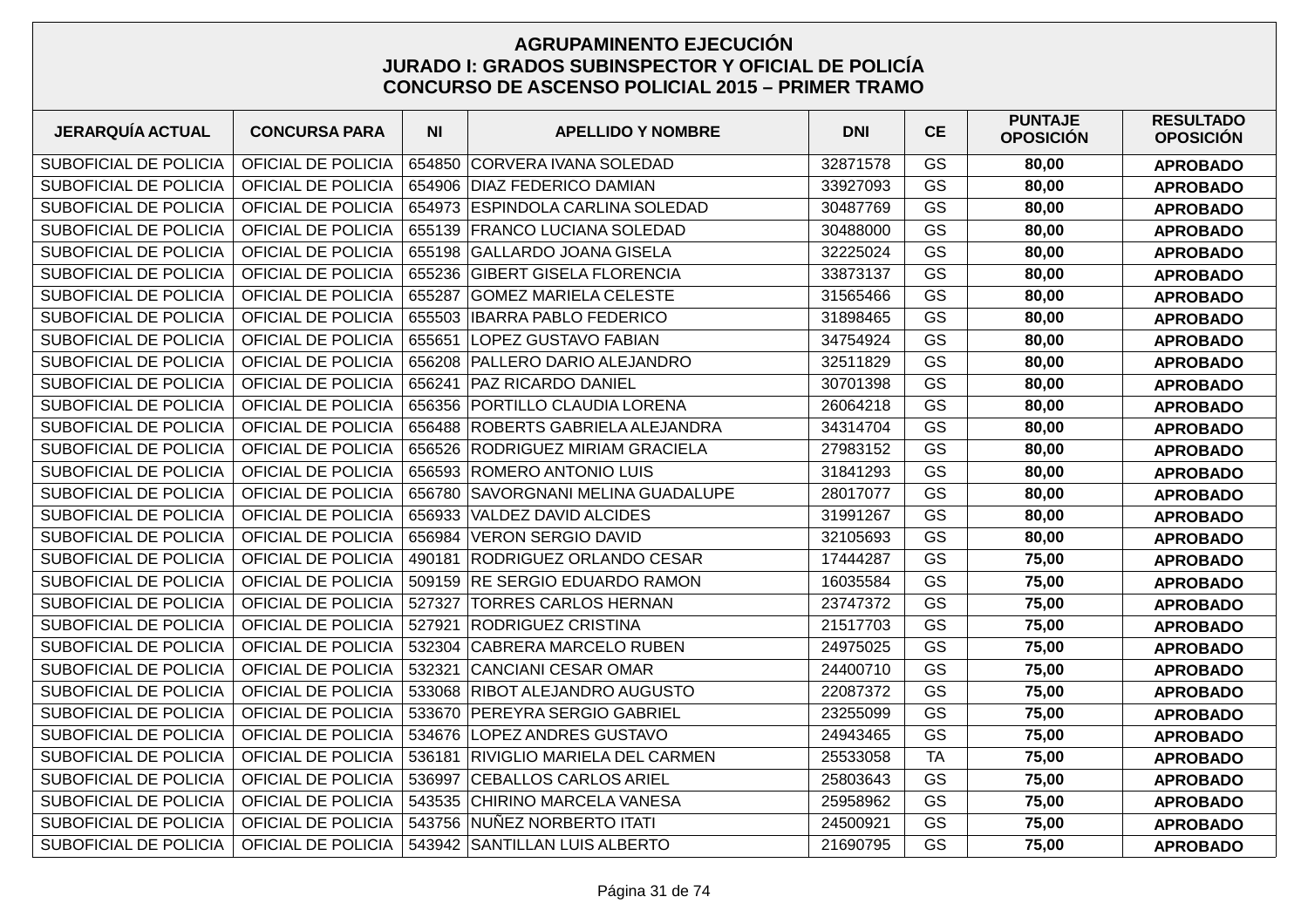| <b>JERARQUÍA ACTUAL</b> | <b>CONCURSA PARA</b> | <b>NI</b> | <b>APELLIDO Y NOMBRE</b>            | <b>DNI</b> | <b>CE</b> | <b>PUNTAJE</b><br><b>OPOSICIÓN</b> | <b>RESULTADO</b><br><b>OPOSICIÓN</b> |
|-------------------------|----------------------|-----------|-------------------------------------|------------|-----------|------------------------------------|--------------------------------------|
| SUBOFICIAL DE POLICIA   | OFICIAL DE POLICIA   |           | 544515 PEREZLINDO ANIBAL DANIEL A   | 25512323   | <b>GS</b> | 75,00                              | <b>APROBADO</b>                      |
| SUBOFICIAL DE POLICIA   | OFICIAL DE POLICIA   |           | 545996 ALMIRON REYNALDO FABIAN      | 26125732   | <b>GS</b> | 75,00                              | <b>APROBADO</b>                      |
| SUBOFICIAL DE POLICIA   | OFICIAL DE POLICIA   |           | 546411 VUKOJEVICH CESAR HERNAN      | 26563886   | GS        | 75,00                              | <b>APROBADO</b>                      |
| SUBOFICIAL DE POLICIA   | OFICIAL DE POLICIA   |           | 548162 COCERES MIGUEL ANGEL         | 26977698   | GS        | 75,00                              | <b>APROBADO</b>                      |
| SUBOFICIAL DE POLICIA   | OFICIAL DE POLICIA   |           | 549070 ALFARO ELENA BEATRIZ         | 24898322   | <b>GS</b> | 75,00                              | <b>APROBADO</b>                      |
| SUBOFICIAL DE POLICIA   | OFICIAL DE POLICIA   |           | 550876 SEGOVIA ALEJANDRO DANIEL     | 26650471   | <b>GS</b> | 75,00                              | <b>APROBADO</b>                      |
| SUBOFICIAL DE POLICIA   | OFICIAL DE POLICIA   |           | 551457 NEDER MAXIMILIANO ALBERTO    | 25398170   | GS        | 75,00                              | <b>APROBADO</b>                      |
| SUBOFICIAL DE POLICIA   | OFICIAL DE POLICIA   |           | 557188 MESA ARIEL EDUARDO           | 25870853   | GS        | 75,00                              | <b>APROBADO</b>                      |
| SUBOFICIAL DE POLICIA   | OFICIAL DE POLICIA   |           | 561142 PIGHIN ARIEL RAMON           | 24143736   | GS        | 75,00                              | <b>APROBADO</b>                      |
| SUBOFICIAL DE POLICIA   | OFICIAL DE POLICIA   | 561304    | SANCHEZ LUIS HECTOR                 | 21798649   | <b>GS</b> | 75,00                              | <b>APROBADO</b>                      |
| SUBOFICIAL DE POLICIA   | OFICIAL DE POLICIA   |           | 563846 GOMEZ ARIEL SEBASTIAN        | 27148150   | GS        | 75,00                              | <b>APROBADO</b>                      |
| SUBOFICIAL DE POLICIA   | OFICIAL DE POLICIA   |           | 565270 ACOSTA ANDREA VERONICA       | 26973422   | <b>GS</b> | 75,00                              | <b>APROBADO</b>                      |
| SUBOFICIAL DE POLICIA   | OFICIAL DE POLICIA   |           | 569224 GIMENEZ GUEVARA DAVID ADRIAN | 28565833   | GS        | 75,00                              | <b>APROBADO</b>                      |
| SUBOFICIAL DE POLICIA   | OFICIAL DE POLICIA   |           | 569861 RAGUSA DAVID FERNANDO        | 27636564   | GS        | 75,00                              | <b>APROBADO</b>                      |
| SUBOFICIAL DE POLICIA   | OFICIAL DE POLICIA   | 570125    | <b>SPREUTELS FELIX MARTIN</b>       | 30106390   | <b>GS</b> | 75,00                              | <b>APROBADO</b>                      |
| SUBOFICIAL DE POLICIA   | OFICIAL DE POLICIA   |           | 570656 PEITI CAROLINA NATALIA       | 28101075   | GS        | 75,00                              | <b>APROBADO</b>                      |
| SUBOFICIAL DE POLICIA   | OFICIAL DE POLICIA   | 570796    | STIRNEMANN SOLEDAD CELESTE          | 28239305   | GS        | 75,00                              | <b>APROBADO</b>                      |
| SUBOFICIAL DE POLICIA   | OFICIAL DE POLICIA   |           | 571440 GALEANO ALEJANDRO            | 26972699   | GS        | 75,00                              | <b>APROBADO</b>                      |
| SUBOFICIAL DE POLICIA   | OFICIAL DE POLICIA   |           | 574520 GOYENECHEA RICARDO MANUEL    | 29431633   | GS        | 75,00                              | <b>APROBADO</b>                      |
| SUBOFICIAL DE POLICIA   | OFICIAL DE POLICIA   |           | 575071 BALBUENA JOSE MARIA          | 27305002   | <b>GS</b> | 75,00                              | <b>APROBADO</b>                      |
| SUBOFICIAL DE POLICIA   | OFICIAL DE POLICIA   |           | 577022 PEREYRA SILVIA               | 27109274   | GS        | 75,00                              | <b>APROBADO</b>                      |
| SUBOFICIAL DE POLICIA   | OFICIAL DE POLICIA   |           | 577774 PARDAL JAVIER DARIO          | 27667471   | GS        | 75,00                              | <b>APROBADO</b>                      |
| SUBOFICIAL DE POLICIA   | OFICIAL DE POLICIA   |           | 578576 GARCIA GABRIELA ALEJANDRA    | 29901875   | GS        | 75,00                              | <b>APROBADO</b>                      |
| SUBOFICIAL DE POLICIA   | OFICIAL DE POLICIA   | 581984    | TRAMEZZI LEANDRO CARLOS E           | 29722819   | GS        | 75,00                              | <b>APROBADO</b>                      |
| SUBOFICIAL DE POLICIA   | OFICIAL DE POLICIA   | 585271    | <b>BRAVO DIEGO NORBERTO</b>         | 27128405   | <b>GS</b> | 75,00                              | <b>APROBADO</b>                      |
| SUBOFICIAL DE POLICIA   | OFICIAL DE POLICIA   | 585327    | <b>CELERI NICOLAS ANIBAL</b>        | 28882145   | GS        | 75,00                              | <b>APROBADO</b>                      |
| SUBOFICIAL DE POLICIA   | OFICIAL DE POLICIA   | 586269    | <b>SANTA CRUZ GABRIEL ANDRES</b>    | 30894229   | GS        | 75,00                              | <b>APROBADO</b>                      |
| SUBOFICIAL DE POLICIA   | OFICIAL DE POLICIA   | 586285    | <b>SANTILLAN GABRIEL ANDRES</b>     | 25497613   | GS        | 75,00                              | <b>APROBADO</b>                      |
| SUBOFICIAL DE POLICIA   | OFICIAL DE POLICIA   |           | 587052 CHAPARRO SEBASTIAN RAMON     | 29618511   | GS        | 75,00                              | <b>APROBADO</b>                      |
| SUBOFICIAL DE POLICIA   | OFICIAL DE POLICIA   |           | 588768 D ALOISIO HERNAN DARIO       | 28394311   | GS        | 75,00                              | <b>APROBADO</b>                      |
| SUBOFICIAL DE POLICIA   | OFICIAL DE POLICIA   |           | 589829 STIGLITIZ JAVIER HORACIO     | 30567204   | GS        | 75,00                              | <b>APROBADO</b>                      |
| SUBOFICIAL DE POLICIA   | OFICIAL DE POLICIA   |           | 591955 LUNA MAURO GONZALO           | 30701545   | GS        | 75,00                              | <b>APROBADO</b>                      |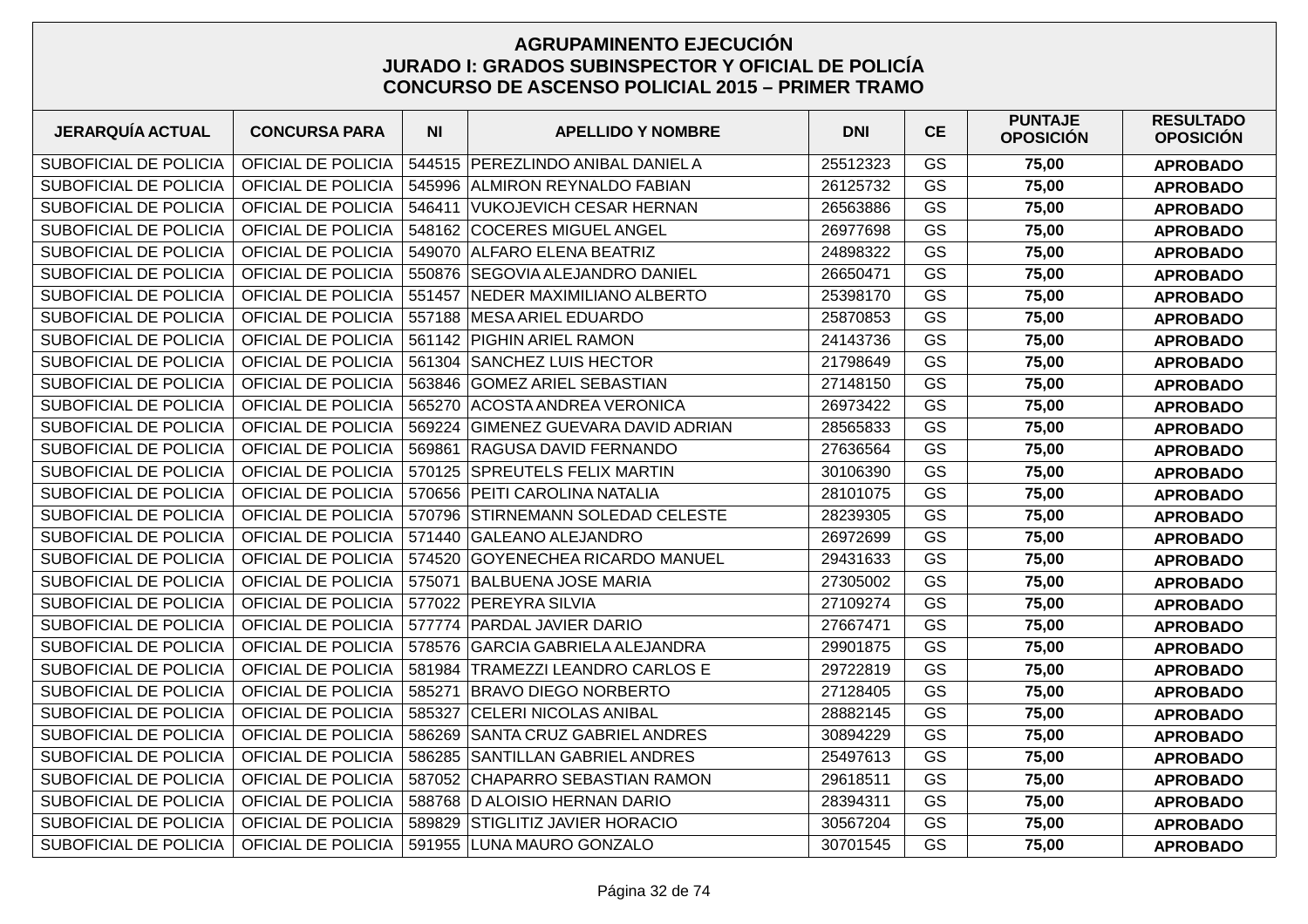| <b>JERARQUÍA ACTUAL</b> | <b>CONCURSA PARA</b> | <b>NI</b> | <b>APELLIDO Y NOMBRE</b>             | <b>DNI</b> | <b>CE</b> | <b>PUNTAJE</b><br><b>OPOSICIÓN</b> | <b>RESULTADO</b><br><b>OPOSICIÓN</b> |
|-------------------------|----------------------|-----------|--------------------------------------|------------|-----------|------------------------------------|--------------------------------------|
| SUBOFICIAL DE POLICIA   | OFICIAL DE POLICIA   | 593419    | VAZQUEZ CECILIA NOEMI                | 29694156   | GS        | 75,00                              | <b>APROBADO</b>                      |
| SUBOFICIAL DE POLICIA   | OFICIAL DE POLICIA   |           | 593532 ACHINELLI ROMERO JUAN IGNACIO | 25381868   | GS        | 75,00                              | <b>APROBADO</b>                      |
| SUBOFICIAL DE POLICIA   | OFICIAL DE POLICIA   | 595322    | ACUÑA GASTON MAXIMILIANO             | 28275185   | GS        | 75,00                              | <b>APROBADO</b>                      |
| SUBOFICIAL DE POLICIA   | OFICIAL DE POLICIA   | 596698    | CORDOBA OSCAR EDUARDO                | 31721410   | GS        | 75,00                              | <b>APROBADO</b>                      |
| SUBOFICIAL DE POLICIA   | OFICIAL DE POLICIA   | 597031    | <b>OJEDA DIEGO JESUS</b>             | 30106201   | GS        | 75,00                              | <b>APROBADO</b>                      |
| SUBOFICIAL DE POLICIA   | OFICIAL DE POLICIA   | 598151    | <b>GIMENEZ ANDRES GERARDO</b>        | 28420963   | GS        | 75,00                              | <b>APROBADO</b>                      |
| SUBOFICIAL DE POLICIA   | OFICIAL DE POLICIA   |           | 599182 AGUILAR LEONARDO              | 29214462   | GS        | 75,00                              | <b>APROBADO</b>                      |
| SUBOFICIAL DE POLICIA   | OFICIAL DE POLICIA   |           | 599361 SENTURIO SEBASTIAN CARLOS     | 31038984   | GS        | 75,00                              | <b>APROBADO</b>                      |
| SUBOFICIAL DE POLICIA   | OFICIAL DE POLICIA   | 599646    | CURRIE FEDERICO JORGE MARTIN         | 31695950   | GS        | 75,00                              | <b>APROBADO</b>                      |
| SUBOFICIAL DE POLICIA   | OFICIAL DE POLICIA   | 599859    | <b>LUQUE MARIO ALBERTO</b>           | 26572044   | GS        | 75,00                              | <b>APROBADO</b>                      |
| SUBOFICIAL DE POLICIA   | OFICIAL DE POLICIA   |           | 600156 ZAMBON ESTEBAN LUIS           | 27522767   | GS        | 75,00                              | <b>APROBADO</b>                      |
| SUBOFICIAL DE POLICIA   | OFICIAL DE POLICIA   | 600776    | <b>SEJAS MAYRA ALEJANDRA</b>         | 25607300   | GS        | 75,00                              | <b>APROBADO</b>                      |
| SUBOFICIAL DE POLICIA   | OFICIAL DE POLICIA   |           | 601021 PALLE GUSTAVO MARTIN          | 29850677   | GS        | 75,00                              | <b>APROBADO</b>                      |
| SUBOFICIAL DE POLICIA   | OFICIAL DE POLICIA   | 601896    | <b>SUAREZ CARLOS ALEJANDRO</b>       | 27001164   | GS        | 75,00                              | <b>APROBADO</b>                      |
| SUBOFICIAL DE POLICIA   | OFICIAL DE POLICIA   | 603147    | CASCO ROBERTO RENE                   | 30389241   | GS        | 75,00                              | <b>APROBADO</b>                      |
| SUBOFICIAL DE POLICIA   | OFICIAL DE POLICIA   | 604666    | <b>AGUERO CRISTIAN SEBASTIAN</b>     | 31200762   | GS        | 75,00                              | <b>APROBADO</b>                      |
| SUBOFICIAL DE POLICIA   | OFICIAL DE POLICIA   | 606821    | <b>SCHMIDT HECTOR GUSTAVO</b>        | 25480882   | GS        | 75,00                              | <b>APROBADO</b>                      |
| SUBOFICIAL DE POLICIA   | OFICIAL DE POLICIA   |           | 607401 BENEDETTI GISELA ALEJANDRA    | 32364353   | GS        | 75,00                              | <b>APROBADO</b>                      |
| SUBOFICIAL DE POLICIA   | OFICIAL DE POLICIA   | 608238    | <b>PATRIGNANI ELIANA</b>             | 31161464   | GS        | 75,00                              | <b>APROBADO</b>                      |
| SUBOFICIAL DE POLICIA   | OFICIAL DE POLICIA   | 608599    | <b>ABRAHAN SEBASTIAN JOSE</b>        | 28398654   | <b>SE</b> | 75,00                              | <b>APROBADO</b>                      |
| SUBOFICIAL DE POLICIA   | OFICIAL DE POLICIA   | 608653    | CALABRESE PABLO ANTONIO              | 28929141   | <b>SE</b> | 75,00                              | <b>APROBADO</b>                      |
| SUBOFICIAL DE POLICIA   | OFICIAL DE POLICIA   | 608858    | <b>SANTISO ROMAN LIONEL</b>          | 30560768   | <b>SE</b> | 75,00                              | <b>APROBADO</b>                      |
| SUBOFICIAL DE POLICIA   | OFICIAL DE POLICIA   | 608939    | LOPEZ LUIS ALFREDO                   | 30914083   | GS        | 75,00                              | <b>APROBADO</b>                      |
| SUBOFICIAL DE POLICIA   | OFICIAL DE POLICIA   | 609676    | ALEM CLAUDIO ABELARDO                | 32274858   | GS        | 75,00                              | <b>APROBADO</b>                      |
| SUBOFICIAL DE POLICIA   | OFICIAL DE POLICIA   | 609765    | <b>BLANCHE TELMO CESAR</b>           | 24050859   | GS        | 75,00                              | <b>APROBADO</b>                      |
| SUBOFICIAL DE POLICIA   | OFICIAL DE POLICIA   |           | 609862 CARAVAJAL EXEQUIEL ALBERTO    | 27335369   | GS        | 75,00                              | <b>APROBADO</b>                      |
| SUBOFICIAL DE POLICIA   | OFICIAL DE POLICIA   |           | 610101 FRANCO MIGUEL ANGEL           | 27148743   | GS        | 75,00                              | <b>APROBADO</b>                      |
| SUBOFICIAL DE POLICIA   | OFICIAL DE POLICIA   |           | 610798 SAMBRA SERGIO MATIAS          | 32186052   | GS        | 75,00                              | <b>APROBADO</b>                      |
| SUBOFICIAL DE POLICIA   | OFICIAL DE POLICIA   |           | 612961 CORREA PATRICIA FABIOLA       | 24199654   | GS        | 75,00                              | <b>APROBADO</b>                      |
| SUBOFICIAL DE POLICIA   | OFICIAL DE POLICIA   | 615439    | <b>BENITEZ NELSON SEBASTIAN</b>      | 31330965   | GS        | 75,00                              | <b>APROBADO</b>                      |
| SUBOFICIAL DE POLICIA   | OFICIAL DE POLICIA   | 615731    | MAGNAGO DIEGO ARMANDO                | 29851785   | GS        | 75,00                              | <b>APROBADO</b>                      |
| SUBOFICIAL DE POLICIA   | OFICIAL DE POLICIA   |           | 615951 SAUCEDO WALTER FEDERICO       | 27413913   | GS        | 75,00                              | <b>APROBADO</b>                      |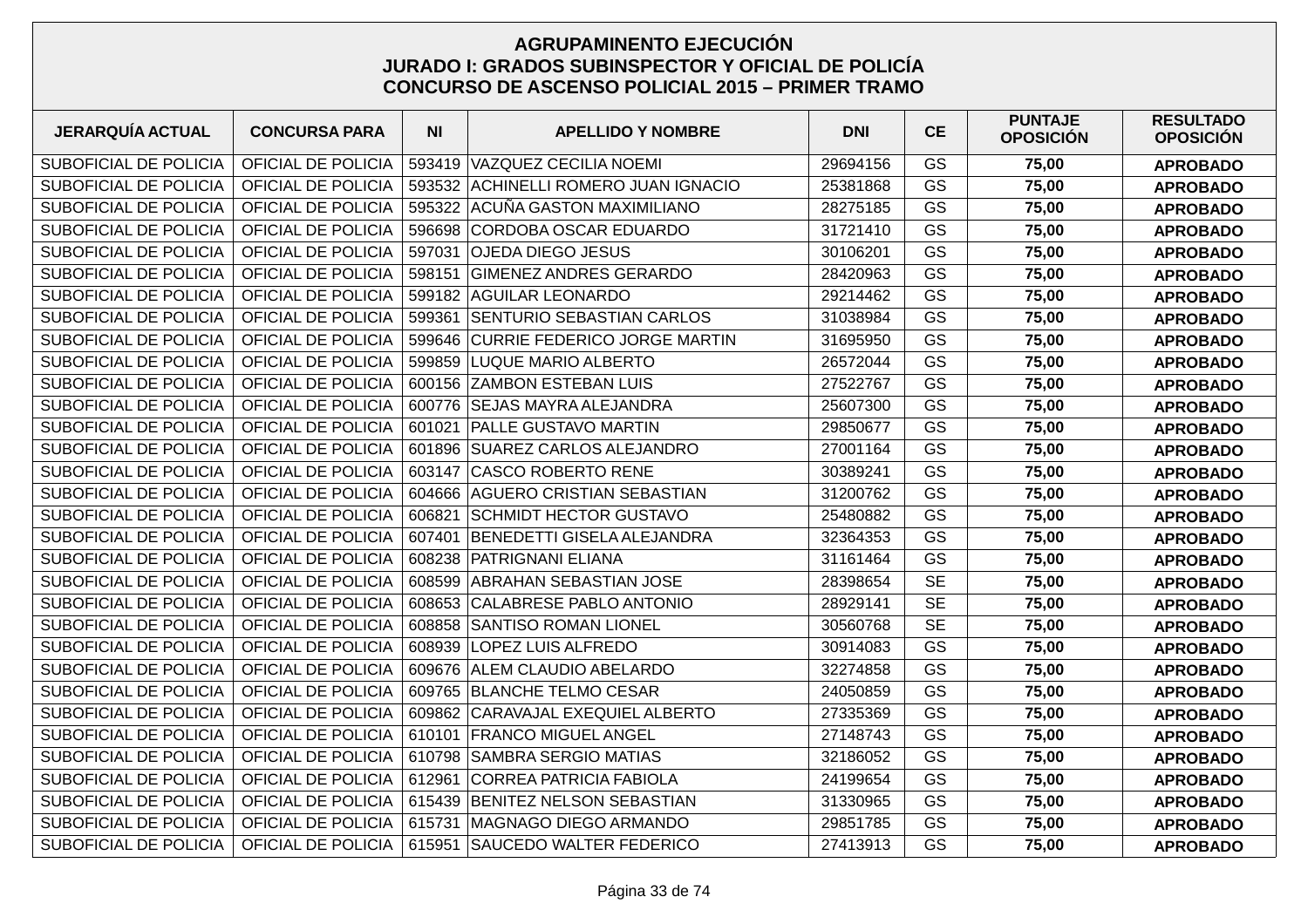| <b>JERARQUÍA ACTUAL</b> | <b>CONCURSA PARA</b> | <b>NI</b> | <b>APELLIDO Y NOMBRE</b>            | <b>DNI</b> | <b>CE</b> | <b>PUNTAJE</b><br><b>OPOSICIÓN</b> | <b>RESULTADO</b><br><b>OPOSICIÓN</b> |
|-------------------------|----------------------|-----------|-------------------------------------|------------|-----------|------------------------------------|--------------------------------------|
| SUBOFICIAL DE POLICIA   | OFICIAL DE POLICIA   |           | 616133 BAEZ FABIANA ISOLINA         | 26343158   | GS        | 75,00                              | <b>APROBADO</b>                      |
| SUBOFICIAL DE POLICIA   | OFICIAL DE POLICIA   | 617822    | MORELLO LUCIANO FEDERICO            | 30155950   | <b>SM</b> | 75,00                              | <b>APROBADO</b>                      |
| SUBOFICIAL DE POLICIA   | OFICIAL DE POLICIA   |           | 618071 CAMARA HUGO DANIEL           | 29834388   | GS        | 75,00                              | <b>APROBADO</b>                      |
| SUBOFICIAL DE POLICIA   | OFICIAL DE POLICIA   | 618152    | <b>CUELLO ADRIAN ALVARO</b>         | 24926520   | GS        | 75,00                              | <b>APROBADO</b>                      |
| SUBOFICIAL DE POLICIA   | OFICIAL DE POLICIA   | 618331    | <b>LANIERI ULISES PABLO</b>         | 29125617   | GS        | 75,00                              | <b>APROBADO</b>                      |
| SUBOFICIAL DE POLICIA   | OFICIAL DE POLICIA   | 619205    | <b>BAUMGARTNER HECTOR DARIO</b>     | 23213961   | GS        | 75,00                              | <b>APROBADO</b>                      |
| SUBOFICIAL DE POLICIA   | OFICIAL DE POLICIA   | 619337    | <b>ORREGO DANIEL RUBEN</b>          | 24492493   | GS        | 75,00                              | <b>APROBADO</b>                      |
| SUBOFICIAL DE POLICIA   | OFICIAL DE POLICIA   |           | 619655 AGUIRRE WALTER JAVIER        | 29929525   | GS        | 75,00                              | <b>APROBADO</b>                      |
| SUBOFICIAL DE POLICIA   | OFICIAL DE POLICIA   | 619736    | <b>BONALDI CRISTIAN JOSE</b>        | 23676024   | GS        | 75,00                              | <b>APROBADO</b>                      |
| SUBOFICIAL DE POLICIA   | OFICIAL DE POLICIA   | 620335    | <b>DIEGUEZ MARIA DE LOS ANGELES</b> | 24322505   | GS        | 75,00                              | <b>APROBADO</b>                      |
| SUBOFICIAL DE POLICIA   | OFICIAL DE POLICIA   | 621081    | COGGIOLA MATIAS JESUS               | 32207621   | GS        | 75,00                              | <b>APROBADO</b>                      |
| SUBOFICIAL DE POLICIA   | OFICIAL DE POLICIA   | 621757    | <b>OLIVIERI SUSANA BEATRIZ</b>      | 23695954   | GS        | 75,00                              | <b>APROBADO</b>                      |
| SUBOFICIAL DE POLICIA   | OFICIAL DE POLICIA   | 621871    | <b>RAMIREZ EMANUEL DANIEL</b>       | 33105030   | GS        | 75,00                              | <b>APROBADO</b>                      |
| SUBOFICIAL DE POLICIA   | OFICIAL DE POLICIA   | 621919    | <b>RICO MARIA SOLEDAD</b>           | 32221666   | GS        | 75,00                              | <b>APROBADO</b>                      |
| SUBOFICIAL DE POLICIA   | OFICIAL DE POLICIA   | 622231    | <b>VILLAMEA LUCIANA LETICIA</b>     | 26064883   | GS        | 75,00                              | <b>APROBADO</b>                      |
| SUBOFICIAL DE POLICIA   | OFICIAL DE POLICIA   | 622486    | <b>BOTTURA MARIA FLORENCIA</b>      | 31339087   | GS        | 75,00                              | <b>APROBADO</b>                      |
| SUBOFICIAL DE POLICIA   | OFICIAL DE POLICIA   | 623016    | <b>GIMENEZ GUEVARA ERIKA YAMILE</b> | 27725117   | GS        | 75,00                              | <b>APROBADO</b>                      |
| SUBOFICIAL DE POLICIA   | OFICIAL DE POLICIA   |           | 623369 MOSQUEDA NELSON RAUL         | 27224474   | GS        | 75,00                              | <b>APROBADO</b>                      |
| SUBOFICIAL DE POLICIA   | OFICIAL DE POLICIA   | 624225    | <b>CORBO MARIA GIMENA</b>           | 28217335   | GS        | 75,00                              | <b>APROBADO</b>                      |
| SUBOFICIAL DE POLICIA   | OFICIAL DE POLICIA   | 624551    | RAMOS CARINA ALEJANDRA              | 24131831   | GS        | 75,00                              | <b>APROBADO</b>                      |
| SUBOFICIAL DE POLICIA   | OFICIAL DE POLICIA   | 624616    | <b>ROTELA SILVIA FABIANA</b>        | 27447990   | GS        | 75,00                              | <b>APROBADO</b>                      |
| SUBOFICIAL DE POLICIA   | OFICIAL DE POLICIA   | 624659    | <b>VELETTI SEBASTIAN OSCAR</b>      | 30812152   | GS        | 75,00                              | <b>APROBADO</b>                      |
| SUBOFICIAL DE POLICIA   | OFICIAL DE POLICIA   |           | 624888 SANTA CRUZ CRISTIAN JAVIER   | 32331850   | GS        | 75,00                              | <b>APROBADO</b>                      |
| SUBOFICIAL DE POLICIA   | OFICIAL DE POLICIA   | 625167    | CABRERA OLGA BEATRIZ                | 26978985   | GS        | 75,00                              | <b>APROBADO</b>                      |
| SUBOFICIAL DE POLICIA   | OFICIAL DE POLICIA   | 625191    | <b>CHACON GABRIELA MARISEL</b>      | 32444853   | GS        | 75,00                              | <b>APROBADO</b>                      |
| SUBOFICIAL DE POLICIA   | OFICIAL DE POLICIA   | 625507    | ACUÑA VALERIA ESTELA                | 27129271   | GS        | 75,00                              | <b>APROBADO</b>                      |
| SUBOFICIAL DE POLICIA   | OFICIAL DE POLICIA   | 626660    | <b>VIDELA LUCIANA VERONICA</b>      | 28219906   | GS        | 75,00                              | <b>APROBADO</b>                      |
| SUBOFICIAL DE POLICIA   | OFICIAL DE POLICIA   | 627011    | MALDONADO CARLOS SAUL               | 31074443   | GS        | 75,00                              | <b>APROBADO</b>                      |
| SUBOFICIAL DE POLICIA   | OFICIAL DE POLICIA   | 627372    | COLMAN CARINA LUCIANA               | 24369457   | GS        | 75,00                              | <b>APROBADO</b>                      |
| SUBOFICIAL DE POLICIA   | OFICIAL DE POLICIA   | 627445    | <b>GODOY MARIA JOSE</b>             | 26917067   | GS        | 75,00                              | <b>APROBADO</b>                      |
| SUBOFICIAL DE POLICIA   | OFICIAL DE POLICIA   | 629332    | <b>ORELLANO JUAN CARLOS</b>         | 29378098   | GS        | 75,00                              | <b>APROBADO</b>                      |
| SUBOFICIAL DE POLICIA   | OFICIAL DE POLICIA   |           | 629448 ABBATE FRANCISCO TOMAS       | 26977878   | GS        | 75,00                              | <b>APROBADO</b>                      |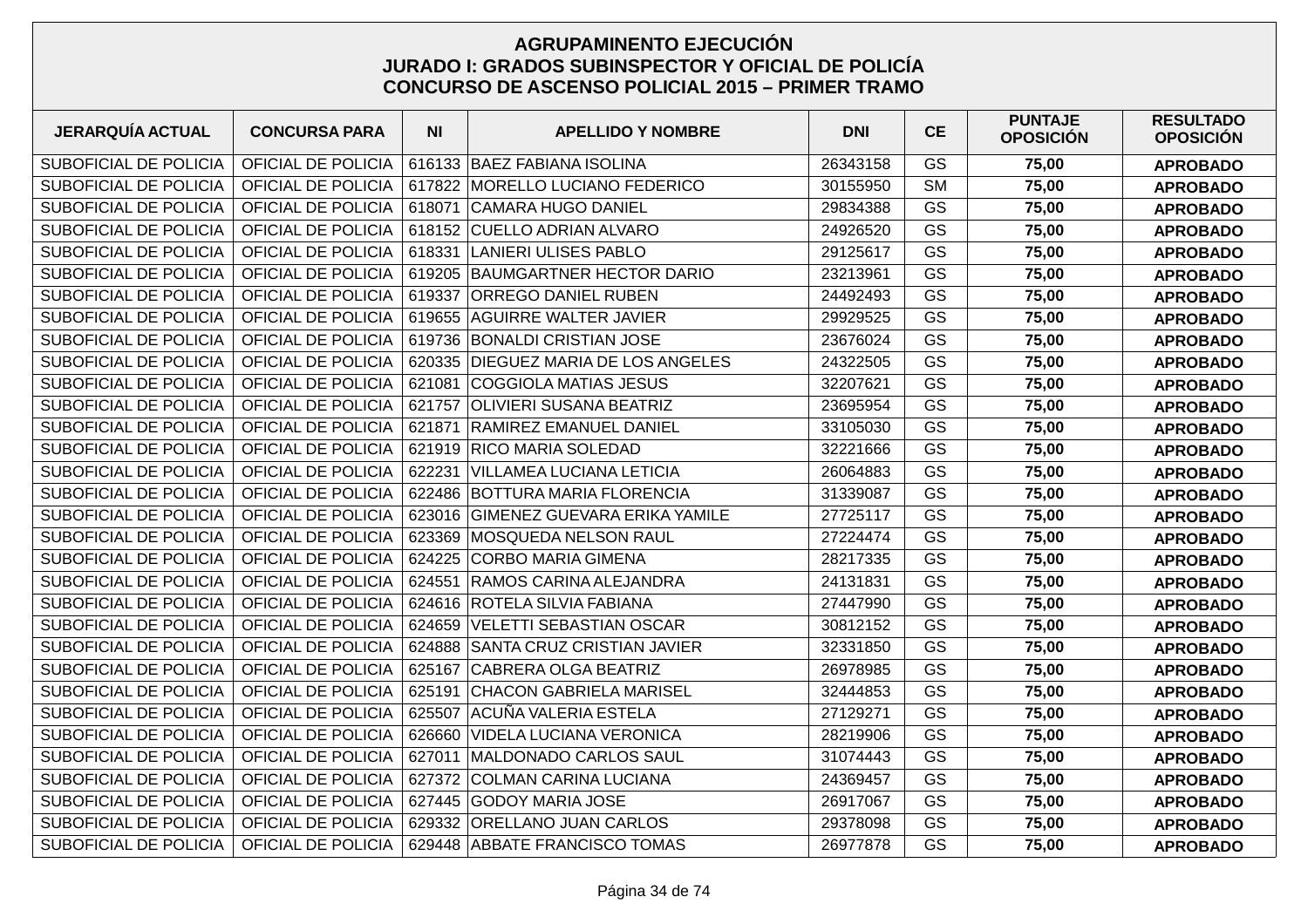| <b>JERARQUÍA ACTUAL</b> | <b>CONCURSA PARA</b> | <b>NI</b> | <b>APELLIDO Y NOMBRE</b>              | <b>DNI</b> | <b>CE</b>  | <b>PUNTAJE</b><br><b>OPOSICIÓN</b> | <b>RESULTADO</b><br><b>OPOSICIÓN</b> |
|-------------------------|----------------------|-----------|---------------------------------------|------------|------------|------------------------------------|--------------------------------------|
| SUBOFICIAL DE POLICIA   | OFICIAL DE POLICIA   |           | 629928 DUARTE EXEQUIEL IVAN           | 33468112   | <b>GS</b>  | 75,00                              | <b>APROBADO</b>                      |
| SUBOFICIAL DE POLICIA   | OFICIAL DE POLICIA   |           | 630012 GAUTO JOSE JORGE LUIS          | 31565018   | <b>GS</b>  | 75,00                              | <b>APROBADO</b>                      |
| SUBOFICIAL DE POLICIA   | OFICIAL DE POLICIA   |           | 631001 CHAVES EZEQUIEL RUBEN          | 27059566   | GS         | 75,00                              | <b>APROBADO</b>                      |
| SUBOFICIAL DE POLICIA   | OFICIAL DE POLICIA   |           | 631159 FERNANDEZ RICARDO ALBERTO      | 29526927   | GS         | 75,00                              | <b>APROBADO</b>                      |
| SUBOFICIAL DE POLICIA   | OFICIAL DE POLICIA   |           | 631591 SARLA GABRIEL DAMIAN           | 28968483   | <b>GS</b>  | 75,00                              | <b>APROBADO</b>                      |
| SUBOFICIAL DE POLICIA   | OFICIAL DE POLICIA   |           | 631728 BARRIOS BARRAZA ANDREA MARICEL | 28581960   | GS         | 75,00                              | <b>APROBADO</b>                      |
| SUBOFICIAL DE POLICIA   | OFICIAL DE POLICIA   | 632261    | <b>TAPIA JOSE AUGUSTO</b>             | 25721529   | GS         | 75,00                              | <b>APROBADO</b>                      |
| SUBOFICIAL DE POLICIA   | OFICIAL DE POLICIA   |           | 632406 CAPRIN CARLOS ALBERTO R        | 31021688   | GS         | 75,00                              | <b>APROBADO</b>                      |
| SUBOFICIAL DE POLICIA   | OFICIAL DE POLICIA   |           | 632546 GIMENEZ PABLO JESUS            | 29566742   | GS         | 75,00                              | <b>APROBADO</b>                      |
| SUBOFICIAL DE POLICIA   | OFICIAL DE POLICIA   | 632848    | SANABRIA JOSE ARMANDO                 | 26152248   | <b>GS</b>  | 75,00                              | <b>APROBADO</b>                      |
| SUBOFICIAL DE POLICIA   | OFICIAL DE POLICIA   |           | 633151 MEDINA ALCIDES RENE            | 32619755   | GS         | 75,00                              | <b>APROBADO</b>                      |
| SUBOFICIAL DE POLICIA   | OFICIAL DE POLICIA   |           | 633241 RUIZ DIAZ WALTER SEBASTIAN     | 32140679   | GS         | 75,00                              | <b>APROBADO</b>                      |
| SUBOFICIAL DE POLICIA   | OFICIAL DE POLICIA   |           | 633585 CARRERAS GUSTAVO GABRIEL       | 30005698   | GS         | 75,00                              | <b>APROBADO</b>                      |
| SUBOFICIAL DE POLICIA   | OFICIAL DE POLICIA   |           | 633763 NUÑEZ BRIAN JESUS              | 34144362   | GS         | 75,00                              | <b>APROBADO</b>                      |
| SUBOFICIAL DE POLICIA   | OFICIAL DE POLICIA   |           | 634221 OJEDA CLAUDIO FABIAN           | 25126753   | <b>TCI</b> | 75,00                              | <b>APROBADO</b>                      |
| SUBOFICIAL DE POLICIA   | OFICIAL DE POLICIA   |           | 634905 ALBORNOZ MELINA GUADALUPE      | 33296615   | GS         | 75,00                              | <b>APROBADO</b>                      |
| SUBOFICIAL DE POLICIA   | OFICIAL DE POLICIA   | 635162    | CABRERA JESICA TAMARA                 | 34745848   | GS         | 75,00                              | <b>APROBADO</b>                      |
| SUBOFICIAL DE POLICIA   | OFICIAL DE POLICIA   |           | 635774 GURI MARIBEL LILIANA           | 32702738   | GS         | 75,00                              | <b>APROBADO</b>                      |
| SUBOFICIAL DE POLICIA   | OFICIAL DE POLICIA   |           | 636461 ROMERO ANIBAL ALEJANDRO        | 30305845   | GS         | 75,00                              | <b>APROBADO</b>                      |
| SUBOFICIAL DE POLICIA   | OFICIAL DE POLICIA   | 636797    | <b>VEGA ALEJANDRO ENRIQUE</b>         | 31535350   | <b>GS</b>  | 75,00                              | <b>APROBADO</b>                      |
| SUBOFICIAL DE POLICIA   | OFICIAL DE POLICIA   |           | 636878 ZARATE GISELA VERONICA         | 33925783   | GS         | 75,00                              | <b>APROBADO</b>                      |
| SUBOFICIAL DE POLICIA   | OFICIAL DE POLICIA   |           | 636967 KATRAMIZ ARIEL JESUS RUBEN     | 26985521   | GS         | 75,00                              | <b>APROBADO</b>                      |
| SUBOFICIAL DE POLICIA   | OFICIAL DE POLICIA   |           | 637033 VERGARA FABIOLA                | 28813750   | GS         | 75,00                              | <b>APROBADO</b>                      |
| SUBOFICIAL DE POLICIA   | OFICIAL DE POLICIA   |           | 637084 OVIEDO LILIANA MANUELA         | 28416117   | GS         | 75,00                              | <b>APROBADO</b>                      |
| SUBOFICIAL DE POLICIA   | OFICIAL DE POLICIA   |           | 637092 FRILLOCCHI PABLO FACUNDO       | 28017500   | <b>GS</b>  | 75,00                              | <b>APROBADO</b>                      |
| SUBOFICIAL DE POLICIA   | OFICIAL DE POLICIA   |           | 637106 HERNANDEZ RAUL ADRIAN          | 29520031   | GS         | 75,00                              | <b>APROBADO</b>                      |
| SUBOFICIAL DE POLICIA   | OFICIAL DE POLICIA   | 637173    | <b>GUARDA OSCAR ALBERTO</b>           | 33216749   | GS         | 75,00                              | <b>APROBADO</b>                      |
| SUBOFICIAL DE POLICIA   | OFICIAL DE POLICIA   |           | 637238 RODRIGO CARLOS ARIEL           | 27838199   | GS         | 75,00                              | <b>APROBADO</b>                      |
| SUBOFICIAL DE POLICIA   | OFICIAL DE POLICIA   |           | 637301 BEDETTI NOELIA JESICA          | 32185326   | GS         | 75,00                              | <b>APROBADO</b>                      |
| SUBOFICIAL DE POLICIA   | OFICIAL DE POLICIA   |           | 637513 ARENER MUGA ALEJANDRA NANCY    | 31628866   | GS         | 75,00                              | <b>APROBADO</b>                      |
| SUBOFICIAL DE POLICIA   | OFICIAL DE POLICIA   |           | 637530 LIMIDO VALERIA ELIZABET        | 31602319   | GS         | 75,00                              | <b>APROBADO</b>                      |
| SUBOFICIAL DE POLICIA   | OFICIAL DE POLICIA   |           | 637602 GUTIERREZ LUCAS                | 34166726   | GS         | 75,00                              | <b>APROBADO</b>                      |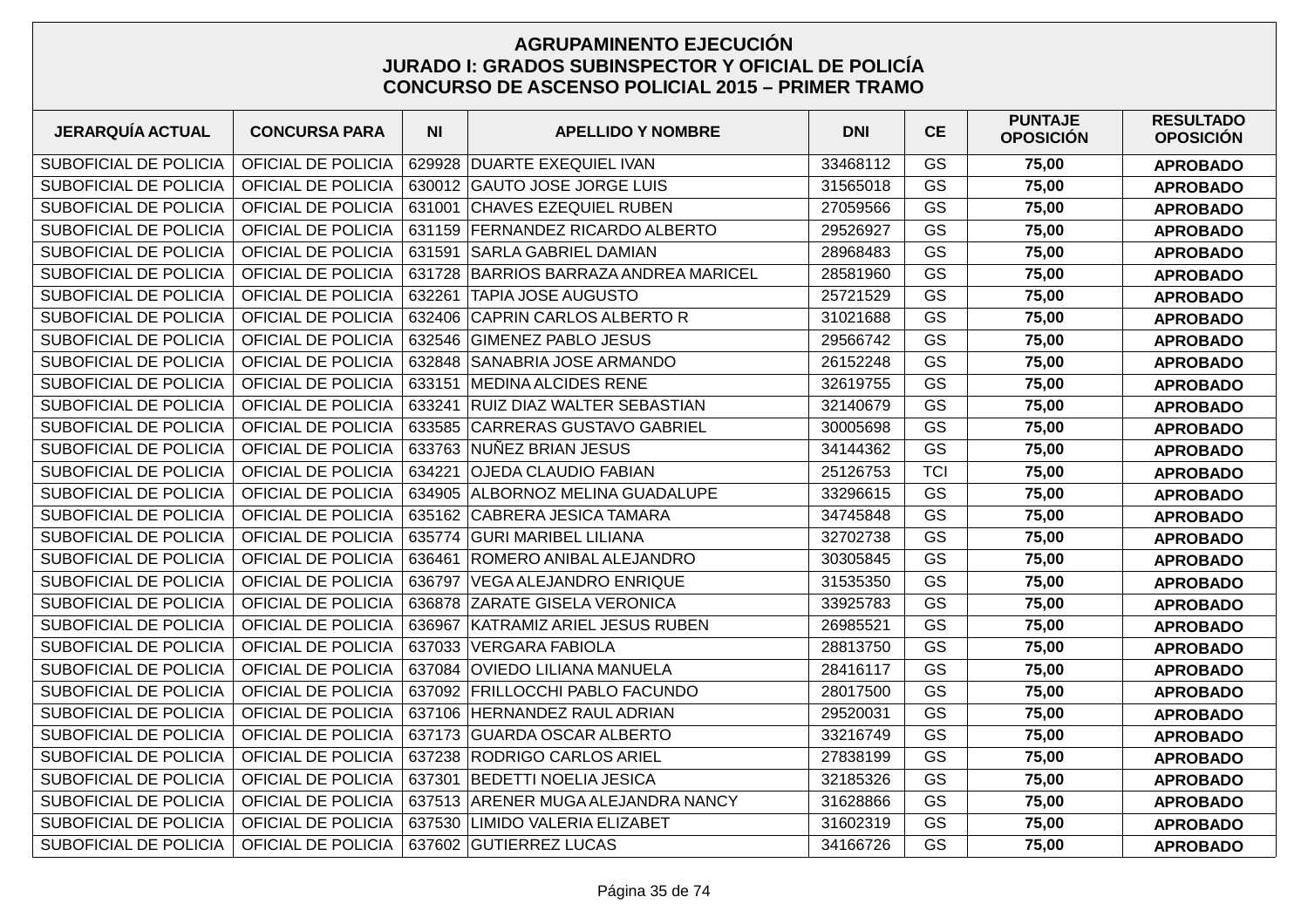| <b>JERARQUÍA ACTUAL</b> | <b>CONCURSA PARA</b> | <b>NI</b> | <b>APELLIDO Y NOMBRE</b>          | <b>DNI</b> | <b>CE</b> | <b>PUNTAJE</b><br><b>OPOSICIÓN</b> | <b>RESULTADO</b><br><b>OPOSICIÓN</b> |
|-------------------------|----------------------|-----------|-----------------------------------|------------|-----------|------------------------------------|--------------------------------------|
| SUBOFICIAL DE POLICIA   | OFICIAL DE POLICIA   |           | 637637 BAR MELISA NATALI          | 31386815   | GS        | 75,00                              | <b>APROBADO</b>                      |
| SUBOFICIAL DE POLICIA   | OFICIAL DE POLICIA   |           | 637653 PERROUD WALTER GABRIEL     | 33077655   | <b>GS</b> | 75,00                              | <b>APROBADO</b>                      |
| SUBOFICIAL DE POLICIA   | OFICIAL DE POLICIA   |           | 637670 TORRES CRISTIAN IVAN       | 33212749   | GS        | 75,00                              | <b>APROBADO</b>                      |
| SUBOFICIAL DE POLICIA   | OFICIAL DE POLICIA   |           | 637807 OJEDA DEBORA VANINA        | 29401885   | GS        | 75,00                              | <b>APROBADO</b>                      |
| SUBOFICIAL DE POLICIA   | OFICIAL DE POLICIA   |           | 638170 CHWALIK JUAN PABLO         | 28810773   | GS        | 75,00                              | <b>APROBADO</b>                      |
| SUBOFICIAL DE POLICIA   | OFICIAL DE POLICIA   |           | 638251 DOSSENA JUAN LUIS          | 30560780   | GS        | 75,00                              | <b>APROBADO</b>                      |
| SUBOFICIAL DE POLICIA   | OFICIAL DE POLICIA   |           | 638293 FIGUEROA LAURA ROMINA      | 33720278   | GS        | 75,00                              | <b>APROBADO</b>                      |
| SUBOFICIAL DE POLICIA   | OFICIAL DE POLICIA   |           | 638323 GAMARRA FLORIANA CARLA     | 34087918   | <b>GS</b> | 75,00                              | <b>APROBADO</b>                      |
| SUBOFICIAL DE POLICIA   | OFICIAL DE POLICIA   |           | 638366 GIMENEZ MARIANA SOLEDAD    | 30826059   | GS        | 75,00                              | <b>APROBADO</b>                      |
| SUBOFICIAL DE POLICIA   | OFICIAL DE POLICIA   |           | 638421 GIMENEZ FEDERICO CARLOS N  | 33485191   | GS        | 75,00                              | <b>APROBADO</b>                      |
| SUBOFICIAL DE POLICIA   | OFICIAL DE POLICIA   |           | 638447 JUSTEL JORGE EZEQUIEL      | 29690691   | GS        | 75,00                              | <b>APROBADO</b>                      |
| SUBOFICIAL DE POLICIA   | OFICIAL DE POLICIA   |           | 638889 SOSA SONIA NATALI          | 32779873   | GS        | 75,00                              | <b>APROBADO</b>                      |
| SUBOFICIAL DE POLICIA   | OFICIAL DE POLICIA   |           | 638986 ORELLANA CARLA RAQUEL      | 31713789   | GS        | 75,00                              | <b>APROBADO</b>                      |
| SUBOFICIAL DE POLICIA   | OFICIAL DE POLICIA   |           | 638994 BALLESTERO NATALIA ROMINA  | 34033128   | GS        | 75,00                              | <b>APROBADO</b>                      |
| SUBOFICIAL DE POLICIA   | OFICIAL DE POLICIA   |           | 639001 BARRIOS NATALI ERICA       | 33149826   | <b>GS</b> | 75,00                              | <b>APROBADO</b>                      |
| SUBOFICIAL DE POLICIA   | OFICIAL DE POLICIA   |           | 639095 ROJAS MARCELA CAROLINA     | 31317849   | GS        | 75,00                              | <b>APROBADO</b>                      |
| SUBOFICIAL DE POLICIA   | OFICIAL DE POLICIA   |           | 639133 LENCINA JESICA LORENA      | 33105079   | GS        | 75,00                              | <b>APROBADO</b>                      |
| SUBOFICIAL DE POLICIA   | OFICIAL DE POLICIA   |           | 639443 PERALTA LUCRECIA MARINA    | 29979172   | GS        | 75,00                              | <b>APROBADO</b>                      |
| SUBOFICIAL DE POLICIA   | OFICIAL DE POLICIA   |           | 639478 VAZQUEZ CARLA MARIANELA    | 33594941   | GS        | 75,00                              | <b>APROBADO</b>                      |
| SUBOFICIAL DE POLICIA   | OFICIAL DE POLICIA   |           | 639541 BARREÑA GUSTAVO            | 32530785   | <b>GS</b> | 75,00                              | <b>APROBADO</b>                      |
| SUBOFICIAL DE POLICIA   | OFICIAL DE POLICIA   |           | 639583 FIGUEROA ELIANA MARISOL    | 32488389   | GS        | 75,00                              | <b>APROBADO</b>                      |
| SUBOFICIAL DE POLICIA   | OFICIAL DE POLICIA   |           | 639613 ARCE LUIS FERNANDO         | 34085586   | GS        | 75,00                              | <b>APROBADO</b>                      |
| SUBOFICIAL DE POLICIA   | OFICIAL DE POLICIA   |           | 639630 FRANCHINO JORGE HERNAN     | 29850776   | GS        | 75,00                              | <b>APROBADO</b>                      |
| SUBOFICIAL DE POLICIA   | OFICIAL DE POLICIA   |           | 639664 BUSTAMANTE RAQUEL CAROLINA | 34116232   | GS        | 75,00                              | <b>APROBADO</b>                      |
| SUBOFICIAL DE POLICIA   | OFICIAL DE POLICIA   |           | 639711 FRANCO GISELA PAOLA        | 33038919   | <b>GS</b> | 75,00                              | <b>APROBADO</b>                      |
| SUBOFICIAL DE POLICIA   | OFICIAL DE POLICIA   |           | 639729 SLOCHENSKY YAMILA ANAHI    | 32488311   | GS        | 75,00                              | <b>APROBADO</b>                      |
| SUBOFICIAL DE POLICIA   | OFICIAL DE POLICIA   |           | 639753 GOMEZ ELIANA GABRIELA      | 33312017   | GS        | 75,00                              | <b>APROBADO</b>                      |
| SUBOFICIAL DE POLICIA   | OFICIAL DE POLICIA   |           | 639761 AYALA RUBEN HORACIO        | 33312024   | GS        | 75,00                              | <b>APROBADO</b>                      |
| SUBOFICIAL DE POLICIA   | OFICIAL DE POLICIA   |           | 639800 MEYNET MONICA PATRICIA     | 31578132   | GS        | 75,00                              | <b>APROBADO</b>                      |
| SUBOFICIAL DE POLICIA   | OFICIAL DE POLICIA   |           | 639851 BAUCERO RODRIGO ROBERTO    | 32105799   | GS        | 75,00                              | <b>APROBADO</b>                      |
| SUBOFICIAL DE POLICIA   | OFICIAL DE POLICIA   |           | 639915 BLANCHE MARIA BERNARDITA   | 32644997   | GS        | 75,00                              | <b>APROBADO</b>                      |
| SUBOFICIAL DE POLICIA   | OFICIAL DE POLICIA   |           | 640123 VILLAGRA VERONICA SOLEDAD  | 33829567   | GS        | 75,00                              | <b>APROBADO</b>                      |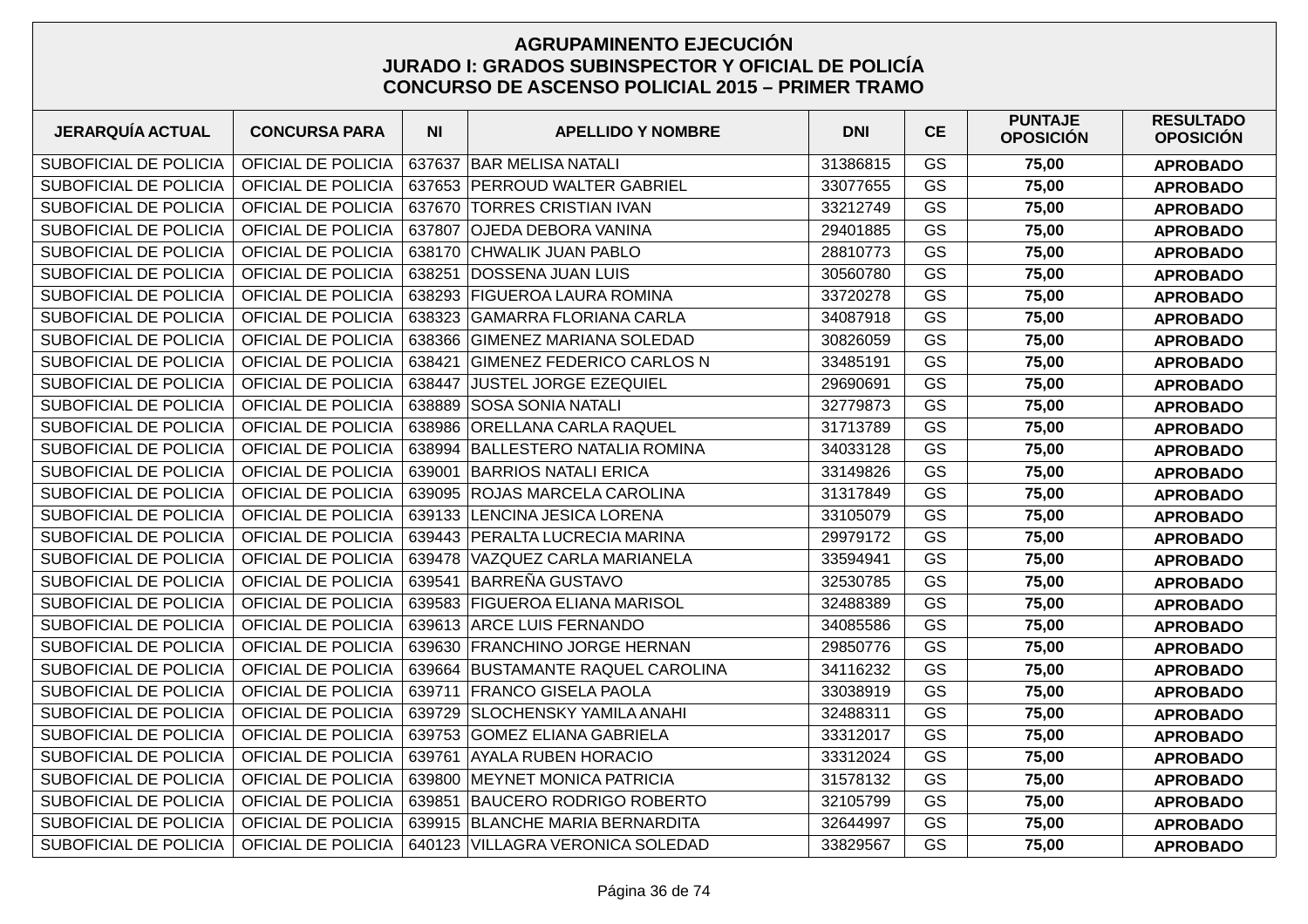| <b>JERARQUÍA ACTUAL</b> | <b>CONCURSA PARA</b> | <b>NI</b> | <b>APELLIDO Y NOMBRE</b>         | <b>DNI</b> | <b>CE</b> | <b>PUNTAJE</b><br><b>OPOSICIÓN</b> | <b>RESULTADO</b><br><b>OPOSICIÓN</b> |
|-------------------------|----------------------|-----------|----------------------------------|------------|-----------|------------------------------------|--------------------------------------|
| SUBOFICIAL DE POLICIA   | OFICIAL DE POLICIA   | 640425    | <b>LOPEZ GUSTAVO ALCIDES</b>     | 33562772   | GS        | 75,00                              | <b>APROBADO</b>                      |
| SUBOFICIAL DE POLICIA   | OFICIAL DE POLICIA   | 640476    | <b>ACOSTA MARIANO FABIAN</b>     | 28922780   | GS        | 75,00                              | <b>APROBADO</b>                      |
| SUBOFICIAL DE POLICIA   | OFICIAL DE POLICIA   | 640964    | CABRERA LORENA VANESA            | 26563867   | GS        | 75,00                              | <b>APROBADO</b>                      |
| SUBOFICIAL DE POLICIA   | OFICIAL DE POLICIA   | 641090    | CARO PABLO ALEJANDRO             | 34889508   | GS        | 75,00                              | <b>APROBADO</b>                      |
| SUBOFICIAL DE POLICIA   | OFICIAL DE POLICIA   | 641260    | CORONEL JUAN GABRIEL             | 28438175   | GS        | 75,00                              | <b>APROBADO</b>                      |
| SUBOFICIAL DE POLICIA   | OFICIAL DE POLICIA   | 641278    | <b>CORTEZ SILVIA SUSANA</b>      | 29677959   | GS        | 75,00                              | <b>APROBADO</b>                      |
| SUBOFICIAL DE POLICIA   | OFICIAL DE POLICIA   |           | 641570 FERREYRA NADIA SILVANA    | 31565450   | GS        | 75,00                              | <b>APROBADO</b>                      |
| SUBOFICIAL DE POLICIA   | OFICIAL DE POLICIA   |           | 641600 FORESTO LORENA MILENA     | 28582220   | GS        | 75,00                              | <b>APROBADO</b>                      |
| SUBOFICIAL DE POLICIA   | OFICIAL DE POLICIA   | 641758    | <b>GIOVINETTO PAMELA VANESA</b>  | 29397461   | GS        | 75,00                              | <b>APROBADO</b>                      |
| SUBOFICIAL DE POLICIA   | OFICIAL DE POLICIA   | 641812    | <b>GONZALEZ JUAN MATIAS</b>      | 32959920   | GS        | 75,00                              | <b>APROBADO</b>                      |
| SUBOFICIAL DE POLICIA   | OFICIAL DE POLICIA   | 641821    | GONZALEZ MARCELA PAOLA           | 34557228   | GS        | 75,00                              | <b>APROBADO</b>                      |
| SUBOFICIAL DE POLICIA   | OFICIAL DE POLICIA   | 641901    | <b>GUIDA VALERIA FERNANDA</b>    | 27059653   | GS        | 75,00                              | <b>APROBADO</b>                      |
| SUBOFICIAL DE POLICIA   | OFICIAL DE POLICIA   | 642100    | LESCANO FACUNDO LIONEL           | 32600935   | GS        | 75,00                              | <b>APROBADO</b>                      |
| SUBOFICIAL DE POLICIA   | OFICIAL DE POLICIA   | 642151    | LOPEZ VERONICA VANESA            | 28335297   | GS        | 75,00                              | <b>APROBADO</b>                      |
| SUBOFICIAL DE POLICIA   | OFICIAL DE POLICIA   | 642339    | <b>MARTIN PAMELA VERONICA</b>    | 29658498   | <b>GS</b> | 75,00                              | <b>APROBADO</b>                      |
| SUBOFICIAL DE POLICIA   | OFICIAL DE POLICIA   | 642614    | <b>OGLIETTI PAULA MELISA</b>     | 32898566   | GS        | 75,00                              | <b>APROBADO</b>                      |
| SUBOFICIAL DE POLICIA   | OFICIAL DE POLICIA   | 642673    | <b>OLGUIN ROMINA CAREN</b>       | 29616069   | GS        | 75,00                              | <b>APROBADO</b>                      |
| SUBOFICIAL DE POLICIA   | OFICIAL DE POLICIA   |           | 642967 PROIETTO LUCIANO          | 29762945   | GS        | 75,00                              | <b>APROBADO</b>                      |
| SUBOFICIAL DE POLICIA   | OFICIAL DE POLICIA   | 643238    | <b>SANCHEZ PABLO NICOLAS</b>     | 32444656   | <b>GS</b> | 75,00                              | <b>APROBADO</b>                      |
| SUBOFICIAL DE POLICIA   | OFICIAL DE POLICIA   | 643394    | <b>TORRE FLAVIA ANABELA</b>      | 34421137   | GS        | 75,00                              | <b>APROBADO</b>                      |
| SUBOFICIAL DE POLICIA   | OFICIAL DE POLICIA   | 643424    | <b>TROSCE JUAN PABLO</b>         | 28392312   | GS        | 75,00                              | <b>APROBADO</b>                      |
| SUBOFICIAL DE POLICIA   | OFICIAL DE POLICIA   | 643581    | <b>WARNKE ANGEL ALBERTO</b>      | 28208535   | GS        | 75,00                              | <b>APROBADO</b>                      |
| SUBOFICIAL DE POLICIA   | OFICIAL DE POLICIA   | 644005    | <b>CASTILLO HERNAN DARIO</b>     | 30169043   | TB        | 75,00                              | <b>APROBADO</b>                      |
| SUBOFICIAL DE POLICIA   | OFICIAL DE POLICIA   | 644340    | <b>GARCIA EDGARDO JAVIER</b>     | 27465404   | <b>TB</b> | 75,00                              | <b>APROBADO</b>                      |
| SUBOFICIAL DE POLICIA   | OFICIAL DE POLICIA   | 644412    | <b>GUERRERO GIMENEZ ROMINA S</b> | 33132687   | TB        | 75,00                              | <b>APROBADO</b>                      |
| SUBOFICIAL DE POLICIA   | OFICIAL DE POLICIA   | 644692    | MIRANDA DIEGO ANTONIO            | 30109508   | TB        | 75,00                              | <b>APROBADO</b>                      |
| SUBOFICIAL DE POLICIA   | OFICIAL DE POLICIA   | 644749    | <b>MUSIN VICTOR DANIEL</b>       | 28581981   | TB        | 75,00                              | <b>APROBADO</b>                      |
| SUBOFICIAL DE POLICIA   | OFICIAL DE POLICIA   | 645206    | VERGARA ALEXIS JAVIER            | 31384219   | <b>TB</b> | 75,00                              | <b>APROBADO</b>                      |
| SUBOFICIAL DE POLICIA   | OFICIAL DE POLICIA   | 645575    | CENA GUSTAVO JOSE                | 29431672   | GS        | 75,00                              | <b>APROBADO</b>                      |
| SUBOFICIAL DE POLICIA   | OFICIAL DE POLICIA   | 645702    | <b>FERNANDEZ MARIANELA</b>       | 34445536   | GS        | 75,00                              | <b>APROBADO</b>                      |
| SUBOFICIAL DE POLICIA   | OFICIAL DE POLICIA   | 645966    | MADERA LEILA VANINA              | 32074350   | GS        | 75,00                              | <b>APROBADO</b>                      |
| SUBOFICIAL DE POLICIA   | OFICIAL DE POLICIA   | 646024    | MORENO NILCE ADRIANA             | 31384364   | GS        | 75,00                              | <b>APROBADO</b>                      |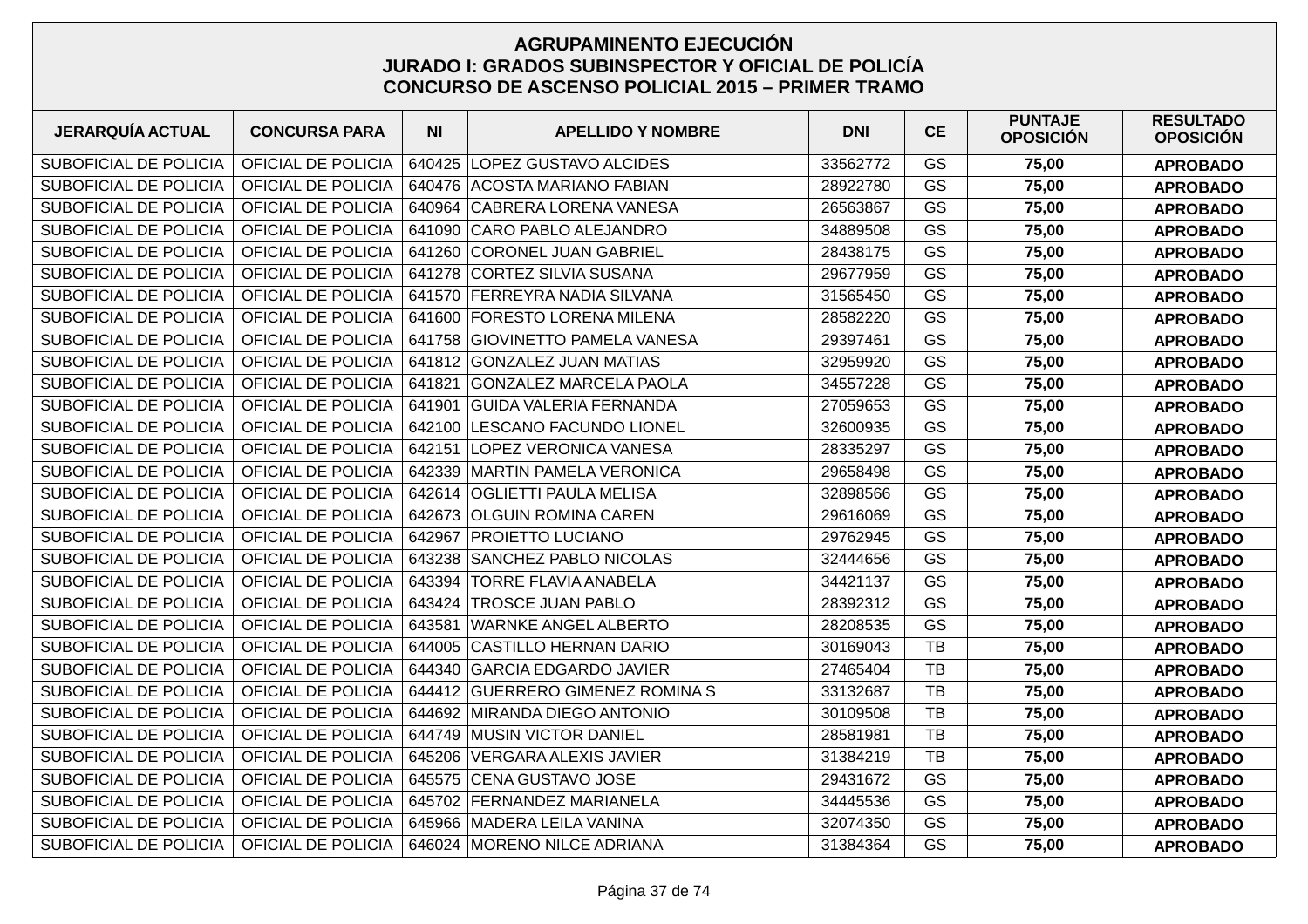| <b>JERARQUÍA ACTUAL</b> | <b>CONCURSA PARA</b> | <b>NI</b> | <b>APELLIDO Y NOMBRE</b>            | <b>DNI</b> | <b>CE</b> | <b>PUNTAJE</b><br><b>OPOSICIÓN</b> | <b>RESULTADO</b><br><b>OPOSICIÓN</b> |
|-------------------------|----------------------|-----------|-------------------------------------|------------|-----------|------------------------------------|--------------------------------------|
| SUBOFICIAL DE POLICIA   | OFICIAL DE POLICIA   |           | 646172 RAMIREZ EVER NELSON ARIEL    | 28567726   | GS        | 75,00                              | <b>APROBADO</b>                      |
| SUBOFICIAL DE POLICIA   | OFICIAL DE POLICIA   |           | 646202 RODRIGUEZ ESTEBAN DAMIAN     | 31741104   | GS        | 75,00                              | <b>APROBADO</b>                      |
| SUBOFICIAL DE POLICIA   | OFICIAL DE POLICIA   |           | 646300 VILLEGAS LEONARDO EXEQUIEL   | 34379406   | GS        | 75,00                              | <b>APROBADO</b>                      |
| SUBOFICIAL DE POLICIA   | OFICIAL DE POLICIA   |           | 646377 BERON JORGE ARIEL            | 30828589   | GS        | 75,00                              | <b>APROBADO</b>                      |
| SUBOFICIAL DE POLICIA   | OFICIAL DE POLICIA   |           | 646466 LENCINA LUCILA BELEN         | 34171375   | GS        | 75,00                              | <b>APROBADO</b>                      |
| SUBOFICIAL DE POLICIA   | OFICIAL DE POLICIA   |           | 646687 DIAZ ANTONELA TAMARA         | 35147014   | GS        | 75,00                              | <b>APROBADO</b>                      |
| SUBOFICIAL DE POLICIA   | OFICIAL DE POLICIA   |           | 646733 FARIAS CARLOS JOSE           | 32140926   | GS        | 75,00                              | <b>APROBADO</b>                      |
| SUBOFICIAL DE POLICIA   | OFICIAL DE POLICIA   |           | 646911 LUNZ RUBEN DARIO             | 31700884   | GS        | 75,00                              | <b>APROBADO</b>                      |
| SUBOFICIAL DE POLICIA   | OFICIAL DE POLICIA   |           | 646938   MAREGA WALTER HUGO         | 35147081   | GS        | 75,00                              | <b>APROBADO</b>                      |
| SUBOFICIAL DE POLICIA   | OFICIAL DE POLICIA   |           | 646946 MARTINEZ CRISTIAN JAVIER     | 28239115   | GS        | 75,00                              | <b>APROBADO</b>                      |
| SUBOFICIAL DE POLICIA   | OFICIAL DE POLICIA   |           | 647039 NOVERO VALERIA SOLEDAD       | 26694459   | GS        | 75,00                              | <b>APROBADO</b>                      |
| SUBOFICIAL DE POLICIA   | OFICIAL DE POLICIA   |           | 647047 NUÑEZ EVER JONATAN           | 35225852   | GS        | 75,00                              | <b>APROBADO</b>                      |
| SUBOFICIAL DE POLICIA   | OFICIAL DE POLICIA   |           | 647128 RAMIREZ ALEXIS WALDEMAR      | 33827131   | GS        | 75,00                              | <b>APROBADO</b>                      |
| SUBOFICIAL DE POLICIA   | OFICIAL DE POLICIA   |           | 647306 VILLALBA JUAN ALBERTO        | 27521454   | GS        | 75,00                              | <b>APROBADO</b>                      |
| SUBOFICIAL DE POLICIA   | OFICIAL DE POLICIA   |           | 647322 ZAVALA MARIO ROBERTO         | 30156682   | GS        | 75,00                              | <b>APROBADO</b>                      |
| SUBOFICIAL DE POLICIA   | OFICIAL DE POLICIA   |           | 647349 ZORAT MAXIMILIANO EMANUEL    | 34821176   | GS        | 75,00                              | <b>APROBADO</b>                      |
| SUBOFICIAL DE POLICIA   | OFICIAL DE POLICIA   |           | 647489 CHARRA MERCEDES CATALINA     | 26962348   | GS        | 75,00                              | <b>APROBADO</b>                      |
| SUBOFICIAL DE POLICIA   | OFICIAL DE POLICIA   |           | 647641 GUILLEN LEONARDO ALFREDO     | 31185542   | GS        | 75,00                              | <b>APROBADO</b>                      |
| SUBOFICIAL DE POLICIA   | OFICIAL DE POLICIA   |           | 647781 PEREYRA LEONARDO GERMAN      | 33278363   | GS        | 75,00                              | <b>APROBADO</b>                      |
| SUBOFICIAL DE POLICIA   | OFICIAL DE POLICIA   |           | 647811 RODRIGUEZ JOAQUIN MANUEL A   | 33122605   | GS        | 75,00                              | <b>APROBADO</b>                      |
| SUBOFICIAL DE POLICIA   | OFICIAL DE POLICIA   |           | 647837 SCHEIDEGGER LUCIANO EMANUEL  | 32177134   | GS        | 75,00                              | <b>APROBADO</b>                      |
| SUBOFICIAL DE POLICIA   | OFICIAL DE POLICIA   |           | 647853 ULERICH LUIS RODRIGO         | 36006791   | GS        | 75,00                              | <b>APROBADO</b>                      |
| SUBOFICIAL DE POLICIA   | OFICIAL DE POLICIA   |           | 647888 VILLANUEVA ANABEL ROSA       | 33105366   | GS        | 75,00                              | <b>APROBADO</b>                      |
| SUBOFICIAL DE POLICIA   | OFICIAL DE POLICIA   |           | 647918 BUIATTI VERONICA SOLEDAD     | 26889820   | GS        | 75,00                              | <b>APROBADO</b>                      |
| SUBOFICIAL DE POLICIA   | OFICIAL DE POLICIA   |           | 648060 QUIROGA CARLA SOLEDAD        | 34116170   | GS        | 75,00                              | <b>APROBADO</b>                      |
| SUBOFICIAL DE POLICIA   | OFICIAL DE POLICIA   |           | 648213 DELGADO JORGE ALEJANDRO      | 33195524   | GS        | 75,00                              | <b>APROBADO</b>                      |
| SUBOFICIAL DE POLICIA   | OFICIAL DE POLICIA   |           | 648256 GIMENEZ GASTON ALBERTO       | 27292228   | GS        | 75,00                              | <b>APROBADO</b>                      |
| SUBOFICIAL DE POLICIA   | OFICIAL DE POLICIA   |           | 648329 MANZOTTI IVANA GABRIELA      | 31074514   | GS        | 75,00                              | <b>APROBADO</b>                      |
| SUBOFICIAL DE POLICIA   | OFICIAL DE POLICIA   |           | 648485 CENTURION MELISA ANABEL      | 33312212   | GS        | 75,00                              | <b>APROBADO</b>                      |
| SUBOFICIAL DE POLICIA   | OFICIAL DE POLICIA   |           | 648574   MAZZINI ANGEL LEONARDO     | 33322406   | GS        | 75,00                              | <b>APROBADO</b>                      |
| SUBOFICIAL DE POLICIA   | OFICIAL DE POLICIA   |           | 648736 CARRANZA JAQUELINA ALEJANDRA | 33368911   | GS        | 75,00                              | <b>APROBADO</b>                      |
| SUBOFICIAL DE POLICIA   | OFICIAL DE POLICIA   |           | 649031 SERRANO RODRIGO EMANUEL      | 35733765   | GS        | 75,00                              | <b>APROBADO</b>                      |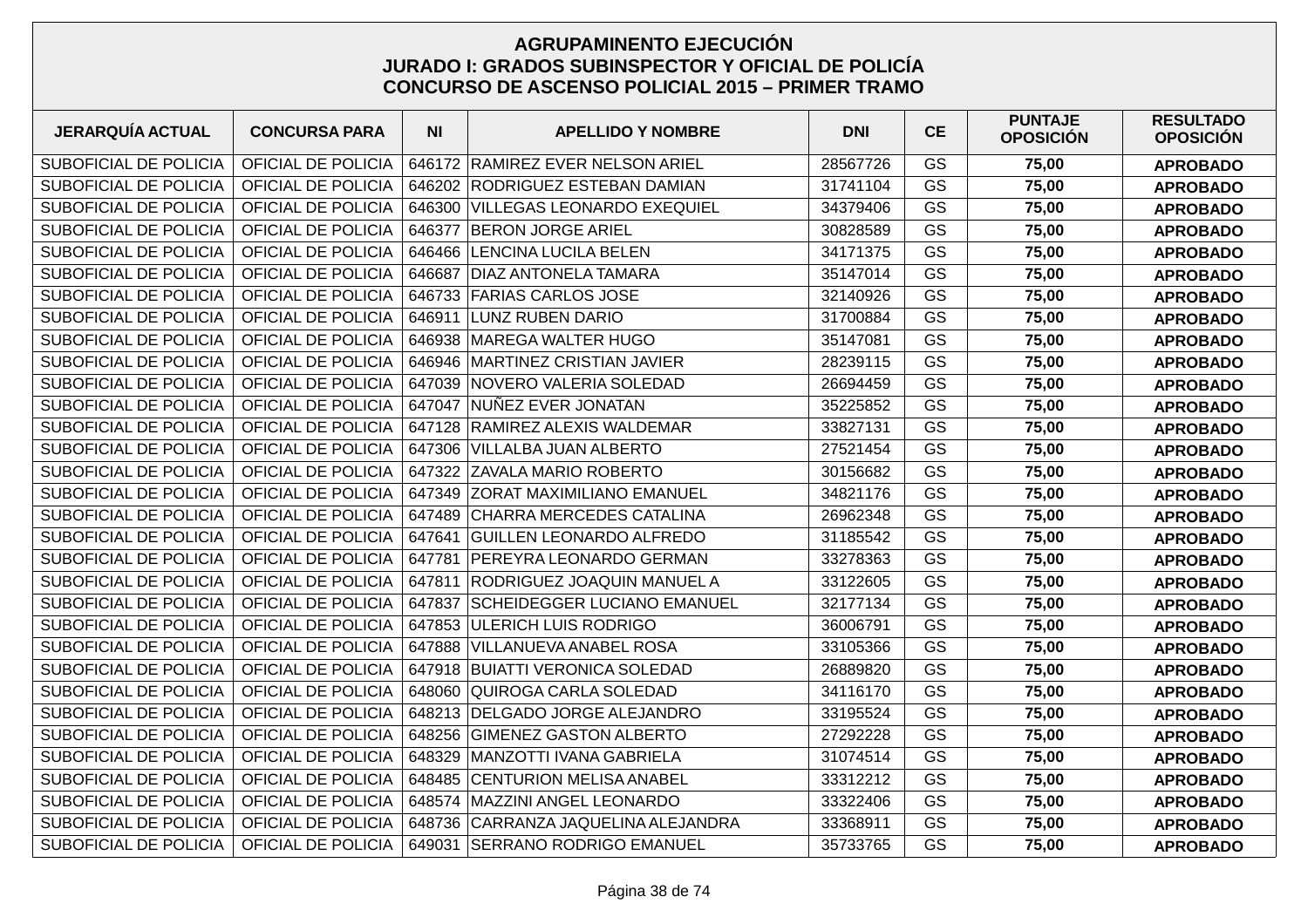| <b>JERARQUÍA ACTUAL</b> | <b>CONCURSA PARA</b> | <b>NI</b> | <b>APELLIDO Y NOMBRE</b>           | <b>DNI</b> | <b>CE</b>              | <b>PUNTAJE</b><br><b>OPOSICIÓN</b> | <b>RESULTADO</b><br><b>OPOSICIÓN</b> |
|-------------------------|----------------------|-----------|------------------------------------|------------|------------------------|------------------------------------|--------------------------------------|
| SUBOFICIAL DE POLICIA   | OFICIAL DE POLICIA   | 649112    | <b>ZABALA MARIA LAURA</b>          | 29566661   | GS                     | 75,00                              | <b>APROBADO</b>                      |
| SUBOFICIAL DE POLICIA   | OFICIAL DE POLICIA   | 649317    | <b>GOMEZ GERMAN</b>                | 31804676   | GS                     | 75,00                              | <b>APROBADO</b>                      |
| SUBOFICIAL DE POLICIA   | OFICIAL DE POLICIA   | 649325    | JUNCO DARIO ARIEL                  | 30458071   | GS                     | 75,00                              | <b>APROBADO</b>                      |
| SUBOFICIAL DE POLICIA   | OFICIAL DE POLICIA   | 649376    | MERLO PABLO CESAR                  | 35132112   | GS                     | 75,00                              | <b>APROBADO</b>                      |
| SUBOFICIAL DE POLICIA   | OFICIAL DE POLICIA   | 649449    | <b>RODRIGUEZ HUMBERTO ADRIAN</b>   | 30405370   | GS                     | 75,00                              | <b>APROBADO</b>                      |
| SUBOFICIAL DE POLICIA   | OFICIAL DE POLICIA   | 649473    | <b>SAGER CESAR AUGUSTO</b>         | 30432981   | GS                     | 75,00                              | <b>APROBADO</b>                      |
| SUBOFICIAL DE POLICIA   | OFICIAL DE POLICIA   | 649546    | <b>CACERES JESUS ANDRES</b>        | 34267996   | GS                     | 75,00                              | <b>APROBADO</b>                      |
| SUBOFICIAL DE POLICIA   | OFICIAL DE POLICIA   |           | 649571 CETTOUR CLAUDIO CESAR       | 26383346   | GS                     | 75,00                              | <b>APROBADO</b>                      |
| SUBOFICIAL DE POLICIA   | OFICIAL DE POLICIA   | 649759    | <b>SANTANA DIEGO ALCIDES</b>       | 34114976   | GS                     | 75,00                              | <b>APROBADO</b>                      |
| SUBOFICIAL DE POLICIA   | OFICIAL DE POLICIA   | 649872    | LOPEZ VANESA ELISABET              | 28131717   | GS                     | 75,00                              | <b>APROBADO</b>                      |
| SUBOFICIAL DE POLICIA   | OFICIAL DE POLICIA   |           | 650056 ANDRESCHUK DAMIAN ALEJANDRO | 33212996   | GS                     | 75,00                              | <b>APROBADO</b>                      |
| SUBOFICIAL DE POLICIA   | OFICIAL DE POLICIA   |           | 650099 ARANDA RODRIGO EXEQUIEL     | 36012153   | GS                     | 75,00                              | <b>APROBADO</b>                      |
| SUBOFICIAL DE POLICIA   | OFICIAL DE POLICIA   | 650129    | <b>ARIAS NAZARENO MARIANO</b>      | 27487901   | GS                     | 75,00                              | <b>APROBADO</b>                      |
| SUBOFICIAL DE POLICIA   | OFICIAL DE POLICIA   | 650145    | <b>AVILA MARCELO JAVIER</b>        | 29142470   | $\overline{\text{GS}}$ | 75,00                              | <b>APROBADO</b>                      |
| SUBOFICIAL DE POLICIA   | OFICIAL DE POLICIA   | 650234    | <b>BESSI HECTOR DARIO</b>          | 33296363   | GS                     | 75,00                              | <b>APROBADO</b>                      |
| SUBOFICIAL DE POLICIA   | OFICIAL DE POLICIA   | 650331    | CAPIELLO JOSE FEDERICO             | 27761150   | GS                     | 75,00                              | <b>APROBADO</b>                      |
| SUBOFICIAL DE POLICIA   | OFICIAL DE POLICIA   | 650471    | CORIA SZALMA HERMAN LEON           | 33687335   | GS                     | 75,00                              | <b>APROBADO</b>                      |
| SUBOFICIAL DE POLICIA   | OFICIAL DE POLICIA   |           | 650510 DALLAS SEBASTIAN MIGUEL     | 28158288   | GS                     | 75,00                              | <b>APROBADO</b>                      |
| SUBOFICIAL DE POLICIA   | OFICIAL DE POLICIA   |           | 650587 ECHEVERRIA DIEGO HERNAN     | 27148125   | GS                     | 75,00                              | <b>APROBADO</b>                      |
| SUBOFICIAL DE POLICIA   | OFICIAL DE POLICIA   |           | 650641 FERNANDEZ GISELA ANDREA     | 29722283   | GS                     | 75,00                              | <b>APROBADO</b>                      |
| SUBOFICIAL DE POLICIA   | OFICIAL DE POLICIA   |           | 650731 GAGLIARDI MARIA LAURA       | 28882431   | GS                     | 75,00                              | <b>APROBADO</b>                      |
| SUBOFICIAL DE POLICIA   | OFICIAL DE POLICIA   | 650765    | <b>GALLARDO MARCOS MAURICIO</b>    | 30812249   | GS                     | 75,00                              | <b>APROBADO</b>                      |
| SUBOFICIAL DE POLICIA   | OFICIAL DE POLICIA   | 650838    | <b>GIMENEZ LEANDRO MIGUEL</b>      | 31721761   | GS                     | 75,00                              | <b>APROBADO</b>                      |
| SUBOFICIAL DE POLICIA   | OFICIAL DE POLICIA   | 650862    | <b>GIMENEZ PABLO EZEQUIEL</b>      | 32059568   | GS                     | 75,00                              | <b>APROBADO</b>                      |
| SUBOFICIAL DE POLICIA   | OFICIAL DE POLICIA   | 650871    | <b>GODOY ANGEL DAVID</b>           | 29686325   | GS                     | 75,00                              | <b>APROBADO</b>                      |
| SUBOFICIAL DE POLICIA   | OFICIAL DE POLICIA   | 650901    | <b>GOMEZ DANILO FERNANDO</b>       | 26389641   | GS                     | 75,00                              | <b>APROBADO</b>                      |
| SUBOFICIAL DE POLICIA   | OFICIAL DE POLICIA   | 650919    | <b>GOMEZ GONZALO DANIEL</b>        | 33424866   | GS                     | 75,00                              | <b>APROBADO</b>                      |
| SUBOFICIAL DE POLICIA   | OFICIAL DE POLICIA   | 651087    | <b>HILVE LUCIANO RAMON</b>         | 29354586   | GS                     | 75,00                              | <b>APROBADO</b>                      |
| SUBOFICIAL DE POLICIA   | OFICIAL DE POLICIA   | 651117    | KALKBRENNER PABLO JORGE            | 31628006   | GS                     | 75,00                              | <b>APROBADO</b>                      |
| SUBOFICIAL DE POLICIA   | OFICIAL DE POLICIA   | 651141    | <b>LASTRE RAUL SEBASTIAN</b>       | 29069470   | GS                     | 75,00                              | <b>APROBADO</b>                      |
| SUBOFICIAL DE POLICIA   | OFICIAL DE POLICIA   | 651192    | LONG ADRIAN ALEJANDRO              | 26931963   | GS                     | 75,00                              | <b>APROBADO</b>                      |
| SUBOFICIAL DE POLICIA   | OFICIAL DE POLICIA   |           | 651290 MAIDANA MARINA SOLEDAD      | 29113653   | GS                     | 75,00                              | <b>APROBADO</b>                      |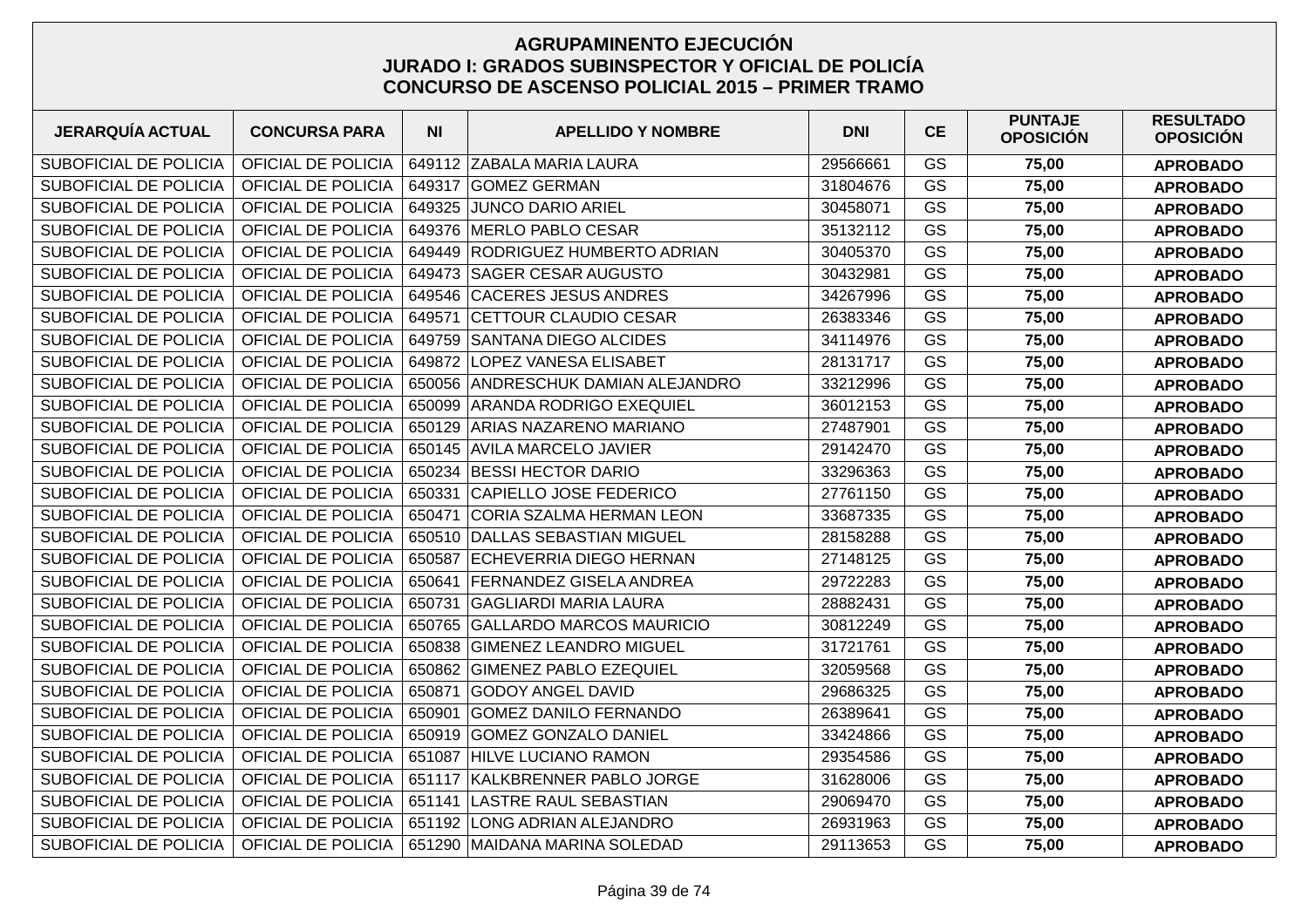| <b>JERARQUÍA ACTUAL</b> | <b>CONCURSA PARA</b> | <b>NI</b> | <b>APELLIDO Y NOMBRE</b>              | <b>DNI</b> | <b>CE</b>              | <b>PUNTAJE</b><br><b>OPOSICIÓN</b> | <b>RESULTADO</b><br><b>OPOSICIÓN</b> |
|-------------------------|----------------------|-----------|---------------------------------------|------------|------------------------|------------------------------------|--------------------------------------|
| SUBOFICIAL DE POLICIA   | OFICIAL DE POLICIA   | 651451    | MAURENZZI MARIO ALBERTO               | 26636637   | GS                     | 75,00                              | <b>APROBADO</b>                      |
| SUBOFICIAL DE POLICIA   | OFICIAL DE POLICIA   | 651559    | MONTES JUAN                           | 26120538   | GS                     | 75,00                              | <b>APROBADO</b>                      |
| SUBOFICIAL DE POLICIA   | OFICIAL DE POLICIA   |           | 651591 MUGICA MAXIMILIANO EXEQUIEL    | 34731758   | GS                     | 75,00                              | <b>APROBADO</b>                      |
| SUBOFICIAL DE POLICIA   | OFICIAL DE POLICIA   | 651605    | MUÑOZ WALTER MARTIN                   | 26924394   | GS                     | 75,00                              | <b>APROBADO</b>                      |
| SUBOFICIAL DE POLICIA   | OFICIAL DE POLICIA   | 651630    | NIELLE MARTIN ALEJANDRO               | 28487481   | GS                     | 75,00                              | <b>APROBADO</b>                      |
| SUBOFICIAL DE POLICIA   | OFICIAL DE POLICIA   | 651656    | NUÑEZ RODRIGO JESUS                   | 34162863   | GS                     | 75,00                              | <b>APROBADO</b>                      |
| SUBOFICIAL DE POLICIA   | OFICIAL DE POLICIA   | 651664    | <b>OBREGON HECTOR MAURICIO</b>        | 28995713   | GS                     | 75,00                              | <b>APROBADO</b>                      |
| SUBOFICIAL DE POLICIA   | OFICIAL DE POLICIA   |           | 651699 OJEDA GASTON                   | 32730359   | GS                     | 75,00                              | <b>APROBADO</b>                      |
| SUBOFICIAL DE POLICIA   | OFICIAL DE POLICIA   | 651745    | <b>OLIVA MIGUEL SEBASTIAN</b>         | 27237726   | GS                     | 75,00                              | <b>APROBADO</b>                      |
| SUBOFICIAL DE POLICIA   | OFICIAL DE POLICIA   | 651834    | <b>PARED JUAN IGNACIO</b>             | 34618109   | GS                     | 75,00                              | <b>APROBADO</b>                      |
| SUBOFICIAL DE POLICIA   | OFICIAL DE POLICIA   | 651940    | PINTO DIEGO DAVID                     | 28940003   | GS                     | 75,00                              | <b>APROBADO</b>                      |
| SUBOFICIAL DE POLICIA   | OFICIAL DE POLICIA   |           | 652024 RAMOS VERONICA RITA LILIANA    | 26385855   | GS                     | 75,00                              | <b>APROBADO</b>                      |
| SUBOFICIAL DE POLICIA   | OFICIAL DE POLICIA   |           | 652172 RODRIGUEZ NORA HAIDEE NELIDA   | 28947040   | GS                     | 75,00                              | <b>APROBADO</b>                      |
| SUBOFICIAL DE POLICIA   | OFICIAL DE POLICIA   |           | 652253 RUIZ MONICA VANESA             | 30554444   | $\overline{\text{GS}}$ | 75,00                              | <b>APROBADO</b>                      |
| SUBOFICIAL DE POLICIA   | OFICIAL DE POLICIA   | 652300    | SANCHEZ GASTON CEFERINO               | 26860131   | GS                     | 75,00                              | <b>APROBADO</b>                      |
| SUBOFICIAL DE POLICIA   | OFICIAL DE POLICIA   | 652318    | <b>SANCHEZ HERNANDEZ SANTIAGO</b>     | 28764044   | GS                     | 75,00                              | <b>APROBADO</b>                      |
| SUBOFICIAL DE POLICIA   | OFICIAL DE POLICIA   | 652458    | <b>SEGOVIA MARTIN RAMON</b>           | 28578467   | GS                     | 75,00                              | <b>APROBADO</b>                      |
| SUBOFICIAL DE POLICIA   | OFICIAL DE POLICIA   |           | 652768 ZEBALLOS ESTANISLAO EVARISTO   | 29924334   | GS                     | 75,00                              | <b>APROBADO</b>                      |
| SUBOFICIAL DE POLICIA   | OFICIAL DE POLICIA   |           | 652792 ZOCCO NATALIA VERONICA         | 28416130   | GS                     | 75,00                              | <b>APROBADO</b>                      |
| SUBOFICIAL DE POLICIA   | OFICIAL DE POLICIA   | 652865    | ALONSO ANALIA ALEJANDRA               | 27047770   | GS                     | 75,00                              | <b>APROBADO</b>                      |
| SUBOFICIAL DE POLICIA   | OFICIAL DE POLICIA   |           | 652946 BRASSART PABLO SEBASTIAN       | 28974228   | GS                     | 75,00                              | <b>APROBADO</b>                      |
| SUBOFICIAL DE POLICIA   | OFICIAL DE POLICIA   | 652971    | <b>CUATRIN ALVAREZ LEANDRO FABIAN</b> | 33071477   | GS                     | 75,00                              | <b>APROBADO</b>                      |
| SUBOFICIAL DE POLICIA   | OFICIAL DE POLICIA   |           | 652989 ENRIQUE CLAUDIO ALEJANDRO      | 28094831   | GS                     | 75,00                              | <b>APROBADO</b>                      |
| SUBOFICIAL DE POLICIA   | OFICIAL DE POLICIA   | 653152    | <b>VERON NELIDA HORTENSIA</b>         | 28809979   | GS                     | 75,00                              | <b>APROBADO</b>                      |
| SUBOFICIAL DE POLICIA   | OFICIAL DE POLICIA   | 653187    | <b>ZILLI NATALIA MARIA</b>            | 26383306   | GS                     | 75,00                              | <b>APROBADO</b>                      |
| SUBOFICIAL DE POLICIA   | OFICIAL DE POLICIA   |           | 653306 ARMUA MARIO ALBERTO            | 33071124   | GS                     | 75,00                              | <b>APROBADO</b>                      |
| SUBOFICIAL DE POLICIA   | OFICIAL DE POLICIA   | 653357    | <b>BALESTRA ALDO JOAQUIN</b>          | 35453353   | GS                     | 75,00                              | <b>APROBADO</b>                      |
| SUBOFICIAL DE POLICIA   | OFICIAL DE POLICIA   |           | 653365 BARBONA FERNANDO JORGE         | 31610106   | GS                     | 75,00                              | <b>APROBADO</b>                      |
| SUBOFICIAL DE POLICIA   | OFICIAL DE POLICIA   | 653438    | CABALLERO ESEQUIEL ALBINO             | 34360708   | GS                     | 75,00                              | <b>APROBADO</b>                      |
| SUBOFICIAL DE POLICIA   | OFICIAL DE POLICIA   | 653543    | <b>EICHENBERGER MARI LUZ</b>          | 30190164   | GS                     | 75,00                              | <b>APROBADO</b>                      |
| SUBOFICIAL DE POLICIA   | OFICIAL DE POLICIA   |           | 653781 OLIVARES ADRIAN DANIEL         | 29312646   | GS                     | 75,00                              | <b>APROBADO</b>                      |
| SUBOFICIAL DE POLICIA   | OFICIAL DE POLICIA   |           | 653799 PELEATO LAURA DANIELA          | 28131865   | GS                     | 75,00                              | <b>APROBADO</b>                      |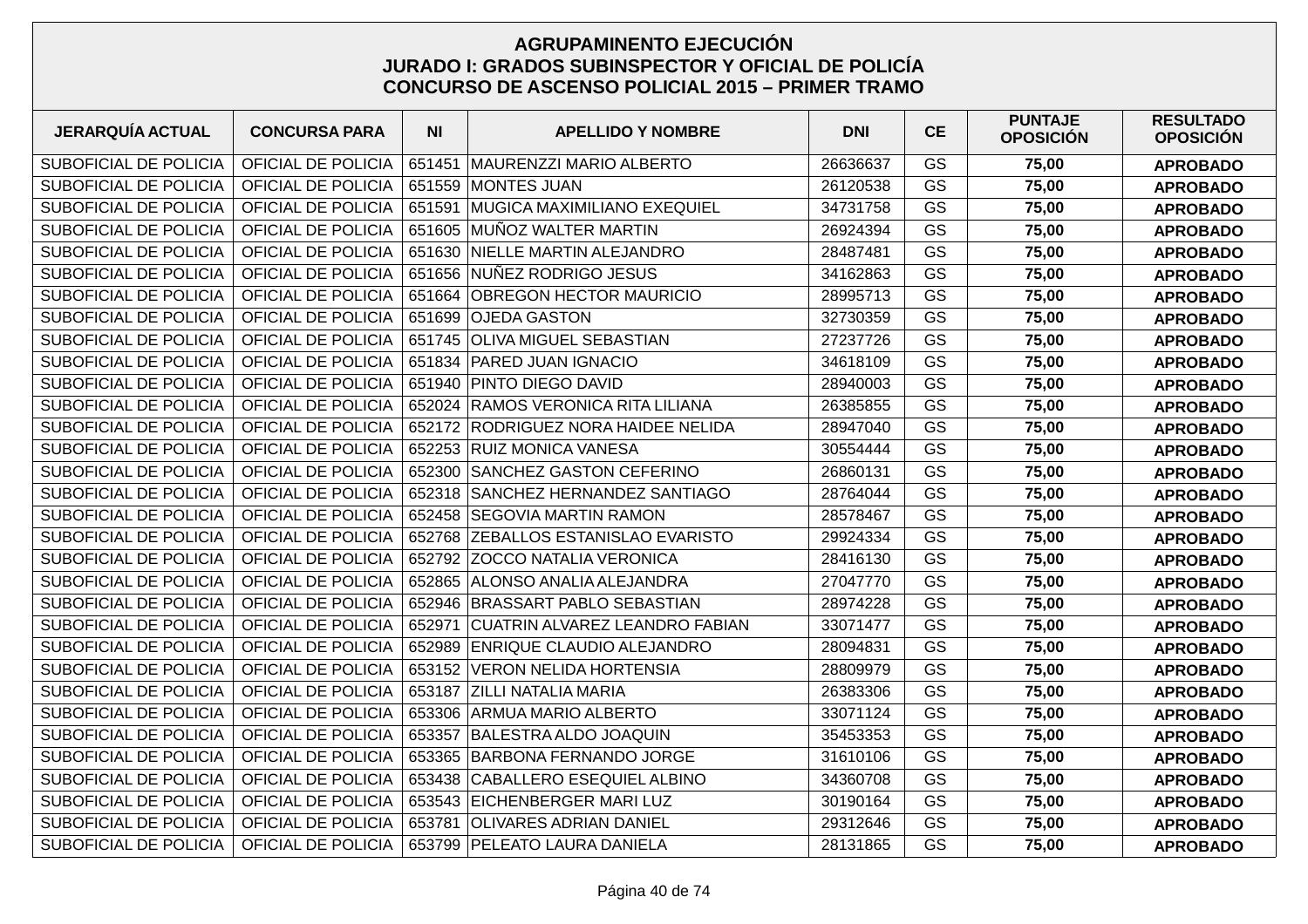| <b>JERARQUÍA ACTUAL</b> | <b>CONCURSA PARA</b> | <b>NI</b> | <b>APELLIDO Y NOMBRE</b>          | <b>DNI</b> | <b>CE</b> | <b>PUNTAJE</b><br><b>OPOSICIÓN</b> | <b>RESULTADO</b><br><b>OPOSICIÓN</b> |
|-------------------------|----------------------|-----------|-----------------------------------|------------|-----------|------------------------------------|--------------------------------------|
| SUBOFICIAL DE POLICIA   | OFICIAL DE POLICIA   | 653802    | <b>PERESON DIEGO SEBASTIAN</b>    | 32444813   | GS        | 75,00                              | <b>APROBADO</b>                      |
| SUBOFICIAL DE POLICIA   | OFICIAL DE POLICIA   | 653837    | <b>RODRIGUEZ LUCIANA GISELA</b>   | 31384217   | GS        | 75,00                              | <b>APROBADO</b>                      |
| SUBOFICIAL DE POLICIA   | OFICIAL DE POLICIA   | 653985    | <b>VARELA DIEGO FABIAN</b>        | 29693308   | GS        | 75,00                              | <b>APROBADO</b>                      |
| SUBOFICIAL DE POLICIA   | OFICIAL DE POLICIA   | 654221    | <b>ALFONZO ERICA SILVANA</b>      | 28131785   | GS        | 75,00                              | <b>APROBADO</b>                      |
| SUBOFICIAL DE POLICIA   | OFICIAL DE POLICIA   | 654230    | ALMADA TANIA ANAHI                | 33217959   | GS        | 75,00                              | <b>APROBADO</b>                      |
| SUBOFICIAL DE POLICIA   | OFICIAL DE POLICIA   | 654281    | <b>ALVAREZ SILVIA IRENE</b>       | 32058900   | GS        | 75,00                              | <b>APROBADO</b>                      |
| SUBOFICIAL DE POLICIA   | OFICIAL DE POLICIA   |           | 654345 ARANDA YANINA GRACIELA     | 28581964   | GS        | 75,00                              | <b>APROBADO</b>                      |
| SUBOFICIAL DE POLICIA   | OFICIAL DE POLICIA   |           | 654442 BARRIOS EZEQUIEL FLORENCIO | 33468262   | GS        | 75,00                              | <b>APROBADO</b>                      |
| SUBOFICIAL DE POLICIA   | OFICIAL DE POLICIA   | 654701    | CARPENSANO NICOLAS JAVIER         | 34090716   | GS        | 75,00                              | <b>APROBADO</b>                      |
| SUBOFICIAL DE POLICIA   | OFICIAL DE POLICIA   | 655082    | <b>FIGUEROA HUGO ORLANDO</b>      | 30003432   | GS        | 75,00                              | <b>APROBADO</b>                      |
| SUBOFICIAL DE POLICIA   | OFICIAL DE POLICIA   | 655384    | <b>GORDILLO AYELEN SOLEDAD</b>    | 34755421   | GS        | 75,00                              | <b>APROBADO</b>                      |
| SUBOFICIAL DE POLICIA   | OFICIAL DE POLICIA   | 655431    | <b>GUEVARA ANGEL GERMAN</b>       | 32029775   | GS        | 75,00                              | <b>APROBADO</b>                      |
| SUBOFICIAL DE POLICIA   | OFICIAL DE POLICIA   | 655716    | MACIEL CYNTHIA LORENA             | 26376589   | GS        | 75,00                              | <b>APROBADO</b>                      |
| SUBOFICIAL DE POLICIA   | OFICIAL DE POLICIA   | 655945    | MICHELLI GRACIELA VERONICA        | 24667878   | GS        | 75,00                              | <b>APROBADO</b>                      |
| SUBOFICIAL DE POLICIA   | OFICIAL DE POLICIA   | 655988    | MONGELO JESICA ROSANA             | 33559280   | GS        | 75,00                              | <b>APROBADO</b>                      |
| SUBOFICIAL DE POLICIA   | OFICIAL DE POLICIA   | 656046    | NAVARRO NORMA ANABEL              | 28635231   | GS        | 75,00                              | <b>APROBADO</b>                      |
| SUBOFICIAL DE POLICIA   | OFICIAL DE POLICIA   | 656054    | NUÑEZ MARCOS DARIO                | 33734459   | GS        | 75,00                              | <b>APROBADO</b>                      |
| SUBOFICIAL DE POLICIA   | OFICIAL DE POLICIA   |           | 656259 PEDREIL WALTER SEBASTIAN   | 28148440   | GS        | 75,00                              | <b>APROBADO</b>                      |
| SUBOFICIAL DE POLICIA   | OFICIAL DE POLICIA   | 656283    | <b>PEREZ MELINA SOLEDAD</b>       | 31069566   | GS        | 75,00                              | <b>APROBADO</b>                      |
| SUBOFICIAL DE POLICIA   | OFICIAL DE POLICIA   | 656518    | <b>RODRIGUEZ ELENA MABEL</b>      | 27278243   | GS        | 75,00                              | <b>APROBADO</b>                      |
| SUBOFICIAL DE POLICIA   | OFICIAL DE POLICIA   | 656755    | SANCHEZ RAQUEL NOEMI              | 27389209   | GS        | 75,00                              | <b>APROBADO</b>                      |
| SUBOFICIAL DE POLICIA   | OFICIAL DE POLICIA   | 656968    | VEGA ROMINA PAULA                 | 29284719   | GS        | 75,00                              | <b>APROBADO</b>                      |
| SUBOFICIAL DE POLICIA   | OFICIAL DE POLICIA   |           | 657182 RACINE MARIA ROSA          | 31373730   | GS        | 75,00                              | <b>APROBADO</b>                      |
| SUBOFICIAL DE POLICIA   | OFICIAL DE POLICIA   | 657204    | MOREL AYLEN ROCIO                 | 32105753   | GS        | 75,00                              | <b>APROBADO</b>                      |
| SUBOFICIAL DE POLICIA   | OFICIAL DE POLICIA   | 511412    | <b>AGUZZI JORGE DANIEL</b>        | 16942465   | GS        | 70,00                              | <b>APROBADO</b>                      |
| SUBOFICIAL DE POLICIA   | OFICIAL DE POLICIA   |           | 520551 ROSSI MARIO GUSTAVO        | 23529252   | GS        | 70,00                              | <b>APROBADO</b>                      |
| SUBOFICIAL DE POLICIA   | OFICIAL DE POLICIA   | 521141    | <b>HERRERA FABIAN ALBERTO</b>     | 20195589   | GS        | 70,00                              | <b>APROBADO</b>                      |
| SUBOFICIAL DE POLICIA   | OFICIAL DE POLICIA   | 523771    | <b>FERREYRA ROBERTO FEDERICO</b>  | 24239560   | GS        | 70,00                              | <b>APROBADO</b>                      |
| SUBOFICIAL DE POLICIA   | OFICIAL DE POLICIA   | 526495    | CANDIOTI MARCELO FABIAN           | 20822875   | GS        | 70,00                              | <b>APROBADO</b>                      |
| SUBOFICIAL DE POLICIA   | OFICIAL DE POLICIA   | 528960    | MANAVELLA MARTIN SEBASTIAN        | 25942277   | GS        | 70,00                              | <b>APROBADO</b>                      |
| SUBOFICIAL DE POLICIA   | OFICIAL DE POLICIA   | 529109    | MULLO SILVIO ALBERTO              | 24720225   | GS        | 70,00                              | <b>APROBADO</b>                      |
| SUBOFICIAL DE POLICIA   | OFICIAL DE POLICIA   |           | 529150 ZAPATA RUBEN DARIO         | 25604189   | GS        | 70,00                              | <b>APROBADO</b>                      |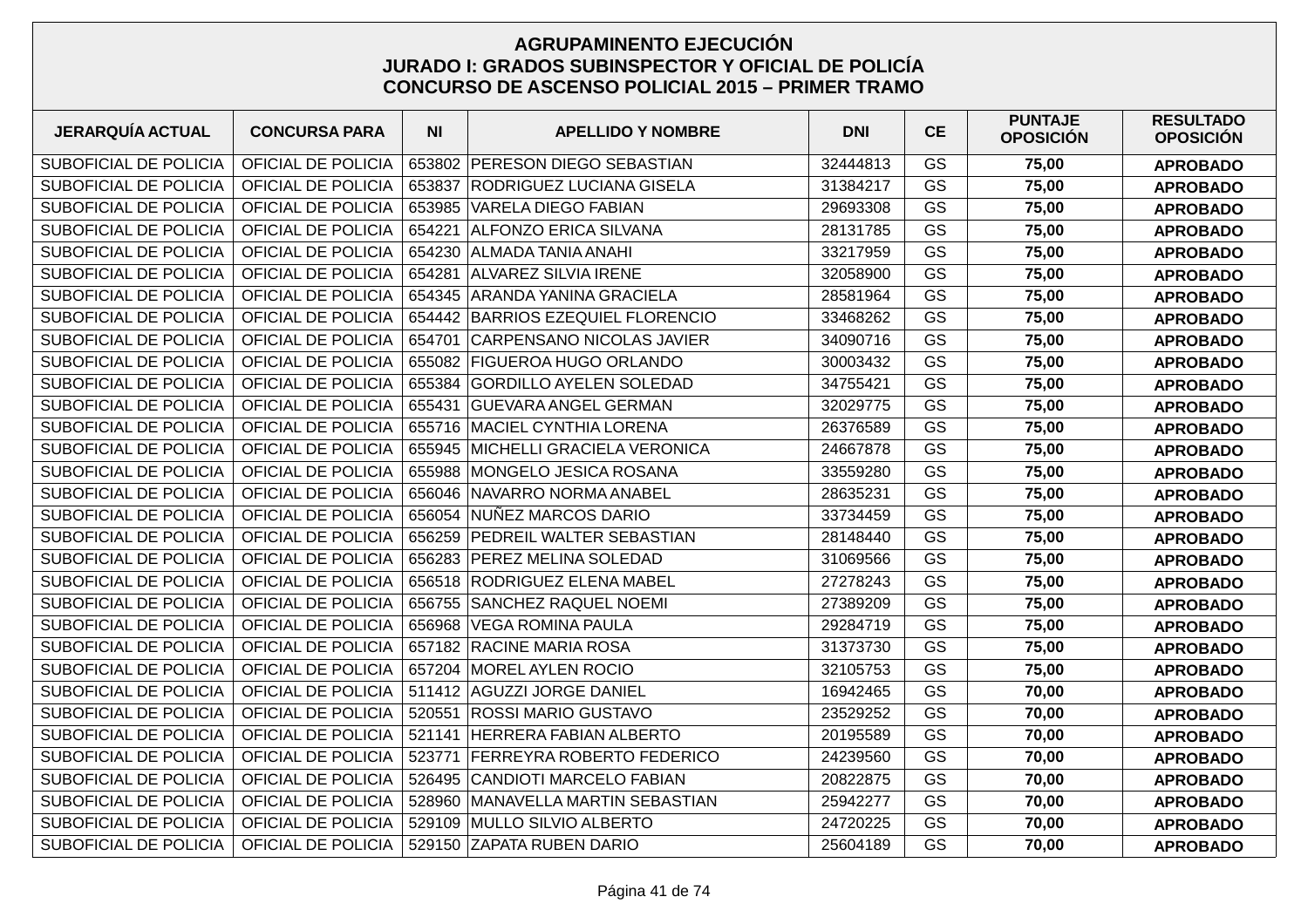| <b>JERARQUÍA ACTUAL</b> | <b>CONCURSA PARA</b> | <b>NI</b> | <b>APELLIDO Y NOMBRE</b>             | <b>DNI</b> | <b>CE</b>  | <b>PUNTAJE</b><br><b>OPOSICIÓN</b> | <b>RESULTADO</b><br><b>OPOSICIÓN</b> |
|-------------------------|----------------------|-----------|--------------------------------------|------------|------------|------------------------------------|--------------------------------------|
| SUBOFICIAL DE POLICIA   | OFICIAL DE POLICIA   |           | 529893 ESCALA CRISTIAN OMAR          | 23837374   | <b>GS</b>  | 70,00                              | <b>APROBADO</b>                      |
| SUBOFICIAL DE POLICIA   | OFICIAL DE POLICIA   |           | 530182 ALTAMIRANDA JULIO CESAR       | 26985420   | <b>GS</b>  | 70,00                              | <b>APROBADO</b>                      |
| SUBOFICIAL DE POLICIA   | OFICIAL DE POLICIA   |           | 530204 PEREZLINDO DARIO HORACIO      | 24834944   | GS         | 70,00                              | <b>APROBADO</b>                      |
| SUBOFICIAL DE POLICIA   | OFICIAL DE POLICIA   | 530379    | SANCHEZ SANTIAGO ALBERTO             | 22103076   | GS         | 70,00                              | <b>APROBADO</b>                      |
| SUBOFICIAL DE POLICIA   | OFICIAL DE POLICIA   |           | 530638 FERNANDEZ ALEJANDRO FRANCISCO | 24995857   | <b>GS</b>  | 70,00                              | <b>APROBADO</b>                      |
| SUBOFICIAL DE POLICIA   | OFICIAL DE POLICIA   |           | 538051 LEGUIZA DIEGO SEBASTIAN       | 25524268   | GS         | 70,00                              | <b>APROBADO</b>                      |
| SUBOFICIAL DE POLICIA   | OFICIAL DE POLICIA   |           | 541842 HIDALGO MANUEL ROBERTO        | 23164314   | GS         | 70,00                              | <b>APROBADO</b>                      |
| SUBOFICIAL DE POLICIA   | OFICIAL DE POLICIA   |           | 542687 AQUINO TELMA SANDRA           | 24080573   | GS         | 70,00                              | <b>APROBADO</b>                      |
| SUBOFICIAL DE POLICIA   | OFICIAL DE POLICIA   |           | 543471 TROBBIANI MARIO GABRIEL       | 27224402   | GS         | 70,00                              | <b>APROBADO</b>                      |
| SUBOFICIAL DE POLICIA   | OFICIAL DE POLICIA   | 544141    | MERLO GUILLERMO ANDRES               | 25497692   | <b>GS</b>  | 70,00                              | <b>APROBADO</b>                      |
| SUBOFICIAL DE POLICIA   | OFICIAL DE POLICIA   |           | 544256 CHAVES ROBERTO DANIEL         | 24156363   | GS         | 70,00                              | <b>APROBADO</b>                      |
| SUBOFICIAL DE POLICIA   | OFICIAL DE POLICIA   |           | 544426 BELTRAMO NESTOR DANIEL        | 27231082   | GS         | 70,00                              | <b>APROBADO</b>                      |
| SUBOFICIAL DE POLICIA   | OFICIAL DE POLICIA   |           | 547719 OCAÑA ARIANA ELINA            | 25566559   | GS         | 70,00                              | <b>APROBADO</b>                      |
| SUBOFICIAL DE POLICIA   | OFICIAL DE POLICIA   |           | 549436 PRINO CARLA CAROLINA          | 27539182   | GS         | 70,00                              | <b>APROBADO</b>                      |
| SUBOFICIAL DE POLICIA   | OFICIAL DE POLICIA   |           | 550507 NIETO CARLOS ALBERTO          | 22087894   | <b>GS</b>  | 70,00                              | <b>APROBADO</b>                      |
| SUBOFICIAL DE POLICIA   | OFICIAL DE POLICIA   |           | 550655 RESTOVICH ROQUE EDUARDO       | 23083175   | GS         | 70,00                              | <b>APROBADO</b>                      |
| SUBOFICIAL DE POLICIA   | OFICIAL DE POLICIA   |           | 556025 ENCINA MARIO CESAR            | 25015374   | GS         | 70,00                              | <b>APROBADO</b>                      |
| SUBOFICIAL DE POLICIA   | OFICIAL DE POLICIA   |           | 556050 GAITAN JOSE ALEJANDRO         | 28419806   | GS         | 70,00                              | <b>APROBADO</b>                      |
| SUBOFICIAL DE POLICIA   | OFICIAL DE POLICIA   |           | 557170 MERLO JORGE RAUL              | 22361568   | GS         | 70,00                              | <b>APROBADO</b>                      |
| SUBOFICIAL DE POLICIA   | OFICIAL DE POLICIA   | 557307    | <b>PIGHIN SERGIO JAVIER</b>          | 25916332   | <b>GS</b>  | 70,00                              | <b>APROBADO</b>                      |
| SUBOFICIAL DE POLICIA   | OFICIAL DE POLICIA   |           | 558311 FRANCO HUGO JAVIER            | 26509690   | GS         | 70,00                              | <b>APROBADO</b>                      |
| SUBOFICIAL DE POLICIA   | OFICIAL DE POLICIA   |           | 564851 GUTIERREZ ESTEBAN ANDRES      | 23501071   | GS         | 70,00                              | <b>APROBADO</b>                      |
| SUBOFICIAL DE POLICIA   | OFICIAL DE POLICIA   |           | 565318 CALCAGNO DEBORA NANCI         | 29509783   | <b>TCI</b> | 70,00                              | <b>APROBADO</b>                      |
| SUBOFICIAL DE POLICIA   | OFICIAL DE POLICIA   |           | 569291 GOROSITO GABRIEL OSCAR        | 29229111   | GS         | 70,00                              | <b>APROBADO</b>                      |
| SUBOFICIAL DE POLICIA   | OFICIAL DE POLICIA   | 570010    | SANTANA JESUS RUBEN                  | 28146776   | <b>GS</b>  | 70,00                              | <b>APROBADO</b>                      |
| SUBOFICIAL DE POLICIA   | OFICIAL DE POLICIA   |           | 571024 KLEIMMAN JULIO DARIO          | 27335845   | GS         | 70,00                              | <b>APROBADO</b>                      |
| SUBOFICIAL DE POLICIA   | OFICIAL DE POLICIA   |           | 571237 BARRETO PABLO IVAN            | 25724367   | GS         | 70,00                              | <b>APROBADO</b>                      |
| SUBOFICIAL DE POLICIA   | OFICIAL DE POLICIA   |           | 574589 GARROTE MARCOS JAVIER         | 27491295   | GS         | 70,00                              | <b>APROBADO</b>                      |
| SUBOFICIAL DE POLICIA   | OFICIAL DE POLICIA   |           | 577120 CUEVAS RUBEN JOSE             | 30291204   | GS         | 70,00                              | <b>APROBADO</b>                      |
| SUBOFICIAL DE POLICIA   | OFICIAL DE POLICIA   | 577405    | OLMEDO JONATAN LIONEL                | 30671180   | GS         | 70,00                              | <b>APROBADO</b>                      |
| SUBOFICIAL DE POLICIA   | OFICIAL DE POLICIA   |           | 578380 OJEDA CRISTIAN RAMON          | 27935078   | GS         | 70,00                              | <b>APROBADO</b>                      |
| SUBOFICIAL DE POLICIA   | OFICIAL DE POLICIA   |           | 578851 BENITEZ IRMA ISABEL           | 24259542   | GS         | 70,00                              | <b>APROBADO</b>                      |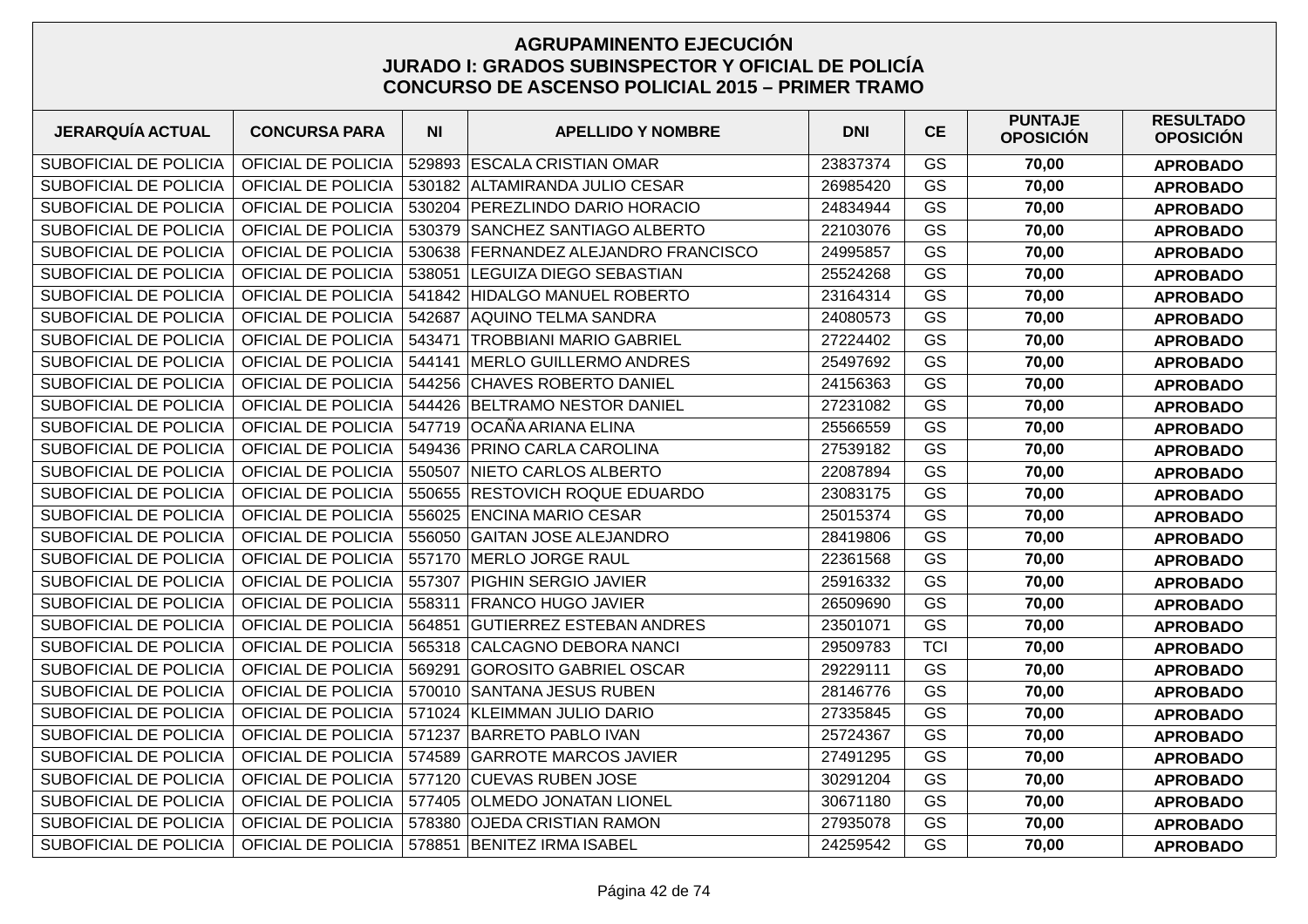| <b>JERARQUÍA ACTUAL</b> | <b>CONCURSA PARA</b> | <b>NI</b> | <b>APELLIDO Y NOMBRE</b>           | <b>DNI</b> | <b>CE</b> | <b>PUNTAJE</b><br><b>OPOSICIÓN</b> | <b>RESULTADO</b><br><b>OPOSICIÓN</b> |
|-------------------------|----------------------|-----------|------------------------------------|------------|-----------|------------------------------------|--------------------------------------|
| SUBOFICIAL DE POLICIA   | OFICIAL DE POLICIA   | 581453    | ALEM LEANDRO SALVADOR              | 30406354   | GS        | 70,00                              | <b>APROBADO</b>                      |
| SUBOFICIAL DE POLICIA   | OFICIAL DE POLICIA   | 582131    | <b>ANGULO JAVIER MIGUEL</b>        | 28126635   | GS        | 70,00                              | <b>APROBADO</b>                      |
| SUBOFICIAL DE POLICIA   | OFICIAL DE POLICIA   | 583669    | CASCO HECTOR LUCIANO RAMON         | 28777932   | GS        | 70,00                              | <b>APROBADO</b>                      |
| SUBOFICIAL DE POLICIA   | OFICIAL DE POLICIA   | 587826    | <b>SIDLER OMAR ANDRES</b>          | 23798188   | GS        | 70,00                              | <b>APROBADO</b>                      |
| SUBOFICIAL DE POLICIA   | OFICIAL DE POLICIA   | 588890    | <b>FARIAS ANDRES ARTURO</b>        | 29861006   | GS        | 70,00                              | <b>APROBADO</b>                      |
| SUBOFICIAL DE POLICIA   | OFICIAL DE POLICIA   | 590592    | <b>TORRES ELSA ANDREA</b>          | 25161448   | GS        | 70,00                              | <b>APROBADO</b>                      |
| SUBOFICIAL DE POLICIA   | OFICIAL DE POLICIA   | 591173    | MONTES DANIEL ALBERTO              | 27679165   | GS        | 70,00                              | <b>APROBADO</b>                      |
| SUBOFICIAL DE POLICIA   | OFICIAL DE POLICIA   |           | 591653 KAMLOFSKY MIGUEL ANGEL HUGO | 25674201   | GS        | 70,00                              | <b>APROBADO</b>                      |
| SUBOFICIAL DE POLICIA   | OFICIAL DE POLICIA   | 593231    | <b>FERREYRA ALEJANDRA GRACIELA</b> | 25840070   | GS        | 70,00                              | <b>APROBADO</b>                      |
| SUBOFICIAL DE POLICIA   | OFICIAL DE POLICIA   | 593354    | <b>OJEDA CRISTINA MAGALI</b>       | 26713122   | GS        | 70,00                              | <b>APROBADO</b>                      |
| SUBOFICIAL DE POLICIA   | OFICIAL DE POLICIA   | 595977    | KRAWCZUK JORGE MARCELO             | 25903983   | GS        | 70,00                              | <b>APROBADO</b>                      |
| SUBOFICIAL DE POLICIA   | OFICIAL DE POLICIA   | 599620    | <b>CORVALAN PABLO ANDRES</b>       | 28583227   | GS        | 70,00                              | <b>APROBADO</b>                      |
| SUBOFICIAL DE POLICIA   | OFICIAL DE POLICIA   | 599905    | <b>MORENO ALBERTO ARIEL</b>        | 31666449   | GS        | 70,00                              | <b>APROBADO</b>                      |
| SUBOFICIAL DE POLICIA   | OFICIAL DE POLICIA   | 599921    | NAVARRO JUAN ALFREDO MIGUEL        | 29616237   | GS        | 70,00                              | <b>APROBADO</b>                      |
| SUBOFICIAL DE POLICIA   | OFICIAL DE POLICIA   | 601900    | <b>ACOSTA GABRIELA CECILIA</b>     | 28684121   | GS        | 70,00                              | <b>APROBADO</b>                      |
| SUBOFICIAL DE POLICIA   | OFICIAL DE POLICIA   | 602035    | AGUILAR JUAN IGNACIO               | 29157086   | GS        | 70,00                              | <b>APROBADO</b>                      |
| SUBOFICIAL DE POLICIA   | OFICIAL DE POLICIA   | 602566    | MARTINEZ JORGE OSCAR               | 25401242   | GS        | 70,00                              | <b>APROBADO</b>                      |
| SUBOFICIAL DE POLICIA   | OFICIAL DE POLICIA   | 602990    | SANDOVAL GUSTAVO ANDRES            | 24194995   | GS        | 70,00                              | <b>APROBADO</b>                      |
| SUBOFICIAL DE POLICIA   | OFICIAL DE POLICIA   | 604828    | ARAUJO MARIO GUSTAVO               | 24297970   | GS        | 70,00                              | <b>APROBADO</b>                      |
| SUBOFICIAL DE POLICIA   | OFICIAL DE POLICIA   | 605140    | CABALLERO ROBERTO ADRIAN           | 26970341   | GS        | 70,00                              | <b>APROBADO</b>                      |
| SUBOFICIAL DE POLICIA   | OFICIAL DE POLICIA   | 605409    | CORONEL BENENCIA LUIS CARLOS       | 32315425   | GS        | 70,00                              | <b>APROBADO</b>                      |
| SUBOFICIAL DE POLICIA   | OFICIAL DE POLICIA   | 606227    | MORENO ULISES ARNALDO              | 26667624   | GS        | 70,00                              | <b>APROBADO</b>                      |
| SUBOFICIAL DE POLICIA   | OFICIAL DE POLICIA   |           | 606570 RAMIREZ LUCIANO MATIAS      | 29923853   | GS        | 70,00                              | <b>APROBADO</b>                      |
| SUBOFICIAL DE POLICIA   | OFICIAL DE POLICIA   | 606642    | <b>RIVEROS ROLANDO JOSE</b>        | 28394158   | GS        | 70,00                              | <b>APROBADO</b>                      |
| SUBOFICIAL DE POLICIA   | OFICIAL DE POLICIA   | 607258    | <b>ACOSTA ROMINA ELENA</b>         | 27690454   | GS        | 70,00                              | <b>APROBADO</b>                      |
| SUBOFICIAL DE POLICIA   | OFICIAL DE POLICIA   |           | 607321 AQUILANO NATALIA ROCIO      | 30022548   | GS        | 70,00                              | <b>APROBADO</b>                      |
| SUBOFICIAL DE POLICIA   | OFICIAL DE POLICIA   | 607495    | CANTERO VERONICA ELISABET          | 25098207   | GS        | 70,00                              | <b>APROBADO</b>                      |
| SUBOFICIAL DE POLICIA   | OFICIAL DE POLICIA   |           | 608793 NUÑEZ RODRIGO JAVIER        | 29306741   | <b>SE</b> | 70,00                              | <b>APROBADO</b>                      |
| SUBOFICIAL DE POLICIA   | OFICIAL DE POLICIA   |           | 608831 QUIROGA HECTOR MANUEL       | 31363533   | <b>SE</b> | 70,00                              | <b>APROBADO</b>                      |
| SUBOFICIAL DE POLICIA   | OFICIAL DE POLICIA   | 608874    | <b>STANGE GERMAN GABRIEL</b>       | 30362743   | <b>SE</b> | 70,00                              | <b>APROBADO</b>                      |
| SUBOFICIAL DE POLICIA   | OFICIAL DE POLICIA   | 609048    | LESCANO MARIELA SOLEDAD            | 25975660   | GS        | 70,00                              | <b>APROBADO</b>                      |
| SUBOFICIAL DE POLICIA   | OFICIAL DE POLICIA   |           | 611000 ZUMOFFEN RODOLFO GABRIEL    | 24722972   | GS        | 70,00                              | <b>APROBADO</b>                      |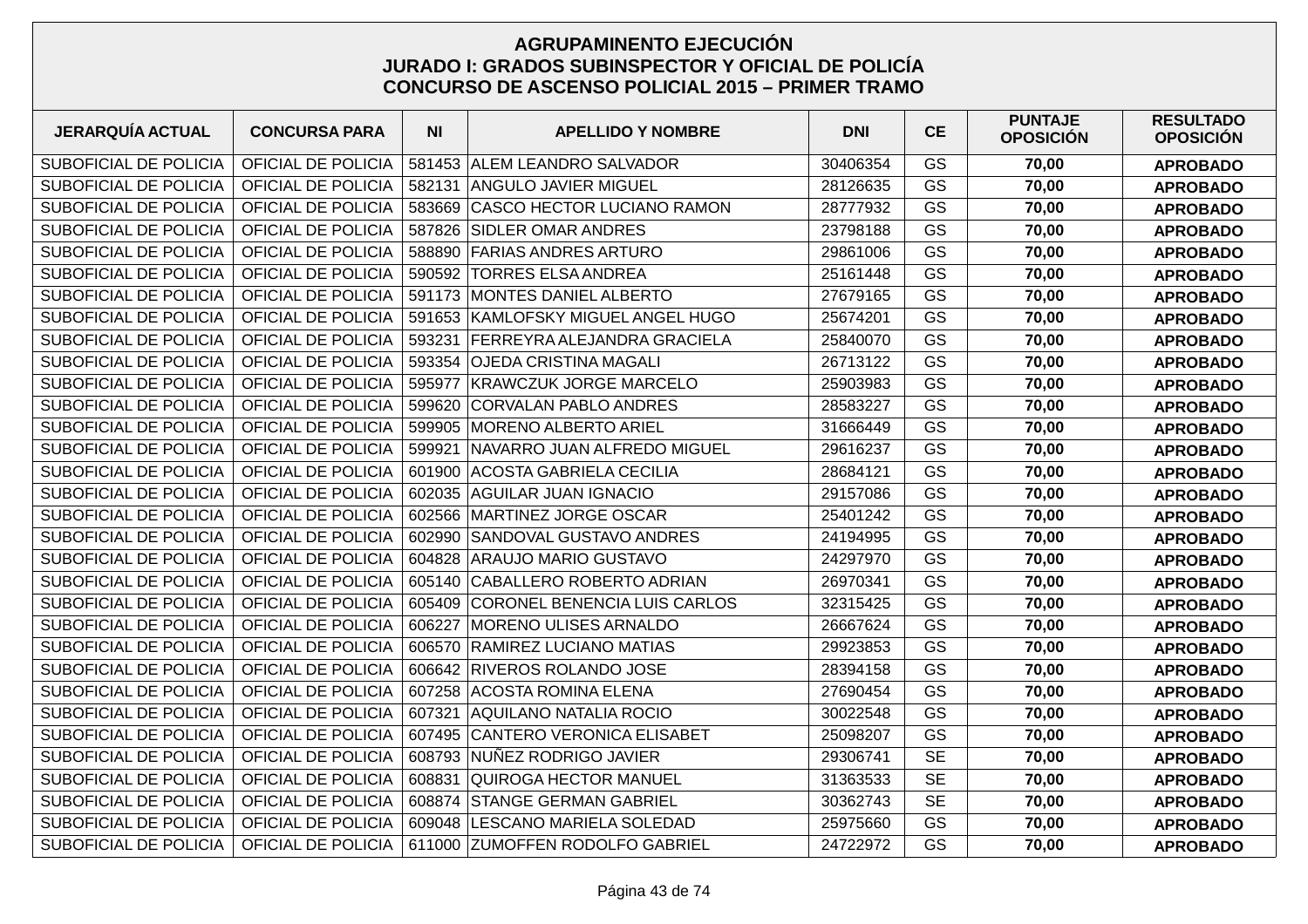| <b>JERARQUÍA ACTUAL</b> | <b>CONCURSA PARA</b> | <b>NI</b> | <b>APELLIDO Y NOMBRE</b>            | <b>DNI</b> | <b>CE</b> | <b>PUNTAJE</b><br><b>OPOSICIÓN</b> | <b>RESULTADO</b><br><b>OPOSICIÓN</b> |
|-------------------------|----------------------|-----------|-------------------------------------|------------|-----------|------------------------------------|--------------------------------------|
| SUBOFICIAL DE POLICIA   | OFICIAL DE POLICIA   |           | 611760 BADALONI LUCIANO SEBASTIAN   | 27648395   | <b>GS</b> | 70,00                              | <b>APROBADO</b>                      |
| SUBOFICIAL DE POLICIA   | OFICIAL DE POLICIA   |           | 611832 BONADEO DAVID ALBERTO        | 31341009   | <b>GS</b> | 70,00                              | <b>APROBADO</b>                      |
| SUBOFICIAL DE POLICIA   | OFICIAL DE POLICIA   |           | 616397 URIARTE GISELA GUADALUPE     | 29284759   | GS        | 70,00                              | <b>APROBADO</b>                      |
| SUBOFICIAL DE POLICIA   | OFICIAL DE POLICIA   |           | 617334 BRAVO AMILCAR NAZARENO       | 27838644   | GS        | 70,00                              | <b>APROBADO</b>                      |
| SUBOFICIAL DE POLICIA   | OFICIAL DE POLICIA   |           | 617750 MARQUEZ VALENTIN SEBASTIAN   | 30904291   | <b>SM</b> | 70,00                              | <b>APROBADO</b>                      |
| SUBOFICIAL DE POLICIA   | OFICIAL DE POLICIA   |           | 618101 CARLOTTA RUBEN NICOLAS       | 26739494   | <b>GS</b> | 70,00                              | <b>APROBADO</b>                      |
| SUBOFICIAL DE POLICIA   | OFICIAL DE POLICIA   |           | 618667 ROLDAN JOSE MATIAS           | 32788535   | GS        | 70,00                              | <b>APROBADO</b>                      |
| SUBOFICIAL DE POLICIA   | OFICIAL DE POLICIA   |           | 619213 CASTRO LEONARDO GABRIEL      | 27538495   | GS        | 70,00                              | <b>APROBADO</b>                      |
| SUBOFICIAL DE POLICIA   | OFICIAL DE POLICIA   |           | 619442 CORIA JUAN ANTONIO LEONIDES  | 27838636   | GS        | 70,00                              | <b>APROBADO</b>                      |
| SUBOFICIAL DE POLICIA   | OFICIAL DE POLICIA   |           | 620637 BLANCO JAVIER ALEJANDRO      | 28526324   | <b>GS</b> | 70,00                              | <b>APROBADO</b>                      |
| SUBOFICIAL DE POLICIA   | OFICIAL DE POLICIA   |           | 620912 BAUMGARTNER PABLO GABRIEL    | 33836708   | GS        | 70,00                              | <b>APROBADO</b>                      |
| SUBOFICIAL DE POLICIA   | OFICIAL DE POLICIA   |           | 621480 KUSZNIR PABLO SAUL           | 32588210   | GS        | 70,00                              | <b>APROBADO</b>                      |
| SUBOFICIAL DE POLICIA   | OFICIAL DE POLICIA   |           | 621978 ROMANESSI ADRIAN ROBERTO     | 29897049   | GS        | 70,00                              | <b>APROBADO</b>                      |
| SUBOFICIAL DE POLICIA   | OFICIAL DE POLICIA   |           | 622222 VICI JULIAN ANDRES           | 31257619   | GS        | 70,00                              | <b>APROBADO</b>                      |
| SUBOFICIAL DE POLICIA   | OFICIAL DE POLICIA   |           | 623032 GIULIANI JAVIER HORACIO ALEX | 29160287   | <b>GS</b> | 70,00                              | <b>APROBADO</b>                      |
| SUBOFICIAL DE POLICIA   | OFICIAL DE POLICIA   |           | 623211 LUGENTE FACUNDO ANDRES       | 28822037   | GS        | 70,00                              | <b>APROBADO</b>                      |
| SUBOFICIAL DE POLICIA   | OFICIAL DE POLICIA   | 623431    | <b>ORTIZ AMILCAR ALFREDO</b>        | 30392436   | GS        | 70,00                              | <b>APROBADO</b>                      |
| SUBOFICIAL DE POLICIA   | OFICIAL DE POLICIA   |           | 623458 OSUNA PAOLA ELISABET         | 28469677   | GS        | 70,00                              | <b>APROBADO</b>                      |
| SUBOFICIAL DE POLICIA   | OFICIAL DE POLICIA   |           | 623466 PASCUA PEDRO MARTIN          | 27009667   | GS        | 70,00                              | <b>APROBADO</b>                      |
| SUBOFICIAL DE POLICIA   | OFICIAL DE POLICIA   |           | 623482 PEREZ MIRIAM                 | 31169723   | <b>GS</b> | 70,00                              | <b>APROBADO</b>                      |
| SUBOFICIAL DE POLICIA   | OFICIAL DE POLICIA   |           | 623911 BENITEZ CARLA LORENA         | 31215547   | GS        | 70,00                              | <b>APROBADO</b>                      |
| SUBOFICIAL DE POLICIA   | OFICIAL DE POLICIA   | 624233    | CORDOBA VICTOR ALEXIS               | 29765329   | GS        | 70,00                              | <b>APROBADO</b>                      |
| SUBOFICIAL DE POLICIA   | OFICIAL DE POLICIA   |           | 624276 ESCOBAR MILTON MARCOS        | 30812199   | GS        | 70,00                              | <b>APROBADO</b>                      |
| SUBOFICIAL DE POLICIA   | OFICIAL DE POLICIA   |           | 624373 HERNANDEZ NATALIA DANIELA    | 27858965   | GS        | 70,00                              | <b>APROBADO</b>                      |
| SUBOFICIAL DE POLICIA   | OFICIAL DE POLICIA   |           | 625124 ALVAREZ DANIEL OSVALDO       | 29399887   | <b>GS</b> | 70,00                              | <b>APROBADO</b>                      |
| SUBOFICIAL DE POLICIA   | OFICIAL DE POLICIA   |           | 625272 GALLEGOS MARISOL EDITH       | 26094772   | GS        | 70,00                              | <b>APROBADO</b>                      |
| SUBOFICIAL DE POLICIA   | OFICIAL DE POLICIA   |           | 626317 FANTINI SERGIO EDGARDO       | 28828076   | GS        | 70,00                              | <b>APROBADO</b>                      |
| SUBOFICIAL DE POLICIA   | OFICIAL DE POLICIA   |           | 626333 FISTHER GISELA MARINA        | 30154550   | GS        | 70,00                              | <b>APROBADO</b>                      |
| SUBOFICIAL DE POLICIA   | OFICIAL DE POLICIA   |           | 626678 VILLARREAL SILVIO RAMON      | 29806073   | GS        | 70,00                              | <b>APROBADO</b>                      |
| SUBOFICIAL DE POLICIA   | OFICIAL DE POLICIA   | 627259    | MERTES NORBERTO SEBASTIAN           | 30403610   | GS        | 70,00                              | <b>APROBADO</b>                      |
| SUBOFICIAL DE POLICIA   | OFICIAL DE POLICIA   |           | 628093 COCCO NELSON DAVID           | 32230787   | GS        | 70,00                              | <b>APROBADO</b>                      |
| SUBOFICIAL DE POLICIA   | OFICIAL DE POLICIA   |           | 628221 MICLE GABRIEL ADRIAN         | 30630274   | GS        | 70,00                              | <b>APROBADO</b>                      |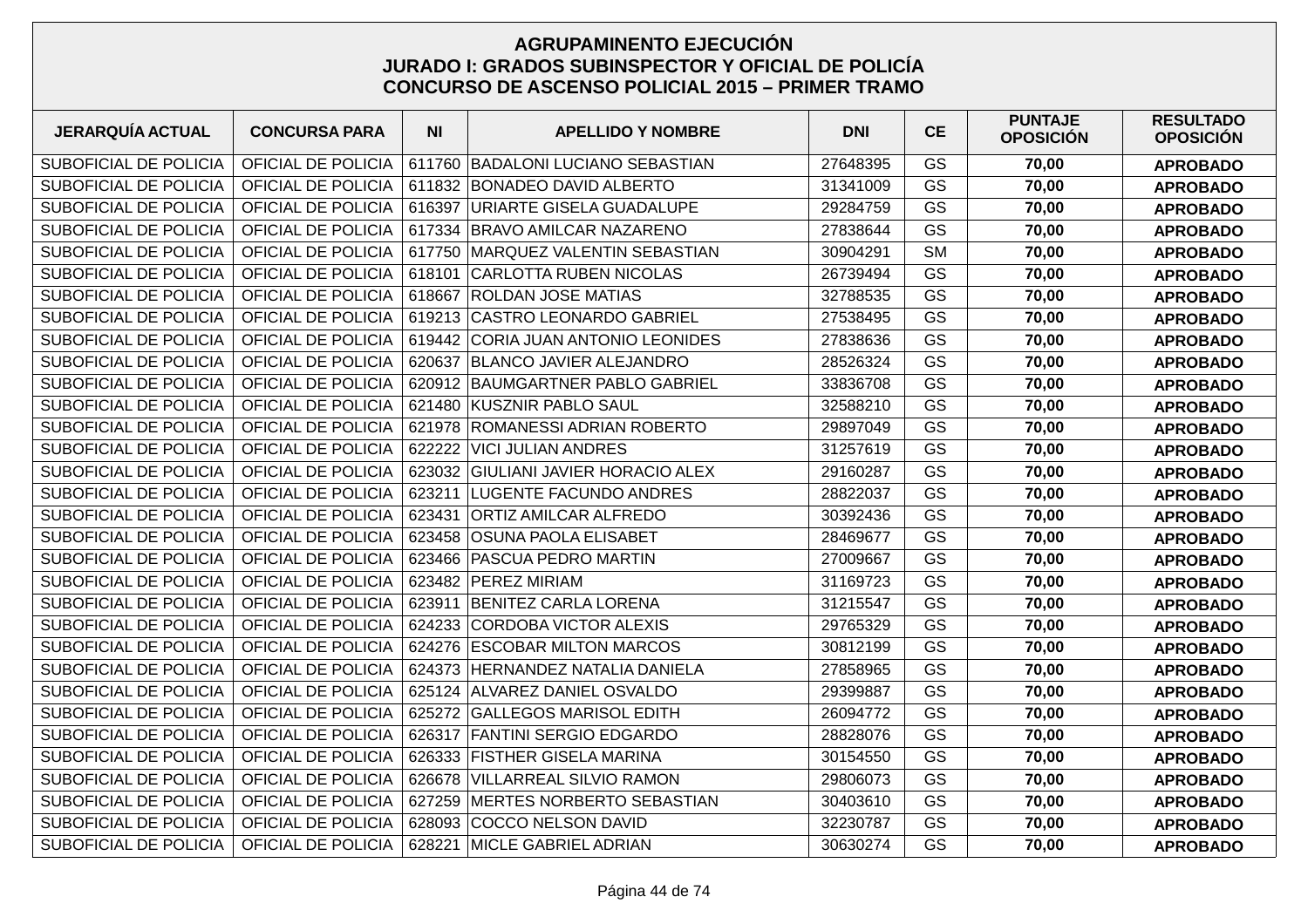| <b>JERARQUÍA ACTUAL</b> | <b>CONCURSA PARA</b> | <b>NI</b> | <b>APELLIDO Y NOMBRE</b>        | <b>DNI</b> | <b>CE</b> | <b>PUNTAJE</b><br><b>OPOSICIÓN</b> | <b>RESULTADO</b><br><b>OPOSICIÓN</b> |
|-------------------------|----------------------|-----------|---------------------------------|------------|-----------|------------------------------------|--------------------------------------|
| SUBOFICIAL DE POLICIA   | OFICIAL DE POLICIA   | 628255    | MOREYRA ALFREDO                 | 27229620   | <b>GS</b> | 70,00                              | <b>APROBADO</b>                      |
| SUBOFICIAL DE POLICIA   | OFICIAL DE POLICIA   |           | 628352 OUINTANA MARIA VERONICA  | 31431329   | <b>GS</b> | 70,00                              | <b>APROBADO</b>                      |
| SUBOFICIAL DE POLICIA   | OFICIAL DE POLICIA   |           | 628476 VILLA FLAVIA SILVINA     | 28150434   | GS        | 70,00                              | <b>APROBADO</b>                      |
| SUBOFICIAL DE POLICIA   | OFICIAL DE POLICIA   |           | 630501 PODEVYLS CLAUDIO DAMIAN  | 34171290   | GS        | 70,00                              | <b>APROBADO</b>                      |
| SUBOFICIAL DE POLICIA   | OFICIAL DE POLICIA   | 631370    | <b>MEDINA CRISTIAN GABRIEL</b>  | 25519026   | <b>GS</b> | 70,00                              | <b>APROBADO</b>                      |
| SUBOFICIAL DE POLICIA   | OFICIAL DE POLICIA   | 631884    | SIMIL DARDO ARIEL               | 31578275   | GS        | 70,00                              | <b>APROBADO</b>                      |
| SUBOFICIAL DE POLICIA   | OFICIAL DE POLICIA   | 631892    | MORAN EDEL RAUL                 | 32184787   | GS        | 70,00                              | <b>APROBADO</b>                      |
| SUBOFICIAL DE POLICIA   | OFICIAL DE POLICIA   |           | 632350 ARRAYA MARIO EMILIO      | 31610169   | GS        | 70,00                              | <b>APROBADO</b>                      |
| SUBOFICIAL DE POLICIA   | OFICIAL DE POLICIA   | 632538    | <b>GIMENEZ CLAUDIO CESAR</b>    | 33105330   | GS        | 70,00                              | <b>APROBADO</b>                      |
| SUBOFICIAL DE POLICIA   | OFICIAL DE POLICIA   |           | 633496 CHAVEZ GONZALO DAMIAN    | 30305855   | <b>GS</b> | 70,00                              | <b>APROBADO</b>                      |
| SUBOFICIAL DE POLICIA   | OFICIAL DE POLICIA   |           | 633631 FRANCO SEBASTIAN MATIAS  | 32336591   | GS        | 70,00                              | <b>APROBADO</b>                      |
| SUBOFICIAL DE POLICIA   | OFICIAL DE POLICIA   |           | 634336 FERRARETTO SABRINA PAOLA | 29216278   | <b>TA</b> | 70,00                              | <b>APROBADO</b>                      |
| SUBOFICIAL DE POLICIA   | OFICIAL DE POLICIA   |           | 634638 PINO JOSE MARIA          | 27600035   | GS        | 70,00                              | <b>APROBADO</b>                      |
| SUBOFICIAL DE POLICIA   | OFICIAL DE POLICIA   |           | 634883 AGUIRRE EDUARDO MARTIN   | 31473950   | GS        | 70,00                              | <b>APROBADO</b>                      |
| SUBOFICIAL DE POLICIA   | OFICIAL DE POLICIA   |           | 635006 ARROYO NATALIA ELSA      | 32621701   | <b>GS</b> | 70,00                              | <b>APROBADO</b>                      |
| SUBOFICIAL DE POLICIA   | OFICIAL DE POLICIA   |           | 635014 AYALA ELIANA BELEN       | 34820864   | GS        | 70,00                              | <b>APROBADO</b>                      |
| SUBOFICIAL DE POLICIA   | OFICIAL DE POLICIA   | 635235    | CARDOZO LEANDRO ISMAEL          | 31339459   | GS        | 70,00                              | <b>APROBADO</b>                      |
| SUBOFICIAL DE POLICIA   | OFICIAL DE POLICIA   |           | 635642 GARCIA LUCAS SEBASTIAN   | 32125963   | GS        | 70,00                              | <b>APROBADO</b>                      |
| SUBOFICIAL DE POLICIA   | OFICIAL DE POLICIA   |           | 636215 OJEDA LUCIANO GABRIEL    | 33071240   | GS        | 70,00                              | <b>APROBADO</b>                      |
| SUBOFICIAL DE POLICIA   | OFICIAL DE POLICIA   |           | 636355 RAMOS ROMINA ANDREA      | 32903015   | <b>GS</b> | 70,00                              | <b>APROBADO</b>                      |
| SUBOFICIAL DE POLICIA   | OFICIAL DE POLICIA   |           | 636711 VAJINAY HUGO ARIEL       | 29683587   | GS        | 70,00                              | <b>APROBADO</b>                      |
| SUBOFICIAL DE POLICIA   | OFICIAL DE POLICIA   | 636827    | <b>VINZON LUCIO RAMON</b>       | 26149619   | GS        | 70,00                              | <b>APROBADO</b>                      |
| SUBOFICIAL DE POLICIA   | OFICIAL DE POLICIA   |           | 637041 CORONEL JOHANA           | 33447808   | GS        | 70,00                              | <b>APROBADO</b>                      |
| SUBOFICIAL DE POLICIA   | OFICIAL DE POLICIA   |           | 637114 ACOSTA MAURICIO ISMAEL   | 33945234   | <b>GS</b> | 70,00                              | <b>APROBADO</b>                      |
| SUBOFICIAL DE POLICIA   | OFICIAL DE POLICIA   | 637220    | <b>ARCE NORA BEATRIZ</b>        | 30786350   | <b>GS</b> | 70,00                              | <b>APROBADO</b>                      |
| SUBOFICIAL DE POLICIA   | OFICIAL DE POLICIA   |           | 637378 MAZAS GERARDO GABRIEL    | 32371339   | GS        | 70,00                              | <b>APROBADO</b>                      |
| SUBOFICIAL DE POLICIA   | OFICIAL DE POLICIA   | 637386    | <b>MOREYRA ADRIAN GABRIEL</b>   | 33873176   | GS        | 70,00                              | <b>APROBADO</b>                      |
| SUBOFICIAL DE POLICIA   | OFICIAL DE POLICIA   |           | 637688 RIOS JUAN CARLOS         | 33312249   | GS        | 70,00                              | <b>APROBADO</b>                      |
| SUBOFICIAL DE POLICIA   | OFICIAL DE POLICIA   |           | 637696 CABRERA SAMANTA BELEN    | 32582193   | GS        | 70,00                              | <b>APROBADO</b>                      |
| SUBOFICIAL DE POLICIA   | OFICIAL DE POLICIA   | 637726    | <b>RODRIGO MELISA MALVINA</b>   | 32230679   | GS        | 70,00                              | <b>APROBADO</b>                      |
| SUBOFICIAL DE POLICIA   | OFICIAL DE POLICIA   |           | 638021 AVILA VANINA PAOLA       | 28667546   | GS        | 70,00                              | <b>APROBADO</b>                      |
| SUBOFICIAL DE POLICIA   | OFICIAL DE POLICIA   |           | 638382 GODOY RUBEN HERNAN       | 30254973   | GS        | 70,00                              | <b>APROBADO</b>                      |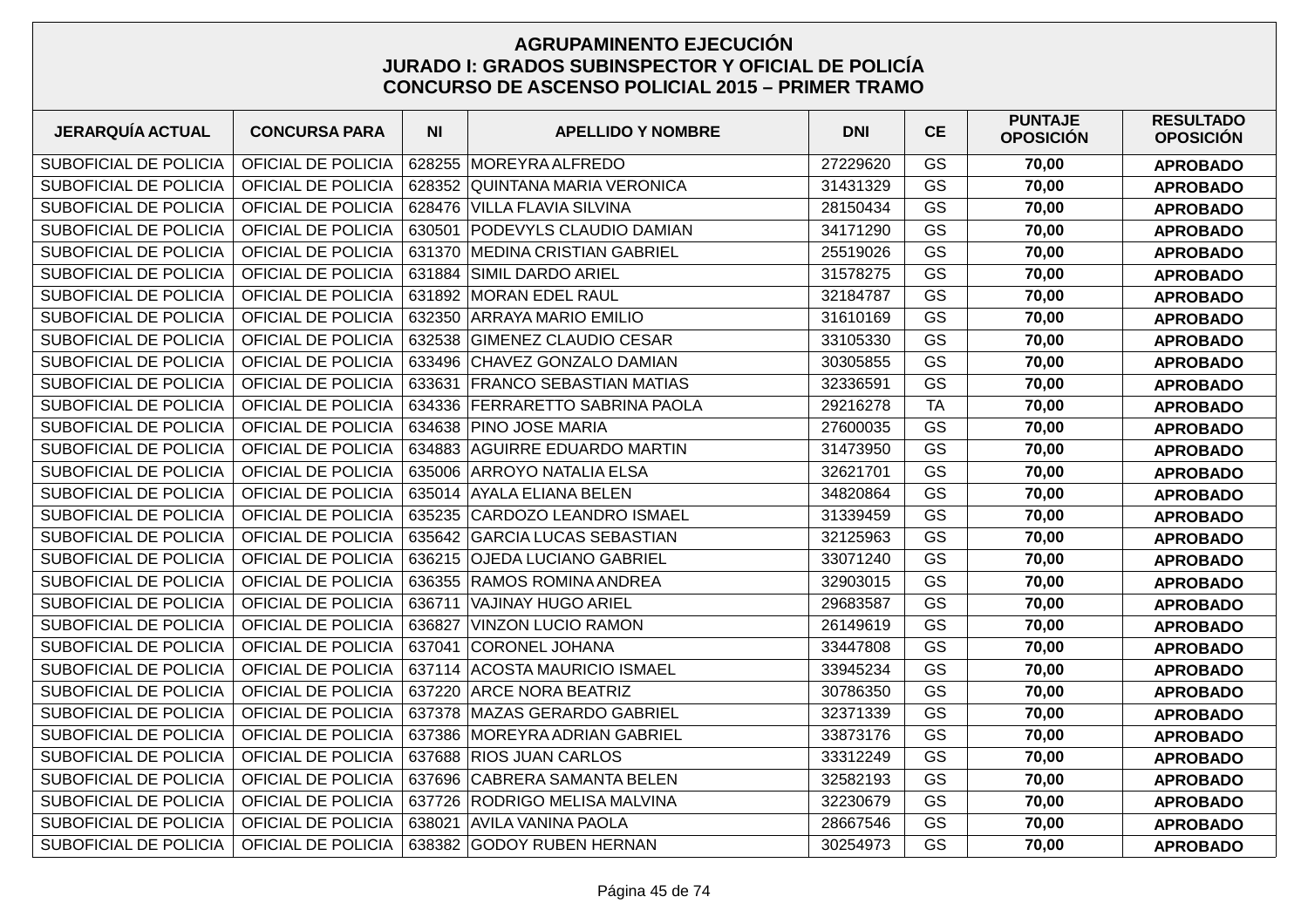| <b>JERARQUÍA ACTUAL</b> | <b>CONCURSA PARA</b> | <b>NI</b> | <b>APELLIDO Y NOMBRE</b>              | <b>DNI</b> | <b>CE</b> | <b>PUNTAJE</b><br><b>OPOSICIÓN</b> | <b>RESULTADO</b><br><b>OPOSICIÓN</b> |
|-------------------------|----------------------|-----------|---------------------------------------|------------|-----------|------------------------------------|--------------------------------------|
| SUBOFICIAL DE POLICIA   | OFICIAL DE POLICIA   | 638595    | MORALES JAVIER CLAUDIO                | 34466767   | GS        | 70,00                              | <b>APROBADO</b>                      |
| SUBOFICIAL DE POLICIA   | OFICIAL DE POLICIA   | 638641    | <b>OJEDA CLARA ANDREA</b>             | 30002303   | GS        | 70,00                              | <b>APROBADO</b>                      |
| SUBOFICIAL DE POLICIA   | OFICIAL DE POLICIA   | 638668    | <b>OLIVERO DEBORA CRISTINA</b>        | 30106374   | GS        | 70,00                              | <b>APROBADO</b>                      |
| SUBOFICIAL DE POLICIA   | OFICIAL DE POLICIA   | 638684    | <b>ORIS MARIA CELESTE</b>             | 32606115   | GS        | 70,00                              | <b>APROBADO</b>                      |
| SUBOFICIAL DE POLICIA   | OFICIAL DE POLICIA   | 638731    | POLENTA MAURICIO DAVID                | 31074376   | GS        | 70,00                              | <b>APROBADO</b>                      |
| SUBOFICIAL DE POLICIA   | OFICIAL DE POLICIA   | 638749    | <b>PRECELLE RENE JESUS</b>            | 29125805   | GS        | 70,00                              | <b>APROBADO</b>                      |
| SUBOFICIAL DE POLICIA   | OFICIAL DE POLICIA   | 639117    | <b>HISCHER GABRIELA</b>               | 29807356   | GS        | 70,00                              | <b>APROBADO</b>                      |
| SUBOFICIAL DE POLICIA   | OFICIAL DE POLICIA   | 639516    | <b>CASAS LORENA SOLEDAD</b>           | 31024886   | GS        | 70,00                              | <b>APROBADO</b>                      |
| SUBOFICIAL DE POLICIA   | OFICIAL DE POLICIA   | 639559    | <b>MERCADO MARILIN</b>                | 32547628   | GS        | 70,00                              | <b>APROBADO</b>                      |
| SUBOFICIAL DE POLICIA   | OFICIAL DE POLICIA   | 639656    | <b>POMIES RUBEN DARIO</b>             | 30350949   | GS        | 70,00                              | <b>APROBADO</b>                      |
| SUBOFICIAL DE POLICIA   | OFICIAL DE POLICIA   | 639672    | <b>ROMERO MILVA</b>                   | 32898134   | GS        | 70,00                              | <b>APROBADO</b>                      |
| SUBOFICIAL DE POLICIA   | OFICIAL DE POLICIA   | 639745    | COUVERT GISELA GENOVEBA               | 28069963   | GS        | 70,00                              | <b>APROBADO</b>                      |
| SUBOFICIAL DE POLICIA   | OFICIAL DE POLICIA   | 639842    | LUDUEÑA CARLA ANABEL                  | 30532200   | GS        | 70,00                              | <b>APROBADO</b>                      |
| SUBOFICIAL DE POLICIA   | OFICIAL DE POLICIA   | 639877    | <b>ESCOBAR GUSTAVO ALBERTO</b>        | 30532230   | GS        | 70,00                              | <b>APROBADO</b>                      |
| SUBOFICIAL DE POLICIA   | OFICIAL DE POLICIA   | 640093    | CACHIARELLI VANINA LORENA             | 31708653   | GS        | 70,00                              | <b>APROBADO</b>                      |
| SUBOFICIAL DE POLICIA   | OFICIAL DE POLICIA   | 640140    | <b>MARIONI AYELEN ARIADNA</b>         | 33829661   | GS        | 70,00                              | <b>APROBADO</b>                      |
| SUBOFICIAL DE POLICIA   | OFICIAL DE POLICIA   | 640191    | CRUZ LORENA SILVIA                    | 32886117   | GS        | 70,00                              | <b>APROBADO</b>                      |
| SUBOFICIAL DE POLICIA   | OFICIAL DE POLICIA   |           | 640212 RAMIREZ GISELA LORENA          | 32886392   | GS        | 70,00                              | <b>APROBADO</b>                      |
| SUBOFICIAL DE POLICIA   | OFICIAL DE POLICIA   |           | 640221 DURE MARIO MANUEL              | 31003758   | GS        | 70,00                              | <b>APROBADO</b>                      |
| SUBOFICIAL DE POLICIA   | OFICIAL DE POLICIA   | 640263    | <b>DIAZ FIORELA MARIA</b>             | 33361857   | GS        | 70,00                              | <b>APROBADO</b>                      |
| SUBOFICIAL DE POLICIA   | OFICIAL DE POLICIA   | 640492    | ACUÃIÂ <sup>-</sup> IA MARIA BELEN    | 32651792   | GS        | 70,00                              | <b>APROBADO</b>                      |
| SUBOFICIAL DE POLICIA   | OFICIAL DE POLICIA   | 640522    | AIRALA NOEMI ELIZABETH                | 29137389   | GS        | 70,00                              | <b>APROBADO</b>                      |
| SUBOFICIAL DE POLICIA   | OFICIAL DE POLICIA   |           | 640565 ALZUGARAY PAOLA EMILIA MERCEDE | 31021759   | GS        | 70,00                              | <b>APROBADO</b>                      |
| SUBOFICIAL DE POLICIA   | OFICIAL DE POLICIA   | 640662    | <b>ARIAS IVANA ANDREA</b>             | 32307224   | GS        | 70,00                              | <b>APROBADO</b>                      |
| SUBOFICIAL DE POLICIA   | OFICIAL DE POLICIA   | 640689    | <b>AVILA TELMO MARIO A</b>            | 30812153   | GS        | 70,00                              | <b>APROBADO</b>                      |
| SUBOFICIAL DE POLICIA   | OFICIAL DE POLICIA   | 640956    | CABRAL ALBA GRACIELA                  | 30488503   | GS        | 70,00                              | <b>APROBADO</b>                      |
| SUBOFICIAL DE POLICIA   | OFICIAL DE POLICIA   | 641111    | <b>CASAIS DIANA MELINA</b>            | 31708604   | GS        | 70,00                              | <b>APROBADO</b>                      |
| SUBOFICIAL DE POLICIA   | OFICIAL DE POLICIA   | 641162    | <b>CEVALLO RITA ARACELI</b>           | 30154833   | GS        | 70,00                              | <b>APROBADO</b>                      |
| SUBOFICIAL DE POLICIA   | OFICIAL DE POLICIA   |           | 641359 DELGADO VERONICA BEATRIZ       | 34144216   | GS        | 70,00                              | <b>APROBADO</b>                      |
| SUBOFICIAL DE POLICIA   | OFICIAL DE POLICIA   | 641391    | <b>DIAZ ROMINA IVANA</b>              | 30677062   | GS        | 70,00                              | <b>APROBADO</b>                      |
| SUBOFICIAL DE POLICIA   | OFICIAL DE POLICIA   | 641472    | <b>FABBRO ANAHI CONSTANZA</b>         | 31373725   | GS        | 70,00                              | <b>APROBADO</b>                      |
| SUBOFICIAL DE POLICIA   | OFICIAL DE POLICIA   |           | 641502 FAZZARI SALVADOR FRANCISCO     | 27648365   | GS        | 70,00                              | <b>APROBADO</b>                      |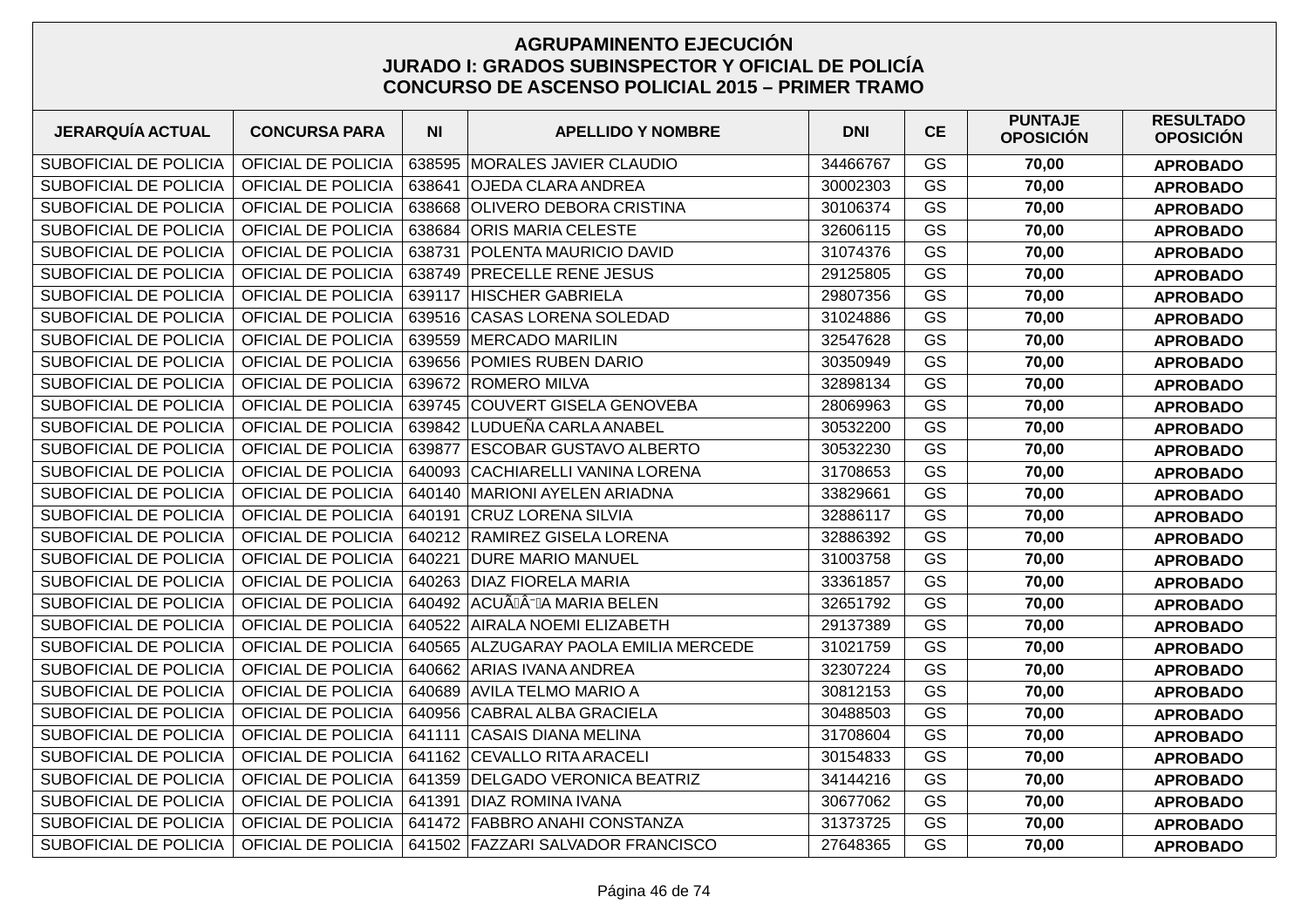| <b>JERARQUÍA ACTUAL</b> | <b>CONCURSA PARA</b> | <b>NI</b> | <b>APELLIDO Y NOMBRE</b>              | <b>DNI</b> | <b>CE</b> | <b>PUNTAJE</b><br><b>OPOSICIÓN</b> | <b>RESULTADO</b><br><b>OPOSICIÓN</b> |
|-------------------------|----------------------|-----------|---------------------------------------|------------|-----------|------------------------------------|--------------------------------------|
| SUBOFICIAL DE POLICIA   | OFICIAL DE POLICIA   |           | 641588 FERREYRA MARIA DE LOS ANGELES  | 29584408   | GS        | 70,00                              | <b>APROBADO</b>                      |
| SUBOFICIAL DE POLICIA   | OFICIAL DE POLICIA   |           | 641626 FRANCISQUETTI EVELIN GRETEL    | 26572141   | <b>GS</b> | 70,00                              | <b>APROBADO</b>                      |
| SUBOFICIAL DE POLICIA   | OFICIAL DE POLICIA   |           | 641766 GOGGI NADIA ALEJANDRA          | 34380657   | GS        | 70,00                              | <b>APROBADO</b>                      |
| SUBOFICIAL DE POLICIA   | OFICIAL DE POLICIA   |           | 641774 GOMEZ JULIETA                  | 30484879   | GS        | 70,00                              | <b>APROBADO</b>                      |
| SUBOFICIAL DE POLICIA   | OFICIAL DE POLICIA   |           | 641839 GONZALEZ MARA CLAUDIA          | 35467374   | <b>GS</b> | 70,00                              | <b>APROBADO</b>                      |
| SUBOFICIAL DE POLICIA   | OFICIAL DE POLICIA   |           | 642045 LEDESMA LORENA ISABEL          | 27290690   | GS        | 70,00                              | <b>APROBADO</b>                      |
| SUBOFICIAL DE POLICIA   | OFICIAL DE POLICIA   |           | 642134 LIZONDO CLAUDIA ELIZABET       | 30703584   | GS        | 70,00                              | <b>APROBADO</b>                      |
| SUBOFICIAL DE POLICIA   | OFICIAL DE POLICIA   |           | 642193 LUDUEÑA EZEQUIEL               | 32907974   | GS        | 70,00                              | <b>APROBADO</b>                      |
| SUBOFICIAL DE POLICIA   | OFICIAL DE POLICIA   |           | 642282 MALLORCA LAURA SOLEDAD         | 30904116   | GS        | 70,00                              | <b>APROBADO</b>                      |
| SUBOFICIAL DE POLICIA   | OFICIAL DE POLICIA   |           | 642410 MEDINA SERGIO DANIEL           | 33040754   | GS        | 70,00                              | <b>APROBADO</b>                      |
| SUBOFICIAL DE POLICIA   | OFICIAL DE POLICIA   |           | 642525 MONNEY DEBOR GISELA            | 30013346   | GS        | 70,00                              | <b>APROBADO</b>                      |
| SUBOFICIAL DE POLICIA   | OFICIAL DE POLICIA   |           | 642541 MOREYRA MONTIEL HERNAN J       | 27839331   | GS        | 70,00                              | <b>APROBADO</b>                      |
| SUBOFICIAL DE POLICIA   | OFICIAL DE POLICIA   |           | 642690 OLMOS YANINA BELEN             | 30458898   | GS        | 70,00                              | <b>APROBADO</b>                      |
| SUBOFICIAL DE POLICIA   | OFICIAL DE POLICIA   |           | 642827 PELEGRI ANDREA CECILIA         | 30960147   | GS        | 70,00                              | <b>APROBADO</b>                      |
| SUBOFICIAL DE POLICIA   | OFICIAL DE POLICIA   |           | 642975 QUINTANA MARIANA SOLEDAD       | 28727386   | <b>GS</b> | 70,00                              | <b>APROBADO</b>                      |
| SUBOFICIAL DE POLICIA   | OFICIAL DE POLICIA   |           | 643254 SAUCEDO MARIA JIMENA           | 28389706   | GS        | 70,00                              | <b>APROBADO</b>                      |
| SUBOFICIAL DE POLICIA   | OFICIAL DE POLICIA   |           | 643297 SERRANO MAXIMILIANO MARTIN     | 37281251   | GS        | 70,00                              | <b>APROBADO</b>                      |
| SUBOFICIAL DE POLICIA   | OFICIAL DE POLICIA   |           | 643343 STIGLITZ EUGENIA LETICIA       | 30695788   | GS        | 70,00                              | <b>APROBADO</b>                      |
| SUBOFICIAL DE POLICIA   | OFICIAL DE POLICIA   |           | 643505 VERON ERICA GISEL              | 32803448   | GS        | 70,00                              | <b>APROBADO</b>                      |
| SUBOFICIAL DE POLICIA   | OFICIAL DE POLICIA   |           | 643602 ZABALA NATALI GISEL            | 35751081   | GS        | 70,00                              | <b>APROBADO</b>                      |
| SUBOFICIAL DE POLICIA   | OFICIAL DE POLICIA   |           | 644391 GONZALEZ EDUARDO ADRIAN        | 28764979   | TB        | 70,00                              | <b>APROBADO</b>                      |
| SUBOFICIAL DE POLICIA   | OFICIAL DE POLICIA   |           | 644722 MORELLO FABIANA CARLA          | 29379081   | TB        | 70,00                              | <b>APROBADO</b>                      |
| SUBOFICIAL DE POLICIA   | OFICIAL DE POLICIA   |           | 644731 MULECK GERMAN DAVID            | 32058706   | TB        | 70,00                              | <b>APROBADO</b>                      |
| SUBOFICIAL DE POLICIA   | OFICIAL DE POLICIA   |           | 645745 FLAMENCO VANINA ELISABETH      | 30701332   | GS        | 70,00                              | <b>APROBADO</b>                      |
| SUBOFICIAL DE POLICIA   | OFICIAL DE POLICIA   |           | 645796 CALARZA CARINA GUADALUPE       | 32098269   | <b>GS</b> | 70,00                              | <b>APROBADO</b>                      |
| SUBOFICIAL DE POLICIA   | OFICIAL DE POLICIA   |           | 646059 NUÑEZ MELINA ALEJANDRA         | 33810230   | GS        | 70,00                              | <b>APROBADO</b>                      |
| SUBOFICIAL DE POLICIA   | OFICIAL DE POLICIA   |           | 646342 ZAMAR ALEXIS MIGUEL            | 33105530   | GS        | 70,00                              | <b>APROBADO</b>                      |
| SUBOFICIAL DE POLICIA   | OFICIAL DE POLICIA   |           | 646555 ZIMMERMANN PABLO EFRAIN        | 33468150   | GS        | 70,00                              | <b>APROBADO</b>                      |
| SUBOFICIAL DE POLICIA   | OFICIAL DE POLICIA   |           | 646563 ALTAMIRA FABATIA NOELIA CAROLI | 31667345   | GS        | 70,00                              | <b>APROBADO</b>                      |
| SUBOFICIAL DE POLICIA   | OFICIAL DE POLICIA   |           | 646636 BLANCO CARINA ISABEL           | 28012932   | GS        | 70,00                              | <b>APROBADO</b>                      |
| SUBOFICIAL DE POLICIA   | OFICIAL DE POLICIA   |           | 646695 DIBERNARDO GERMAN PABLO        | 29808976   | GS        | 70,00                              | <b>APROBADO</b>                      |
| SUBOFICIAL DE POLICIA   | OFICIAL DE POLICIA   |           | 646750 FERREYRA JOSE GABRIEL          | 29717969   | GS        | 70,00                              | <b>APROBADO</b>                      |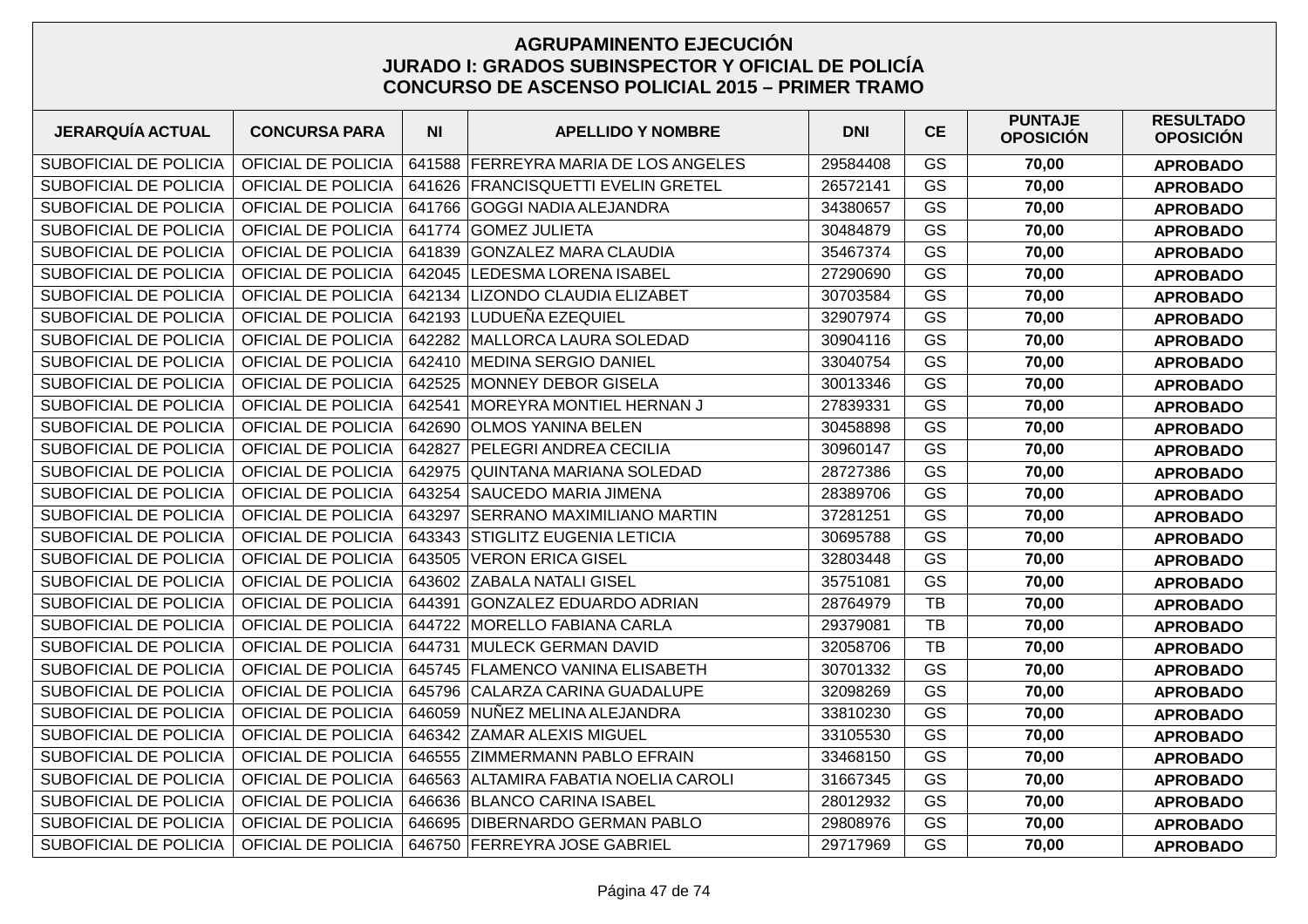| <b>JERARQUÍA ACTUAL</b> | <b>CONCURSA PARA</b> | <b>NI</b> | <b>APELLIDO Y NOMBRE</b>            | <b>DNI</b> | <b>CE</b> | <b>PUNTAJE</b><br><b>OPOSICIÓN</b> | <b>RESULTADO</b><br><b>OPOSICIÓN</b> |
|-------------------------|----------------------|-----------|-------------------------------------|------------|-----------|------------------------------------|--------------------------------------|
| SUBOFICIAL DE POLICIA   | OFICIAL DE POLICIA   |           | 646768 FIANT JOANA ANDREA           | 31818859   | <b>GS</b> | 70,00                              | <b>APROBADO</b>                      |
| SUBOFICIAL DE POLICIA   | OFICIAL DE POLICIA   | 646989    | <b>MERELE CRISTIAN LEANDRO</b>      | 29980391   | <b>GS</b> | 70,00                              | <b>APROBADO</b>                      |
| SUBOFICIAL DE POLICIA   | OFICIAL DE POLICIA   |           | 647004 MONTERO MELINA RAQUEL NOEMI  | 30562144   | GS        | 70,00                              | <b>APROBADO</b>                      |
| SUBOFICIAL DE POLICIA   | OFICIAL DE POLICIA   |           | 647152 ROJAS ROSANA ELISABET        | 31313357   | GS        | 70,00                              | <b>APROBADO</b>                      |
| SUBOFICIAL DE POLICIA   | OFICIAL DE POLICIA   | 647292    | <b>VERGARA MARCELO MARTIN</b>       | 27880119   | <b>GS</b> | 70,00                              | <b>APROBADO</b>                      |
| SUBOFICIAL DE POLICIA   | OFICIAL DE POLICIA   |           | 647594 GOMEZ ALEJANDRO ANDRES       | 33726233   | GS        | 70,00                              | <b>APROBADO</b>                      |
| SUBOFICIAL DE POLICIA   | OFICIAL DE POLICIA   | 647616    | <b>GOMEZ JESUS JUAN C</b>           | 28524692   | GS        | 70,00                              | <b>APROBADO</b>                      |
| SUBOFICIAL DE POLICIA   | OFICIAL DE POLICIA   |           | 647683 MARTINEZ ROCIO DEL ROSARIO   | 34267925   | GS        | 70,00                              | <b>APROBADO</b>                      |
| SUBOFICIAL DE POLICIA   | OFICIAL DE POLICIA   |           | 647764 PAEZ DANIEL CARMELO          | 27414211   | GS        | 70,00                              | <b>APROBADO</b>                      |
| SUBOFICIAL DE POLICIA   | OFICIAL DE POLICIA   | 647829    | <b>ROSSI YAMILA SOLEDAD</b>         | 34885123   | <b>GS</b> | 70,00                              | <b>APROBADO</b>                      |
| SUBOFICIAL DE POLICIA   | OFICIAL DE POLICIA   |           | 647926 FENOGLIO ELIANA ALEJANDRA    | 27887304   | GS        | 70,00                              | <b>APROBADO</b>                      |
| SUBOFICIAL DE POLICIA   | OFICIAL DE POLICIA   | 647977    | <b>GONZALES EVELYN KIMEY</b>        | 33742807   | GS        | 70,00                              | <b>APROBADO</b>                      |
| SUBOFICIAL DE POLICIA   | OFICIAL DE POLICIA   |           | 648001 HOCHSTRASSER CESAR DANTE     | 33281202   | GS        | 70,00                              | <b>APROBADO</b>                      |
| SUBOFICIAL DE POLICIA   | OFICIAL DE POLICIA   |           | 648027 MARSALA PEDRO ALEJANDRO      | 33283804   | GS        | 70,00                              | <b>APROBADO</b>                      |
| SUBOFICIAL DE POLICIA   | OFICIAL DE POLICIA   |           | 648086 ROA VICTOR DAVID             | 29089706   | <b>GS</b> | 70,00                              | <b>APROBADO</b>                      |
| SUBOFICIAL DE POLICIA   | OFICIAL DE POLICIA   |           | 648116 SENA NATALIA ROMINA          | 31141131   | GS        | 70,00                              | <b>APROBADO</b>                      |
| SUBOFICIAL DE POLICIA   | OFICIAL DE POLICIA   | 648230    | <b>FRETE GABRIELA ELISABET</b>      | 29850752   | GS        | 70,00                              | <b>APROBADO</b>                      |
| SUBOFICIAL DE POLICIA   | OFICIAL DE POLICIA   | 648728    | <b>CACERES SERGIO DARIO</b>         | 30388520   | GS        | 70,00                              | <b>APROBADO</b>                      |
| SUBOFICIAL DE POLICIA   | OFICIAL DE POLICIA   |           | 648825 GARCIA MARCOS DAMIAN         | 32004405   | GS        | 70,00                              | <b>APROBADO</b>                      |
| SUBOFICIAL DE POLICIA   | OFICIAL DE POLICIA   | 648884    | LOPEZ PABLO ALEJANDRO               | 31708645   | <b>GS</b> | 70,00                              | <b>APROBADO</b>                      |
| SUBOFICIAL DE POLICIA   | OFICIAL DE POLICIA   | 648965    | <b>OLDANI MARCOS MARCELO</b>        | 29818255   | GS        | 70,00                              | <b>APROBADO</b>                      |
| SUBOFICIAL DE POLICIA   | OFICIAL DE POLICIA   | 649023    | <b>SECANELL GASTON NICOLAS</b>      | 33113713   | GS        | 70,00                              | <b>APROBADO</b>                      |
| SUBOFICIAL DE POLICIA   | OFICIAL DE POLICIA   |           | 649104 VILLARUEL MAXIMILIANO        | 33296599   | GS        | 70,00                              | <b>APROBADO</b>                      |
| SUBOFICIAL DE POLICIA   | OFICIAL DE POLICIA   |           | 649163 BENITEZ MATIAS GASTON        | 31474305   | GS        | 70,00                              | <b>APROBADO</b>                      |
| SUBOFICIAL DE POLICIA   | OFICIAL DE POLICIA   | 649228    | <b>CERRI ROBERTO MARTIN</b>         | 33596131   | <b>GS</b> | 70,00                              | <b>APROBADO</b>                      |
| SUBOFICIAL DE POLICIA   | OFICIAL DE POLICIA   | 649244    | CONTRERAS FEDERICO EMANUEL          | 32621158   | GS        | 70,00                              | <b>APROBADO</b>                      |
| SUBOFICIAL DE POLICIA   | OFICIAL DE POLICIA   | 649261    | <b>DEGIORGIO ESTELA LAURA</b>       | 26968720   | GS        | 70,00                              | <b>APROBADO</b>                      |
| SUBOFICIAL DE POLICIA   | OFICIAL DE POLICIA   |           | 649295 GARNICA MARIA DE LOS ANGELES | 29287236   | GS        | 70,00                              | <b>APROBADO</b>                      |
| SUBOFICIAL DE POLICIA   | OFICIAL DE POLICIA   |           | 649309 GAUNA MAURO DARIO SILVIO     | 28237007   | GS        | 70,00                              | <b>APROBADO</b>                      |
| SUBOFICIAL DE POLICIA   | OFICIAL DE POLICIA   | 649341    | MANSILLA MARINA ELIZABETH           | 26961829   | GS        | 70,00                              | <b>APROBADO</b>                      |
| SUBOFICIAL DE POLICIA   | OFICIAL DE POLICIA   | 649597    | GAMARRA CLAUDIO SANTOS              | 33312226   | GS        | 70,00                              | <b>APROBADO</b>                      |
| SUBOFICIAL DE POLICIA   | OFICIAL DE POLICIA   |           | 649643 MARIAUX ROXANA ANABELA       | 31273119   | GS        | 70,00                              | <b>APROBADO</b>                      |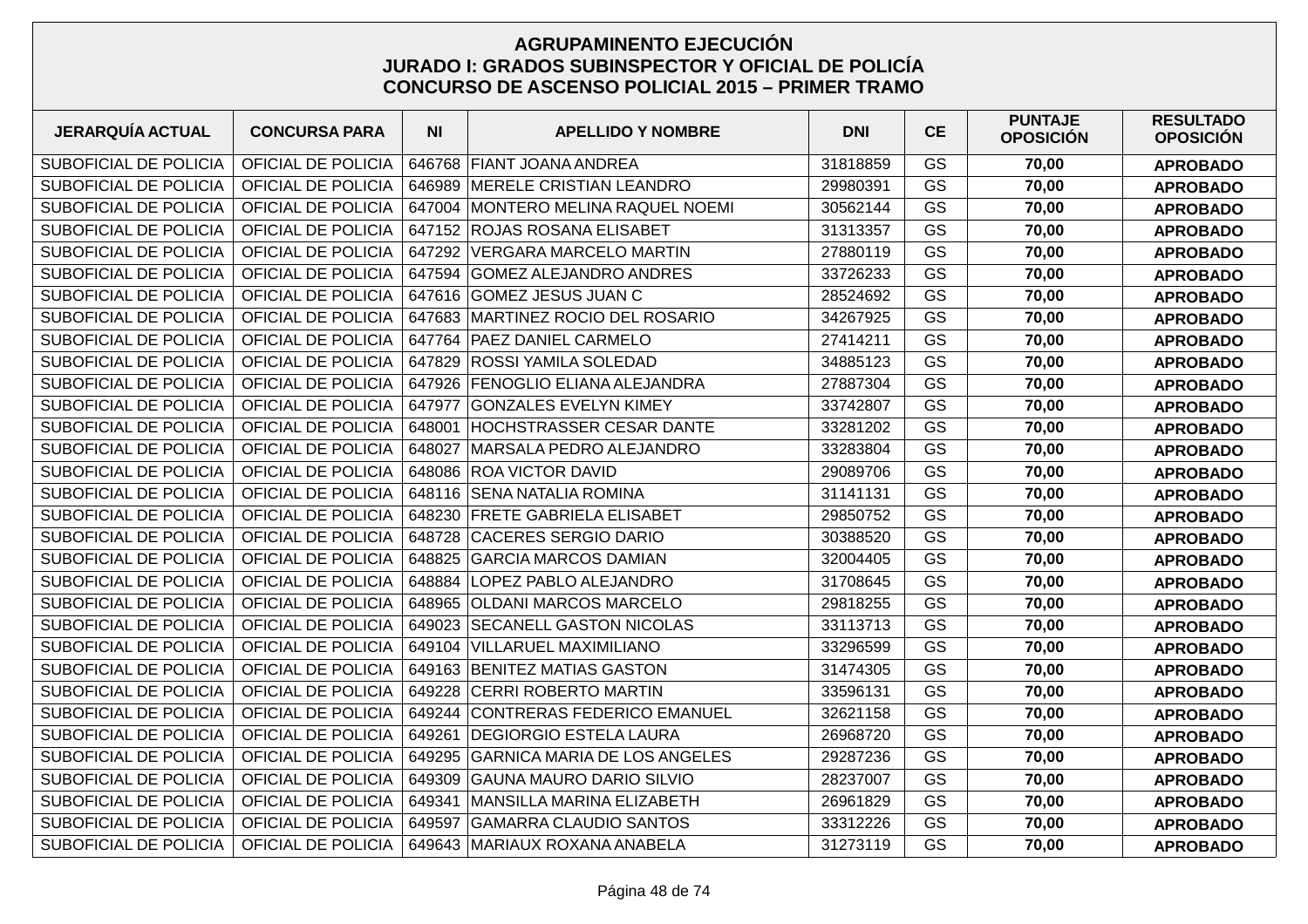| <b>JERARQUÍA ACTUAL</b> | <b>CONCURSA PARA</b> | <b>NI</b> | <b>APELLIDO Y NOMBRE</b>             | <b>DNI</b> | <b>CE</b> | <b>PUNTAJE</b><br><b>OPOSICIÓN</b> | <b>RESULTADO</b><br><b>OPOSICIÓN</b> |
|-------------------------|----------------------|-----------|--------------------------------------|------------|-----------|------------------------------------|--------------------------------------|
| SUBOFICIAL DE POLICIA   | OFICIAL DE POLICIA   |           | 649791 DUBIN MARIO GERMAN            | 30291494   | TB        | 70,00                              | <b>APROBADO</b>                      |
| SUBOFICIAL DE POLICIA   | OFICIAL DE POLICIA   |           | 649848 BARBOZA ALVARADO BERNARDO     | 34083902   | <b>GS</b> | 70,00                              | <b>APROBADO</b>                      |
| SUBOFICIAL DE POLICIA   | OFICIAL DE POLICIA   |           | 650251 BONETTI VANESA GUADALUPE      | 35131700   | GS        | 70,00                              | <b>APROBADO</b>                      |
| SUBOFICIAL DE POLICIA   | OFICIAL DE POLICIA   |           | 650277 BORDA LUCIANO RAFAEL          | 26376793   | GS        | 70,00                              | <b>APROBADO</b>                      |
| SUBOFICIAL DE POLICIA   | OFICIAL DE POLICIA   |           | 650382 CASCO JULIAN JOAQUIN          | 32860908   | <b>GS</b> | 70,00                              | <b>APROBADO</b>                      |
| SUBOFICIAL DE POLICIA   | OFICIAL DE POLICIA   |           | 650455 CHAMORRO ELISABET ESMERALDA   | 26985654   | GS        | 70,00                              | <b>APROBADO</b>                      |
| SUBOFICIAL DE POLICIA   | OFICIAL DE POLICIA   |           | 650609 ESCRIBANICH MATIAS RAMON      | 35131707   | GS        | 70,00                              | <b>APROBADO</b>                      |
| SUBOFICIAL DE POLICIA   | OFICIAL DE POLICIA   |           | 650935 GOMEZ LUIS EXEQUIEL           | 28855785   | GS        | 70,00                              | <b>APROBADO</b>                      |
| SUBOFICIAL DE POLICIA   | OFICIAL DE POLICIA   |           | 650951 GONZALEZ CARLOS NESTOR        | 26985606   | GS        | 70,00                              | <b>APROBADO</b>                      |
| SUBOFICIAL DE POLICIA   | OFICIAL DE POLICIA   |           | 650986 GONZALEZ MARIA SOLEDAD        | 28127279   | <b>GS</b> | 70,00                              | <b>APROBADO</b>                      |
| SUBOFICIAL DE POLICIA   | OFICIAL DE POLICIA   |           | 651010 GUERRERO FLORES CARLOS FABIAN | 34565206   | GS        | 70,00                              | <b>APROBADO</b>                      |
| SUBOFICIAL DE POLICIA   | OFICIAL DE POLICIA   |           | 651150 LEDESMA GASTON LABRIANO       | 31155537   | GS        | 70,00                              | <b>APROBADO</b>                      |
| SUBOFICIAL DE POLICIA   | OFICIAL DE POLICIA   |           | 651206 LOPEZ ANABELA GISELA          | 30828509   | GS        | 70,00                              | <b>APROBADO</b>                      |
| SUBOFICIAL DE POLICIA   | OFICIAL DE POLICIA   | 651389    | MARTINEZ GERARDO RAUL                | 31341369   | GS        | 70,00                              | <b>APROBADO</b>                      |
| SUBOFICIAL DE POLICIA   | OFICIAL DE POLICIA   | 651460    | MENDOZA ANALIA MARIA LAURA           | 26376682   | <b>GS</b> | 70,00                              | <b>APROBADO</b>                      |
| SUBOFICIAL DE POLICIA   | OFICIAL DE POLICIA   |           | 651478 MENDOZA AUGUSTO MAXIMILIANO   | 29401867   | GS        | 70,00                              | <b>APROBADO</b>                      |
| SUBOFICIAL DE POLICIA   | OFICIAL DE POLICIA   | 651541    | MONTERO EDUARDO DANIEL               | 27761082   | GS        | 70,00                              | <b>APROBADO</b>                      |
| SUBOFICIAL DE POLICIA   | OFICIAL DE POLICIA   |           | 651885 PEREYRA SANTIAGO JAVIER A     | 27511668   | GS        | 70,00                              | <b>APROBADO</b>                      |
| SUBOFICIAL DE POLICIA   | OFICIAL DE POLICIA   |           | 651915 PEREZ MOYANO IVAN JESUS       | 31341102   | GS        | 70,00                              | <b>APROBADO</b>                      |
| SUBOFICIAL DE POLICIA   | OFICIAL DE POLICIA   |           | 652105 RIOS LEONARDO FABIAN          | 33122829   | <b>GS</b> | 70,00                              | <b>APROBADO</b>                      |
| SUBOFICIAL DE POLICIA   | OFICIAL DE POLICIA   |           | 652326 SANTORO MALVINA CAREN         | 29722490   | GS        | 70,00                              | <b>APROBADO</b>                      |
| SUBOFICIAL DE POLICIA   | OFICIAL DE POLICIA   | 652491    | SILVA JOSE LUIS                      | 32004414   | GS        | 70,00                              | <b>APROBADO</b>                      |
| SUBOFICIAL DE POLICIA   | OFICIAL DE POLICIA   | 652580    | <b>TASORI NATALIA SOLEDAD</b>        | 29566932   | GS        | 70,00                              | <b>APROBADO</b>                      |
| SUBOFICIAL DE POLICIA   | OFICIAL DE POLICIA   | 652598    | THEULES MARIA DEL ROSARIO            | 36001157   | GS        | 70,00                              | <b>APROBADO</b>                      |
| SUBOFICIAL DE POLICIA   | OFICIAL DE POLICIA   | 652661    | TRIONFINI ALEJANDRO CLAUDIO          | 33957021   | <b>GS</b> | 70,00                              | <b>APROBADO</b>                      |
| SUBOFICIAL DE POLICIA   | OFICIAL DE POLICIA   |           | 652831 RECIO EDGARDO GABRIEL         | 35651126   | GS        | 70,00                              | <b>APROBADO</b>                      |
| SUBOFICIAL DE POLICIA   | OFICIAL DE POLICIA   | 652849    | MOLINA DIEGO RAFAEL                  | 28736213   | GS        | 70,00                              | <b>APROBADO</b>                      |
| SUBOFICIAL DE POLICIA   | OFICIAL DE POLICIA   |           | 652938 BOGNER GABRIEL ALEJANDRO      | 32303090   | GS        | 70,00                              | <b>APROBADO</b>                      |
| SUBOFICIAL DE POLICIA   | OFICIAL DE POLICIA   |           | 653071   MARCHETTI RAUL OSCAR        | 30761232   | GS        | 70,00                              | <b>APROBADO</b>                      |
| SUBOFICIAL DE POLICIA   | OFICIAL DE POLICIA   | 653098    | <b>MEZA DARIO EMANUEL</b>            | 32177256   | GS        | 70,00                              | <b>APROBADO</b>                      |
| SUBOFICIAL DE POLICIA   | OFICIAL DE POLICIA   |           | 653233 AGUIRRE ANTONIO ORLANDO       | 32370717   | GS        | 70,00                              | <b>APROBADO</b>                      |
| SUBOFICIAL DE POLICIA   | OFICIAL DE POLICIA   |           | 653594 FLORITO EMILIANO MANUEL       | 33562680   | GS        | 70,00                              | <b>APROBADO</b>                      |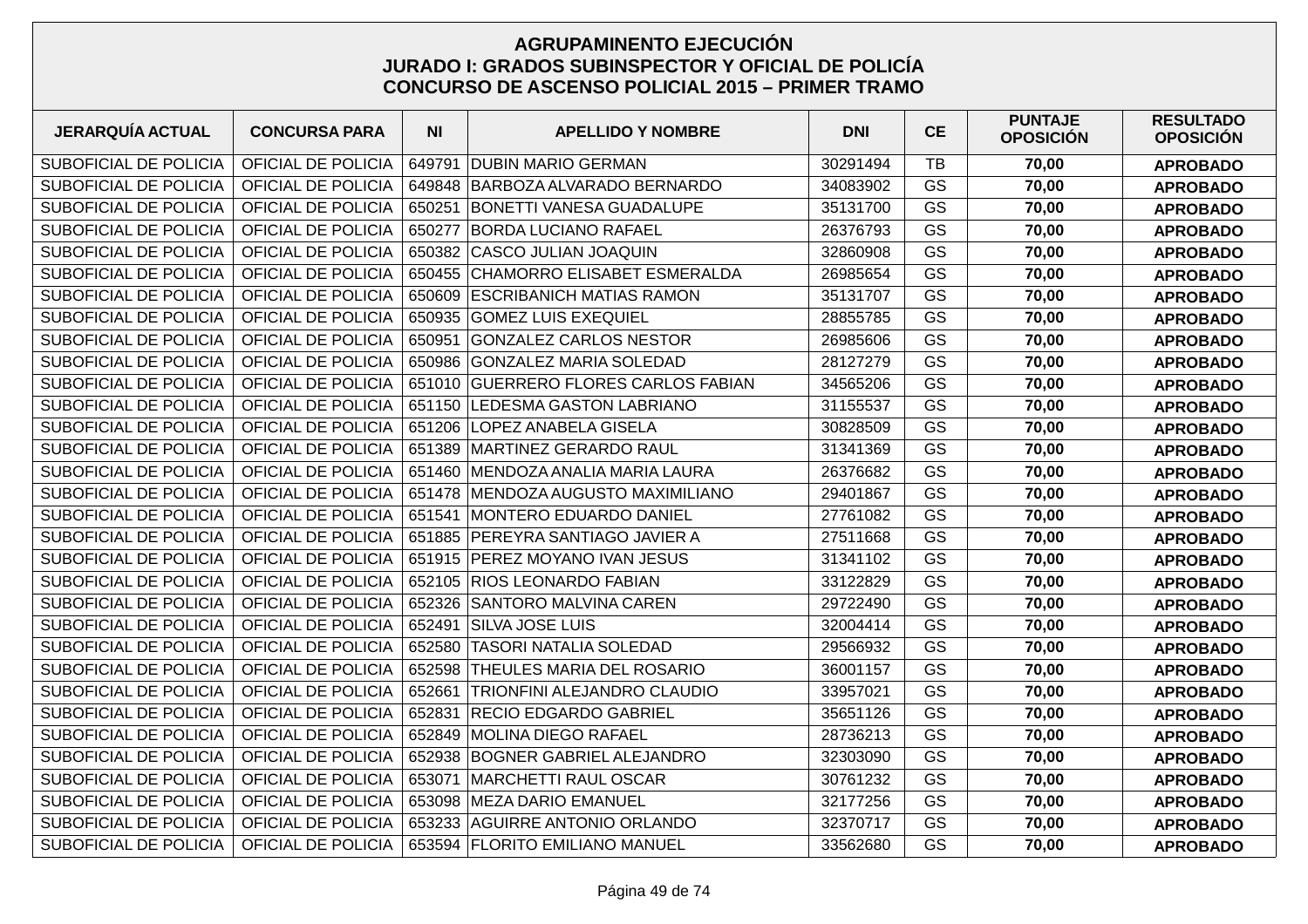| <b>JERARQUÍA ACTUAL</b> | <b>CONCURSA PARA</b> | <b>NI</b> | <b>APELLIDO Y NOMBRE</b>              | <b>DNI</b> | <b>CE</b> | <b>PUNTAJE</b><br><b>OPOSICIÓN</b> | <b>RESULTADO</b><br><b>OPOSICIÓN</b> |
|-------------------------|----------------------|-----------|---------------------------------------|------------|-----------|------------------------------------|--------------------------------------|
| SUBOFICIAL DE POLICIA   | OFICIAL DE POLICIA   | 653764    | MONTES JULIO ADRIAN                   | 30287938   | GS        | 70,00                              | <b>APROBADO</b>                      |
| SUBOFICIAL DE POLICIA   | OFICIAL DE POLICIA   | 653811    | PONCE RICARDO NICOLAS                 | 33916279   | GS        | 70,00                              | <b>APROBADO</b>                      |
| SUBOFICIAL DE POLICIA   | OFICIAL DE POLICIA   |           | 653853 RUIZ DIAZ DIEGO DAVID          | 33354108   | GS        | 70,00                              | <b>APROBADO</b>                      |
| SUBOFICIAL DE POLICIA   | OFICIAL DE POLICIA   | 653942    | SOTELO JOSE RICARDO                   | 33071279   | GS        | 70,00                              | <b>APROBADO</b>                      |
| SUBOFICIAL DE POLICIA   | OFICIAL DE POLICIA   | 654078    | <b>WALKER MARTIN FERNANDO</b>         | 31608961   | GS        | 70,00                              | <b>APROBADO</b>                      |
| SUBOFICIAL DE POLICIA   | OFICIAL DE POLICIA   | 654329    | <b>ARALLA GISELA VANINA</b>           | 25883515   | GS        | 70,00                              | <b>APROBADO</b>                      |
| SUBOFICIAL DE POLICIA   | OFICIAL DE POLICIA   | 654663    | CAÑETE NESTOR ORLANDO                 | 27446792   | GS        | 70,00                              | <b>APROBADO</b>                      |
| SUBOFICIAL DE POLICIA   | OFICIAL DE POLICIA   | 654868    | <b>CUATRIN ALVAREZ MARIA INES</b>     | 33562849   | GS        | 70,00                              | <b>APROBADO</b>                      |
| SUBOFICIAL DE POLICIA   | OFICIAL DE POLICIA   | 654914    | <b>DIAZ MARIA CELESTE</b>             | 31200511   | GS        | 70,00                              | <b>APROBADO</b>                      |
| SUBOFICIAL DE POLICIA   | OFICIAL DE POLICIA   | 654949    | <b>DUARTE MARISA BEATRIZ</b>          | 28760944   | GS        | 70,00                              | <b>APROBADO</b>                      |
| SUBOFICIAL DE POLICIA   | OFICIAL DE POLICIA   | 654957    | <b>DUSSO ALBERTO SEBASTIAN</b>        | 29896971   | GS        | 70,00                              | <b>APROBADO</b>                      |
| SUBOFICIAL DE POLICIA   | OFICIAL DE POLICIA   | 655040    | <b>FERNANDEZ MONZONIS JOSE MATIAS</b> | 33684280   | GS        | 70,00                              | <b>APROBADO</b>                      |
| SUBOFICIAL DE POLICIA   | OFICIAL DE POLICIA   |           | 655163 FUMIS STELA MARIS              | 27237484   | GS        | 70,00                              | <b>APROBADO</b>                      |
| SUBOFICIAL DE POLICIA   | OFICIAL DE POLICIA   | 655279    | <b>GOMEZ JUANA MARIANELA GISELA</b>   | 30803721   | GS        | 70,00                              | <b>APROBADO</b>                      |
| SUBOFICIAL DE POLICIA   | OFICIAL DE POLICIA   | 655309    | <b>GONZALEZ ANALIA PILAR</b>          | 34563650   | GS        | 70,00                              | <b>APROBADO</b>                      |
| SUBOFICIAL DE POLICIA   | OFICIAL DE POLICIA   | 655414    | <b>GRUDZIEN SILVANA MARIA</b>         | 26720099   | GS        | 70,00                              | <b>APROBADO</b>                      |
| SUBOFICIAL DE POLICIA   | OFICIAL DE POLICIA   |           | 655490 HUSSEIN YASMIN GUADALUPE       | 34828184   | GS        | 70,00                              | <b>APROBADO</b>                      |
| SUBOFICIAL DE POLICIA   | OFICIAL DE POLICIA   | 655597    | <b>LEGUIZAMON JONATAN ALBERTO</b>     | 33687119   | GS        | 70,00                              | <b>APROBADO</b>                      |
| SUBOFICIAL DE POLICIA   | OFICIAL DE POLICIA   | 655643    | LOPEZ FRANCO GONZALO                  | 29877661   | GS        | 70,00                              | <b>APROBADO</b>                      |
| SUBOFICIAL DE POLICIA   | OFICIAL DE POLICIA   | 655872    | <b>MENCIA MATIAS ALFONSO</b>          | 31419280   | GS        | 70,00                              | <b>APROBADO</b>                      |
| SUBOFICIAL DE POLICIA   | OFICIAL DE POLICIA   | 656135    | ORONA MAURICIO SEBASTIAN              | 35748754   | GS        | 70,00                              | <b>APROBADO</b>                      |
| SUBOFICIAL DE POLICIA   | OFICIAL DE POLICIA   | 656186    | <b>PABE LUCAS EMILIANO</b>            | 34731644   | GS        | 70,00                              | <b>APROBADO</b>                      |
| SUBOFICIAL DE POLICIA   | OFICIAL DE POLICIA   | 656216    | <b>PANCERA FACUNDO DANIEL</b>         | 32376146   | GS        | 70,00                              | <b>APROBADO</b>                      |
| SUBOFICIAL DE POLICIA   | OFICIAL DE POLICIA   | 656267    | <b>PERALTA VICTORINO CESAR</b>        | 26956378   | GS        | 70,00                              | <b>APROBADO</b>                      |
| SUBOFICIAL DE POLICIA   | OFICIAL DE POLICIA   | 656411    | RAMIRA PAOLA NOEMI                    | 33015117   | GS        | 70,00                              | <b>APROBADO</b>                      |
| SUBOFICIAL DE POLICIA   | OFICIAL DE POLICIA   | 656569    | <b>ROJAS STELA MARIS</b>              | 29456428   | GS        | 70,00                              | <b>APROBADO</b>                      |
| SUBOFICIAL DE POLICIA   | OFICIAL DE POLICIA   | 656691    | <b>SALA GISELA MILVANA</b>            | 28239828   | GS        | 70,00                              | <b>APROBADO</b>                      |
| SUBOFICIAL DE POLICIA   | OFICIAL DE POLICIA   | 656704    | SALINAS HUGO DANIEL                   | 29929772   | GS        | 70,00                              | <b>APROBADO</b>                      |
| SUBOFICIAL DE POLICIA   | OFICIAL DE POLICIA   | 657140    | <b>ZARATE MARIA DEL ROSARIO</b>       | 28026769   | GS        | 70,00                              | <b>APROBADO</b>                      |
| SUBOFICIAL DE POLICIA   | OFICIAL DE POLICIA   | 433993    | <b>STREU FEDERICO ALEJANDRO</b>       | 12882362   | GS        | 65,00                              | <b>APROBADO</b>                      |
| SUBOFICIAL DE POLICIA   | OFICIAL DE POLICIA   | 514292    | <b>SUAREZ NOEL EUGENIO</b>            | 20579766   | GS        | 65,00                              | <b>APROBADO</b>                      |
| SUBOFICIAL DE POLICIA   | OFICIAL DE POLICIA   | 524522    | SARACHO ANGEL RICARDO                 | 21011695   | GS        | 65,00                              | <b>APROBADO</b>                      |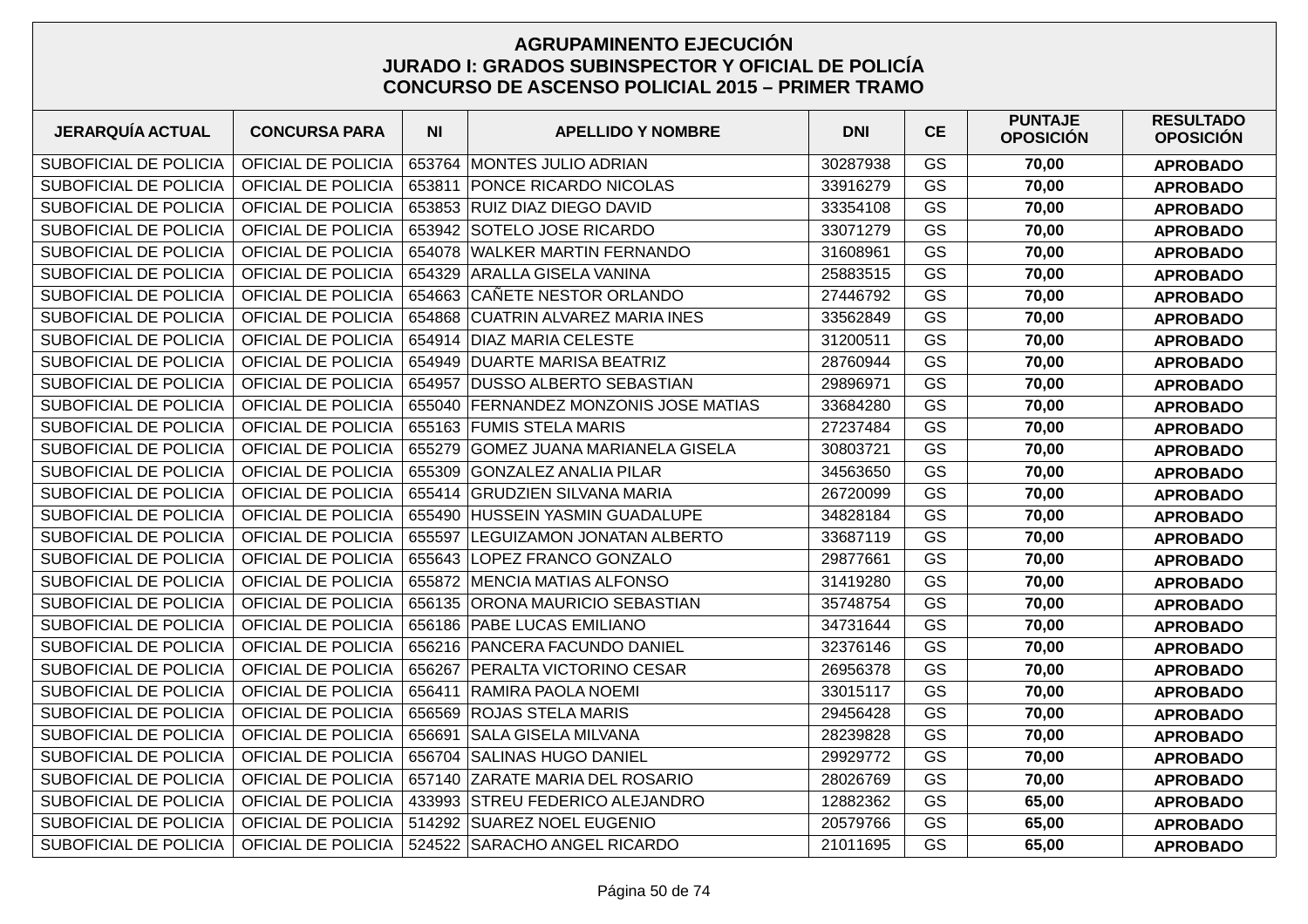| <b>JERARQUÍA ACTUAL</b> | <b>CONCURSA PARA</b> | <b>NI</b> | <b>APELLIDO Y NOMBRE</b>            | <b>DNI</b> | <b>CE</b> | <b>PUNTAJE</b><br><b>OPOSICIÓN</b> | <b>RESULTADO</b><br><b>OPOSICIÓN</b> |
|-------------------------|----------------------|-----------|-------------------------------------|------------|-----------|------------------------------------|--------------------------------------|
| SUBOFICIAL DE POLICIA   | OFICIAL DE POLICIA   | 528307    | <b>VENTURA RAQUEL MARINA</b>        | 23233549   | GS        | 65,00                              | <b>APROBADO</b>                      |
| SUBOFICIAL DE POLICIA   | OFICIAL DE POLICIA   | 528340    | MORELLI MARIA ISABEL                | 21521159   | GS        | 65,00                              | <b>APROBADO</b>                      |
| SUBOFICIAL DE POLICIA   | OFICIAL DE POLICIA   | 529206    | <b>TESEI SEBASTIAN ANDRES</b>       | 21590261   | <b>TM</b> | 65,00                              | <b>APROBADO</b>                      |
| SUBOFICIAL DE POLICIA   | OFICIAL DE POLICIA   | 529613    | <b>GARCIA JORGE ALBERTO</b>         | 22540982   | GS        | 65,00                              | <b>APROBADO</b>                      |
| SUBOFICIAL DE POLICIA   | OFICIAL DE POLICIA   | 529770    | CARRILLO JORGE ANTONIO              | 23465530   | GS        | 65,00                              | <b>APROBADO</b>                      |
| SUBOFICIAL DE POLICIA   | OFICIAL DE POLICIA   | 530972    | UNREIN GABRIEL GUSTAVO              | 26002405   | GS        | 65,00                              | <b>APROBADO</b>                      |
| SUBOFICIAL DE POLICIA   | OFICIAL DE POLICIA   | 531120    | <b>VILLALBA JESUS FABIAN</b>        | 23589904   | GS        | 65,00                              | <b>APROBADO</b>                      |
| SUBOFICIAL DE POLICIA   | OFICIAL DE POLICIA   |           | 531570 MONTENEGRO ANTONIO FABIAN    | 20356454   | GS        | 65,00                              | <b>APROBADO</b>                      |
| SUBOFICIAL DE POLICIA   | OFICIAL DE POLICIA   | 532665    | <b>GOMEZ MAURICIO FELIPE</b>        | 22215275   | GS        | 65,00                              | <b>APROBADO</b>                      |
| SUBOFICIAL DE POLICIA   | OFICIAL DE POLICIA   | 533734    | <b>BALMACEDA SERGIO IVAN</b>        | 22273212   | GS        | 65,00                              | <b>APROBADO</b>                      |
| SUBOFICIAL DE POLICIA   | OFICIAL DE POLICIA   | 534544    | <b>GONZALEZ FABIO FERNANDO</b>      | 24131834   | GS        | 65,00                              | <b>APROBADO</b>                      |
| SUBOFICIAL DE POLICIA   | OFICIAL DE POLICIA   | 534781    | <b>MAGAN OSCAR DARIO</b>            | 25904409   | GS        | 65,00                              | <b>APROBADO</b>                      |
| SUBOFICIAL DE POLICIA   | OFICIAL DE POLICIA   |           | 534994 MONZON JUAN RAUL             | 26383485   | GS        | 65,00                              | <b>APROBADO</b>                      |
| SUBOFICIAL DE POLICIA   | OFICIAL DE POLICIA   | 535796    | <b>ZEBALLOS RAMON ANTONIO</b>       | 23012060   | GS        | 65,00                              | <b>APROBADO</b>                      |
| SUBOFICIAL DE POLICIA   | OFICIAL DE POLICIA   | 535877    | CABRERA MARIA VERONICA              | 22152945   | GS        | 65,00                              | <b>APROBADO</b>                      |
| SUBOFICIAL DE POLICIA   | OFICIAL DE POLICIA   | 536580    | <b>BARRERA MAXIMILIANO ARIEL</b>    | 24063887   | GS        | 65,00                              | <b>APROBADO</b>                      |
| SUBOFICIAL DE POLICIA   | OFICIAL DE POLICIA   | 536636    | <b>BAYOT MARCELO ALBERTO</b>        | 22698219   | GS        | 65,00                              | <b>APROBADO</b>                      |
| SUBOFICIAL DE POLICIA   | OFICIAL DE POLICIA   |           | 538761 PAEZ WALTER DAVID            | 25887125   | GS        | 65,00                              | <b>APROBADO</b>                      |
| SUBOFICIAL DE POLICIA   | OFICIAL DE POLICIA   |           | 539058 RAMOS CRISTIAN ADRIAN        | 26189958   | GS        | 65,00                              | <b>APROBADO</b>                      |
| SUBOFICIAL DE POLICIA   | OFICIAL DE POLICIA   | 540307    | <b>GAVILAN MARIA DE LOS ANGELES</b> | 25924915   | GS        | 65,00                              | <b>APROBADO</b>                      |
| SUBOFICIAL DE POLICIA   | OFICIAL DE POLICIA   |           | 548651 PEREZ DANIEL RICARDO         | 27863042   | GS        | 65,00                              | <b>APROBADO</b>                      |
| SUBOFICIAL DE POLICIA   | OFICIAL DE POLICIA   | 548863    | SUREDA ALEJANDRO DAVID              | 26152242   | GS        | 65,00                              | <b>APROBADO</b>                      |
| SUBOFICIAL DE POLICIA   | OFICIAL DE POLICIA   | 549169    | CAPELLA SILVIA ANALIA               | 25079345   | GS        | 65,00                              | <b>APROBADO</b>                      |
| SUBOFICIAL DE POLICIA   | OFICIAL DE POLICIA   | 549223    | GALANZINO MARIA OFELIA              | 24980861   | GS        | 65,00                              | <b>APROBADO</b>                      |
| SUBOFICIAL DE POLICIA   | OFICIAL DE POLICIA   | 550167    | <b>GHIO DANIEL JUAN JOSE</b>        | 23978085   | GS        | 65,00                              | <b>APROBADO</b>                      |
| SUBOFICIAL DE POLICIA   | OFICIAL DE POLICIA   | 550906    | <b>SPRETZ SILVIO ANTONIO</b>        | 24586176   | GS        | 65,00                              | <b>APROBADO</b>                      |
| SUBOFICIAL DE POLICIA   | OFICIAL DE POLICIA   | 551741    | <b>BODE ROBERTO DARIO</b>           | 25751616   | GS        | 65,00                              | <b>APROBADO</b>                      |
| SUBOFICIAL DE POLICIA   | OFICIAL DE POLICIA   | 556459    | <b>FERNANDEZ ALEJANDRO ENRIQUE</b>  | 25607310   | GS        | 65,00                              | <b>APROBADO</b>                      |
| SUBOFICIAL DE POLICIA   | OFICIAL DE POLICIA   | 559725    | <b>GAUNA GUSTAVO MARCELO</b>        | 22952030   | GS        | 65,00                              | <b>APROBADO</b>                      |
| SUBOFICIAL DE POLICIA   | OFICIAL DE POLICIA   | 560910    | MARTINEZ PEDRO ALBERTO              | 22537658   | GS        | 65,00                              | <b>APROBADO</b>                      |
| SUBOFICIAL DE POLICIA   | OFICIAL DE POLICIA   | 561207    | <b>RIQUELME HORACIO RAUL</b>        | 24050014   | GS        | 65,00                              | <b>APROBADO</b>                      |
| SUBOFICIAL DE POLICIA   | OFICIAL DE POLICIA   |           | 561509 VILLALBA DARIO OSCAR         | 26669287   | GS        | 65,00                              | <b>APROBADO</b>                      |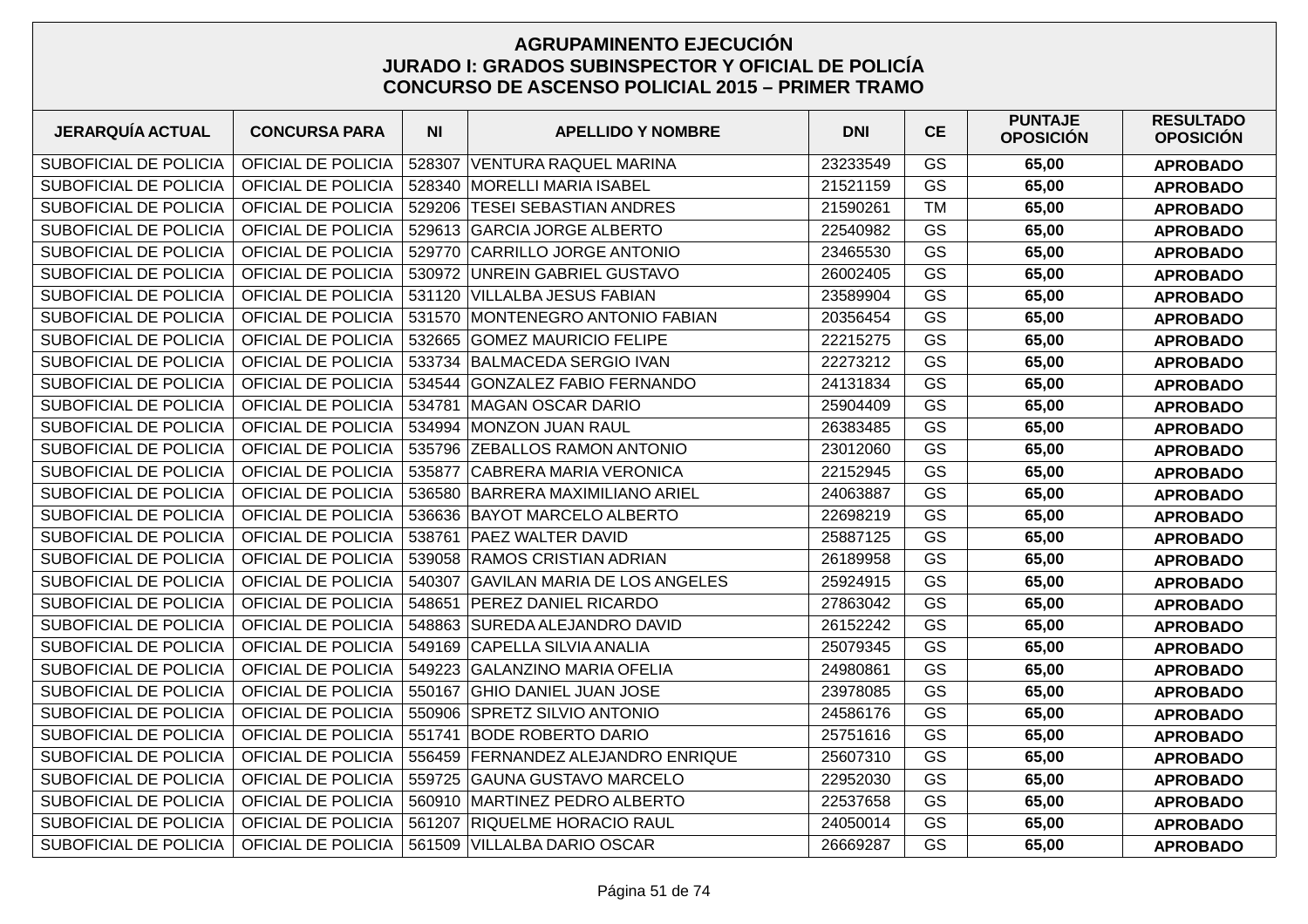| <b>JERARQUÍA ACTUAL</b> | <b>CONCURSA PARA</b> | <b>NI</b> | <b>APELLIDO Y NOMBRE</b>        | <b>DNI</b> | <b>CE</b> | <b>PUNTAJE</b><br><b>OPOSICIÓN</b> | <b>RESULTADO</b><br><b>OPOSICIÓN</b> |
|-------------------------|----------------------|-----------|---------------------------------|------------|-----------|------------------------------------|--------------------------------------|
| SUBOFICIAL DE POLICIA   | OFICIAL DE POLICIA   | 564656    | <b>CLAIRON SERGIO ANTONIO</b>   | 25381933   | GS        | 65,00                              | <b>APROBADO</b>                      |
| SUBOFICIAL DE POLICIA   | OFICIAL DE POLICIA   | 567655    | <b>ZEBALLOS WALDO LUCIO</b>     | 25910409   | GS        | 65,00                              | <b>APROBADO</b>                      |
| SUBOFICIAL DE POLICIA   | OFICIAL DE POLICIA   |           | 568040 MONACO FRANCISCO         | 28700487   | GS        | 65,00                              | <b>APROBADO</b>                      |
| SUBOFICIAL DE POLICIA   | OFICIAL DE POLICIA   | 569721    | <b>OLMOS GUILLERMO ANDRES</b>   | 28524140   | GS        | 65,00                              | <b>APROBADO</b>                      |
| SUBOFICIAL DE POLICIA   | OFICIAL DE POLICIA   | 570117    | <b>SPRETZ CARLOS EDUARDO</b>    | 29526630   | GS        | 65,00                              | <b>APROBADO</b>                      |
| SUBOFICIAL DE POLICIA   | OFICIAL DE POLICIA   | 573302    | MARTINEZ DIEGO JESUS MARIA      | 28891704   | GS        | 65,00                              | <b>APROBADO</b>                      |
| SUBOFICIAL DE POLICIA   | OFICIAL DE POLICIA   | 575801    | ROJAS ALEJANDRO RAUL            | 26020675   | GS        | 65,00                              | <b>APROBADO</b>                      |
| SUBOFICIAL DE POLICIA   | OFICIAL DE POLICIA   | 575984    | <b>VILLANUEVA JOSE ANTONIO</b>  | 24523706   | GS        | 65,00                              | <b>APROBADO</b>                      |
| SUBOFICIAL DE POLICIA   | OFICIAL DE POLICIA   | 576042    | <b>ZUVIRIA GUILLERMO DANIEL</b> | 28217575   | GS        | 65,00                              | <b>APROBADO</b>                      |
| SUBOFICIAL DE POLICIA   | OFICIAL DE POLICIA   | 577341    | <b>VEGA MAURICIO HERNAN</b>     | 25916358   | GS        | 65,00                              | <b>APROBADO</b>                      |
| SUBOFICIAL DE POLICIA   | OFICIAL DE POLICIA   | 577588    | <b>PACHECO LEANDRO DAVID</b>    | 26970323   | GS        | 65,00                              | <b>APROBADO</b>                      |
| SUBOFICIAL DE POLICIA   | OFICIAL DE POLICIA   | 578177    | <b>TAPIA IVAN ANDRES</b>        | 27163732   | GS        | 65,00                              | <b>APROBADO</b>                      |
| SUBOFICIAL DE POLICIA   | OFICIAL DE POLICIA   | 578908    | CHINELLATO MARA DE LOS ANGELES  | 30168000   | GS        | 65,00                              | <b>APROBADO</b>                      |
| SUBOFICIAL DE POLICIA   | OFICIAL DE POLICIA   | 581275    | <b>IBARRA EMILCE CARINA</b>     | 29354830   | GS        | 65,00                              | <b>APROBADO</b>                      |
| SUBOFICIAL DE POLICIA   | OFICIAL DE POLICIA   | 583189    | SANDOVAL GABRIEL ANDRES         | 27518842   | GS        | 65,00                              | <b>APROBADO</b>                      |
| SUBOFICIAL DE POLICIA   | OFICIAL DE POLICIA   | 584240    | CARRARA RUBEN JOSE              | 25157334   | GS        | 65,00                              | <b>APROBADO</b>                      |
| SUBOFICIAL DE POLICIA   | OFICIAL DE POLICIA   | 586161    | <b>ROLON FABIAN RODOLFO</b>     | 27128332   | GS        | 65,00                              | <b>APROBADO</b>                      |
| SUBOFICIAL DE POLICIA   | OFICIAL DE POLICIA   |           | 586943 BARRIOS EXEQUIEL GUSTAVO | 29401468   | GS        | 65,00                              | <b>APROBADO</b>                      |
| SUBOFICIAL DE POLICIA   | OFICIAL DE POLICIA   | 587389    | MIR DANIEL EDUARDO              | 25497270   | GS        | 65,00                              | <b>APROBADO</b>                      |
| SUBOFICIAL DE POLICIA   | OFICIAL DE POLICIA   | 589756    | <b>SANCHEZ HECTOR EDUARDO</b>   | 28556817   | GS        | 65,00                              | <b>APROBADO</b>                      |
| SUBOFICIAL DE POLICIA   | OFICIAL DE POLICIA   | 589811    | <b>SOLIS VICTOR RAFAEL</b>      | 31566240   | GS        | 65,00                              | <b>APROBADO</b>                      |
| SUBOFICIAL DE POLICIA   | OFICIAL DE POLICIA   | 592021    | ALVELO DIEGO HORACIO            | 28069731   | GS        | 65,00                              | <b>APROBADO</b>                      |
| SUBOFICIAL DE POLICIA   | OFICIAL DE POLICIA   | 592382    | <b>GODOY FABIAN AMALIO</b>      | 27749028   | GS        | 65,00                              | <b>APROBADO</b>                      |
| SUBOFICIAL DE POLICIA   | OFICIAL DE POLICIA   |           | 597082 PASTRANA GABRIEL HERNAN  | 24322587   | GS        | 65,00                              | <b>APROBADO</b>                      |
| SUBOFICIAL DE POLICIA   | OFICIAL DE POLICIA   | 597678    | ARGAÑARAZ LUIS ALBERTO          | 32889683   | GS        | 65,00                              | <b>APROBADO</b>                      |
| SUBOFICIAL DE POLICIA   | OFICIAL DE POLICIA   | 597848    | <b>PONCE PAMELA GISEL</b>       | 32336534   | GS        | 65,00                              | <b>APROBADO</b>                      |
| SUBOFICIAL DE POLICIA   | OFICIAL DE POLICIA   | 598445    | <b>PETERSEN PABLO CESAR</b>     | 30156808   | GS        | 65,00                              | <b>APROBADO</b>                      |
| SUBOFICIAL DE POLICIA   | OFICIAL DE POLICIA   | 600571    | NOVELLINO FLAVIO FERNANDO       | 24751270   | GS        | 65,00                              | <b>APROBADO</b>                      |
| SUBOFICIAL DE POLICIA   | OFICIAL DE POLICIA   | 601136    | NUÑEZ MAIRA VANINA              | 32824035   | GS        | 65,00                              | <b>APROBADO</b>                      |
| SUBOFICIAL DE POLICIA   | OFICIAL DE POLICIA   | 601187    | <b>BAELLA ARIEL ALBERTO</b>     | 29869391   | GS        | 65,00                              | <b>APROBADO</b>                      |
| SUBOFICIAL DE POLICIA   | OFICIAL DE POLICIA   | 601276    | MARIONI WALTER ADRIAN JESUS     | 28150408   | GS        | 65,00                              | <b>APROBADO</b>                      |
| SUBOFICIAL DE POLICIA   | OFICIAL DE POLICIA   |           | 601845 PALUDI IGNACIO RAUL      | 29354940   | GS        | 65,00                              | <b>APROBADO</b>                      |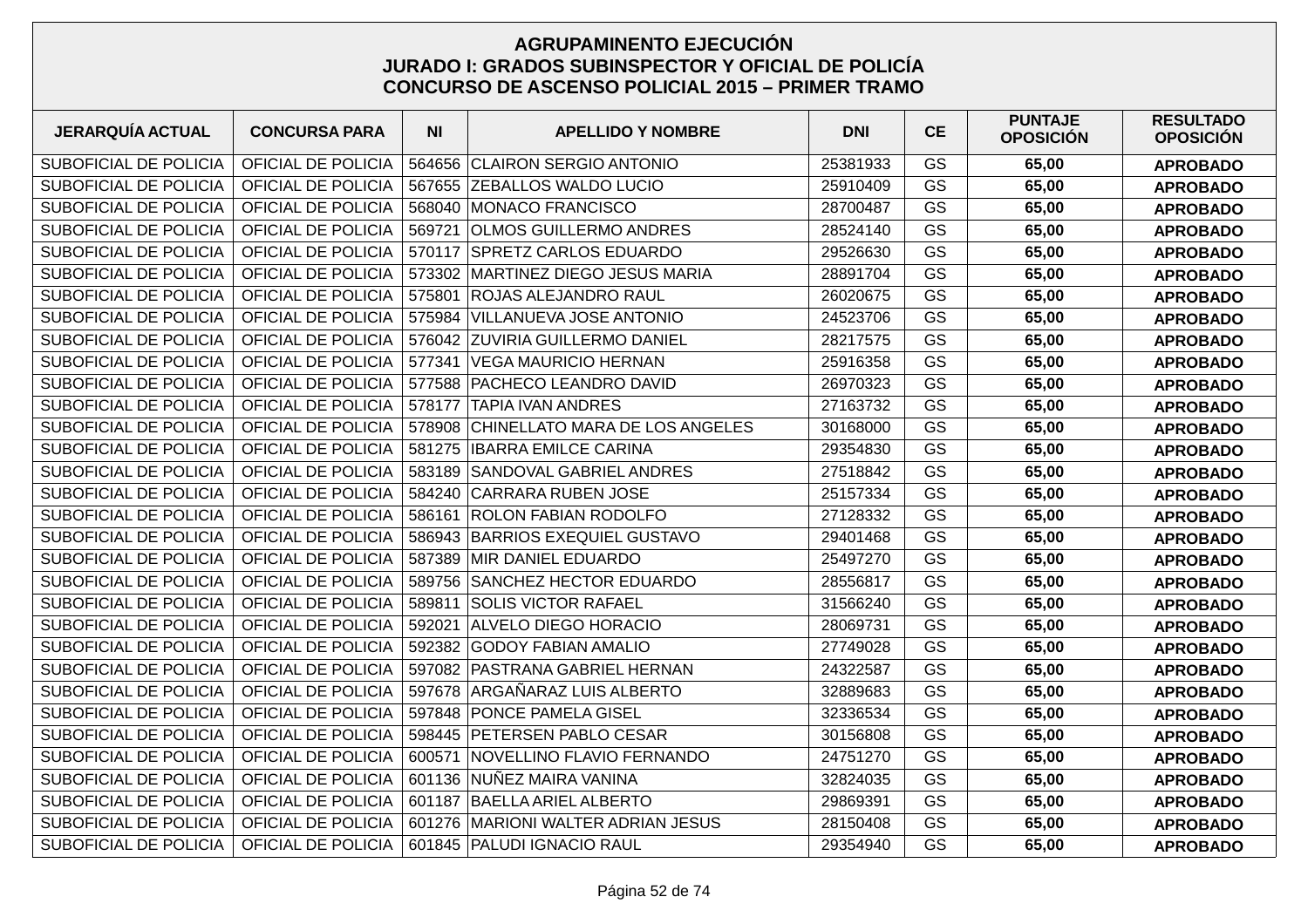| <b>JERARQUÍA ACTUAL</b> | <b>CONCURSA PARA</b> | <b>NI</b> | <b>APELLIDO Y NOMBRE</b>           | <b>DNI</b> | <b>CE</b> | <b>PUNTAJE</b><br><b>OPOSICIÓN</b> | <b>RESULTADO</b><br><b>OPOSICIÓN</b> |
|-------------------------|----------------------|-----------|------------------------------------|------------|-----------|------------------------------------|--------------------------------------|
| SUBOFICIAL DE POLICIA   | OFICIAL DE POLICIA   | 602167    | MANIBARDO JAVIER ALFREDO           | 27794009   | GS        | 65,00                              | <b>APROBADO</b>                      |
| SUBOFICIAL DE POLICIA   | OFICIAL DE POLICIA   | 602965    | <b>OLIVO RENE EMILIO</b>           | 24088238   | GS        | 65,00                              | <b>APROBADO</b>                      |
| SUBOFICIAL DE POLICIA   | OFICIAL DE POLICIA   | 605115    | <b>BROVEDAN ARIEL GUSTAVO</b>      | 25079227   | GS        | 65,00                              | <b>APROBADO</b>                      |
| SUBOFICIAL DE POLICIA   | OFICIAL DE POLICIA   | 606031    | LUNA ALFREDO CARLOS                | 31970887   | GS        | 65,00                              | <b>APROBADO</b>                      |
| SUBOFICIAL DE POLICIA   | OFICIAL DE POLICIA   | 606073    | <b>MANSILLA PABLO MARTIN</b>       | 28536327   | GS        | 65,00                              | <b>APROBADO</b>                      |
| SUBOFICIAL DE POLICIA   | OFICIAL DE POLICIA   | 607355    | BARBIERI GALVAN CLAUDIA ROXANA     | 30372941   | GS        | 65,00                              | <b>APROBADO</b>                      |
| SUBOFICIAL DE POLICIA   | OFICIAL DE POLICIA   | 607509    | CARPIGNANO VALERIA PAOLA           | 30484705   | GS        | 65,00                              | <b>APROBADO</b>                      |
| SUBOFICIAL DE POLICIA   | OFICIAL DE POLICIA   | 608823    | <b>PESCI SERGIO ARIEL</b>          | 30787868   | <b>SE</b> | 65,00                              | <b>APROBADO</b>                      |
| SUBOFICIAL DE POLICIA   | OFICIAL DE POLICIA   | 608963    | <b>VARELA BRIAN RODRIGO</b>        | 25637470   | GS        | 65,00                              | <b>APROBADO</b>                      |
| SUBOFICIAL DE POLICIA   | OFICIAL DE POLICIA   | 610542    | <b>ODETTI DANIEL GUSTAVO</b>       | 30109490   | GS        | 65,00                              | <b>APROBADO</b>                      |
| SUBOFICIAL DE POLICIA   | OFICIAL DE POLICIA   | 612502    | <b>ORTEGA GONZALO DANIEL</b>       | 31021665   | GS        | 65,00                              | <b>APROBADO</b>                      |
| SUBOFICIAL DE POLICIA   | OFICIAL DE POLICIA   | 613533    | MUÑOZ IVAN GONZALO ISIDORO         | 26633923   | GS        | 65,00                              | <b>APROBADO</b>                      |
| SUBOFICIAL DE POLICIA   | OFICIAL DE POLICIA   |           | 616109 AQUINO JOANA VANESA         | 32176243   | GS        | 65,00                              | <b>APROBADO</b>                      |
| SUBOFICIAL DE POLICIA   | OFICIAL DE POLICIA   | 616257    | MERLO MARIA JOSE                   | 29991874   | GS        | 65,00                              | <b>APROBADO</b>                      |
| SUBOFICIAL DE POLICIA   | OFICIAL DE POLICIA   | 619612    | SUPERTINO EDUARDO SANTIAGO         | 31474346   | GS        | 65,00                              | <b>APROBADO</b>                      |
| SUBOFICIAL DE POLICIA   | OFICIAL DE POLICIA   | 619850    | <b>REGINELLI JUAN PABLO</b>        | 28136564   | GS        | 65,00                              | <b>APROBADO</b>                      |
| SUBOFICIAL DE POLICIA   | OFICIAL DE POLICIA   | 620301    | <b>ROLDAN DAVID NICOLAS</b>        | 32301514   | GS        | 65,00                              | <b>APROBADO</b>                      |
| SUBOFICIAL DE POLICIA   | OFICIAL DE POLICIA   |           | 620475 HERMOSI VICTOR HUGO M       | 28017103   | GS        | 65,00                              | <b>APROBADO</b>                      |
| SUBOFICIAL DE POLICIA   | OFICIAL DE POLICIA   | 620572    | VALENZUELA MARTIN SEBASTIAN        | 25861640   | GS        | 65,00                              | <b>APROBADO</b>                      |
| SUBOFICIAL DE POLICIA   | OFICIAL DE POLICIA   | 620955    | <b>BRASIL GUSTAVO MARCELO</b>      | 29127698   | GS        | 65,00                              | <b>APROBADO</b>                      |
| SUBOFICIAL DE POLICIA   | OFICIAL DE POLICIA   | 621056    | <b>CEJAS DANTE EDUARDO</b>         | 29687125   | GS        | 65,00                              | <b>APROBADO</b>                      |
| SUBOFICIAL DE POLICIA   | OFICIAL DE POLICIA   | 621218    | <b>FERNANDEZ HECTOR CRISTIAN</b>   | 27117455   | GS        | 65,00                              | <b>APROBADO</b>                      |
| SUBOFICIAL DE POLICIA   | OFICIAL DE POLICIA   |           | 621293 GARCIA ANDREA HILDA         | 26985406   | GS        | 65,00                              | <b>APROBADO</b>                      |
| SUBOFICIAL DE POLICIA   | OFICIAL DE POLICIA   | 621617    | MARTINEZ HUGO MARCELO              | 28736483   | GS        | 65,00                              | <b>APROBADO</b>                      |
| SUBOFICIAL DE POLICIA   | OFICIAL DE POLICIA   | 621765    | <b>OLMOS GLADIS MARINA</b>         | 24320137   | GS        | 65,00                              | <b>APROBADO</b>                      |
| SUBOFICIAL DE POLICIA   | OFICIAL DE POLICIA   | 622362    | <b>ARMOA VANESA IVON</b>           | 26503177   | GS        | 65,00                              | <b>APROBADO</b>                      |
| SUBOFICIAL DE POLICIA   | OFICIAL DE POLICIA   | 622931    | <b>FERNANDEZ CEFERINO PATRICIO</b> | 28204422   | GS        | 65,00                              | <b>APROBADO</b>                      |
| SUBOFICIAL DE POLICIA   | OFICIAL DE POLICIA   | 623326    | <b>MORETTI ARIANA ESTELA</b>       | 28760915   | GS        | 65,00                              | <b>APROBADO</b>                      |
| SUBOFICIAL DE POLICIA   | OFICIAL DE POLICIA   | 624322    | GONZALEZ FLAVIA VERONICA           | 24275195   | GS        | 65,00                              | <b>APROBADO</b>                      |
| SUBOFICIAL DE POLICIA   | OFICIAL DE POLICIA   | 625078    | TARRAGONA RODOLFO FABIAN           | 25268832   | GS        | 65,00                              | <b>APROBADO</b>                      |
| SUBOFICIAL DE POLICIA   | OFICIAL DE POLICIA   | 625132    | <b>BAIGORRIA EDGARDO DARDO</b>     | 24893223   | GS        | 65,00                              | <b>APROBADO</b>                      |
| SUBOFICIAL DE POLICIA   | OFICIAL DE POLICIA   | 625345    | MANSILLA SANDRA CELESTE            | 26942692   | GS        | 65,00                              | <b>APROBADO</b>                      |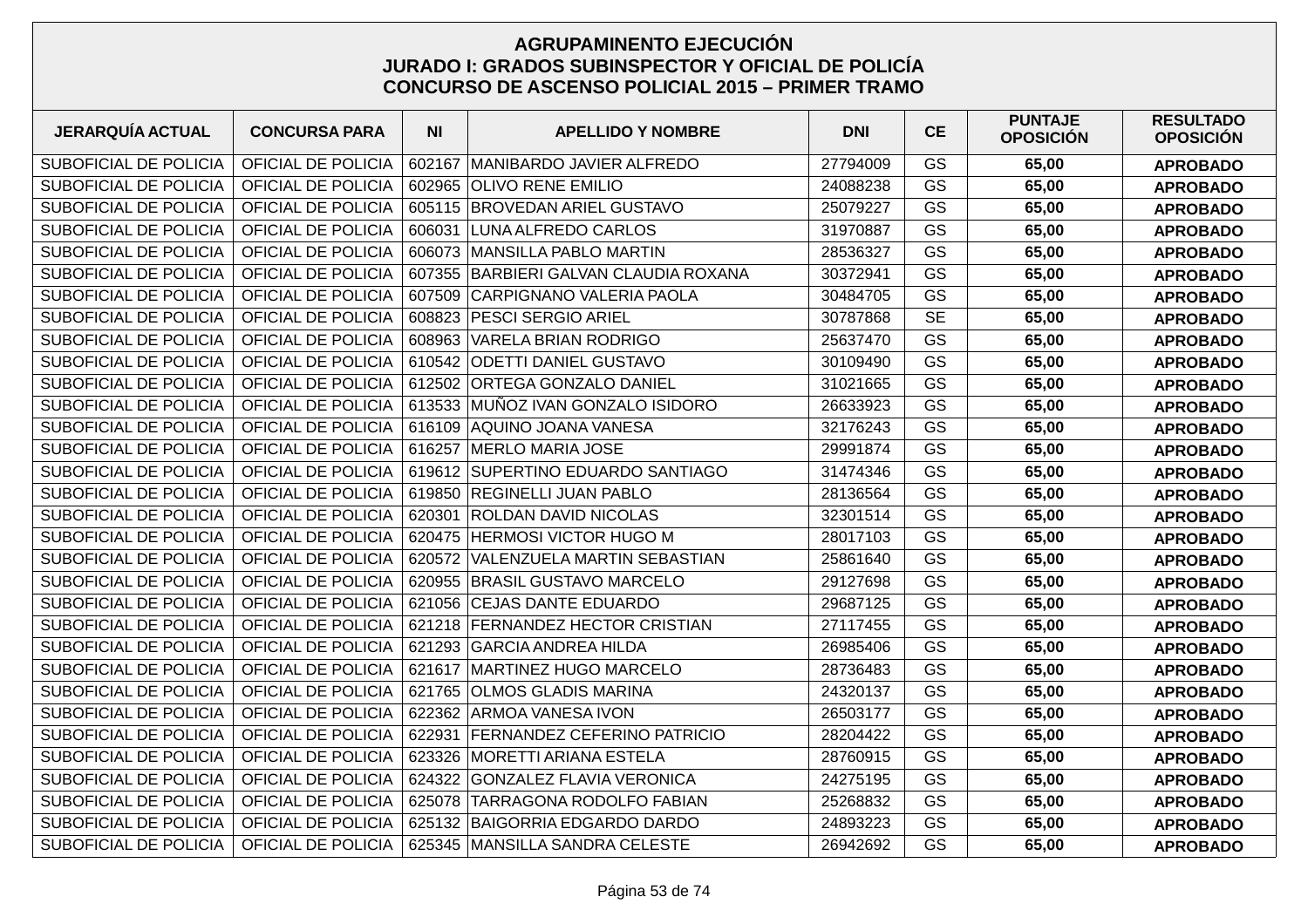| <b>JERARQUÍA ACTUAL</b> | <b>CONCURSA PARA</b> | <b>NI</b> | <b>APELLIDO Y NOMBRE</b>         | <b>DNI</b> | <b>CE</b> | <b>PUNTAJE</b><br><b>OPOSICIÓN</b> | <b>RESULTADO</b><br><b>OPOSICIÓN</b> |
|-------------------------|----------------------|-----------|----------------------------------|------------|-----------|------------------------------------|--------------------------------------|
| SUBOFICIAL DE POLICIA   | OFICIAL DE POLICIA   | 625591    | CARBONEL ROMINA ALEJANDRA        | 29612581   | GS        | 65,00                              | <b>APROBADO</b>                      |
| SUBOFICIAL DE POLICIA   | OFICIAL DE POLICIA   | 625698    | LEZCANO ZULMA LILIANA            | 31627553   | GS        | 65,00                              | <b>APROBADO</b>                      |
| SUBOFICIAL DE POLICIA   | OFICIAL DE POLICIA   | 625965    | <b>CEPEDA CLAUDIO ANDRES</b>     | 33859070   | GS        | 65,00                              | <b>APROBADO</b>                      |
| SUBOFICIAL DE POLICIA   | OFICIAL DE POLICIA   | 627119    | <b>VIVIANI MARIA CELESTE</b>     | 29370750   | GS        | 65,00                              | <b>APROBADO</b>                      |
| SUBOFICIAL DE POLICIA   | OFICIAL DE POLICIA   | 629286    | <b>RETAMAR ROLANDO RUBEN</b>     | 29354900   | GS        | 65,00                              | <b>APROBADO</b>                      |
| SUBOFICIAL DE POLICIA   | OFICIAL DE POLICIA   | 629723    | CAVALERI SEBASTIAN ANTONIO       | 27317979   | GS        | 65,00                              | <b>APROBADO</b>                      |
| SUBOFICIAL DE POLICIA   | OFICIAL DE POLICIA   | 630233    | LEIVA RODRIGO SEBASTIAN          | 27862058   | GS        | 65,00                              | <b>APROBADO</b>                      |
| SUBOFICIAL DE POLICIA   | OFICIAL DE POLICIA   | 630322    | MAYDANA ABEL OSCAR               | 32702462   | GS        | 65,00                              | <b>APROBADO</b>                      |
| SUBOFICIAL DE POLICIA   | OFICIAL DE POLICIA   | 630420    | <b>PACHECO MARIANO GASTON</b>    | 28074002   | GS        | 65,00                              | <b>APROBADO</b>                      |
| SUBOFICIAL DE POLICIA   | OFICIAL DE POLICIA   | 630675    | <b>SARMIENTO PABLO FACUNDO</b>   | 28828010   | GS        | 65,00                              | <b>APROBADO</b>                      |
| SUBOFICIAL DE POLICIA   | OFICIAL DE POLICIA   | 631132    | <b>FERNANDEZ DIEGO PABLO</b>     | 27935349   | GS        | 65,00                              | <b>APROBADO</b>                      |
| SUBOFICIAL DE POLICIA   | OFICIAL DE POLICIA   | 631388    | <b>MEDINA HERNAN ARIEL</b>       | 27697010   | GS        | 65,00                              | <b>APROBADO</b>                      |
| SUBOFICIAL DE POLICIA   | OFICIAL DE POLICIA   | 631515    | <b>ROCA MARTIN LUCIANO</b>       | 32968812   | GS        | 65,00                              | <b>APROBADO</b>                      |
| SUBOFICIAL DE POLICIA   | OFICIAL DE POLICIA   | 631639    | <b>SONA CRISTIAN JAVIER</b>      | 32300823   | GS        | 65,00                              | <b>APROBADO</b>                      |
| SUBOFICIAL DE POLICIA   | OFICIAL DE POLICIA   | 633534    | <b>ESPINDOLA MATIAS JOSE</b>     | 30380109   | GS        | 65,00                              | <b>APROBADO</b>                      |
| SUBOFICIAL DE POLICIA   | OFICIAL DE POLICIA   | 633739    | <b>GODOY NICOLAS DAVID</b>       | 34463322   | GS        | 65,00                              | <b>APROBADO</b>                      |
| SUBOFICIAL DE POLICIA   | OFICIAL DE POLICIA   | 633810    | <b>ZAMORA GUILLERMO DARIO</b>    | 31103416   | GS        | 65,00                              | <b>APROBADO</b>                      |
| SUBOFICIAL DE POLICIA   | OFICIAL DE POLICIA   | 633941    | MALDONADO MARIANO ALBERTO        | 27492929   | GS        | 65,00                              | <b>APROBADO</b>                      |
| SUBOFICIAL DE POLICIA   | OFICIAL DE POLICIA   | 634409    | <b>ROBLEDO VERONICA CELESTE</b>  | 27463042   | <b>TA</b> | 65,00                              | <b>APROBADO</b>                      |
| SUBOFICIAL DE POLICIA   | OFICIAL DE POLICIA   | 634549    | <b>DEJESUS JUAN PABLO</b>        | 26999607   | <b>TA</b> | 65,00                              | <b>APROBADO</b>                      |
| SUBOFICIAL DE POLICIA   | OFICIAL DE POLICIA   | 635171    | CABRERA PABLO ALEJANDRO          | 33829776   | GS        | 65,00                              | <b>APROBADO</b>                      |
| SUBOFICIAL DE POLICIA   | OFICIAL DE POLICIA   | 635243    | CENDRA CLAUDIO RICARDO           | 33307882   | GS        | 65,00                              | <b>APROBADO</b>                      |
| SUBOFICIAL DE POLICIA   | OFICIAL DE POLICIA   | 635561    | <b>FIGUEROA ANGEL GABRIEL</b>    | 33962700   | GS        | 65,00                              | <b>APROBADO</b>                      |
| SUBOFICIAL DE POLICIA   | OFICIAL DE POLICIA   | 635669    | <b>GEROMETTA JUAN CARLOS</b>     | 33382004   | GS        | 65,00                              | <b>APROBADO</b>                      |
| SUBOFICIAL DE POLICIA   | OFICIAL DE POLICIA   | 635731    | <b>GONZALEZ MARIA FLORENCIA</b>  | 34150956   | GS        | 65,00                              | <b>APROBADO</b>                      |
| SUBOFICIAL DE POLICIA   | OFICIAL DE POLICIA   | 635901    | LEONETTI CLAUDIA GABRIELA        | 31788722   | GS        | 65,00                              | <b>APROBADO</b>                      |
| SUBOFICIAL DE POLICIA   | OFICIAL DE POLICIA   | 636053    | MAZZOLA PAOLA ANDREA             | 28416096   | GS        | 65,00                              | <b>APROBADO</b>                      |
| SUBOFICIAL DE POLICIA   | OFICIAL DE POLICIA   | 636321    | RAMALLO VERONICA ISABEL          | 30389953   | GS        | 65,00                              | <b>APROBADO</b>                      |
| SUBOFICIAL DE POLICIA   | OFICIAL DE POLICIA   | 636380    | <b>RODRIGUEZ ALEJANDRO</b>       | 30168637   | GS        | 65,00                              | <b>APROBADO</b>                      |
| SUBOFICIAL DE POLICIA   | OFICIAL DE POLICIA   | 636517    | <b>RUIZ ZARCO VICTOR ALBERTO</b> | 27057296   | GS        | 65,00                              | <b>APROBADO</b>                      |
| SUBOFICIAL DE POLICIA   | OFICIAL DE POLICIA   | 636584    | <b>SCHWEIZER VANESA AIDA</b>     | 31340463   | GS        | 65,00                              | <b>APROBADO</b>                      |
| SUBOFICIAL DE POLICIA   | OFICIAL DE POLICIA   | 637122    | <b>SOSA GABRIELA MARISEL</b>     | 33469044   | GS        | 65,00                              | <b>APROBADO</b>                      |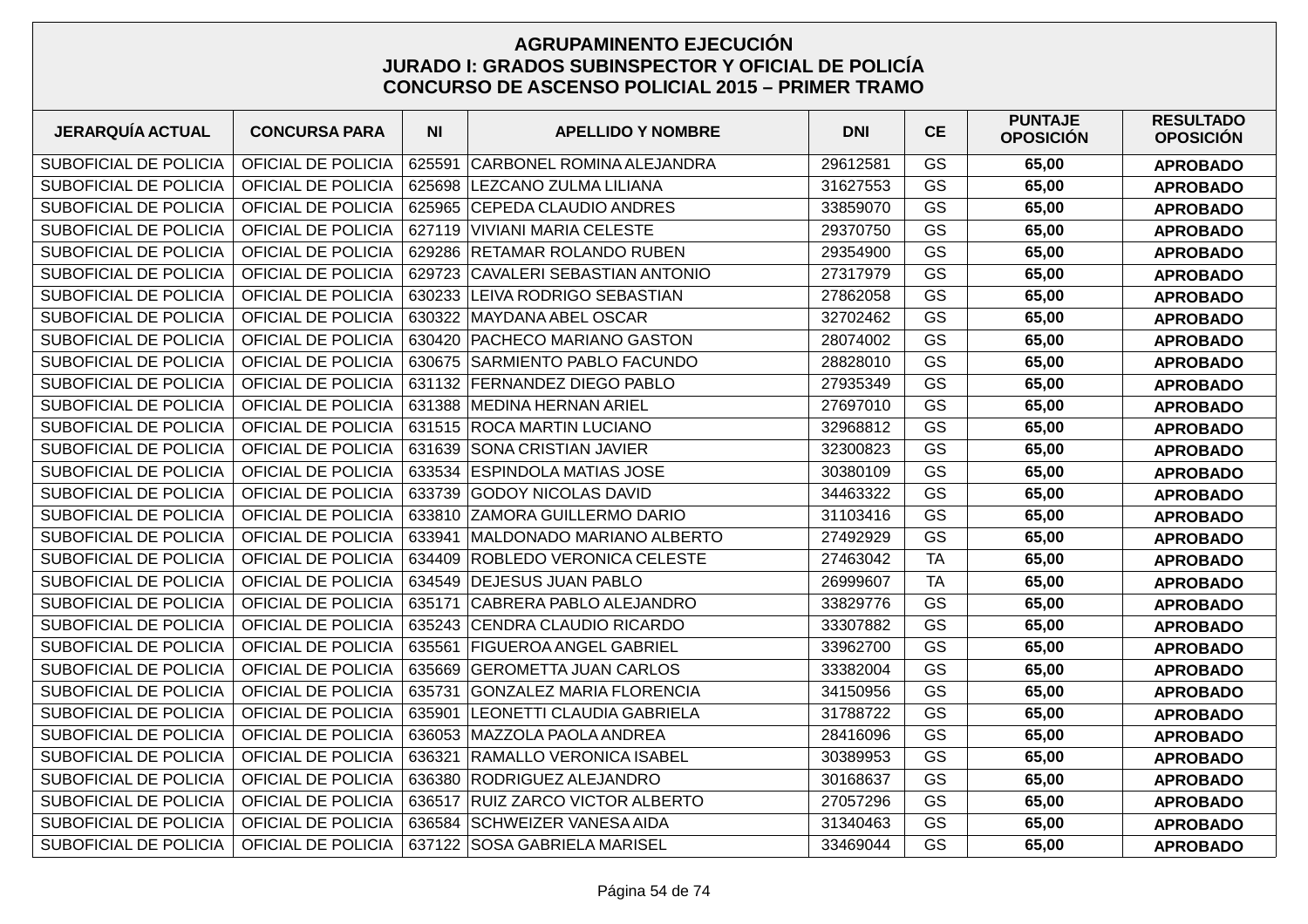| <b>JERARQUÍA ACTUAL</b> | <b>CONCURSA PARA</b> | <b>NI</b> | <b>APELLIDO Y NOMBRE</b>           | <b>DNI</b> | <b>CE</b> | <b>PUNTAJE</b><br><b>OPOSICIÓN</b> | <b>RESULTADO</b><br><b>OPOSICIÓN</b> |
|-------------------------|----------------------|-----------|------------------------------------|------------|-----------|------------------------------------|--------------------------------------|
| SUBOFICIAL DE POLICIA   | OFICIAL DE POLICIA   | 637360    | <b>DARRIBA MARIA CELESTE</b>       | 27480985   | GS        | 65,00                              | <b>APROBADO</b>                      |
| SUBOFICIAL DE POLICIA   | OFICIAL DE POLICIA   | 637441    | <b>OJEDA IVANA INES</b>            | 30452439   | GS        | 65,00                              | <b>APROBADO</b>                      |
| SUBOFICIAL DE POLICIA   | OFICIAL DE POLICIA   | 637459    | LUNA ANDRA MELISA                  | 32059350   | GS        | 65,00                              | <b>APROBADO</b>                      |
| SUBOFICIAL DE POLICIA   | OFICIAL DE POLICIA   | 637491    | SALCEDO LIDIA CAROLINA             | 30185900   | GS        | 65,00                              | <b>APROBADO</b>                      |
| SUBOFICIAL DE POLICIA   | OFICIAL DE POLICIA   | 637564    | <b>FARIOLI GISELA GUADALUPE</b>    | 28332686   | GS        | 65,00                              | <b>APROBADO</b>                      |
| SUBOFICIAL DE POLICIA   | OFICIAL DE POLICIA   | 637742    | CORDOBA TAMARA ROMINA              | 34563592   | GS        | 65,00                              | <b>APROBADO</b>                      |
| SUBOFICIAL DE POLICIA   | OFICIAL DE POLICIA   | 637769    | MERELES MARIANELA NATALI           | 31721577   | GS        | 65,00                              | <b>APROBADO</b>                      |
| SUBOFICIAL DE POLICIA   | OFICIAL DE POLICIA   | 637777    | CORDOBA MARIA GISELA               | 26860302   | GS        | 65,00                              | <b>APROBADO</b>                      |
| SUBOFICIAL DE POLICIA   | OFICIAL DE POLICIA   | 637831    | <b>SCHULZ ENRIQUE EZEQUIEL</b>     | 34394347   | GS        | 65,00                              | <b>APROBADO</b>                      |
| SUBOFICIAL DE POLICIA   | OFICIAL DE POLICIA   | 638111    | CABRAL MIRNA AYELEN                | 32908149   | GS        | 65,00                              | <b>APROBADO</b>                      |
| SUBOFICIAL DE POLICIA   | OFICIAL DE POLICIA   | 638234    | <b>DI LAURO PABLO</b>              | 31115673   | GS        | 65,00                              | <b>APROBADO</b>                      |
| SUBOFICIAL DE POLICIA   | OFICIAL DE POLICIA   | 638412    | <b>GRAF WALTER EDGARDO</b>         | 33069532   | GS        | 65,00                              | <b>APROBADO</b>                      |
| SUBOFICIAL DE POLICIA   | OFICIAL DE POLICIA   |           | 638650 OLIVA EDUARDO RAUL          | 32908413   | GS        | 65,00                              | <b>APROBADO</b>                      |
| SUBOFICIAL DE POLICIA   | OFICIAL DE POLICIA   | 639222    | <b>PANDOLFO MARIA LAURA</b>        | 30729237   | GS        | 65,00                              | <b>APROBADO</b>                      |
| SUBOFICIAL DE POLICIA   | OFICIAL DE POLICIA   | 639397    | <b>GALARZA CRISTIAN ADRIAN</b>     | 30034459   | GS        | 65,00                              | <b>APROBADO</b>                      |
| SUBOFICIAL DE POLICIA   | OFICIAL DE POLICIA   | 639648    | <b>SALTO VERONICA MARISEL</b>      | 31690812   | GS        | 65,00                              | <b>APROBADO</b>                      |
| SUBOFICIAL DE POLICIA   | OFICIAL DE POLICIA   | 639796    | ALZUGARAY HERNAN RODRIGO           | 27501098   | GS        | 65,00                              | <b>APROBADO</b>                      |
| SUBOFICIAL DE POLICIA   | OFICIAL DE POLICIA   | 639907    | <b>BENITEZ JOANA EVELYN</b>        | 34379335   | GS        | 65,00                              | <b>APROBADO</b>                      |
| SUBOFICIAL DE POLICIA   | OFICIAL DE POLICIA   | 640158    | <b>ROTELA NORMA ELIZABETH</b>      | 27454402   | GS        | 65,00                              | <b>APROBADO</b>                      |
| SUBOFICIAL DE POLICIA   | OFICIAL DE POLICIA   | 640182    | <b>ESCALANTE ILEANA VIRGINIA</b>   | 31708734   | GS        | 65,00                              | <b>APROBADO</b>                      |
| SUBOFICIAL DE POLICIA   | OFICIAL DE POLICIA   |           | 640468 ABASTO HECTOR DOMINGO       | 25467861   | GS        | 65,00                              | <b>APROBADO</b>                      |
| SUBOFICIAL DE POLICIA   | OFICIAL DE POLICIA   | 640875    | <b>BORRARO ARACELI ELIZABETH</b>   | 30009113   | GS        | 65,00                              | <b>APROBADO</b>                      |
| SUBOFICIAL DE POLICIA   | OFICIAL DE POLICIA   |           | 641413 DUARTE LEANDRO DAMIAN       | 30389973   | GS        | 65,00                              | <b>APROBADO</b>                      |
| SUBOFICIAL DE POLICIA   | OFICIAL DE POLICIA   | 641618    | <b>FRAGA DAMIAN ALBERTO</b>        | 27353228   | GS        | 65,00                              | <b>APROBADO</b>                      |
| SUBOFICIAL DE POLICIA   | OFICIAL DE POLICIA   | 641677    | <b>GALEANO ERICA GABRIELA</b>      | 32988828   | GS        | 65,00                              | <b>APROBADO</b>                      |
| SUBOFICIAL DE POLICIA   | OFICIAL DE POLICIA   | 641847    | <b>GONZALEZ WALTER DAVID JESUS</b> | 28256937   | GS        | 65,00                              | <b>APROBADO</b>                      |
| SUBOFICIAL DE POLICIA   | OFICIAL DE POLICIA   | 641863    | <b>GOROSITO MARIA ELENA</b>        | 30379936   | GS        | 65,00                              | <b>APROBADO</b>                      |
| SUBOFICIAL DE POLICIA   | OFICIAL DE POLICIA   | 641928    | HANG FERNANDO ARIEL                | 29765404   | GS        | 65,00                              | <b>APROBADO</b>                      |
| SUBOFICIAL DE POLICIA   | OFICIAL DE POLICIA   | 642371    | MARTINEZ LAURA DALILA              | 28388246   | GS        | 65,00                              | <b>APROBADO</b>                      |
| SUBOFICIAL DE POLICIA   | OFICIAL DE POLICIA   | 642479    | <b>MIQUEO ANA CARLA</b>            | 34522588   | GS        | 65,00                              | <b>APROBADO</b>                      |
| SUBOFICIAL DE POLICIA   | OFICIAL DE POLICIA   | 642568    | MUSTAFA EVELYN NADIA               | 32556597   | GS        | 65,00                              | <b>APROBADO</b>                      |
| SUBOFICIAL DE POLICIA   | OFICIAL DE POLICIA   |           | 642703 ORELLANO MARIELA ELIZABET   | 29783471   | GS        | 65,00                              | <b>APROBADO</b>                      |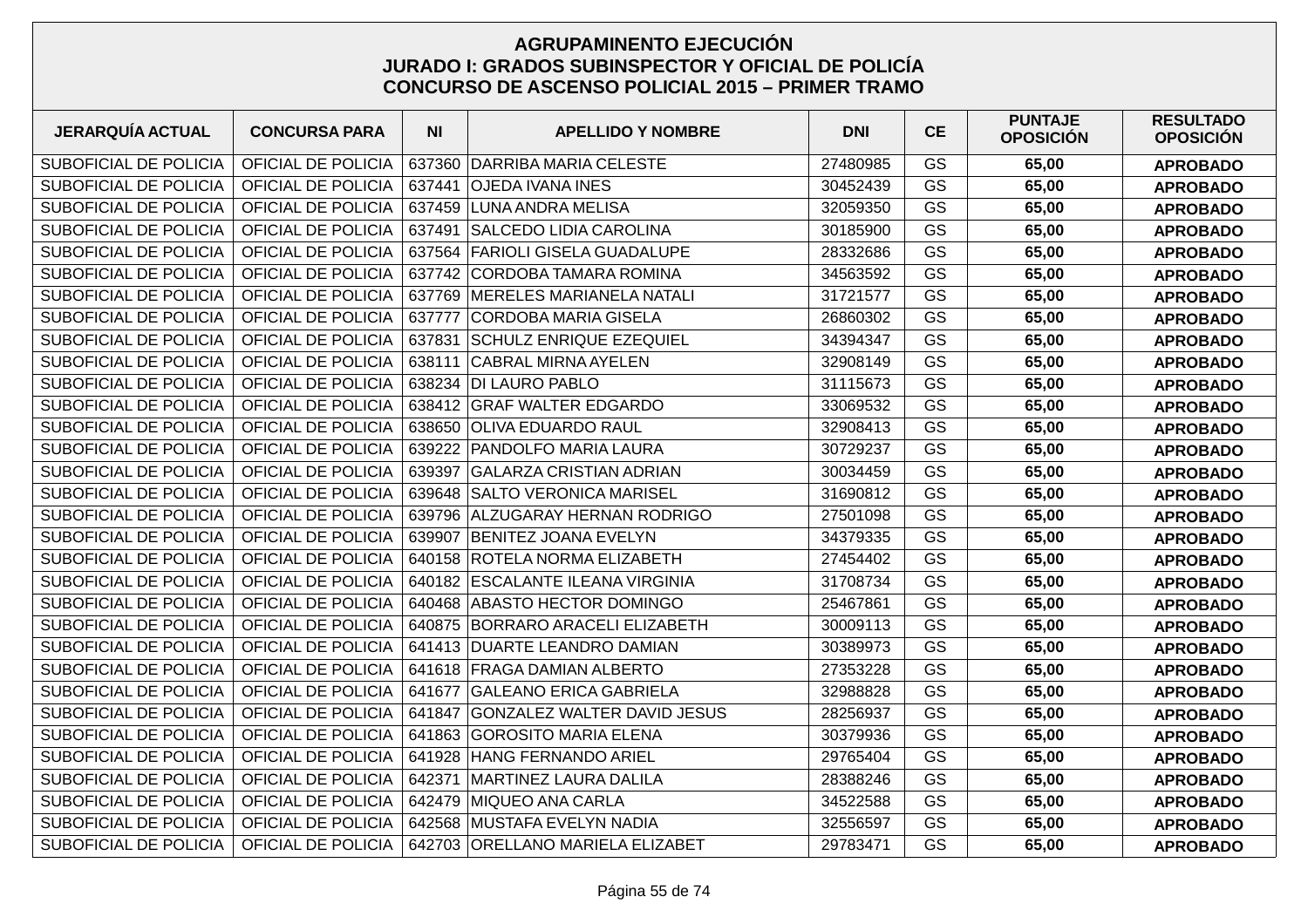| <b>JERARQUÍA ACTUAL</b> | <b>CONCURSA PARA</b> | <b>NI</b> | <b>APELLIDO Y NOMBRE</b>          | <b>DNI</b> | <b>CE</b> | <b>PUNTAJE</b><br><b>OPOSICIÓN</b> | <b>RESULTADO</b><br><b>OPOSICIÓN</b> |
|-------------------------|----------------------|-----------|-----------------------------------|------------|-----------|------------------------------------|--------------------------------------|
| SUBOFICIAL DE POLICIA   | OFICIAL DE POLICIA   | 642746    | ORTIZ RODRIGO MARTIN              | 29488273   | GS        | 65,00                              | <b>APROBADO</b>                      |
| SUBOFICIAL DE POLICIA   | OFICIAL DE POLICIA   | 642789    | <b>PARODI IVANA VANESA</b>        | 28891725   | GS        | 65,00                              | <b>APROBADO</b>                      |
| SUBOFICIAL DE POLICIA   | OFICIAL DE POLICIA   |           | 642991 QUISPE ANGEL EDUARDO       | 29570707   | GS        | 65,00                              | <b>APROBADO</b>                      |
| SUBOFICIAL DE POLICIA   | OFICIAL DE POLICIA   | 643114    | <b>ROMEGGIO YAMILA ITATI</b>      | 31384177   | GS        | 65,00                              | <b>APROBADO</b>                      |
| SUBOFICIAL DE POLICIA   | OFICIAL DE POLICIA   | 643165    | <b>ROMERO JORGE LUIS</b>          | 29525135   | GS        | 65,00                              | <b>APROBADO</b>                      |
| SUBOFICIAL DE POLICIA   | OFICIAL DE POLICIA   | 643220    | <b>SALINAS JUAN ANTONIO</b>       | 27890478   | GS        | 65,00                              | <b>APROBADO</b>                      |
| SUBOFICIAL DE POLICIA   | OFICIAL DE POLICIA   | 643246    | SAÑUDO AYELEN JORGELINA           | 34820369   | GS        | 65,00                              | <b>APROBADO</b>                      |
| SUBOFICIAL DE POLICIA   | OFICIAL DE POLICIA   | 643386    | <b>THEILIG CARLA BETSABE</b>      | 30349110   | GS        | 65,00                              | <b>APROBADO</b>                      |
| SUBOFICIAL DE POLICIA   | OFICIAL DE POLICIA   | 643599    | <b>WEBER STELLA MARIS</b>         | 27223801   | GS        | 65,00                              | <b>APROBADO</b>                      |
| SUBOFICIAL DE POLICIA   | OFICIAL DE POLICIA   | 643947    | CAMPAGNOLO MATIAS HERNAN          | 33945172   | TB        | 65,00                              | <b>APROBADO</b>                      |
| SUBOFICIAL DE POLICIA   | OFICIAL DE POLICIA   |           | 644111   DE SOUZA LAURA FLORENCIA | 30851806   | TB        | 65,00                              | <b>APROBADO</b>                      |
| SUBOFICIAL DE POLICIA   | OFICIAL DE POLICIA   | 644242    | <b>FIGUEROA CARINA GUADALUPE</b>  | 26152795   | TB        | 65,00                              | <b>APROBADO</b>                      |
| SUBOFICIAL DE POLICIA   | OFICIAL DE POLICIA   |           | 644331 GARCIA VERONICA LORENA     | 30560831   | TB        | 65,00                              | <b>APROBADO</b>                      |
| SUBOFICIAL DE POLICIA   | OFICIAL DE POLICIA   | 644609    | LOPEZ ANDREA VANINA               | 30406438   | TB        | 65,00                              | <b>APROBADO</b>                      |
| SUBOFICIAL DE POLICIA   | OFICIAL DE POLICIA   | 644773    | <b>ORTIZ ROSA ISABEL</b>          | 26070089   | TB        | 65,00                              | <b>APROBADO</b>                      |
| SUBOFICIAL DE POLICIA   | OFICIAL DE POLICIA   | 644927    | <b>PUENTES GUSTAVO ARIEL</b>      | 32600510   | TB        | 65,00                              | <b>APROBADO</b>                      |
| SUBOFICIAL DE POLICIA   | OFICIAL DE POLICIA   | 645176    | VAZQUEZ JESICA JOANA              | 34563354   | TB        | 65,00                              | <b>APROBADO</b>                      |
| SUBOFICIAL DE POLICIA   | OFICIAL DE POLICIA   | 645389    | CARBALLO VALERIA SOLEDAD          | 29643066   | GS        | 65,00                              | <b>APROBADO</b>                      |
| SUBOFICIAL DE POLICIA   | OFICIAL DE POLICIA   | 645419    | CABRERA MARIA BELEN               | 30362972   | GS        | 65,00                              | <b>APROBADO</b>                      |
| SUBOFICIAL DE POLICIA   | OFICIAL DE POLICIA   | 645494    | ALDERETE VICTOR ORLANDO           | 31373466   | GS        | 65,00                              | <b>APROBADO</b>                      |
| SUBOFICIAL DE POLICIA   | OFICIAL DE POLICIA   |           | 645524 BAIS FACUNDO EMANUEL       | 35251348   | GS        | 65,00                              | <b>APROBADO</b>                      |
| SUBOFICIAL DE POLICIA   | OFICIAL DE POLICIA   | 645605    | COLODRERO PEDRO ESTEBAN           | 26956207   | GS        | 65,00                              | <b>APROBADO</b>                      |
| SUBOFICIAL DE POLICIA   | OFICIAL DE POLICIA   |           | 645664 DOMINGORENA CARLOS ANDRES  | 33105740   | GS        | 65,00                              | <b>APROBADO</b>                      |
| SUBOFICIAL DE POLICIA   | OFICIAL DE POLICIA   |           | 645681 FARINA BRUNO LUIS          | 34379551   | GS        | 65,00                              | <b>APROBADO</b>                      |
| SUBOFICIAL DE POLICIA   | OFICIAL DE POLICIA   | 645907    | <b>INSAURRALDE LUCAS DANIEL</b>   | 32980075   | GS        | 65,00                              | <b>APROBADO</b>                      |
| SUBOFICIAL DE POLICIA   | OFICIAL DE POLICIA   | 646113    | OSUNA GUSTAVO JAVIER              | 32619620   | GS        | 65,00                              | <b>APROBADO</b>                      |
| SUBOFICIAL DE POLICIA   | OFICIAL DE POLICIA   | 646130    | <b>PAULIN NICOLAS</b>             | 33916207   | GS        | 65,00                              | <b>APROBADO</b>                      |
| SUBOFICIAL DE POLICIA   | OFICIAL DE POLICIA   |           | 646181 REQUENA CAROLINA AYELEN    | 30659189   | GS        | 65,00                              | <b>APROBADO</b>                      |
| SUBOFICIAL DE POLICIA   | OFICIAL DE POLICIA   |           | 646270 SORIANO ERNESTO ANGEL S    | 33296990   | GS        | 65,00                              | <b>APROBADO</b>                      |
| SUBOFICIAL DE POLICIA   | OFICIAL DE POLICIA   | 646288    | <b>TESTA CARLOS FRANCISCO</b>     | 31578209   | GS        | 65,00                              | <b>APROBADO</b>                      |
| SUBOFICIAL DE POLICIA   | OFICIAL DE POLICIA   | 646644    | CARDOZO SERGIO ALBERTO            | 28335703   | GS        | 65,00                              | <b>APROBADO</b>                      |
| SUBOFICIAL DE POLICIA   | OFICIAL DE POLICIA   |           | 646717 ESCOBAR JUAN JOSE          | 26921967   | GS        | 65,00                              | <b>APROBADO</b>                      |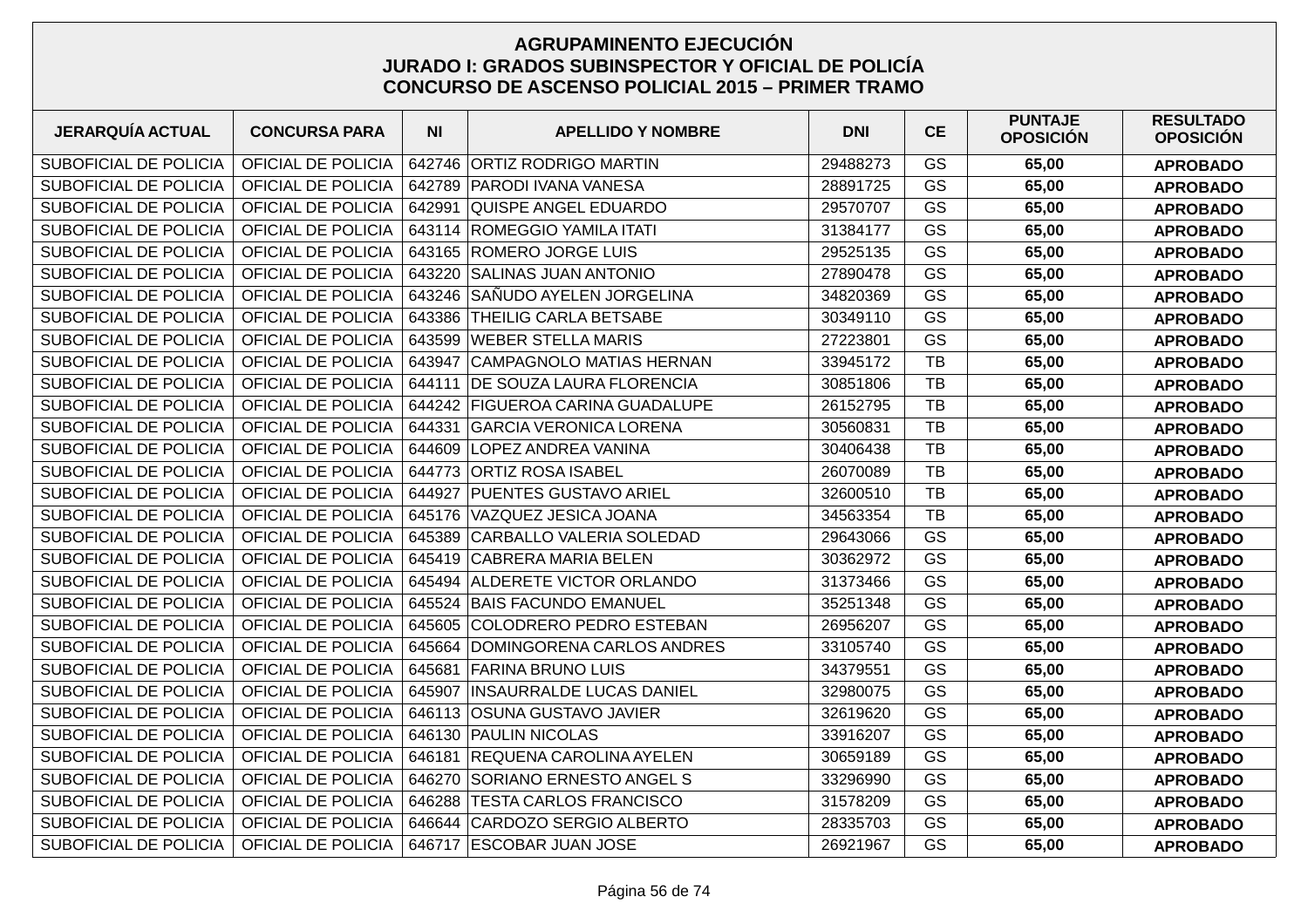| <b>JERARQUÍA ACTUAL</b> | <b>CONCURSA PARA</b> | <b>NI</b> | <b>APELLIDO Y NOMBRE</b>           | <b>DNI</b> | <b>CE</b> | <b>PUNTAJE</b><br><b>OPOSICIÓN</b> | <b>RESULTADO</b><br><b>OPOSICIÓN</b> |
|-------------------------|----------------------|-----------|------------------------------------|------------|-----------|------------------------------------|--------------------------------------|
| SUBOFICIAL DE POLICIA   | OFICIAL DE POLICIA   |           | 646784 FLAMA TANIA GISELA          | 26694431   | GS        | 65,00                              | <b>APROBADO</b>                      |
| SUBOFICIAL DE POLICIA   | OFICIAL DE POLICIA   |           | 647195 SALINAS CRISTIAN JAVIER     | 29148053   | <b>GS</b> | 65,00                              | <b>APROBADO</b>                      |
| SUBOFICIAL DE POLICIA   | OFICIAL DE POLICIA   |           | 647268 ULRICH CRISTIAN MATIAS      | 28834398   | GS        | 65,00                              | <b>APROBADO</b>                      |
| SUBOFICIAL DE POLICIA   | OFICIAL DE POLICIA   |           | 647535 DUSSO MAXIMILIANO EXEQUIEL  | 35289385   | GS        | 65,00                              | <b>APROBADO</b>                      |
| SUBOFICIAL DE POLICIA   | OFICIAL DE POLICIA   |           | 647543 ESPINOSA ADRIAN OSCAR       | 32701875   | <b>GS</b> | 65,00                              | <b>APROBADO</b>                      |
| SUBOFICIAL DE POLICIA   | OFICIAL DE POLICIA   |           | 647560 GALANTI ALEJANDRO SEBASTIAN | 30185488   | GS        | 65,00                              | <b>APROBADO</b>                      |
| SUBOFICIAL DE POLICIA   | OFICIAL DE POLICIA   | 647659    | <b>LEDESMA CRISTIAN RAUL</b>       | 28925801   | GS        | 65,00                              | <b>APROBADO</b>                      |
| SUBOFICIAL DE POLICIA   | OFICIAL DE POLICIA   |           | 647772 PAEZ JOSE LUIS              | 31155788   | GS        | 65,00                              | <b>APROBADO</b>                      |
| SUBOFICIAL DE POLICIA   | OFICIAL DE POLICIA   |           | 647799 PIGNANI CRISTIAN            | 35016578   | GS        | 65,00                              | <b>APROBADO</b>                      |
| SUBOFICIAL DE POLICIA   | OFICIAL DE POLICIA   | 647845    | <b>TOPOGLOU LORENA PATRICIA</b>    | 30787140   | <b>GS</b> | 65,00                              | <b>APROBADO</b>                      |
| SUBOFICIAL DE POLICIA   | OFICIAL DE POLICIA   |           | 647900 ZELLER VALERIA MIRIAM       | 29960370   | GS        | 65,00                              | <b>APROBADO</b>                      |
| SUBOFICIAL DE POLICIA   | OFICIAL DE POLICIA   | 647969    | <b>CELIZ FABRICIO GABRIEL</b>      | 31079055   | GS        | 65,00                              | <b>APROBADO</b>                      |
| SUBOFICIAL DE POLICIA   | OFICIAL DE POLICIA   |           | 648035 MENDOZA ROCIO VANESA        | 31945351   | GS        | 65,00                              | <b>APROBADO</b>                      |
| SUBOFICIAL DE POLICIA   | OFICIAL DE POLICIA   |           | 648051 PICCO MATIAS NICOLAS        | 33283897   | GS        | 65,00                              | <b>APROBADO</b>                      |
| SUBOFICIAL DE POLICIA   | OFICIAL DE POLICIA   | 648124    | VAISMANS JOSE MIGUEL               | 29431620   | <b>GS</b> | 65,00                              | <b>APROBADO</b>                      |
| SUBOFICIAL DE POLICIA   | OFICIAL DE POLICIA   |           | 648353 PARVELLOTTI RAFAEL RAUL     | 34565307   | GS        | 65,00                              | <b>APROBADO</b>                      |
| SUBOFICIAL DE POLICIA   | OFICIAL DE POLICIA   | 648710    | <b>BIANCHI CRISTIAN PABLO</b>      | 29869327   | GS        | 65,00                              | <b>APROBADO</b>                      |
| SUBOFICIAL DE POLICIA   | OFICIAL DE POLICIA   |           | 648787 COSTA PABLO SEBASTIAN       | 31567513   | GS        | 65,00                              | <b>APROBADO</b>                      |
| SUBOFICIAL DE POLICIA   | OFICIAL DE POLICIA   | 649040    | SOLIS CLAUDIA VERONICA             | 27001046   | GS        | 65,00                              | <b>APROBADO</b>                      |
| SUBOFICIAL DE POLICIA   | OFICIAL DE POLICIA   | 649058    | <b>SOSA MICAELA PATRICIA</b>       | 32818603   | <b>GS</b> | 65,00                              | <b>APROBADO</b>                      |
| SUBOFICIAL DE POLICIA   | OFICIAL DE POLICIA   |           | 649520 BRACAMONTE CARLOS MARCELO   | 31386861   | GS        | 65,00                              | <b>APROBADO</b>                      |
| SUBOFICIAL DE POLICIA   | OFICIAL DE POLICIA   | 649538    | CABRERA MAXIMILIANO RAUL           | 32376284   | GS        | 65,00                              | <b>APROBADO</b>                      |
| SUBOFICIAL DE POLICIA   | OFICIAL DE POLICIA   |           | 649813 PEREZ CARLOS GUILLERMO      | 32895450   | TB        | 65,00                              | <b>APROBADO</b>                      |
| SUBOFICIAL DE POLICIA   | OFICIAL DE POLICIA   |           | 649864 ELIAS MARIEL EMILSE         | 31459064   | GS        | 65,00                              | <b>APROBADO</b>                      |
| SUBOFICIAL DE POLICIA   | OFICIAL DE POLICIA   | 649945    | CODROMAZ FRANKLIN GERMAN           | 26716857   | TB        | 65,00                              | <b>APROBADO</b>                      |
| SUBOFICIAL DE POLICIA   | OFICIAL DE POLICIA   |           | 649953 FERNANDEZ MARIO JUAN JOSE   | 27446939   | TB        | 65,00                              | <b>APROBADO</b>                      |
| SUBOFICIAL DE POLICIA   | OFICIAL DE POLICIA   | 650111    | <b>ARIAS FACUNDO ESTANISLAO</b>    | 26540123   | GS        | 65,00                              | <b>APROBADO</b>                      |
| SUBOFICIAL DE POLICIA   | OFICIAL DE POLICIA   |           | 650269 BORDA JAVIER JESUS          | 27148013   | GS        | 65,00                              | <b>APROBADO</b>                      |
| SUBOFICIAL DE POLICIA   | OFICIAL DE POLICIA   |           | 650285 BORK GUILLERMO FEDERICO     | 29452419   | GS        | 65,00                              | <b>APROBADO</b>                      |
| SUBOFICIAL DE POLICIA   | OFICIAL DE POLICIA   |           | 650315 BUDIÑO SILVINA BEATRIZ      | 27799144   | GS        | 65,00                              | <b>APROBADO</b>                      |
| SUBOFICIAL DE POLICIA   | OFICIAL DE POLICIA   | 650897    | <b>GODOY RAMON CEFERINO</b>        | 28438156   | GS        | 65,00                              | <b>APROBADO</b>                      |
| SUBOFICIAL DE POLICIA   | OFICIAL DE POLICIA   |           | 651109 JOVELLANO MARTIN LEANDRO    | 34466554   | GS        | 65,00                              | <b>APROBADO</b>                      |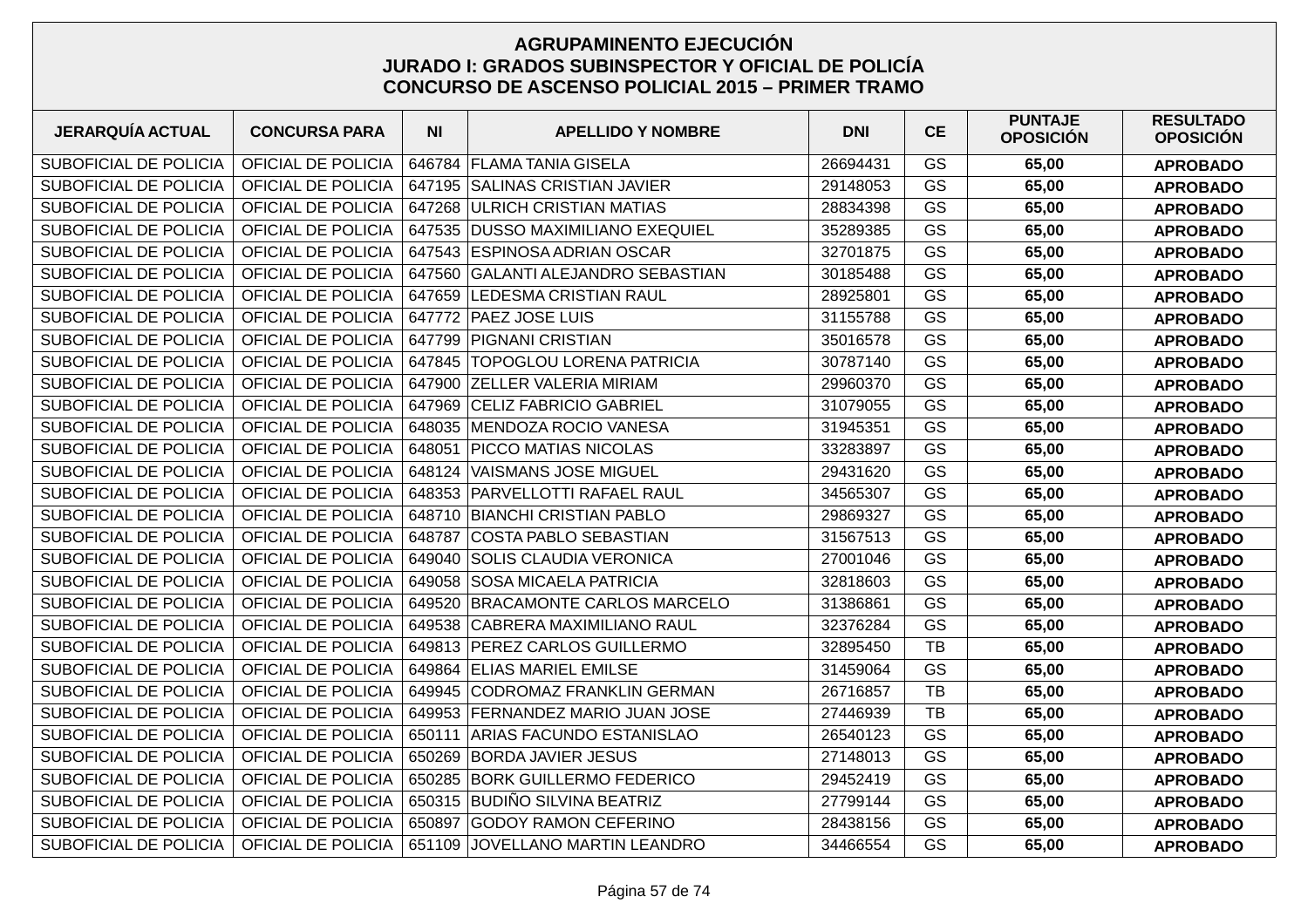| <b>JERARQUÍA ACTUAL</b> | <b>CONCURSA PARA</b> | <b>NI</b> | <b>APELLIDO Y NOMBRE</b>             | <b>DNI</b> | <b>CE</b> | <b>PUNTAJE</b><br><b>OPOSICIÓN</b> | <b>RESULTADO</b><br><b>OPOSICIÓN</b> |
|-------------------------|----------------------|-----------|--------------------------------------|------------|-----------|------------------------------------|--------------------------------------|
| SUBOFICIAL DE POLICIA   | OFICIAL DE POLICIA   |           | 651257 LOSECO CAREN ARACELI          | 33687270   | <b>GS</b> | 65,00                              | <b>APROBADO</b>                      |
| SUBOFICIAL DE POLICIA   | OFICIAL DE POLICIA   |           | 651265 LOZA RAQUEL VIVIANA           | 25313143   | <b>GS</b> | 65,00                              | <b>APROBADO</b>                      |
| SUBOFICIAL DE POLICIA   | OFICIAL DE POLICIA   |           | 651303 MAIDANA ROSANA ELENA NOEMI    | 28416043   | GS        | 65,00                              | <b>APROBADO</b>                      |
| SUBOFICIAL DE POLICIA   | OFICIAL DE POLICIA   |           | 651371 MARTINEZ ARIEL ESTEBAN        | 31602480   | GS        | 65,00                              | <b>APROBADO</b>                      |
| SUBOFICIAL DE POLICIA   | OFICIAL DE POLICIA   |           | 651613 MURINGA DARDO HECTOR          | 31459202   | <b>GS</b> | 65,00                              | <b>APROBADO</b>                      |
| SUBOFICIAL DE POLICIA   | OFICIAL DE POLICIA   |           | 651818 PAEZ CARLOS EXEQUIEL          | 28074065   | GS        | 65,00                              | <b>APROBADO</b>                      |
| SUBOFICIAL DE POLICIA   | OFICIAL DE POLICIA   |           | 651974 PONCE JOSE IGNACIO            | 29113700   | GS        | 65,00                              | <b>APROBADO</b>                      |
| SUBOFICIAL DE POLICIA   | OFICIAL DE POLICIA   |           | 651991 PRADA CRISTIAN LUIS           | 28017127   | <b>GS</b> | 65,00                              | <b>APROBADO</b>                      |
| SUBOFICIAL DE POLICIA   | OFICIAL DE POLICIA   |           | 652113 RIOS LUCAS EXEQUIEL           | 33559933   | GS        | 65,00                              | <b>APROBADO</b>                      |
| SUBOFICIAL DE POLICIA   | OFICIAL DE POLICIA   |           | 652202 ROLDAN VERONICA VANINA        | 29834110   | <b>GS</b> | 65,00                              | <b>APROBADO</b>                      |
| SUBOFICIAL DE POLICIA   | OFICIAL DE POLICIA   |           | 652725 VILLAREAL JORGE CARLOS        | 33931825   | GS        | 65,00                              | <b>APROBADO</b>                      |
| SUBOFICIAL DE POLICIA   | OFICIAL DE POLICIA   |           | 653063 MANSILLA GUSTAVO ARIEL        | 28891730   | GS        | 65,00                              | <b>APROBADO</b>                      |
| SUBOFICIAL DE POLICIA   | OFICIAL DE POLICIA   |           | 653179 ZARATE DIEGO ANDRES           | 32303058   | GS        | 65,00                              | <b>APROBADO</b>                      |
| SUBOFICIAL DE POLICIA   | OFICIAL DE POLICIA   |           | 653217 AGLIERI MARIO LUIS            | 27525157   | GS        | 65,00                              | <b>APROBADO</b>                      |
| SUBOFICIAL DE POLICIA   | OFICIAL DE POLICIA   |           | 653284 ARAUJO ESQUIVEL CINTIA TAMARA | 29148129   | <b>GS</b> | 65,00                              | <b>APROBADO</b>                      |
| SUBOFICIAL DE POLICIA   | OFICIAL DE POLICIA   |           | 653586 FIGUEREDO FERNANDO IGNACIO    | 30291487   | GS        | 65,00                              | <b>APROBADO</b>                      |
| SUBOFICIAL DE POLICIA   | OFICIAL DE POLICIA   | 653616    | <b>GAUTTO SILVANA LORENA</b>         | 29929567   | GS        | 65,00                              | <b>APROBADO</b>                      |
| SUBOFICIAL DE POLICIA   | OFICIAL DE POLICIA   |           | 654051 VERGARA WALTER ARIEL          | 34625550   | GS        | 65,00                              | <b>APROBADO</b>                      |
| SUBOFICIAL DE POLICIA   | OFICIAL DE POLICIA   |           | 654388 ASIS BELKIS VALERIA           | 26020618   | GS        | 65,00                              | <b>APROBADO</b>                      |
| SUBOFICIAL DE POLICIA   | OFICIAL DE POLICIA   |           | 654418 BARRETO JOANA VALERIA         | 31136887   | <b>GS</b> | 65,00                              | <b>APROBADO</b>                      |
| SUBOFICIAL DE POLICIA   | OFICIAL DE POLICIA   |           | 654469 BELKY SARA URSULA ELIANA      | 36502040   | GS        | 65,00                              | <b>APROBADO</b>                      |
| SUBOFICIAL DE POLICIA   | OFICIAL DE POLICIA   | 654817    | CONCHA CLAUDIA GUADALUPE             | 26020644   | GS        | 65,00                              | <b>APROBADO</b>                      |
| SUBOFICIAL DE POLICIA   | OFICIAL DE POLICIA   |           | 654841 CORREA JAVIER ALEJANDRO       | 26697226   | GS        | 65,00                              | <b>APROBADO</b>                      |
| SUBOFICIAL DE POLICIA   | OFICIAL DE POLICIA   |           | 654922 DOMINGUEZ LISANDRO GERMAN     | 35294560   | GS        | 65,00                              | <b>APROBADO</b>                      |
| SUBOFICIAL DE POLICIA   | OFICIAL DE POLICIA   |           | 655023 FERNANDEZ JONATAN EXEQUIEL    | 32179478   | <b>GS</b> | 65,00                              | <b>APROBADO</b>                      |
| SUBOFICIAL DE POLICIA   | OFICIAL DE POLICIA   |           | 655031 FERNANDEZ MARIA MARTA         | 32989118   | GS        | 65,00                              | <b>APROBADO</b>                      |
| SUBOFICIAL DE POLICIA   | OFICIAL DE POLICIA   | 655317    | <b>GONZALEZ ELIANA GUADALUPE</b>     | 30961905   | GS        | 65,00                              | <b>APROBADO</b>                      |
| SUBOFICIAL DE POLICIA   | OFICIAL DE POLICIA   |           | 655406 GOROSITO ANA ROSA             | 35769851   | GS        | 65,00                              | <b>APROBADO</b>                      |
| SUBOFICIAL DE POLICIA   | OFICIAL DE POLICIA   |           | 655449 GUTIERREZ MARIELA ITATI       | 30761197   | GS        | 65,00                              | <b>APROBADO</b>                      |
| SUBOFICIAL DE POLICIA   | OFICIAL DE POLICIA   |           | 655465 HILVE VICTOR DAMIAN           | 32179220   | GS        | 65,00                              | <b>APROBADO</b>                      |
| SUBOFICIAL DE POLICIA   | OFICIAL DE POLICIA   |           | 655546 JUAREZ JAVIER OSCAR           | 30291495   | GS        | 65,00                              | <b>APROBADO</b>                      |
| SUBOFICIAL DE POLICIA   | OFICIAL DE POLICIA   |           | 655813 MARTINEZ YAMILA GUADALUPE     | 34474808   | GS        | 65,00                              | <b>APROBADO</b>                      |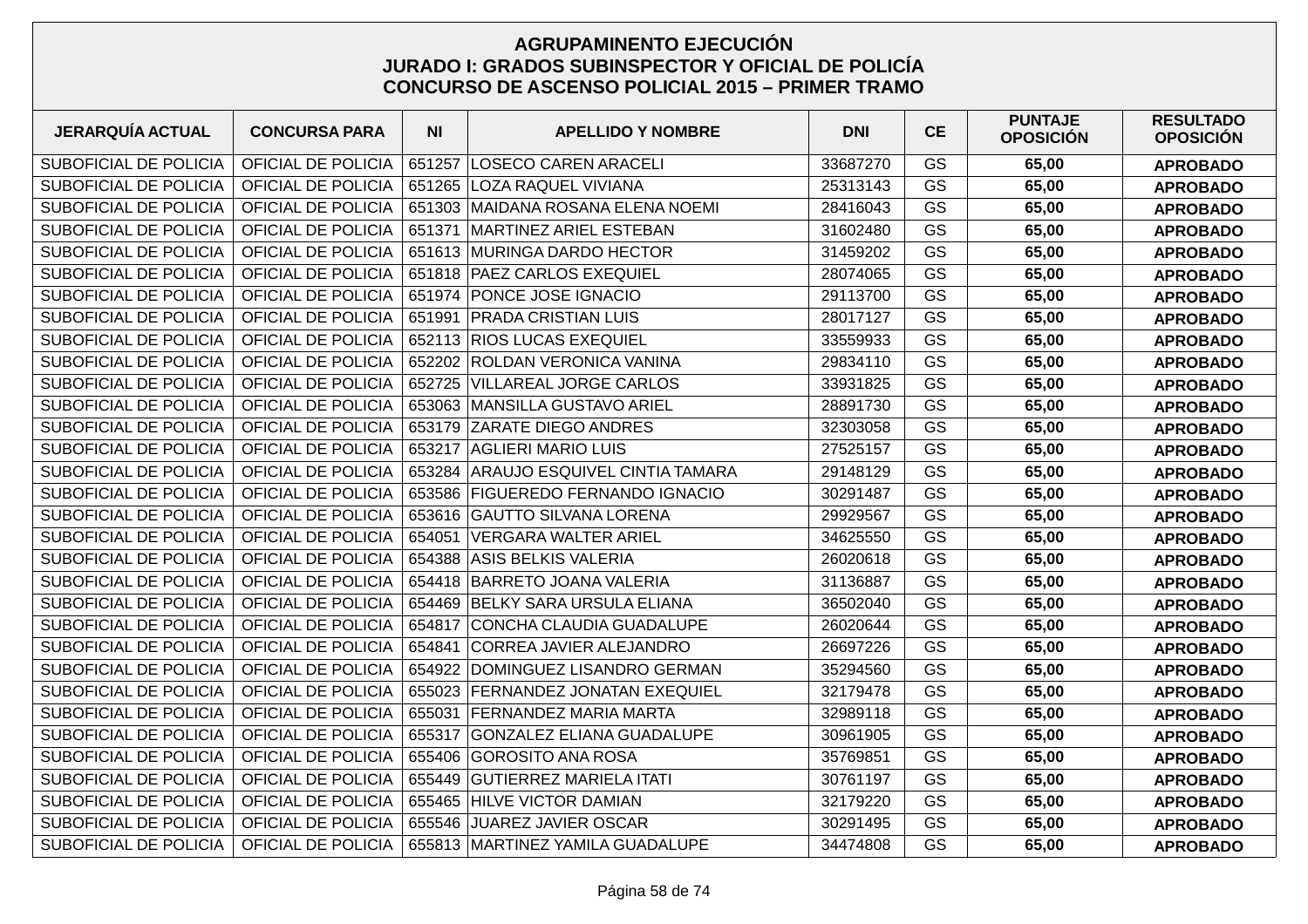| <b>JERARQUÍA ACTUAL</b> | <b>CONCURSA PARA</b> | <b>NI</b> | <b>APELLIDO Y NOMBRE</b>        | <b>DNI</b> | <b>CE</b> | <b>PUNTAJE</b><br><b>OPOSICIÓN</b> | <b>RESULTADO</b><br><b>OPOSICIÓN</b> |
|-------------------------|----------------------|-----------|---------------------------------|------------|-----------|------------------------------------|--------------------------------------|
| SUBOFICIAL DE POLICIA   | OFICIAL DE POLICIA   | 656224    | <b>PAYES NATALIA LUJAN</b>      | 27862286   | GS        | 65,00                              | <b>APROBADO</b>                      |
| SUBOFICIAL DE POLICIA   | OFICIAL DE POLICIA   | 656305    | PIGHIN GUSTAVO DANIEL           | 29149627   | GS        | 65,00                              | <b>APROBADO</b>                      |
| SUBOFICIAL DE POLICIA   | OFICIAL DE POLICIA   | 656330    | <b>PONCE LORENA BEATRIZ</b>     | 27149502   | GS        | 65,00                              | <b>APROBADO</b>                      |
| SUBOFICIAL DE POLICIA   | OFICIAL DE POLICIA   | 656739    | <b>SANCHEZ CESAR OSVALDO</b>    | 31136982   | GS        | 65,00                              | <b>APROBADO</b>                      |
| SUBOFICIAL DE POLICIA   | OFICIAL DE POLICIA   | 487686    | CLASSIO ALEJANDRO RUBEN         | 16948322   | GS        | 60,00                              | <b>APROBADO</b>                      |
| SUBOFICIAL DE POLICIA   | OFICIAL DE POLICIA   |           | 503703 REYNOSO RUBEN ADOLFO     | 17422466   | TB        | 60,00                              | <b>APROBADO</b>                      |
| SUBOFICIAL DE POLICIA   | OFICIAL DE POLICIA   |           | 510963 ESCOBAR GERARDO DANIEL   | 18380801   | GS        | 60,00                              | <b>APROBADO</b>                      |
| SUBOFICIAL DE POLICIA   | OFICIAL DE POLICIA   | 516155    | <b>CABRERA MARCELO</b>          | 20298376   | GS        | 60,00                              | <b>APROBADO</b>                      |
| SUBOFICIAL DE POLICIA   | OFICIAL DE POLICIA   | 520586    | SAUCEDO JOSE GREGORIO           | 18487557   | GS        | 60,00                              | <b>APROBADO</b>                      |
| SUBOFICIAL DE POLICIA   | OFICIAL DE POLICIA   | 521264    | <b>RUBIGLIO CARLOS ARIEL</b>    | 23356697   | GS        | 60,00                              | <b>APROBADO</b>                      |
| SUBOFICIAL DE POLICIA   | OFICIAL DE POLICIA   | 523917    | <b>JOSE MIGUEL ANTONIO</b>      | 22955879   | GS        | 60,00                              | <b>APROBADO</b>                      |
| SUBOFICIAL DE POLICIA   | OFICIAL DE POLICIA   | 530492    | <b>HERRERO FRANCISCO RAUL A</b> | 26276952   | GS        | 60,00                              | <b>APROBADO</b>                      |
| SUBOFICIAL DE POLICIA   | OFICIAL DE POLICIA   | 534692    | LOPEZ FERNANDO JOSE             | 27660014   | GS        | 60,00                              | <b>APROBADO</b>                      |
| SUBOFICIAL DE POLICIA   | OFICIAL DE POLICIA   | 535885    | CASTILLO MARCELA CECILIA        | 24952063   | GS        | 60,00                              | <b>APROBADO</b>                      |
| SUBOFICIAL DE POLICIA   | OFICIAL DE POLICIA   | 536113    | <b>OJEDA MARIA ELENA</b>        | 21692784   | GS        | 60,00                              | <b>APROBADO</b>                      |
| SUBOFICIAL DE POLICIA   | OFICIAL DE POLICIA   | 537543    | <b>FERNANDEZ MARCELO RAUL</b>   | 20876170   | GS        | 60,00                              | <b>APROBADO</b>                      |
| SUBOFICIAL DE POLICIA   | OFICIAL DE POLICIA   | 538094    | LEGUIZAMON RAUL ARMANDO         | 25339170   | GS        | 60,00                              | <b>APROBADO</b>                      |
| SUBOFICIAL DE POLICIA   | OFICIAL DE POLICIA   | 538329    | MARTINEZ GUILLERMO RAMON        | 26835706   | GS        | 60,00                              | <b>APROBADO</b>                      |
| SUBOFICIAL DE POLICIA   | OFICIAL DE POLICIA   | 544485    | GODOY ELIO JOSE                 | 26271238   | GS        | 60,00                              | <b>APROBADO</b>                      |
| SUBOFICIAL DE POLICIA   | OFICIAL DE POLICIA   | 545228    | LOPEZ MAURICIO FABIAN           | 23382944   | GS        | 60,00                              | <b>APROBADO</b>                      |
| SUBOFICIAL DE POLICIA   | OFICIAL DE POLICIA   |           | 545341 SEGALE RAUL              | 25616711   | GS        | 60,00                              | <b>APROBADO</b>                      |
| SUBOFICIAL DE POLICIA   | OFICIAL DE POLICIA   |           | 545791 AZERRAD JACOBO JOSE      | 25480909   | GS        | 60,00                              | <b>APROBADO</b>                      |
| SUBOFICIAL DE POLICIA   | OFICIAL DE POLICIA   |           | 545902 ZALAZAR DIEGO FERNANDO   | 26792522   | GS        | 60,00                              | <b>APROBADO</b>                      |
| SUBOFICIAL DE POLICIA   | OFICIAL DE POLICIA   |           | 552101 JORDAN JOSE ALBERTO      | 25388538   | GS        | 60,00                              | <b>APROBADO</b>                      |
| SUBOFICIAL DE POLICIA   | OFICIAL DE POLICIA   | 556173    | <b>MIRANDA MARCOS GABRIEL</b>   | 27204543   | GS        | 60,00                              | <b>APROBADO</b>                      |
| SUBOFICIAL DE POLICIA   | OFICIAL DE POLICIA   | 557242    | NIGRA FABRICIO DANIEL           | 26520040   | GS        | 60,00                              | <b>APROBADO</b>                      |
| SUBOFICIAL DE POLICIA   | OFICIAL DE POLICIA   | 559971    | <b>MARTINEZ RUBEN DARIO</b>     | 21798567   | GS        | 60,00                              | <b>APROBADO</b>                      |
| SUBOFICIAL DE POLICIA   | OFICIAL DE POLICIA   | 561029    | MOLINERIS MARIANO ALEJANDRO     | 27891664   | GS        | 60,00                              | <b>APROBADO</b>                      |
| SUBOFICIAL DE POLICIA   | OFICIAL DE POLICIA   | 561428    | <b>SPICHER CESAR IVAN</b>       | 29929781   | GS        | 60,00                              | <b>APROBADO</b>                      |
| SUBOFICIAL DE POLICIA   | OFICIAL DE POLICIA   | 564150    | <b>SANCHEZ NESTOR EDUARDO</b>   | 23814466   | GS        | 60,00                              | <b>APROBADO</b>                      |
| SUBOFICIAL DE POLICIA   | OFICIAL DE POLICIA   | 569283    | GONZALVEZ LEANDRO JESUS R       | 29815115   | GS        | 60,00                              | <b>APROBADO</b>                      |
| SUBOFICIAL DE POLICIA   | OFICIAL DE POLICIA   | 569402    | <b>LUQUE CRISTIAN OMAR</b>      | 28968303   | GS        | 60,00                              | <b>APROBADO</b>                      |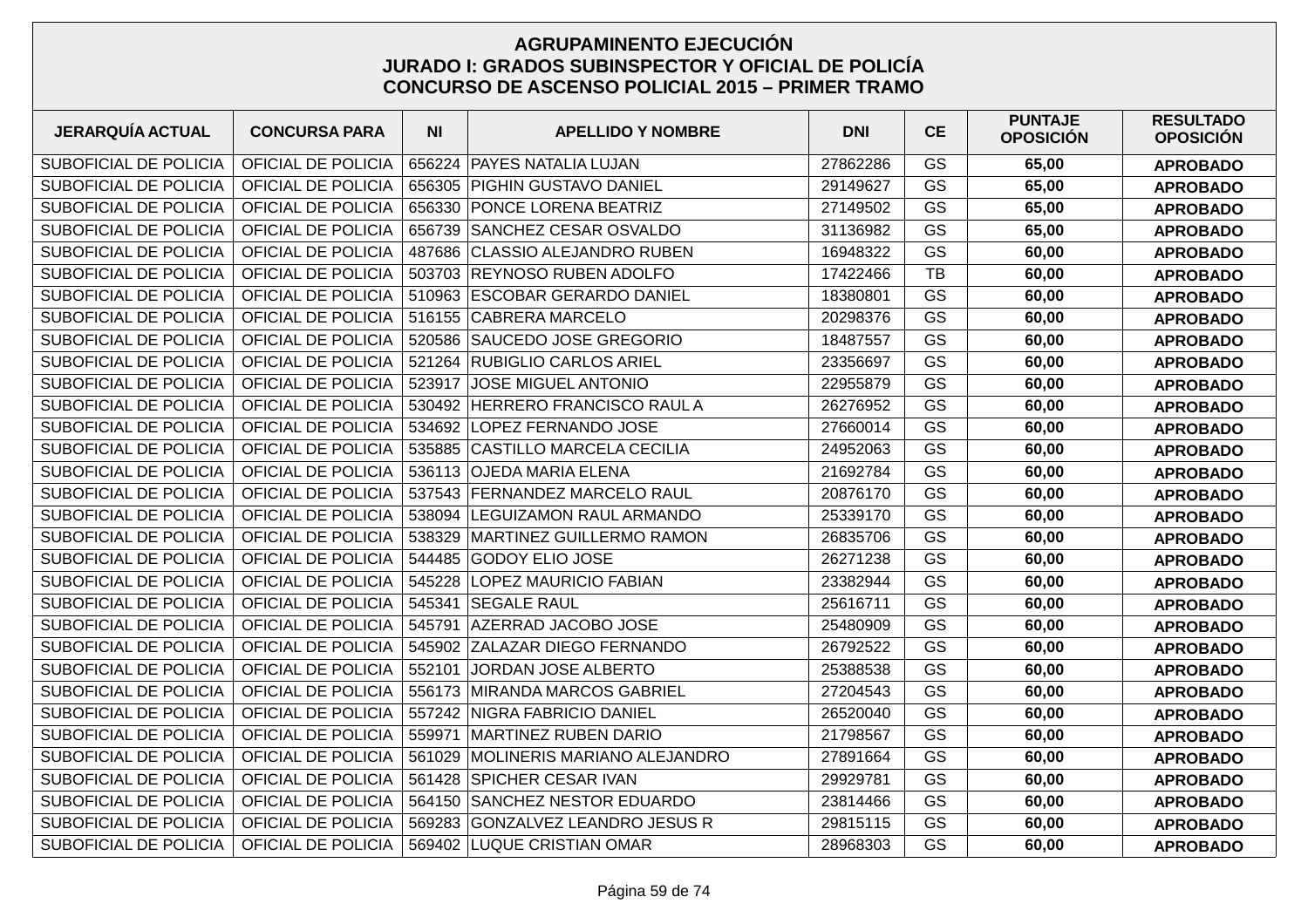| <b>JERARQUÍA ACTUAL</b> | <b>CONCURSA PARA</b> | <b>NI</b> | <b>APELLIDO Y NOMBRE</b>              | <b>DNI</b> | <b>CE</b> | <b>PUNTAJE</b><br><b>OPOSICIÓN</b> | <b>RESULTADO</b><br><b>OPOSICIÓN</b> |
|-------------------------|----------------------|-----------|---------------------------------------|------------|-----------|------------------------------------|--------------------------------------|
| SUBOFICIAL DE POLICIA   | OFICIAL DE POLICIA   | 569470    | MANNA DIEGO FABIAN                    | 24677070   | GS        | 60,00                              | <b>APROBADO</b>                      |
| SUBOFICIAL DE POLICIA   | OFICIAL DE POLICIA   | 575569    | MANZOTTI DIEGO JAVIER                 | 26093759   | GS        | 60,00                              | <b>APROBADO</b>                      |
| SUBOFICIAL DE POLICIA   | OFICIAL DE POLICIA   |           | 577553 DE LUCA ANDRES HECTOR EDUARDO  | 27059835   | GS        | 60,00                              | <b>APROBADO</b>                      |
| SUBOFICIAL DE POLICIA   | OFICIAL DE POLICIA   | 578398    | SANCHEZ JULIO MIGUEL                  | 30392456   | GS        | 60,00                              | <b>APROBADO</b>                      |
| SUBOFICIAL DE POLICIA   | OFICIAL DE POLICIA   | 578461    | CONTRERAS OSCAR SANTIAGO              | 28999752   | GS        | 60,00                              | <b>APROBADO</b>                      |
| SUBOFICIAL DE POLICIA   | OFICIAL DE POLICIA   | 579629    | LAZZARONI HUGO DARIO                  | 24240074   | GS        | 60,00                              | <b>APROBADO</b>                      |
| SUBOFICIAL DE POLICIA   | OFICIAL DE POLICIA   | 582450    | <b>MANSILLA ILEANA VIRGINIA</b>       | 29048911   | GS        | 60,00                              | <b>APROBADO</b>                      |
| SUBOFICIAL DE POLICIA   | OFICIAL DE POLICIA   | 584304    | CORIA GABRIEL HERNAN                  | 25781372   | GS        | 60,00                              | <b>APROBADO</b>                      |
| SUBOFICIAL DE POLICIA   | OFICIAL DE POLICIA   | 584720    | <b>LIZONDO GABRIEL EDUARDO</b>        | 28331933   | GS        | 60,00                              | <b>APROBADO</b>                      |
| SUBOFICIAL DE POLICIA   | OFICIAL DE POLICIA   | 584789    | NUÑEZ CARLOS JAVIER                   | 25015806   | GS        | 60,00                              | <b>APROBADO</b>                      |
| SUBOFICIAL DE POLICIA   | OFICIAL DE POLICIA   | 584886    | <b>SUELDO HORACIO ANIBAL LUCAS</b>    | 24965542   | GS        | 60,00                              | <b>APROBADO</b>                      |
| SUBOFICIAL DE POLICIA   | OFICIAL DE POLICIA   | 585581    | <b>GIMENEZ FABIAN ANDRES</b>          | 23427610   | GS        | 60,00                              | <b>APROBADO</b>                      |
| SUBOFICIAL DE POLICIA   | OFICIAL DE POLICIA   | 585815    | MARTINEZ CARLOS DAVID                 | 25519733   | GS        | 60,00                              | <b>APROBADO</b>                      |
| SUBOFICIAL DE POLICIA   | OFICIAL DE POLICIA   | 586137    | <b>RODA ORLANDO JAVIER</b>            | 31065715   | GS        | 60,00                              | <b>APROBADO</b>                      |
| SUBOFICIAL DE POLICIA   | OFICIAL DE POLICIA   | 586625    | <b>BERNAL GUSTAVO FABIAN</b>          | 25079442   | GS        | 60,00                              | <b>APROBADO</b>                      |
| SUBOFICIAL DE POLICIA   | OFICIAL DE POLICIA   | 587095    | <b>ESPINDOLA ROMERO WALTER DANIEL</b> | 28240596   | GS        | 60,00                              | <b>APROBADO</b>                      |
| SUBOFICIAL DE POLICIA   | OFICIAL DE POLICIA   | 587508    | NADAL HERNAN JOSE                     | 29834387   | GS        | 60,00                              | <b>APROBADO</b>                      |
| SUBOFICIAL DE POLICIA   | OFICIAL DE POLICIA   | 589047    | <b>GOMEZ GABRIEL ALEXIS</b>           | 31267797   | GS        | 60,00                              | <b>APROBADO</b>                      |
| SUBOFICIAL DE POLICIA   | OFICIAL DE POLICIA   |           | 591491 BALBUENA ANGELICA HAYDEE       | 26149700   | GS        | 60,00                              | <b>APROBADO</b>                      |
| SUBOFICIAL DE POLICIA   | OFICIAL DE POLICIA   | 592722    | <b>TABELLA FEDERICO DAVID</b>         | 25827418   | GS        | 60,00                              | <b>APROBADO</b>                      |
| SUBOFICIAL DE POLICIA   | OFICIAL DE POLICIA   | 592790    | VALLEJO RITA SOFIA CARMEN             | 25275793   | GS        | 60,00                              | <b>APROBADO</b>                      |
| SUBOFICIAL DE POLICIA   | OFICIAL DE POLICIA   |           | 595390 ALTAMIRANDA ESTEBAN RAFAEL     | 30904032   | GS        | 60,00                              | <b>APROBADO</b>                      |
| SUBOFICIAL DE POLICIA   | OFICIAL DE POLICIA   | 595608    | CABRERA DOMINGO JOSE                  | 28828152   | GS        | 60,00                              | <b>APROBADO</b>                      |
| SUBOFICIAL DE POLICIA   | OFICIAL DE POLICIA   | 595616    | <b>CACERES MIGUEL ANGEL</b>           | 23925223   | GS        | 60,00                              | <b>APROBADO</b>                      |
| SUBOFICIAL DE POLICIA   | OFICIAL DE POLICIA   | 596001    | <b>LENCINA PABLO OMAR</b>             | 29584411   | GS        | 60,00                              | <b>APROBADO</b>                      |
| SUBOFICIAL DE POLICIA   | OFICIAL DE POLICIA   | 597694    | <b>BERGAMASCHI ESTEBAN ANTONIO</b>    | 30757309   | GS        | 60,00                              | <b>APROBADO</b>                      |
| SUBOFICIAL DE POLICIA   | OFICIAL DE POLICIA   | 599883    | <b>MEDICINA JULIAN CARLOS</b>         | 27055792   | GS        | 60,00                              | <b>APROBADO</b>                      |
| SUBOFICIAL DE POLICIA   | OFICIAL DE POLICIA   | 601802    | LUQUEZ HUGO ALBERTO                   | 30961515   | GS        | 60,00                              | <b>APROBADO</b>                      |
| SUBOFICIAL DE POLICIA   | OFICIAL DE POLICIA   | 607045    | <b>VALLE JOSE MATIAS</b>              | 32125917   | GS        | 60,00                              | <b>APROBADO</b>                      |
| SUBOFICIAL DE POLICIA   | OFICIAL DE POLICIA   | 609595    | PONCE LIDIA BEATRIZ                   | 26155968   | GS        | 60,00                              | <b>APROBADO</b>                      |
| SUBOFICIAL DE POLICIA   | OFICIAL DE POLICIA   | 610216    | <b>GONZALEZ LUIS EXEQUIEL</b>         | 30075603   | GS        | 60,00                              | <b>APROBADO</b>                      |
| SUBOFICIAL DE POLICIA   | OFICIAL DE POLICIA   |           | 610577 PAEZ WILLIAN ADRIAN            | 25406276   | GS        | 60,00                              | <b>APROBADO</b>                      |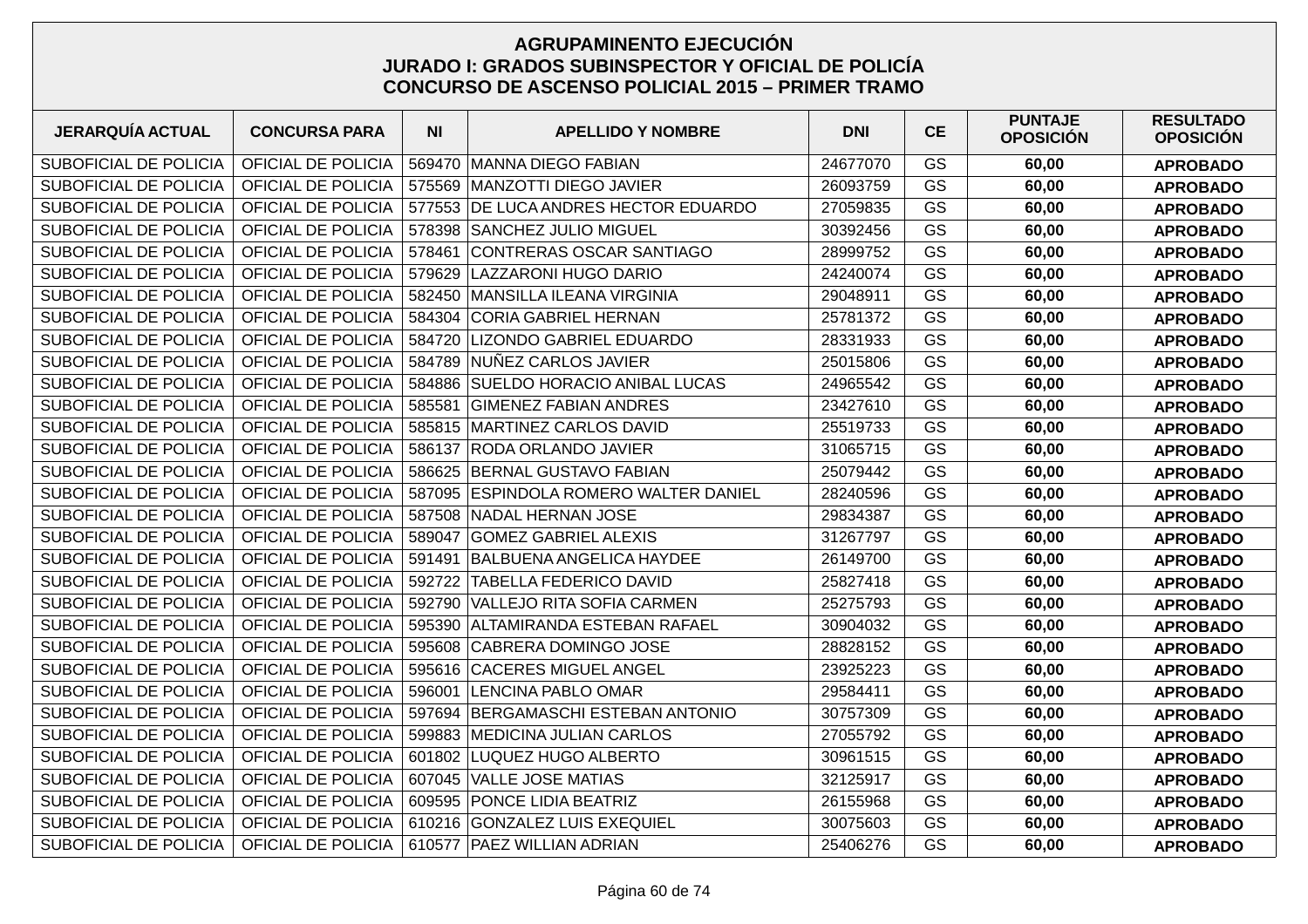| <b>JERARQUÍA ACTUAL</b> | <b>CONCURSA PARA</b> | <b>NI</b> | <b>APELLIDO Y NOMBRE</b>         | <b>DNI</b> | <b>CE</b> | <b>PUNTAJE</b><br><b>OPOSICIÓN</b> | <b>RESULTADO</b><br><b>OPOSICIÓN</b> |
|-------------------------|----------------------|-----------|----------------------------------|------------|-----------|------------------------------------|--------------------------------------|
| SUBOFICIAL DE POLICIA   | OFICIAL DE POLICIA   |           | 612286 LERME JUAN PABLO          | 30390826   | <b>GS</b> | 60,00                              | <b>APROBADO</b>                      |
| SUBOFICIAL DE POLICIA   | OFICIAL DE POLICIA   |           | 615633 GARCIA NICOLAS ALEJANDRO  | 29566809   | <b>GS</b> | 60,00                              | <b>APROBADO</b>                      |
| SUBOFICIAL DE POLICIA   | OFICIAL DE POLICIA   |           | 616516 GUERRERO EZEQUIEL MARTIN  | 26066877   | GS        | 60,00                              | <b>APROBADO</b>                      |
| SUBOFICIAL DE POLICIA   | OFICIAL DE POLICIA   |           | 617512 VERA ENRIQUE EXEQUIEL     | 29085490   | GS        | 60,00                              | <b>APROBADO</b>                      |
| SUBOFICIAL DE POLICIA   | OFICIAL DE POLICIA   |           | 617687 AGUIAR HECTOR ALEJANDRO   | 26460259   | <b>SM</b> | 60,00                              | <b>APROBADO</b>                      |
| SUBOFICIAL DE POLICIA   | OFICIAL DE POLICIA   |           | 617890 AGU MARIA PAZ             | 24971582   | <b>SM</b> | 60,00                              | <b>APROBADO</b>                      |
| SUBOFICIAL DE POLICIA   | OFICIAL DE POLICIA   |           | 618047 BONILLA ESTEBAN ABEL      | 30851362   | GS        | 60,00                              | <b>APROBADO</b>                      |
| SUBOFICIAL DE POLICIA   | OFICIAL DE POLICIA   |           | 618942 MOHAMET SABRINA MAIRA     | 31274125   | GS        | 60,00                              | <b>APROBADO</b>                      |
| SUBOFICIAL DE POLICIA   | OFICIAL DE POLICIA   |           | 618977 PRIETO SOLEDAD VANESA     | 26924422   | GS        | 60,00                              | <b>APROBADO</b>                      |
| SUBOFICIAL DE POLICIA   | OFICIAL DE POLICIA   |           | 619035 BALBUENA LEONEL OSCAR     | 27515879   | <b>GS</b> | 60,00                              | <b>APROBADO</b>                      |
| SUBOFICIAL DE POLICIA   | OFICIAL DE POLICIA   |           | 619868 RODRIGUEZ LUIS SIXTO      | 23676138   | GS        | 60,00                              | <b>APROBADO</b>                      |
| SUBOFICIAL DE POLICIA   | OFICIAL DE POLICIA   |           | 620670 PAROLA EZEQUIEL           | 27237981   | <b>TM</b> | 60,00                              | <b>APROBADO</b>                      |
| SUBOFICIAL DE POLICIA   | OFICIAL DE POLICIA   |           | 621315 GEROLD PABLO RUBEN        | 23814443   | GS        | 60,00                              | <b>APROBADO</b>                      |
| SUBOFICIAL DE POLICIA   | OFICIAL DE POLICIA   |           | 621676 MOREIRA CINTIA DEL CARMEN | 24719888   | GS        | 60,00                              | <b>APROBADO</b>                      |
| SUBOFICIAL DE POLICIA   | OFICIAL DE POLICIA   | 622184    | <b>VEIGA RODRIGO LUCIANO</b>     | 32874095   | <b>GS</b> | 60,00                              | <b>APROBADO</b>                      |
| SUBOFICIAL DE POLICIA   | OFICIAL DE POLICIA   |           | 624241 DIAZ CINTIA YOHANA        | 31054450   | GS        | 60,00                              | <b>APROBADO</b>                      |
| SUBOFICIAL DE POLICIA   | OFICIAL DE POLICIA   |           | 625256 FERNANDEZ IVANA SOLEDAD   | 31391173   | GS        | 60,00                              | <b>APROBADO</b>                      |
| SUBOFICIAL DE POLICIA   | OFICIAL DE POLICIA   |           | 625337 MANSILLA NATALIA BEATRIZ  | 30867473   | GS        | 60,00                              | <b>APROBADO</b>                      |
| SUBOFICIAL DE POLICIA   | OFICIAL DE POLICIA   |           | 625531 AVILA JOANA MICAELA       | 31804697   | GS        | 60,00                              | <b>APROBADO</b>                      |
| SUBOFICIAL DE POLICIA   | OFICIAL DE POLICIA   |           | 626538 RINERO JAVIER ALEJANDRO   | 28499476   | <b>GS</b> | 60,00                              | <b>APROBADO</b>                      |
| SUBOFICIAL DE POLICIA   | OFICIAL DE POLICIA   |           | 627496 MARTINEZ JOSE MARIA LUCAS | 31200364   | GS        | 60,00                              | <b>APROBADO</b>                      |
| SUBOFICIAL DE POLICIA   | OFICIAL DE POLICIA   |           | 627500 MONSERRAT JUAN MANUEL     | 26504536   | GS        | 60,00                              | <b>APROBADO</b>                      |
| SUBOFICIAL DE POLICIA   | OFICIAL DE POLICIA   |           | 628395 ROMOA ROSANA MARIELA      | 25531442   | GS        | 60,00                              | <b>APROBADO</b>                      |
| SUBOFICIAL DE POLICIA   | OFICIAL DE POLICIA   |           | 629227 FERREYRA DIEGO FERNANDO   | 27446991   | GS        | 60,00                              | <b>APROBADO</b>                      |
| SUBOFICIAL DE POLICIA   | OFICIAL DE POLICIA   |           | 629570 BELEN ROBERTO LUIS        | 26716566   | <b>GS</b> | 60,00                              | <b>APROBADO</b>                      |
| SUBOFICIAL DE POLICIA   | OFICIAL DE POLICIA   | 629677    | CARRIZO LEANDRO ALBERTO          | 26889866   | GS        | 60,00                              | <b>APROBADO</b>                      |
| SUBOFICIAL DE POLICIA   | OFICIAL DE POLICIA   | 629961    | <b>GALVAN GERMAN GUSTAVO</b>     | 26053427   | GS        | 60,00                              | <b>APROBADO</b>                      |
| SUBOFICIAL DE POLICIA   | OFICIAL DE POLICIA   |           | 631094 DIAZ LIONEL OSCAR         | 32212416   | GS        | 60,00                              | <b>APROBADO</b>                      |
| SUBOFICIAL DE POLICIA   | OFICIAL DE POLICIA   |           | 631752 PLOMER NANCI GABRIELA     | 28829456   | GS        | 60,00                              | <b>APROBADO</b>                      |
| SUBOFICIAL DE POLICIA   | OFICIAL DE POLICIA   | 632821    | <b>ROMERO MARIA JOSE</b>         | 27224590   | GS        | 60,00                              | <b>APROBADO</b>                      |
| SUBOFICIAL DE POLICIA   | OFICIAL DE POLICIA   |           | 634166 VERGARA DIEGO DANIEL      | 29379050   | GS        | 60,00                              | <b>APROBADO</b>                      |
| SUBOFICIAL DE POLICIA   | OFICIAL DE POLICIA   |           | 635367 CUESTA IVANA LORENA       | 27863019   | GS        | 60,00                              | <b>APROBADO</b>                      |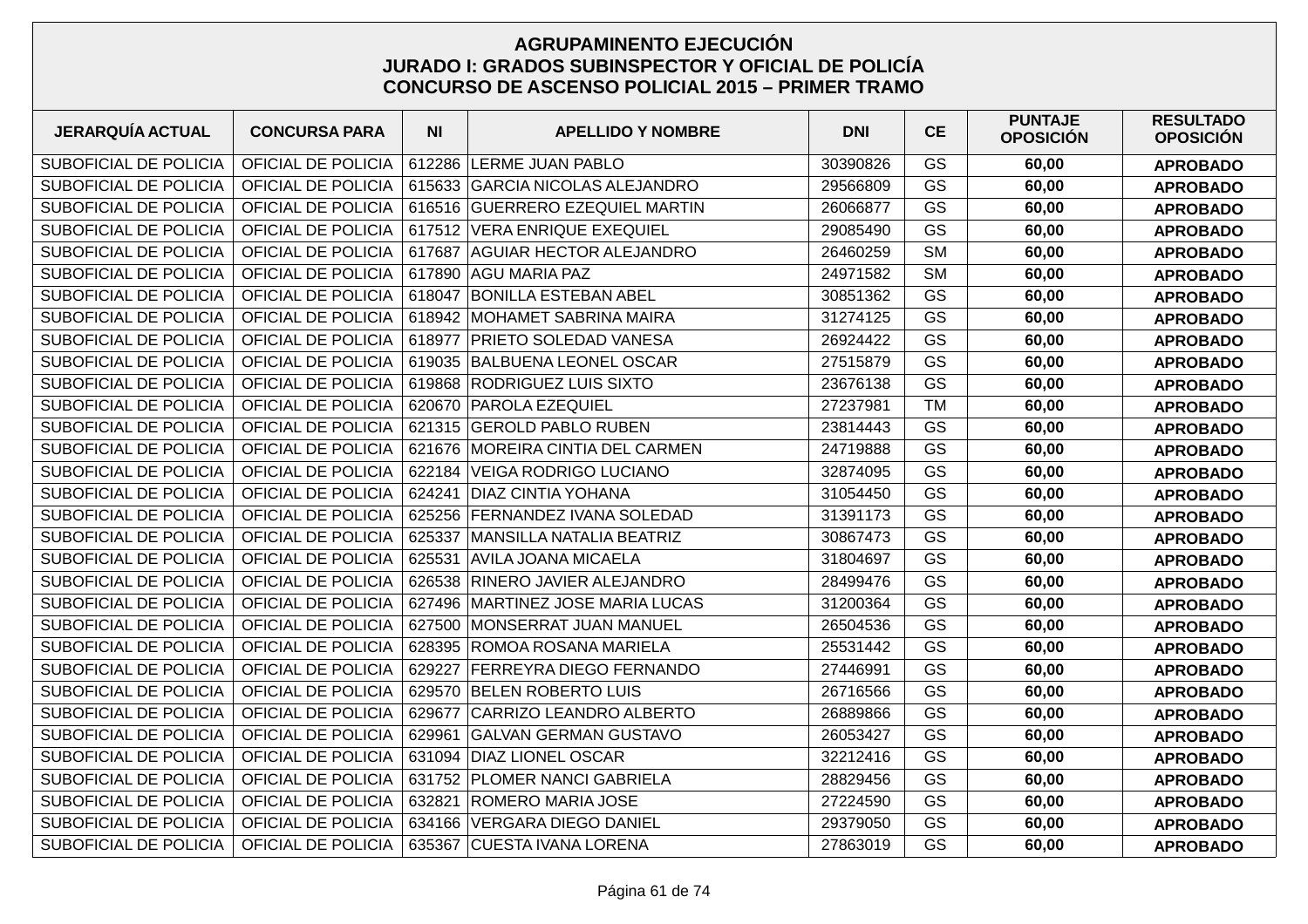| <b>JERARQUÍA ACTUAL</b> | <b>CONCURSA PARA</b> | <b>NI</b> | <b>APELLIDO Y NOMBRE</b>             | <b>DNI</b> | <b>CE</b> | <b>PUNTAJE</b><br><b>OPOSICIÓN</b> | <b>RESULTADO</b><br><b>OPOSICIÓN</b> |
|-------------------------|----------------------|-----------|--------------------------------------|------------|-----------|------------------------------------|--------------------------------------|
| SUBOFICIAL DE POLICIA   | OFICIAL DE POLICIA   |           | 635553 FERREYRA FLORENCIA SOFIA      | 33468247   | <b>GS</b> | 60,00                              | <b>APROBADO</b>                      |
| SUBOFICIAL DE POLICIA   | OFICIAL DE POLICIA   |           | 635685 GIL DIEGO SEBASTIAN           | 26233506   | <b>GS</b> | 60,00                              | <b>APROBADO</b>                      |
| SUBOFICIAL DE POLICIA   | OFICIAL DE POLICIA   |           | 635791 IBAÑEZ LISANDRO JAVIER        | 28199890   | GS        | 60,00                              | <b>APROBADO</b>                      |
| SUBOFICIAL DE POLICIA   | OFICIAL DE POLICIA   | 635944    | <b>LOPEZ FERNANDO DANIEL</b>         | 32105712   | GS        | 60,00                              | <b>APROBADO</b>                      |
| SUBOFICIAL DE POLICIA   | OFICIAL DE POLICIA   |           | 636487 ROSALES MAURO EXEQUIEL        | 35651285   | <b>GS</b> | 60,00                              | <b>APROBADO</b>                      |
| SUBOFICIAL DE POLICIA   | OFICIAL DE POLICIA   |           | 636525 SABAS FERNANDO DAMIAN         | 31628688   | GS        | 60,00                              | <b>APROBADO</b>                      |
| SUBOFICIAL DE POLICIA   | OFICIAL DE POLICIA   | 636819    | VELAZQUEZ ISMAEL DARIO               | 29099326   | GI        | 60,00                              | <b>APROBADO</b>                      |
| SUBOFICIAL DE POLICIA   | OFICIAL DE POLICIA   |           | 637246 PONCE MARIA FABIANA           | 30786346   | GS        | 60,00                              | <b>APROBADO</b>                      |
| SUBOFICIAL DE POLICIA   | OFICIAL DE POLICIA   |           | 637581 MASTRANDREA MARCOS GERMAN     | 31628392   | GS        | 60,00                              | <b>APROBADO</b>                      |
| SUBOFICIAL DE POLICIA   | OFICIAL DE POLICIA   |           | 637882 ALZUGARAY MANUEL EZEQUIEL     | 34166855   | <b>GS</b> | 60,00                              | <b>APROBADO</b>                      |
| SUBOFICIAL DE POLICIA   | OFICIAL DE POLICIA   |           | 638315 GALEANO LUISA MABEL           | 28548889   | GS        | 60,00                              | <b>APROBADO</b>                      |
| SUBOFICIAL DE POLICIA   | OFICIAL DE POLICIA   | 638374    | <b>GODOY PATRICIA ELSA</b>           | 30891644   | GS        | 60,00                              | <b>APROBADO</b>                      |
| SUBOFICIAL DE POLICIA   | OFICIAL DE POLICIA   |           | 638404 GOMEZ VALERIA MARCELA         | 28933072   | GS        | 60,00                              | <b>APROBADO</b>                      |
| SUBOFICIAL DE POLICIA   | OFICIAL DE POLICIA   |           | 638765 REY NORA NADIA                | 34368214   | GS        | 60,00                              | <b>APROBADO</b>                      |
| SUBOFICIAL DE POLICIA   | OFICIAL DE POLICIA   | 639141    | <b>MAGRO NATALIA ANALIA</b>          | 28162403   | <b>GS</b> | 60,00                              | <b>APROBADO</b>                      |
| SUBOFICIAL DE POLICIA   | OFICIAL DE POLICIA   | 639214    | <b>SANTA CRUZ MARIA CELESTE</b>      | 30729241   | GS        | 60,00                              | <b>APROBADO</b>                      |
| SUBOFICIAL DE POLICIA   | OFICIAL DE POLICIA   | 639320    | <b>BAJU RICARDO GASTON</b>           | 31468602   | GS        | 60,00                              | <b>APROBADO</b>                      |
| SUBOFICIAL DE POLICIA   | OFICIAL DE POLICIA   |           | 639371 LEGUIZA JUAN ALBERTO          | 29529233   | GS        | 60,00                              | <b>APROBADO</b>                      |
| SUBOFICIAL DE POLICIA   | OFICIAL DE POLICIA   |           | 639737 GOMEZ FERNANDO JAVIER         | 32644820   | GS        | 60,00                              | <b>APROBADO</b>                      |
| SUBOFICIAL DE POLICIA   | OFICIAL DE POLICIA   |           | 639893 GONZALEZ CARLOS RAUL          | 32105575   | <b>GS</b> | 60,00                              | <b>APROBADO</b>                      |
| SUBOFICIAL DE POLICIA   | OFICIAL DE POLICIA   |           | 640077 CURIONI MARIA ALEJANDRA       | 33829690   | GS        | 60,00                              | <b>APROBADO</b>                      |
| SUBOFICIAL DE POLICIA   | OFICIAL DE POLICIA   | 640131    | <b>SCOCCIMARRA MARIA LAURA</b>       | 28256474   | GS        | 60,00                              | <b>APROBADO</b>                      |
| SUBOFICIAL DE POLICIA   | OFICIAL DE POLICIA   |           | 640395 RODRIGUEZ MAXIMILIANO NICOLAS | 33562613   | GS        | 60,00                              | <b>APROBADO</b>                      |
| SUBOFICIAL DE POLICIA   | OFICIAL DE POLICIA   |           | 640760 BENITEZ ARACELI FERNANDA      | 29200586   | GS        | 60,00                              | <b>APROBADO</b>                      |
| SUBOFICIAL DE POLICIA   | OFICIAL DE POLICIA   |           | 640786 BERMUDEZ LEONCIO              | 28762044   | <b>GS</b> | 60,00                              | <b>APROBADO</b>                      |
| SUBOFICIAL DE POLICIA   | OFICIAL DE POLICIA   |           | 641286 COVACEVICH RODRIGO ARIEL      | 28999605   | GS        | 60,00                              | <b>APROBADO</b>                      |
| SUBOFICIAL DE POLICIA   | OFICIAL DE POLICIA   |           | 641731 GARCETTI CARLA SOLEDAD        | 31004395   | GS        | 60,00                              | <b>APROBADO</b>                      |
| SUBOFICIAL DE POLICIA   | OFICIAL DE POLICIA   |           | 641995   IBARRA CARINA BEATRIZ       | 33847594   | GS        | 60,00                              | <b>APROBADO</b>                      |
| SUBOFICIAL DE POLICIA   | OFICIAL DE POLICIA   |           | 642011 KIFFEL CLAUDIO GASTON         | 31182963   | GS        | 60,00                              | <b>APROBADO</b>                      |
| SUBOFICIAL DE POLICIA   | OFICIAL DE POLICIA   |           | 642118 LEZCANO JESICA ELISABET       | 32959817   | GS        | 60,00                              | <b>APROBADO</b>                      |
| SUBOFICIAL DE POLICIA   | OFICIAL DE POLICIA   |           | 642631 OJEDA CLAUDIA MARIELA         | 32968970   | GS        | 60,00                              | <b>APROBADO</b>                      |
| SUBOFICIAL DE POLICIA   | OFICIAL DE POLICIA   |           | 642843 PEREYRA LUCRECIA SOLEDAD      | 31250527   | GS        | 60,00                              | <b>APROBADO</b>                      |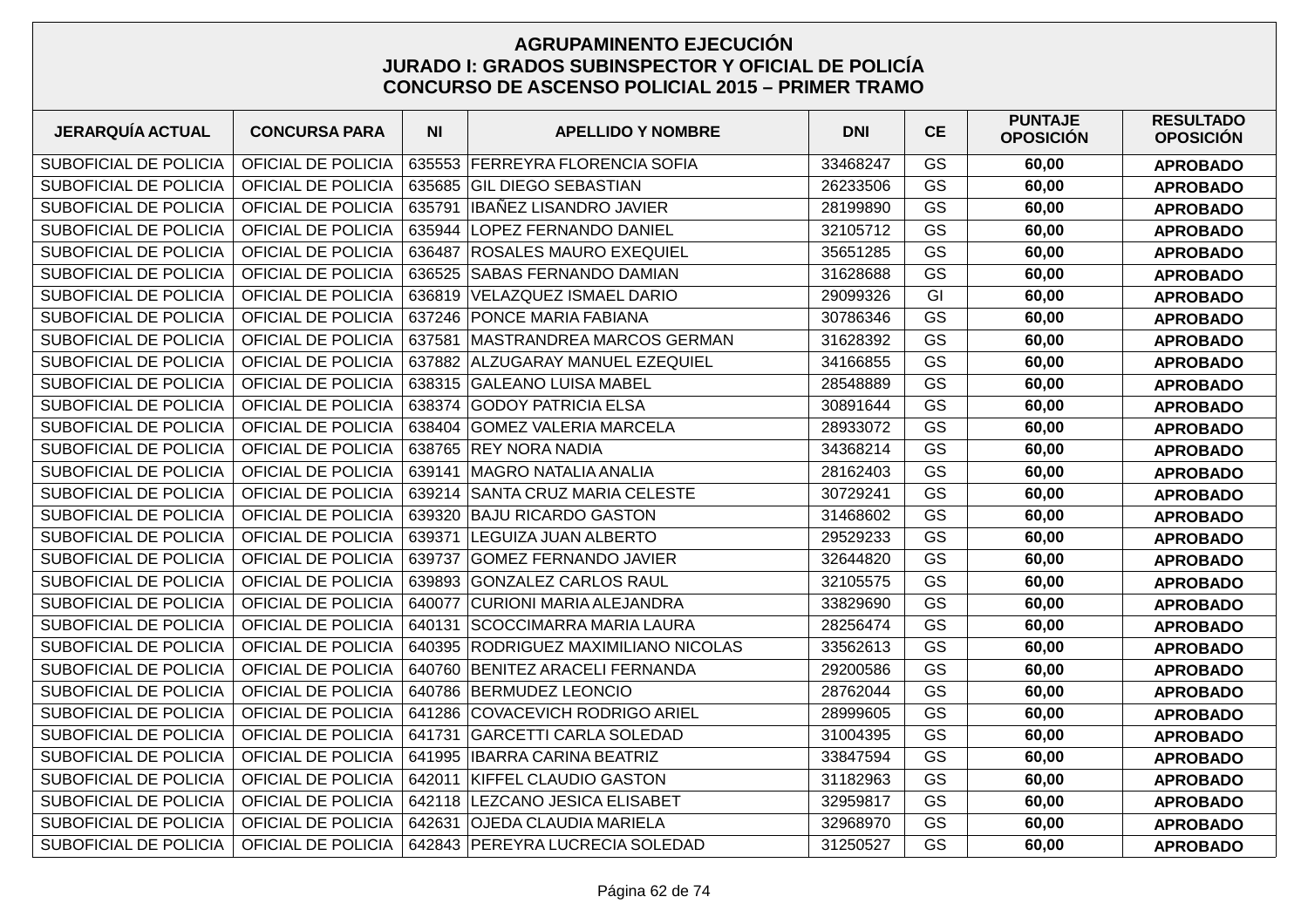| <b>JERARQUÍA ACTUAL</b> | <b>CONCURSA PARA</b> | <b>NI</b> | <b>APELLIDO Y NOMBRE</b>             | <b>DNI</b> | <b>CE</b> | <b>PUNTAJE</b><br><b>OPOSICIÓN</b> | <b>RESULTADO</b><br><b>OPOSICIÓN</b> |
|-------------------------|----------------------|-----------|--------------------------------------|------------|-----------|------------------------------------|--------------------------------------|
| SUBOFICIAL DE POLICIA   | OFICIAL DE POLICIA   | 643262    | SAVOYE GEORGINA ANTONELA             | 30350886   | GS        | 60,00                              | <b>APROBADO</b>                      |
| SUBOFICIAL DE POLICIA   | OFICIAL DE POLICIA   | 643360    | <b>TABARCACHI FRANCO DAVID</b>       | 31853384   | GS        | 60,00                              | <b>APROBADO</b>                      |
| SUBOFICIAL DE POLICIA   | OFICIAL DE POLICIA   | 643955    | CANDIA JOSE LUIS                     | 30341490   | TB        | 60,00                              | <b>APROBADO</b>                      |
| SUBOFICIAL DE POLICIA   | OFICIAL DE POLICIA   | 644650    | MALISANI DIANA RUTH                  | 31676603   | TB        | 60,00                              | <b>APROBADO</b>                      |
| SUBOFICIAL DE POLICIA   | OFICIAL DE POLICIA   | 644901    | <b>PUCHETA OSVALDO ALFREDO</b>       | 33562593   | TB        | 60,00                              | <b>APROBADO</b>                      |
| SUBOFICIAL DE POLICIA   | OFICIAL DE POLICIA   |           | 645451 ACERO WALDO                   | 29262971   | GS        | 60,00                              | <b>APROBADO</b>                      |
| SUBOFICIAL DE POLICIA   | OFICIAL DE POLICIA   | 645486    | ALBARRACIN JOEL MAXIMILIANO          | 30037416   | GS        | 60,00                              | <b>APROBADO</b>                      |
| SUBOFICIAL DE POLICIA   | OFICIAL DE POLICIA   |           | 645630 DI BERNARDINI YAMILA VANESA   | 33496555   | GS        | 60,00                              | <b>APROBADO</b>                      |
| SUBOFICIAL DE POLICIA   | OFICIAL DE POLICIA   | 646008    | MINHOT ELSA BEATRIZ                  | 28594502   | GS        | 60,00                              | <b>APROBADO</b>                      |
| SUBOFICIAL DE POLICIA   | OFICIAL DE POLICIA   |           | 646199 RIOS VICTOR HUGO              | 31578085   | GS        | 60,00                              | <b>APROBADO</b>                      |
| SUBOFICIAL DE POLICIA   | OFICIAL DE POLICIA   | 646229    | <b>ROLON OSVALDO MATIAS EZEQUIEL</b> | 33981135   | GS        | 60,00                              | <b>APROBADO</b>                      |
| SUBOFICIAL DE POLICIA   | OFICIAL DE POLICIA   |           | 646504 PEREZ GONZALO SEBASTIAN       | 30350853   | GS        | 60,00                              | <b>APROBADO</b>                      |
| SUBOFICIAL DE POLICIA   | OFICIAL DE POLICIA   |           | 647471 CEJAS ARIANA PAOLA            | 33468234   | GS        | 60,00                              | <b>APROBADO</b>                      |
| SUBOFICIAL DE POLICIA   | OFICIAL DE POLICIA   | 647730    | MORINIGO JAVIER ALCIDES              | 31361410   | GS        | 60,00                              | <b>APROBADO</b>                      |
| SUBOFICIAL DE POLICIA   | OFICIAL DE POLICIA   | 647802    | <b>RIOS GUILLERMO HORACIO</b>        | 29345872   | GS        | 60,00                              | <b>APROBADO</b>                      |
| SUBOFICIAL DE POLICIA   | OFICIAL DE POLICIA   | 647870    | <b>VERA GASTON ADRIAN</b>            | 26757330   | GS        | 60,00                              | <b>APROBADO</b>                      |
| SUBOFICIAL DE POLICIA   | OFICIAL DE POLICIA   | 647951    | <b>BELEN MIGUEL ANGEL</b>            | 30701580   | GS        | 60,00                              | <b>APROBADO</b>                      |
| SUBOFICIAL DE POLICIA   | OFICIAL DE POLICIA   |           | 648612 OJEDA JORGE ALBERTO           | 27501274   | GS        | 60,00                              | <b>APROBADO</b>                      |
| SUBOFICIAL DE POLICIA   | OFICIAL DE POLICIA   |           | 648795 D ANDREA NICOLAS DANIEL       | 32702895   | GS        | 60,00                              | <b>APROBADO</b>                      |
| SUBOFICIAL DE POLICIA   | OFICIAL DE POLICIA   | 649767    | <b>SEISSFON MARTIN EDUARDO</b>       | 28419858   | GS        | 60,00                              | <b>APROBADO</b>                      |
| SUBOFICIAL DE POLICIA   | OFICIAL DE POLICIA   |           | 650072 AQUINO MARIELA EUGENIA        | 26750595   | GS        | 60,00                              | <b>APROBADO</b>                      |
| SUBOFICIAL DE POLICIA   | OFICIAL DE POLICIA   |           | 650226 BERNARDI IVAN ALCIDES         | 31136660   | GS        | 60,00                              | <b>APROBADO</b>                      |
| SUBOFICIAL DE POLICIA   | OFICIAL DE POLICIA   |           | 650293 BRAGO EMANUEL LUIS            | 28925932   | GS        | 60,00                              | <b>APROBADO</b>                      |
| SUBOFICIAL DE POLICIA   | OFICIAL DE POLICIA   | 650404    | <b>CASTILLO PRISCILA EVELYN</b>      | 32701743   | GS        | 60,00                              | <b>APROBADO</b>                      |
| SUBOFICIAL DE POLICIA   | OFICIAL DE POLICIA   | 650846    | <b>GIMENEZ MATIAS ROBERTO</b>        | 30554151   | GS        | 60,00                              | <b>APROBADO</b>                      |
| SUBOFICIAL DE POLICIA   | OFICIAL DE POLICIA   | 650854    | <b>GIMENEZ MIGUEL ALEJANDRO</b>      | 29387382   | GS        | 60,00                              | <b>APROBADO</b>                      |
| SUBOFICIAL DE POLICIA   | OFICIAL DE POLICIA   | 650994    | <b>GONZALEZ NICOLAS EXEQUIEL</b>     | 35289511   | GS        | 60,00                              | <b>APROBADO</b>                      |
| SUBOFICIAL DE POLICIA   | OFICIAL DE POLICIA   |           | 651036 GUILLAZA LEANDRO MIGUEL       | 33559922   | GS        | 60,00                              | <b>APROBADO</b>                      |
| SUBOFICIAL DE POLICIA   | OFICIAL DE POLICIA   |           | 651401 MARTINEZ JUAN JOSE            | 28017377   | GS        | 60,00                              | <b>APROBADO</b>                      |
| SUBOFICIAL DE POLICIA   | OFICIAL DE POLICIA   | 651419    | MARTINEZ MARISA BEATRIZ              | 29924517   | GS        | 60,00                              | <b>APROBADO</b>                      |
| SUBOFICIAL DE POLICIA   | OFICIAL DE POLICIA   | 652067    | <b>REMIRO DIEGO HERNAN</b>           | 29488305   | GS        | 60,00                              | <b>APROBADO</b>                      |
| SUBOFICIAL DE POLICIA   | OFICIAL DE POLICIA   |           | 652181 RODRIGUEZ TAMARA YAMILA       | 31813517   | GS        | 60,00                              | <b>APROBADO</b>                      |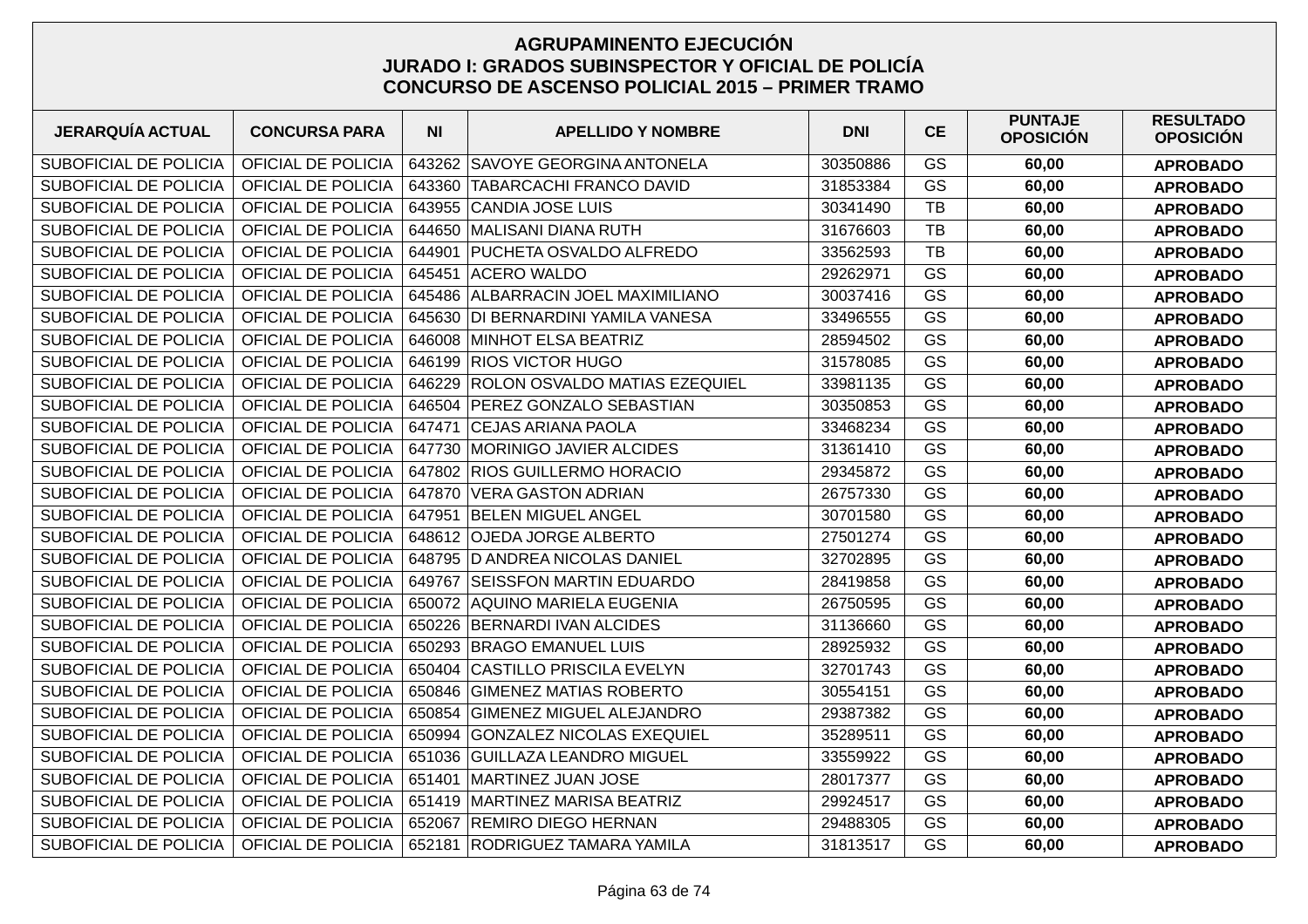| <b>JERARQUÍA ACTUAL</b> | <b>CONCURSA PARA</b> | <b>NI</b> | <b>APELLIDO Y NOMBRE</b>           | <b>DNI</b> | <b>CE</b>  | <b>PUNTAJE</b><br><b>OPOSICIÓN</b> | <b>RESULTADO</b><br><b>OPOSICIÓN</b> |
|-------------------------|----------------------|-----------|------------------------------------|------------|------------|------------------------------------|--------------------------------------|
| SUBOFICIAL DE POLICIA   | OFICIAL DE POLICIA   | 652407    | SCHMID ESTEFANIA MABEL             | 30185833   | <b>TCI</b> | 60,00                              | <b>APROBADO</b>                      |
| SUBOFICIAL DE POLICIA   | OFICIAL DE POLICIA   | 652695    | VILLAFAÑE WALTER SEBASTIAN         | 33949281   | GS         | 60,00                              | <b>APROBADO</b>                      |
| SUBOFICIAL DE POLICIA   | OFICIAL DE POLICIA   | 652873    | ALTAMIRANO MARIO ALBERTO           | 26563753   | GS         | 60,00                              | <b>APROBADO</b>                      |
| SUBOFICIAL DE POLICIA   | OFICIAL DE POLICIA   | 652890    | <b>AVILA JUAN ALEJANDRO</b>        | 30703417   | GS         | 60,00                              | <b>APROBADO</b>                      |
| SUBOFICIAL DE POLICIA   | OFICIAL DE POLICIA   | 653004    | <b>GAUNA MARTA DEL VALLE</b>       | 26461478   | GS         | 60,00                              | <b>APROBADO</b>                      |
| SUBOFICIAL DE POLICIA   | OFICIAL DE POLICIA   | 653641    | <b>GONZALEZ DIEGO CLAUDIO</b>      | 29930410   | GS         | 60,00                              | <b>APROBADO</b>                      |
| SUBOFICIAL DE POLICIA   | OFICIAL DE POLICIA   | 653756    | <b>MEDINA MILTON JONATAN</b>       | 33338369   | GS         | 60,00                              | <b>APROBADO</b>                      |
| SUBOFICIAL DE POLICIA   | OFICIAL DE POLICIA   | 653918    | <b>SEGOVIA FABIANA SOLEDAD</b>     | 29908169   | GS         | 60,00                              | <b>APROBADO</b>                      |
| SUBOFICIAL DE POLICIA   | OFICIAL DE POLICIA   | 654027    | <b>VERA CLAUDIA SOLEDAD</b>        | 26563739   | GS         | 60,00                              | <b>APROBADO</b>                      |
| SUBOFICIAL DE POLICIA   | OFICIAL DE POLICIA   | 654043    | <b>VERGARA LUCIO WILFREDO</b>      | 30761272   | <b>GS</b>  | 60,00                              | <b>APROBADO</b>                      |
| SUBOFICIAL DE POLICIA   | OFICIAL DE POLICIA   | 654736    | CARRON JUAN PABLO                  | 28136508   | GS         | 60,00                              | <b>APROBADO</b>                      |
| SUBOFICIAL DE POLICIA   | OFICIAL DE POLICIA   | 655210    | <b>GARZON LEONARDO FABIAN</b>      | 31879185   | GS         | 60,00                              | <b>APROBADO</b>                      |
| SUBOFICIAL DE POLICIA   | OFICIAL DE POLICIA   | 655341    | <b>GONZALEZ EVANGELINA MARILIN</b> | 35462092   | GS         | 60,00                              | <b>APROBADO</b>                      |
| SUBOFICIAL DE POLICIA   | OFICIAL DE POLICIA   | 655368    | <b>GONZALEZ JUAN CARLOS</b>        | 18802065   | GS         | 60,00                              | <b>APROBADO</b>                      |
| SUBOFICIAL DE POLICIA   | OFICIAL DE POLICIA   | 655627    | LOPEZ ANDREA VIVIANA               | 31578293   | GS         | 60,00                              | <b>APROBADO</b>                      |
| SUBOFICIAL DE POLICIA   | OFICIAL DE POLICIA   | 655741    | MAIDANA SERGIO VICTOR              | 28580577   | GS         | 60,00                              | <b>APROBADO</b>                      |
| SUBOFICIAL DE POLICIA   | OFICIAL DE POLICIA   | 655961    | MIRANDA ALEJANDRA LORENA           | 27237226   | GS         | 60,00                              | <b>APROBADO</b>                      |
| SUBOFICIAL DE POLICIA   | OFICIAL DE POLICIA   | 656496    | <b>RODA ERICA ANAHI</b>            | 27501101   | GS         | 60,00                              | <b>APROBADO</b>                      |
| SUBOFICIAL DE POLICIA   | OFICIAL DE POLICIA   | 657123    | <b>ZAPATA JORGE PABLO</b>          | 28131972   | GS         | 60,00                              | <b>APROBADO</b>                      |
| SUBOFICIAL DE POLICIA   | OFICIAL DE POLICIA   | 526029    | LOPEZ ANA CLAUDIA                  | 20779357   | <b>TA</b>  | 55,00                              | NO APROBADO                          |
| SUBOFICIAL DE POLICIA   | OFICIAL DE POLICIA   |           | 526631 GENOLET CRISTIAN GERMAN     | 23913331   | GS         | 55,00                              | NO APROBADO                          |
| SUBOFICIAL DE POLICIA   | OFICIAL DE POLICIA   | 530727    | SAUCEDO GUILLERMO RENE             | 24055073   | GS         | 55,00                              | NO APROBADO                          |
| SUBOFICIAL DE POLICIA   | OFICIAL DE POLICIA   | 532550    | <b>FIORAVANTI GUSTAVO ARMANDO</b>  | 21414425   | GS         | 55,00                              | NO APROBADO                          |
| SUBOFICIAL DE POLICIA   | OFICIAL DE POLICIA   | 532746    | LAZZO MARTIN ALFREDO               | 22192924   | GS         | 55,00                              | NO APROBADO                          |
| SUBOFICIAL DE POLICIA   | OFICIAL DE POLICIA   | 533777    | <b>LANGUIDEY MIGUEL DARIO</b>      | 21889154   | GS         | 55,00                              | NO APROBADO                          |
| SUBOFICIAL DE POLICIA   | OFICIAL DE POLICIA   | 534455    | <b>GARCIA MARIO MIGUEL</b>         | 23228652   | <b>GS</b>  | 55,00                              | NO APROBADO                          |
| SUBOFICIAL DE POLICIA   | OFICIAL DE POLICIA   | 535141    | <b>ORIHUELA MAURICIO ARIEL</b>     | 26343744   | GS         | 55,00                              | NO APROBADO                          |
| SUBOFICIAL DE POLICIA   | OFICIAL DE POLICIA   |           | 536482 ARQUIEL MARIANO ARIEL       | 24252480   | GS         | 55,00                              | NO APROBADO                          |
| SUBOFICIAL DE POLICIA   | OFICIAL DE POLICIA   |           | 537501 FERMOSELLE GUSTAVO CRISTIAN | 22901590   | GS         | 55,00                              | NO APROBADO                          |
| SUBOFICIAL DE POLICIA   | OFICIAL DE POLICIA   | 541028    | <b>VIDAL MARIA DEL ROCIO</b>       | 25007020   | <b>PS</b>  | 55,00                              | NO APROBADO                          |
| SUBOFICIAL DE POLICIA   | OFICIAL DE POLICIA   |           | 552062 BAER ELVIO CRISTIAN DANILO  | 25077215   | GS         | 55,00                              | NO APROBADO                          |
| SUBOFICIAL DE POLICIA   | OFICIAL DE POLICIA   |           | 559571 MARTINEZ LAURA NIDIA        | 24567414   | GS         | 55,00                              | NO APROBADO                          |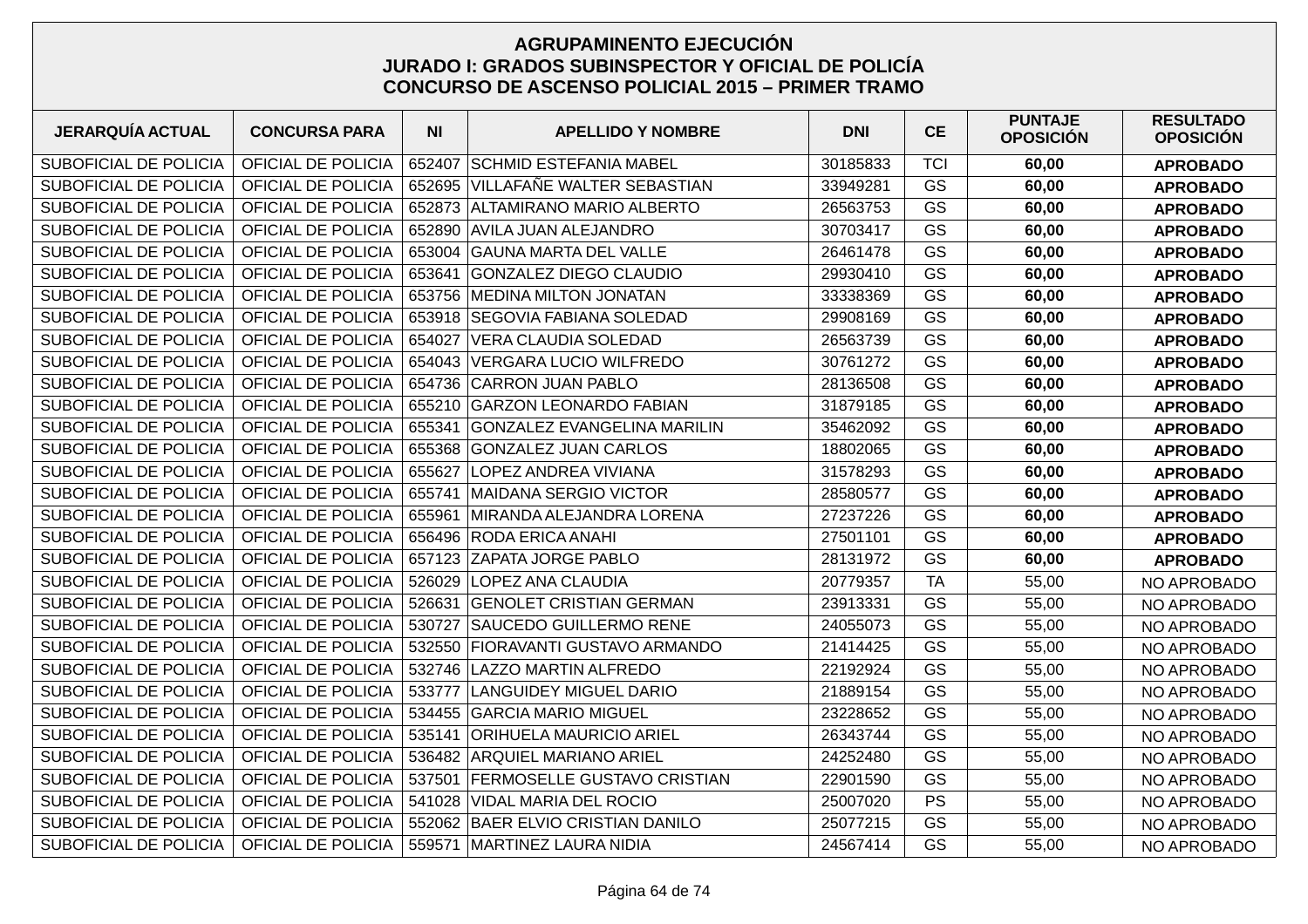| <b>JERARQUÍA ACTUAL</b> | <b>CONCURSA PARA</b> | <b>NI</b> | <b>APELLIDO Y NOMBRE</b>            | <b>DNI</b> | <b>CE</b> | <b>PUNTAJE</b><br><b>OPOSICIÓN</b> | <b>RESULTADO</b><br><b>OPOSICIÓN</b> |
|-------------------------|----------------------|-----------|-------------------------------------|------------|-----------|------------------------------------|--------------------------------------|
| SUBOFICIAL DE POLICIA   | OFICIAL DE POLICIA   |           | 560561 FERNANDEZ ROQUE MARCELO      | 23254285   | GS        | 55,00                              | NO APROBADO                          |
| SUBOFICIAL DE POLICIA   | OFICIAL DE POLICIA   |           | 561495 VILLALBA CARLOS JAVIER       | 30173532   | GS        | 55,00                              | NO APROBADO                          |
| SUBOFICIAL DE POLICIA   | OFICIAL DE POLICIA   |           | 564478 YODICE YANINA JESUS          | 29180688   | GS        | 55,00                              | NO APROBADO                          |
| SUBOFICIAL DE POLICIA   | OFICIAL DE POLICIA   |           | 569879 RAMIREZ ESTEBAN FERNANDO     | 26642410   | GS        | 55,00                              | NO APROBADO                          |
| SUBOFICIAL DE POLICIA   | OFICIAL DE POLICIA   | 572144    | <b>ECHEVARRIA CRISTIAN EDUARDO</b>  | 24278580   | GS        | 55,00                              | NO APROBADO                          |
| SUBOFICIAL DE POLICIA   | OFICIAL DE POLICIA   |           | 575437 ESPINOSA CRISTIAN MATIAS     | 26152894   | GS        | 55,00                              | NO APROBADO                          |
| SUBOFICIAL DE POLICIA   | OFICIAL DE POLICIA   | 576018    | <b>VURGO HECTOR SAMUEL</b>          | 29924714   | GS        | 55,00                              | NO APROBADO                          |
| SUBOFICIAL DE POLICIA   | OFICIAL DE POLICIA   |           | 581488 OJEDA DAMIAN DAVID           | 27679896   | GS        | 55,00                              | NO APROBADO                          |
| SUBOFICIAL DE POLICIA   | OFICIAL DE POLICIA   |           | 581577 RAMOS OSCAR DIEGO            | 28097022   | GS        | 55,00                              | NO APROBADO                          |
| SUBOFICIAL DE POLICIA   | OFICIAL DE POLICIA   |           | 584975 MORA CRISTIAN ANTONIO        | 25354112   | GS        | 55,00                              | NO APROBADO                          |
| SUBOFICIAL DE POLICIA   | OFICIAL DE POLICIA   |           | 586188 ROMERO EXEQUIEL SEBASTIAN    | 28931571   | GS        | 55,00                              | NO APROBADO                          |
| SUBOFICIAL DE POLICIA   | OFICIAL DE POLICIA   |           | 590070 BROLESE NATALIA OLGA         | 27648701   | GS        | 55,00                              | NO APROBADO                          |
| SUBOFICIAL DE POLICIA   | OFICIAL DE POLICIA   |           | 590771 ZERDA LUIS EDUARDO           | 29443415   | GS        | 55,00                              | NO APROBADO                          |
| SUBOFICIAL DE POLICIA   | OFICIAL DE POLICIA   |           | 596329 RAMIREZ CESAR JAVIER ALBERTO | 23608107   | GS        | 55,00                              | NO APROBADO                          |
| SUBOFICIAL DE POLICIA   | OFICIAL DE POLICIA   |           | 600261 FIORANI SONIA MARIEL         | 27663920   | GS        | 55,00                              | NO APROBADO                          |
| SUBOFICIAL DE POLICIA   | OFICIAL DE POLICIA   | 601349    | OYARZABAL ADRIAN ALEJANDRO          | 28684114   | GS        | 55,00                              | NO APROBADO                          |
| SUBOFICIAL DE POLICIA   | OFICIAL DE POLICIA   | 603155    | <b>CASCO RUBEN DARIO</b>            | 32494305   | GS        | 55,00                              | NO APROBADO                          |
| SUBOFICIAL DE POLICIA   | OFICIAL DE POLICIA   |           | 604194 RIOS FLAVIA BEATRIZ          | 25403554   | GS        | 55,00                              | NO APROBADO                          |
| SUBOFICIAL DE POLICIA   | OFICIAL DE POLICIA   |           | 606332 ORO MAURICIO EZEQUIEL        | 33305217   | <b>GS</b> | 55,00                              | NO APROBADO                          |
| SUBOFICIAL DE POLICIA   | OFICIAL DE POLICIA   | 606961    | TISERA JUAN MANUEL                  | 30324059   | GS        | 55,00                              | NO APROBADO                          |
| SUBOFICIAL DE POLICIA   | OFICIAL DE POLICIA   |           | 607380 BARRIOS GABRIELA SOLEDAD     | 33011080   | GS        | 55,00                              | NO APROBADO                          |
| SUBOFICIAL DE POLICIA   | OFICIAL DE POLICIA   |           | 608602 ADARO ELIAS BARUC            | 29662646   | <b>SE</b> | 55,00                              | NO APROBADO                          |
| SUBOFICIAL DE POLICIA   | OFICIAL DE POLICIA   |           | 609668 ALEGRE FERNANDO DAMIAN       | 28731440   | GS        | 55,00                              | NO APROBADO                          |
| SUBOFICIAL DE POLICIA   | OFICIAL DE POLICIA   |           | 610003 D ALESSANDRO DANIEL CRISTIAN | 24722347   | GS        | 55,00                              | NO APROBADO                          |
| SUBOFICIAL DE POLICIA   | OFICIAL DE POLICIA   |           | 611051 ANDREU ANGELICA NATALIA      | 29142390   | GS        | 55,00                              | NO APROBADO                          |
| SUBOFICIAL DE POLICIA   | OFICIAL DE POLICIA   |           | 611395   MORENO ANDREA FABIANA      | 29483223   | GS        | 55,00                              | NO APROBADO                          |
| SUBOFICIAL DE POLICIA   | OFICIAL DE POLICIA   | 611409    | NIEVA ROMINA GUADALUPE              | 29686247   | GS        | 55,00                              | NO APROBADO                          |
| SUBOFICIAL DE POLICIA   | OFICIAL DE POLICIA   |           | 613282 PIMIENTA ROMINA FERNANDA     | 33847902   | GS        | 55,00                              | NO APROBADO                          |
| SUBOFICIAL DE POLICIA   | OFICIAL DE POLICIA   |           | 617172 ROJAS ROBERTO MARIO JULIAN   | 24649459   | GS        | 55,00                              | NO APROBADO                          |
| SUBOFICIAL DE POLICIA   | OFICIAL DE POLICIA   | 619183    | <b>VILLALBA WALTER GUSTAVO</b>      | 29781531   | GS        | 55,00                              | NO APROBADO                          |
| SUBOFICIAL DE POLICIA   | OFICIAL DE POLICIA   |           | 622958 FLORES GRACIELA ESTER        | 24617284   | GS        | 55,00                              | NO APROBADO                          |
| SUBOFICIAL DE POLICIA   | OFICIAL DE POLICIA   |           | 623831 VICENS VALERIA GISELA        | 32113661   | GS        | 55,00                              | NO APROBADO                          |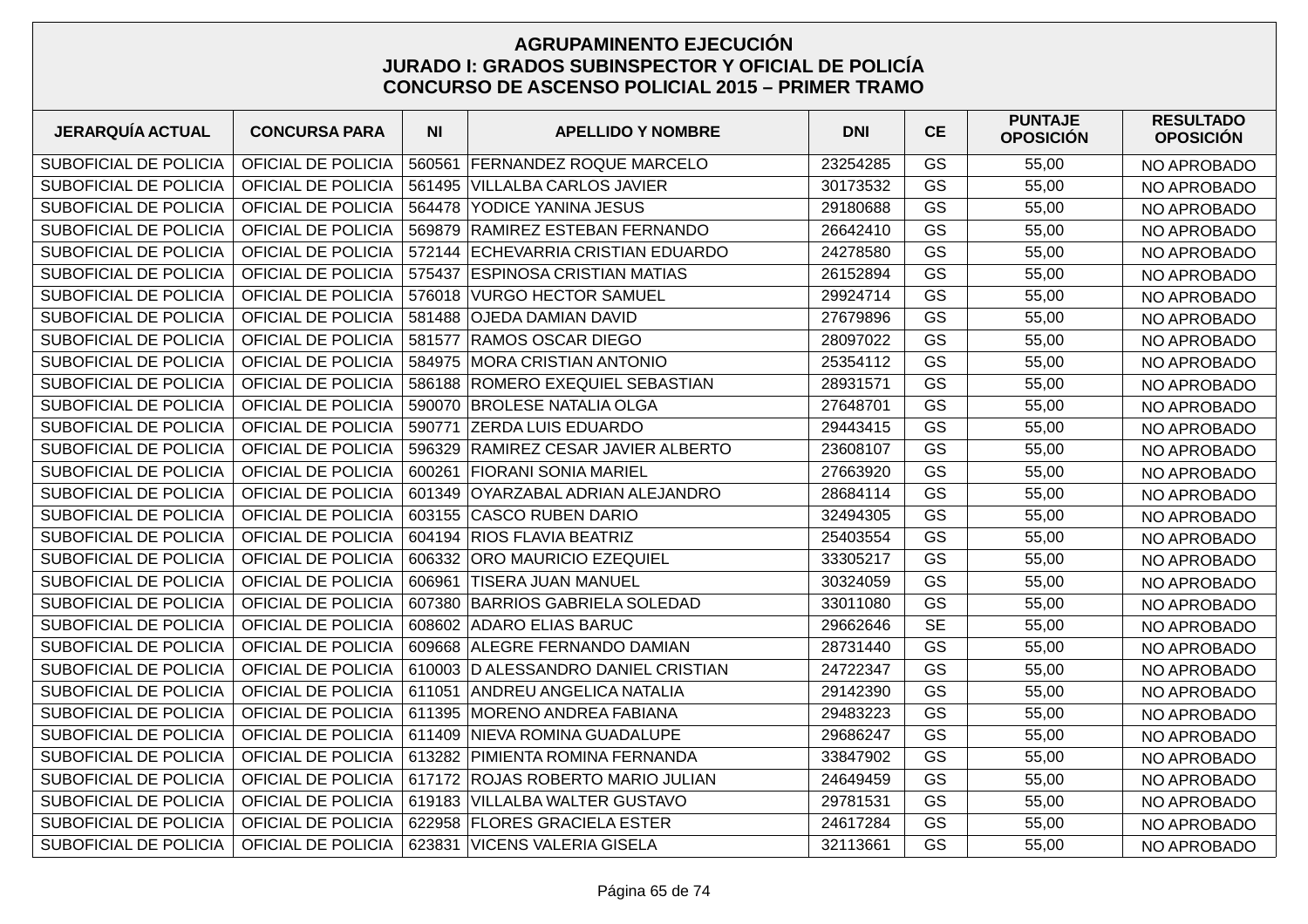| <b>JERARQUÍA ACTUAL</b> | <b>CONCURSA PARA</b> | <b>NI</b> | <b>APELLIDO Y NOMBRE</b>              | <b>DNI</b> | <b>CE</b> | <b>PUNTAJE</b><br><b>OPOSICIÓN</b> | <b>RESULTADO</b><br><b>OPOSICIÓN</b> |
|-------------------------|----------------------|-----------|---------------------------------------|------------|-----------|------------------------------------|--------------------------------------|
| SUBOFICIAL DE POLICIA   | OFICIAL DE POLICIA   | 624381    | <b>JAZMIN IVANA PAOLA</b>             | 30786929   | GS        | 55,00                              | NO APROBADO                          |
| SUBOFICIAL DE POLICIA   | OFICIAL DE POLICIA   | 626520    | <b>RINERO CRISTIAN ADRIAN</b>         | 27510343   | GS        | 55,00                              | NO APROBADO                          |
| SUBOFICIAL DE POLICIA   | OFICIAL DE POLICIA   | 626775    | JOBSON ROXANA VERONICA                | 27838603   | GS        | 55,00                              | NO APROBADO                          |
| SUBOFICIAL DE POLICIA   | OFICIAL DE POLICIA   | 627038    | MONDINO ALEJANDRO AGUSTIN             | 26808902   | GS        | 55,00                              | NO APROBADO                          |
| SUBOFICIAL DE POLICIA   | OFICIAL DE POLICIA   |           | 631167 FLORES GABRIEL ALEJANDRO       | 27195692   | GS        | 55,00                              | NO APROBADO                          |
| SUBOFICIAL DE POLICIA   | OFICIAL DE POLICIA   |           | 631451 PIZARRO MAXIMILIANO JUAN D     | 29677696   | GS        | 55,00                              | NO APROBADO                          |
| SUBOFICIAL DE POLICIA   | OFICIAL DE POLICIA   |           | 632171 RIENER MANUEL ERNESTO          | 25857756   | GS        | 55,00                              | NO APROBADO                          |
| SUBOFICIAL DE POLICIA   | OFICIAL DE POLICIA   |           | 632732 PORTILLO ERNESTO JAVIER        | 33068297   | GS        | 55,00                              | NO APROBADO                          |
| SUBOFICIAL DE POLICIA   | OFICIAL DE POLICIA   |           | 632767 RETAMOZO JUAN LUIS             | 33063560   | GS        | 55,00                              | NO APROBADO                          |
| SUBOFICIAL DE POLICIA   | OFICIAL DE POLICIA   | 632805    | <b>ROMERO DANTE NICOLAS J</b>         | 33804087   | GS        | 55,00                              | NO APROBADO                          |
| SUBOFICIAL DE POLICIA   | OFICIAL DE POLICIA   | 632929    | AMARILLA OMAR CEFERINO                | 28137000   | GS        | 55,00                              | NO APROBADO                          |
| SUBOFICIAL DE POLICIA   | OFICIAL DE POLICIA   | 633445    | <b>SOSA GASTON ANIBAL</b>             | 27970710   | GS        | 55,00                              | NO APROBADO                          |
| SUBOFICIAL DE POLICIA   | OFICIAL DE POLICIA   |           | 633526 COFANO OSVALDO DANIEL          | 32939573   | GS        | 55,00                              | NO APROBADO                          |
| SUBOFICIAL DE POLICIA   | OFICIAL DE POLICIA   |           | 634301 BURGOS REBECA ROSARIO          | 29805922   | <b>TA</b> | 55,00                              | NO APROBADO                          |
| SUBOFICIAL DE POLICIA   | OFICIAL DE POLICIA   |           | 635111 BLOCH EDUARDO ALEJANDRO        | 28100817   | GS        | 55,00                              | NO APROBADO                          |
| SUBOFICIAL DE POLICIA   | OFICIAL DE POLICIA   |           | 635146 BUSOLARI ANALIA IVANA          | 29848594   | GS        | 55,00                              | NO APROBADO                          |
| SUBOFICIAL DE POLICIA   | OFICIAL DE POLICIA   | 635324    | CORONEL LILIANA MARIELA               | 30341491   | GS        | 55,00                              | NO APROBADO                          |
| SUBOFICIAL DE POLICIA   | OFICIAL DE POLICIA   |           | 635928 LISI FABIANA MARIBEL           | 26924348   | GS        | 55,00                              | NO APROBADO                          |
| SUBOFICIAL DE POLICIA   | OFICIAL DE POLICIA   |           | 637475 GIORDANO CATRIEL ORLANDO       | 29924912   | GS        | 55,00                              | NO APROBADO                          |
| SUBOFICIAL DE POLICIA   | OFICIAL DE POLICIA   | 637521    | <b>DEFELICE ANDREA GISELA</b>         | 29220386   | GS        | 55,00                              | NO APROBADO                          |
| SUBOFICIAL DE POLICIA   | OFICIAL DE POLICIA   |           | 638005 AQUINO ANDRES RUBEN            | 32515911   | GS        | 55,00                              | NO APROBADO                          |
| SUBOFICIAL DE POLICIA   | OFICIAL DE POLICIA   |           | 638536 MARQUEZ VANESA LUJAN           | 31373745   | GS        | 55,00                              | NO APROBADO                          |
| SUBOFICIAL DE POLICIA   | OFICIAL DE POLICIA   |           | 638609 MOREIRA CLARA ISABEL           | 29641952   | GS        | 55,00                              | NO APROBADO                          |
| SUBOFICIAL DE POLICIA   | OFICIAL DE POLICIA   |           | 639184 FERNANDEZ LUCRECIA NOEMI       | 30350867   | GS        | 55,00                              | NO APROBADO                          |
| SUBOFICIAL DE POLICIA   | OFICIAL DE POLICIA   |           | 639192 FERREYRA LICIA DEOLINDA        | 30350878   | GS        | 55,00                              | NO APROBADO                          |
| SUBOFICIAL DE POLICIA   | OFICIAL DE POLICIA   | 639257    | MENDOZA PAMELA SOLEDAD                | 31373714   | GS        | 55,00                              | NO APROBADO                          |
| SUBOFICIAL DE POLICIA   | OFICIAL DE POLICIA   |           | 639885 BLANCHE CYNTHIA CAROLINA DEL C | 28332097   | GS        | 55,00                              | NO APROBADO                          |
| SUBOFICIAL DE POLICIA   | OFICIAL DE POLICIA   |           | 639982 ESPINOSA ADELINA BEATRIZ       | 28331777   | GS        | 55,00                              | NO APROBADO                          |
| SUBOFICIAL DE POLICIA   | OFICIAL DE POLICIA   | 640204    | CASTAGNOLA ROCIO GISELA               | 32886359   | GS        | 55,00                              | NO APROBADO                          |
| SUBOFICIAL DE POLICIA   | OFICIAL DE POLICIA   | 640433    | <b>VICENTE SPICHER MONICA G</b>       | 29929681   | GS        | 55,00                              | NO APROBADO                          |
| SUBOFICIAL DE POLICIA   | OFICIAL DE POLICIA   |           | 640841 BOMPAR CLAUDIA VANESA          | 27163806   | GS        | 55,00                              | NO APROBADO                          |
| SUBOFICIAL DE POLICIA   | OFICIAL DE POLICIA   |           | 641219 CHIESA NATALIA VERONICA        | 26884289   | GS        | 55,00                              | NO APROBADO                          |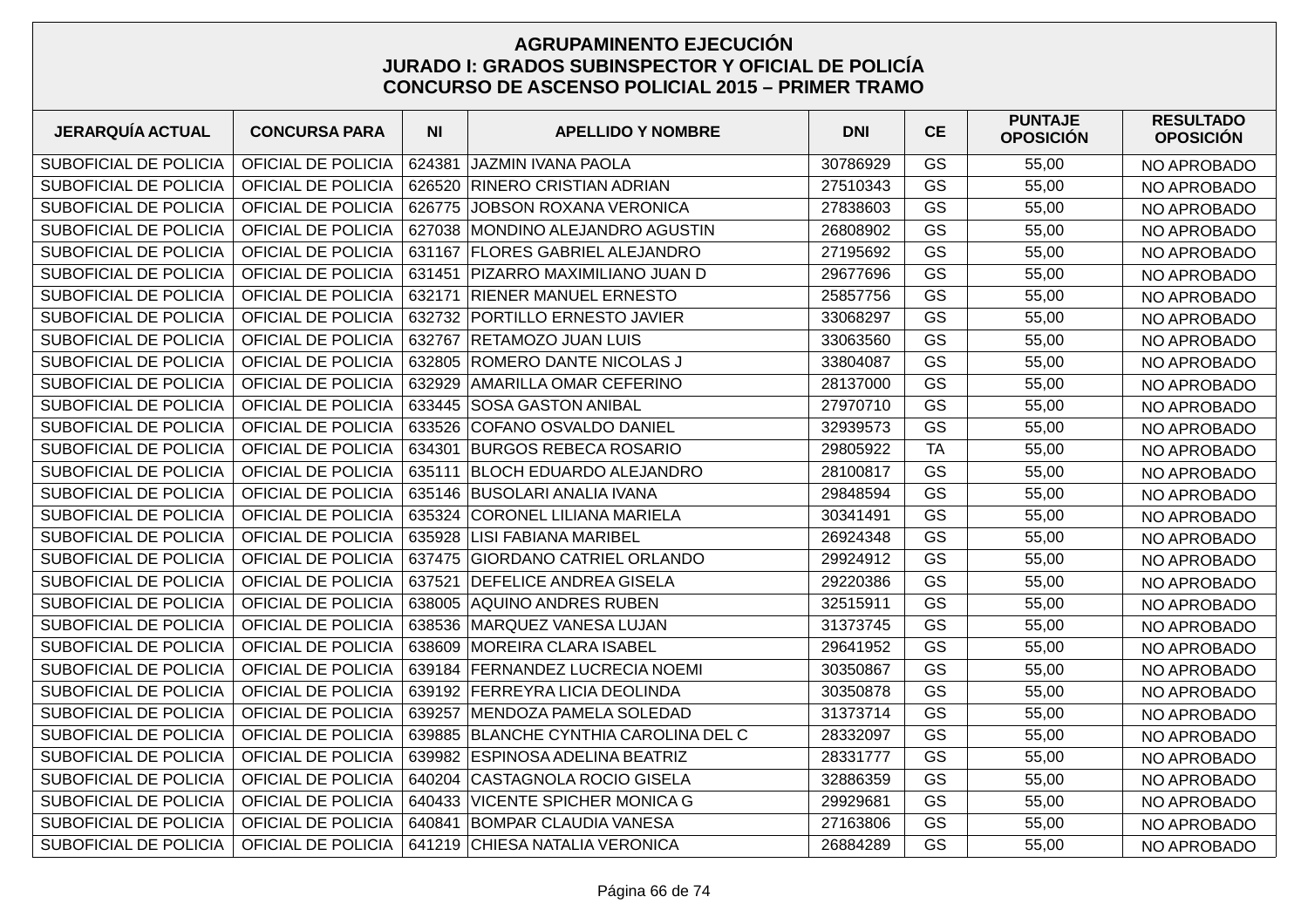| <b>JERARQUÍA ACTUAL</b> | <b>CONCURSA PARA</b> | <b>NI</b> | <b>APELLIDO Y NOMBRE</b>              | <b>DNI</b> | <b>CE</b> | <b>PUNTAJE</b><br><b>OPOSICIÓN</b> | <b>RESULTADO</b><br><b>OPOSICIÓN</b> |
|-------------------------|----------------------|-----------|---------------------------------------|------------|-----------|------------------------------------|--------------------------------------|
| SUBOFICIAL DE POLICIA   | OFICIAL DE POLICIA   | 641421    | <b>ENCINA JESUS DANIEL</b>            | 33561715   | GS        | 55,00                              | NO APROBADO                          |
| SUBOFICIAL DE POLICIA   | OFICIAL DE POLICIA   | 642444    | MENDOZA LUCAS JAVIER                  | 32868529   | GS        | 55,00                              | NO APROBADO                          |
| SUBOFICIAL DE POLICIA   | OFICIAL DE POLICIA   |           | 642622 OJEDA NADIA NOELIA             | 34843411   | GS        | 55,00                              | NO APROBADO                          |
| SUBOFICIAL DE POLICIA   | OFICIAL DE POLICIA   | 642762    | <b>PALACIOS SANDRA LEONOR</b>         | 27233757   | GS        | 55,00                              | NO APROBADO                          |
| SUBOFICIAL DE POLICIA   | OFICIAL DE POLICIA   | 643289    | SECO JOHANA ELIZABETH                 | 34915062   | GS        | 55,00                              | NO APROBADO                          |
| SUBOFICIAL DE POLICIA   | OFICIAL DE POLICIA   | 644081    | CORNEJO CLAUDIA ANDREA                | 29054241   | <b>TB</b> | 55,00                              | NO APROBADO                          |
| SUBOFICIAL DE POLICIA   | OFICIAL DE POLICIA   | 644595    | LOBOS LUCAS JUAN D                    | 32217279   | TB        | 55,00                              | NO APROBADO                          |
| SUBOFICIAL DE POLICIA   | OFICIAL DE POLICIA   |           | 645893 INSABRALDE GERMAN MATIAS       | 29529212   | GS        | 55,00                              | NO APROBADO                          |
| SUBOFICIAL DE POLICIA   | OFICIAL DE POLICIA   | 646032    | NUÑEZ EMILIANO                        | 33327638   | GS        | 55,00                              | NO APROBADO                          |
| SUBOFICIAL DE POLICIA   | OFICIAL DE POLICIA   | 646296    | <b>VILLAN EDGARDO EXEQUIEL</b>        | 30562308   | GS        | 55,00                              | NO APROBADO                          |
| SUBOFICIAL DE POLICIA   | OFICIAL DE POLICIA   | 647144    | <b>RODRIGUEZ LINO ROLANDO</b>         | 27867124   | GS        | 55,00                              | NO APROBADO                          |
| SUBOFICIAL DE POLICIA   | OFICIAL DE POLICIA   | 647985    | <b>GONZALES IVAN NAZARENO</b>         | 28331988   | GS        | 55,00                              | NO APROBADO                          |
| SUBOFICIAL DE POLICIA   | OFICIAL DE POLICIA   |           | 648809 FERNANDEZ NATALIA BEATRIZ      | 32266242   | GS        | 55,00                              | NO APROBADO                          |
| SUBOFICIAL DE POLICIA   | OFICIAL DE POLICIA   | 649007    | <b>SANCHEZ ANAHI MARCELA</b>          | 31363882   | GS        | 55,00                              | NO APROBADO                          |
| SUBOFICIAL DE POLICIA   | OFICIAL DE POLICIA   | 649775    | <b>VERON DANIEL ANTONIO</b>           | 35023134   | GS        | 55,00                              | NO APROBADO                          |
| SUBOFICIAL DE POLICIA   | OFICIAL DE POLICIA   |           | 649902 PEREYRA LUIS DARIO             | 31384091   | GS        | 55,00                              | NO APROBADO                          |
| SUBOFICIAL DE POLICIA   | OFICIAL DE POLICIA   | 649929    | <b>PALACIO VALERIA JORGELINA</b>      | 29313109   | GS        | 55,00                              | NO APROBADO                          |
| SUBOFICIAL DE POLICIA   | OFICIAL DE POLICIA   |           | 650013 ALMAZAN JOSE AUGUSTO           | 29924841   | GS        | 55,00                              | NO APROBADO                          |
| SUBOFICIAL DE POLICIA   | OFICIAL DE POLICIA   |           | 650439 CEBALLOS MARIAN CARINA         | 27863107   | GS        | 55,00                              | NO APROBADO                          |
| SUBOFICIAL DE POLICIA   | OFICIAL DE POLICIA   |           | 650595 ESCHER MARCELO ANDRES          | 32556588   | GS        | 55,00                              | NO APROBADO                          |
| SUBOFICIAL DE POLICIA   | OFICIAL DE POLICIA   |           | 650803 GARCIA EMILIANO GASTON         | 29765480   | GS        | 55,00                              | NO APROBADO                          |
| SUBOFICIAL DE POLICIA   | OFICIAL DE POLICIA   |           | 651176 LEONETTO CLAUDIO ARIEL         | 27620732   | GS        | 55,00                              | NO APROBADO                          |
| SUBOFICIAL DE POLICIA   | OFICIAL DE POLICIA   |           | 651222 LOPEZ GUSTAVO DANIEL           | 34832665   | GS        | 55,00                              | NO APROBADO                          |
| SUBOFICIAL DE POLICIA   | OFICIAL DE POLICIA   | 651320    | MANSILLA VANINA GISELA                | 33216680   | GS        | 55,00                              | NO APROBADO                          |
| SUBOFICIAL DE POLICIA   | OFICIAL DE POLICIA   | 651486    | MENDOZA HERNAN EMANUEL                | 33873077   | GS        | 55,00                              | NO APROBADO                          |
| SUBOFICIAL DE POLICIA   | OFICIAL DE POLICIA   |           | 651842 PAREDES GABRIEL IGNACIO        | 30165712   | GS        | 55,00                              | NO APROBADO                          |
| SUBOFICIAL DE POLICIA   | OFICIAL DE POLICIA   | 652237    | ROMERO LUCIANA GUADALUPE              | 28828156   | GS        | 55,00                              | NO APROBADO                          |
| SUBOFICIAL DE POLICIA   | OFICIAL DE POLICIA   | 652563    | TABORDA HUGO ARIEL ALEJANDRO          | 28931011   | GS        | 55,00                              | NO APROBADO                          |
| SUBOFICIAL DE POLICIA   | OFICIAL DE POLICIA   | 653250    | <b>AGUIRRE LEONARDO JAVIER</b>        | 31151817   | GS        | 55,00                              | NO APROBADO                          |
| SUBOFICIAL DE POLICIA   | OFICIAL DE POLICIA   | 653462    | <b>CHIANI MANUEL SIMON</b>            | 32445001   | GS        | 55,00                              | NO APROBADO                          |
| SUBOFICIAL DE POLICIA   | OFICIAL DE POLICIA   |           | 653683 HIDALGO WALTER LUCAS ALEJANDRO | 36013064   | GS        | 55,00                              | NO APROBADO                          |
| SUBOFICIAL DE POLICIA   | OFICIAL DE POLICIA   |           | 653926 SILVA MIGUEL ANGEL             | 34528418   | GS        | 55,00                              | NO APROBADO                          |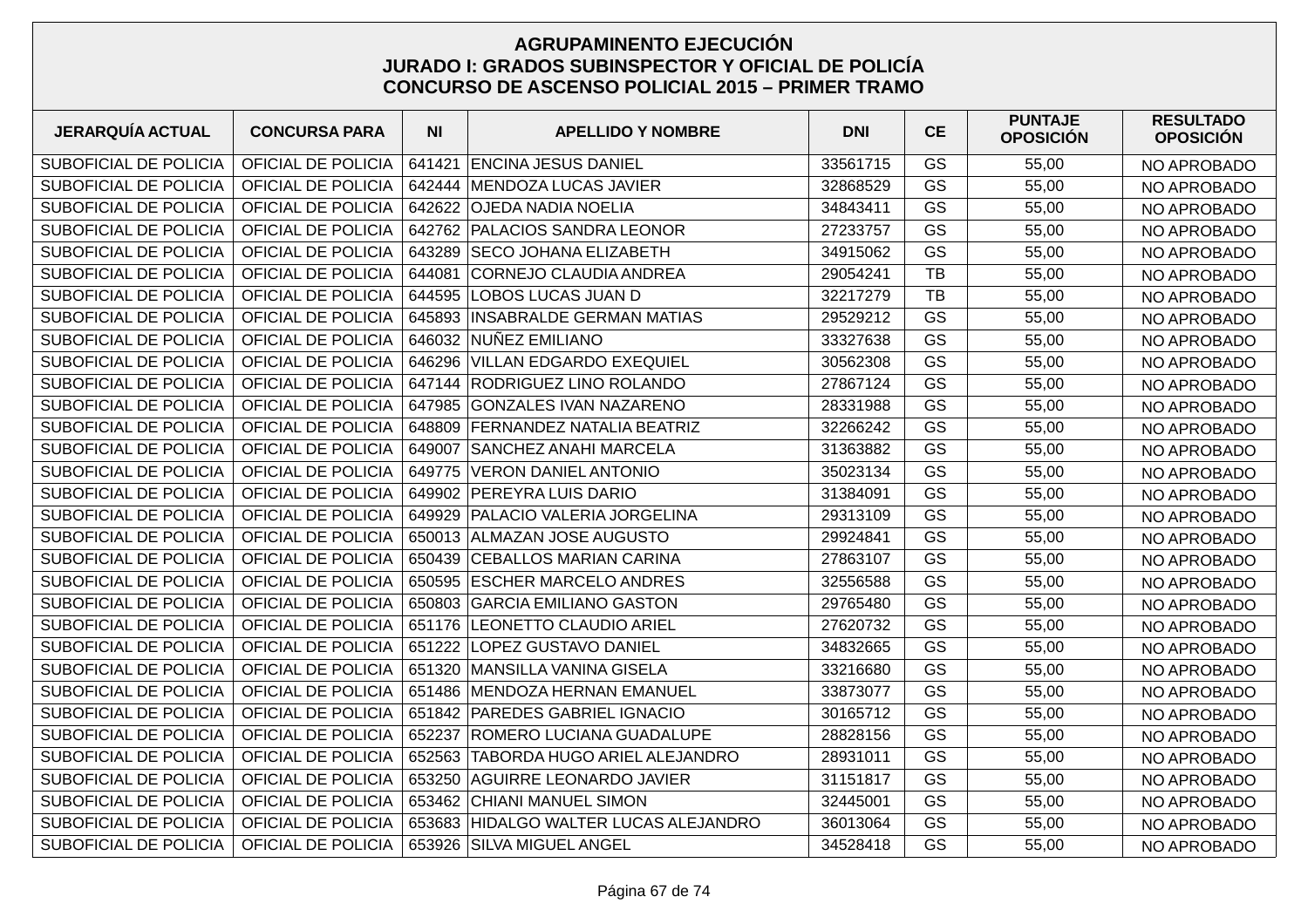| <b>JERARQUÍA ACTUAL</b> | <b>CONCURSA PARA</b> | <b>NI</b> | <b>APELLIDO Y NOMBRE</b>             | <b>DNI</b> | <b>CE</b> | <b>PUNTAJE</b><br><b>OPOSICIÓN</b> | <b>RESULTADO</b><br><b>OPOSICIÓN</b> |
|-------------------------|----------------------|-----------|--------------------------------------|------------|-----------|------------------------------------|--------------------------------------|
| SUBOFICIAL DE POLICIA   | OFICIAL DE POLICIA   |           | 654485 BERON CAROLINA ELISABET       | 27063106   | <b>GS</b> | 55,00                              | NO APROBADO                          |
| SUBOFICIAL DE POLICIA   | OFICIAL DE POLICIA   | 655619    | <b>LOCKETT CRHISTIAN GUSTAVO</b>     | 26659741   | <b>GS</b> | 55,00                              | NO APROBADO                          |
| SUBOFICIAL DE POLICIA   | OFICIAL DE POLICIA   |           | 655708 MACHADO WALTER MIGUEL         | 30198088   | GS        | 55,00                              | NO APROBADO                          |
| SUBOFICIAL DE POLICIA   | OFICIAL DE POLICIA   |           | 655937 MERRATH ROXANA FABIANA        | 34166998   | GS        | 55,00                              | NO APROBADO                          |
| SUBOFICIAL DE POLICIA   | OFICIAL DE POLICIA   | 656119    | OLIVA ANAHI SOLEDAD                  | 31274349   | <b>GS</b> | 55,00                              | NO APROBADO                          |
| SUBOFICIAL DE POLICIA   | OFICIAL DE POLICIA   |           | 656798 SCHIERANO EMILINA BELEN       | 31021730   | GS        | 55,00                              | NO APROBADO                          |
| SUBOFICIAL DE POLICIA   | OFICIAL DE POLICIA   |           | 656879 SULIGOY MARIANELA             | 34360531   | GS        | 55,00                              | NO APROBADO                          |
| SUBOFICIAL DE POLICIA   | OFICIAL DE POLICIA   |           | 656941 VEGA MARCELO DANIEL           | 34176599   | GS        | 55,00                              | NO APROBADO                          |
| SUBOFICIAL DE POLICIA   | OFICIAL DE POLICIA   | 657239    | <b>SALTENO RITA</b>                  | 29913758   | GS        | 55,00                              | NO APROBADO                          |
| SUBOFICIAL DE POLICIA   | OFICIAL DE POLICIA   | 533301    | LOPEZ EDUARDO JESUS                  | 26347927   | <b>GS</b> | 50,00                              | NO APROBADO                          |
| SUBOFICIAL DE POLICIA   | OFICIAL DE POLICIA   |           | 537594 FORZANO EDGARDO MARCELO       | 25381944   | GS        | 50,00                              | NO APROBADO                          |
| SUBOFICIAL DE POLICIA   | OFICIAL DE POLICIA   | 541010    | <b>VALLEJOS MARCELA EDIT</b>         | 20643485   | <b>GS</b> | 50,00                              | NO APROBADO                          |
| SUBOFICIAL DE POLICIA   | OFICIAL DE POLICIA   |           | 548421 MANSILLA ROBERTO GABRIEL      | 23339081   | GS        | 50,00                              | NO APROBADO                          |
| SUBOFICIAL DE POLICIA   | OFICIAL DE POLICIA   | 557455    | TOLOZA FRANCISCO DEL VALLE           | 22995135   | GS        | 50,00                              | NO APROBADO                          |
| SUBOFICIAL DE POLICIA   | OFICIAL DE POLICIA   |           | 560111 AUTINO FABIAN JOSE            | 23720827   | <b>GS</b> | 50,00                              | NO APROBADO                          |
| SUBOFICIAL DE POLICIA   | OFICIAL DE POLICIA   | 560740    | JARA GUSTAVO FABIAN                  | 23646980   | GS        | 50,00                              | NO APROBADO                          |
| SUBOFICIAL DE POLICIA   | OFICIAL DE POLICIA   |           | 561223 ROBLEDO RUBEN DARIO           | 23737674   | GS        | 50,00                              | NO APROBADO                          |
| SUBOFICIAL DE POLICIA   | OFICIAL DE POLICIA   |           | 571482 OJEDA SEBASTIAN               | 25852483   | GS        | 50,00                              | NO APROBADO                          |
| SUBOFICIAL DE POLICIA   | OFICIAL DE POLICIA   | 582247    | SALIBA ALBERTO JULIAN                | 26594855   | GS        | 50,00                              | NO APROBADO                          |
| SUBOFICIAL DE POLICIA   | OFICIAL DE POLICIA   | 584916    | <b>VELOSO CLAUDIO GUSTAVO</b>        | 25046827   | <b>GS</b> | 50,00                              | NO APROBADO                          |
| SUBOFICIAL DE POLICIA   | OFICIAL DE POLICIA   |           | 585131 ALMADA DAMIAN GUSTAVO BENITO  | 27033785   | GS        | 50,00                              | NO APROBADO                          |
| SUBOFICIAL DE POLICIA   | OFICIAL DE POLICIA   | 585718    | <b>JAIME CARLOS DANIEL</b>           | 29834370   | GS        | 50,00                              | NO APROBADO                          |
| SUBOFICIAL DE POLICIA   | OFICIAL DE POLICIA   |           | 589331 MOLINA JESUS PABLO DANIEL     | 31004452   | GS        | 50,00                              | NO APROBADO                          |
| SUBOFICIAL DE POLICIA   | OFICIAL DE POLICIA   |           | 595870 GAITAN JULIO CESAR            | 22197030   | GS        | 50,00                              | NO APROBADO                          |
| SUBOFICIAL DE POLICIA   | OFICIAL DE POLICIA   | 596108    | <b>MENDOZA MAURICIO ANDRES</b>       | 25401229   | <b>GS</b> | 50,00                              | NO APROBADO                          |
| SUBOFICIAL DE POLICIA   | OFICIAL DE POLICIA   |           | 596523 ZEBALLOS HECTOR EDGARDO       | 28819017   | GS        | 50,00                              | NO APROBADO                          |
| SUBOFICIAL DE POLICIA   | OFICIAL DE POLICIA   |           | 604780 AMADORI MATIAS LISANDRO       | 26066343   | GS        | 50,00                              | NO APROBADO                          |
| SUBOFICIAL DE POLICIA   | OFICIAL DE POLICIA   |           | 607789 GAETA GABRIELA VERONICA NOEMI | 24569953   | GS        | 50,00                              | NO APROBADO                          |
| SUBOFICIAL DE POLICIA   | OFICIAL DE POLICIA   |           | 613690 BECERRA MAURO                 | 33561476   | GS        | 50,00                              | NO APROBADO                          |
| SUBOFICIAL DE POLICIA   | OFICIAL DE POLICIA   | 619388    | MULLER EDUARDO JOSE LUIS             | 29053338   | GS        | 50,00                              | NO APROBADO                          |
| SUBOFICIAL DE POLICIA   | OFICIAL DE POLICIA   |           | 619744 BORGHETTO JOSE LUIS           | 27021192   | GS        | 50,00                              | NO APROBADO                          |
| SUBOFICIAL DE POLICIA   | OFICIAL DE POLICIA   |           | 622672 CONTRERAS MARINA MONICA       | 30787643   | GS        | 50,00                              | NO APROBADO                          |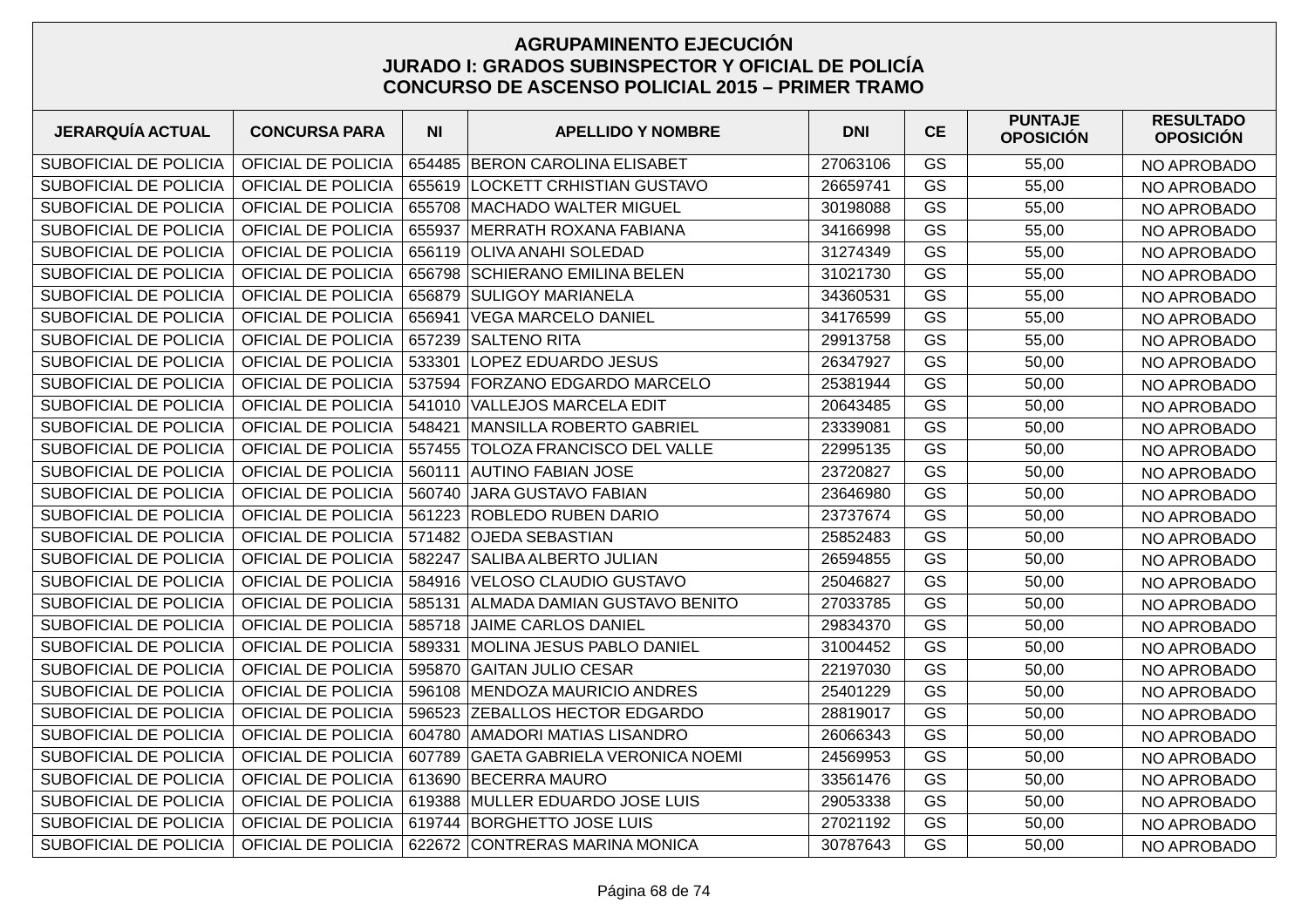| <b>JERARQUÍA ACTUAL</b> | <b>CONCURSA PARA</b> | <b>NI</b> | <b>APELLIDO Y NOMBRE</b>           | <b>DNI</b> | <b>CE</b> | <b>PUNTAJE</b><br><b>OPOSICIÓN</b> | <b>RESULTADO</b><br><b>OPOSICIÓN</b> |
|-------------------------|----------------------|-----------|------------------------------------|------------|-----------|------------------------------------|--------------------------------------|
| SUBOFICIAL DE POLICIA   | OFICIAL DE POLICIA   | 624390    | <b>JOVELLANO FELIX MIGUEL</b>      | 30864831   | GS        | 50,00                              | NO APROBADO                          |
| SUBOFICIAL DE POLICIA   | OFICIAL DE POLICIA   |           | 626422 MENCZAK ALEXIS ALFREDO      | 31069618   | GS        | 50,00                              | NO APROBADO                          |
| SUBOFICIAL DE POLICIA   | OFICIAL DE POLICIA   |           | 626449 MONTERO LEONARDO GERMAN     | 28241032   | <b>GS</b> | 50,00                              | NO APROBADO                          |
| SUBOFICIAL DE POLICIA   | OFICIAL DE POLICIA   |           | 626694 ALTAMIRANDA ENZO DAVID      | 28242962   | GS        | 50,00                              | NO APROBADO                          |
| SUBOFICIAL DE POLICIA   | OFICIAL DE POLICIA   | 626945    | <b>CORBEIRAS MAURO JOSE</b>        | 30706645   | GS        | 50,00                              | NO APROBADO                          |
| SUBOFICIAL DE POLICIA   | OFICIAL DE POLICIA   | 628085    | CHINELLATTO JUAN PABLO             | 29006088   | GS        | 50,00                              | NO APROBADO                          |
| SUBOFICIAL DE POLICIA   | OFICIAL DE POLICIA   | 628930    | <b>PIGHIN LEANDRO IVAN</b>         | 27223857   | GS        | 50,00                              | NO APROBADO                          |
| SUBOFICIAL DE POLICIA   | OFICIAL DE POLICIA   |           | 629383 CORREA ALFONSA MARTA        | 26264799   | TB        | 50,00                              | NO APROBADO                          |
| SUBOFICIAL DE POLICIA   | OFICIAL DE POLICIA   | 629456    | <b>AGUIAR JOSE EDUARDO</b>         | 28855783   | GS        | 50,00                              | NO APROBADO                          |
| SUBOFICIAL DE POLICIA   | OFICIAL DE POLICIA   | 630250    | <b>LUCERO CRISTIAN ANDRES</b>      | 33728754   | GS        | 50,00                              | NO APROBADO                          |
| SUBOFICIAL DE POLICIA   | OFICIAL DE POLICIA   |           | 630985 BUSTAMANTE DIEGO ARMANDO    | 28101031   | GS        | 50,00                              | NO APROBADO                          |
| SUBOFICIAL DE POLICIA   | OFICIAL DE POLICIA   |           | 633976 PONTE SAUL RODRIGO          | 33123879   | GS        | 50,00                              | NO APROBADO                          |
| SUBOFICIAL DE POLICIA   | OFICIAL DE POLICIA   |           | 634182 DUARTE PAOLA MARILIN        | 27414386   | <b>TA</b> | 50,00                              | NO APROBADO                          |
| SUBOFICIAL DE POLICIA   | OFICIAL DE POLICIA   | 634581    | TALTAVULL LEONARDO ADRIAN          | 33521866   | <b>TA</b> | 50,00                              | NO APROBADO                          |
| SUBOFICIAL DE POLICIA   | OFICIAL DE POLICIA   | 635430    | DOLDAN SANDRA NATALIA              | 29221055   | <b>GS</b> | 50,00                              | NO APROBADO                          |
| SUBOFICIAL DE POLICIA   | OFICIAL DE POLICIA   |           | 635481 ESPINOLA LINO MANUEL        | 31787262   | GS        | 50,00                              | NO APROBADO                          |
| SUBOFICIAL DE POLICIA   | OFICIAL DE POLICIA   |           | 635821   INZAURRALDE MARIA CECILIA | 30489123   | GS        | 50,00                              | NO APROBADO                          |
| SUBOFICIAL DE POLICIA   | OFICIAL DE POLICIA   |           | 635979 LUDUEÑA RODRIGO JAVIER      | 29722714   | GS        | 50,00                              | NO APROBADO                          |
| SUBOFICIAL DE POLICIA   | OFICIAL DE POLICIA   | 636762    | <b>VARELA JORGE LUIS</b>           | 29690238   | GS        | 50,00                              | NO APROBADO                          |
| SUBOFICIAL DE POLICIA   | OFICIAL DE POLICIA   |           | 636851 ZABALA JESICA JUDITH        | 34053544   | GS        | 50,00                              | NO APROBADO                          |
| SUBOFICIAL DE POLICIA   | OFICIAL DE POLICIA   |           | 637793 BOGARIN CARINA DANIELA      | 27761016   | <b>GS</b> | 50,00                              | NO APROBADO                          |
| SUBOFICIAL DE POLICIA   | OFICIAL DE POLICIA   |           | 638544 MARQUEZ MICAELA TAMARA      | 33316795   | GS        | 50,00                              | NO APROBADO                          |
| SUBOFICIAL DE POLICIA   | OFICIAL DE POLICIA   |           | 639311 ACOSTA ARIEL ROSENDO        | 28906072   | GS        | 50,00                              | NO APROBADO                          |
| SUBOFICIAL DE POLICIA   | OFICIAL DE POLICIA   | 639354    | <b>GONZALEZ GASTON DANIEL</b>      | 34045912   | GS        | 50,00                              | NO APROBADO                          |
| SUBOFICIAL DE POLICIA   | OFICIAL DE POLICIA   |           | 640166 ALBINO DANIELA PAOLA        | 33829702   | GS        | 50,00                              | NO APROBADO                          |
| SUBOFICIAL DE POLICIA   | OFICIAL DE POLICIA   |           | 640450 VERGARA LUCAS JAVIER        | 29693381   | GS        | 50,00                              | NO APROBADO                          |
| SUBOFICIAL DE POLICIA   | OFICIAL DE POLICIA   | 641782    | <b>GONZALEZ CARLA ROMINA</b>       | 26993917   | GS        | 50,00                              | NO APROBADO                          |
| SUBOFICIAL DE POLICIA   | OFICIAL DE POLICIA   |           | 642070 LEMA VIVIANA ROSALIA B      | 26383543   | GS        | 50,00                              | NO APROBADO                          |
| SUBOFICIAL DE POLICIA   | OFICIAL DE POLICIA   |           | 642801 PASCUALE SUSANA LEONOR      | 27935364   | GS        | 50,00                              | NO APROBADO                          |
| SUBOFICIAL DE POLICIA   | OFICIAL DE POLICIA   | 643688    | <b>AGUIRRE BLAS ALCIDES</b>        | 31384296   | TB        | 50,00                              | NO APROBADO                          |
| SUBOFICIAL DE POLICIA   | OFICIAL DE POLICIA   |           | 644820 PASCUAL JOSE LUIS           | 33216771   | TB        | 50,00                              | NO APROBADO                          |
| SUBOFICIAL DE POLICIA   | OFICIAL DE POLICIA   | 645061    | SALIWONEZYK CARLOS MARIA           | 30554283   | TB        | 50,00                              | NO APROBADO                          |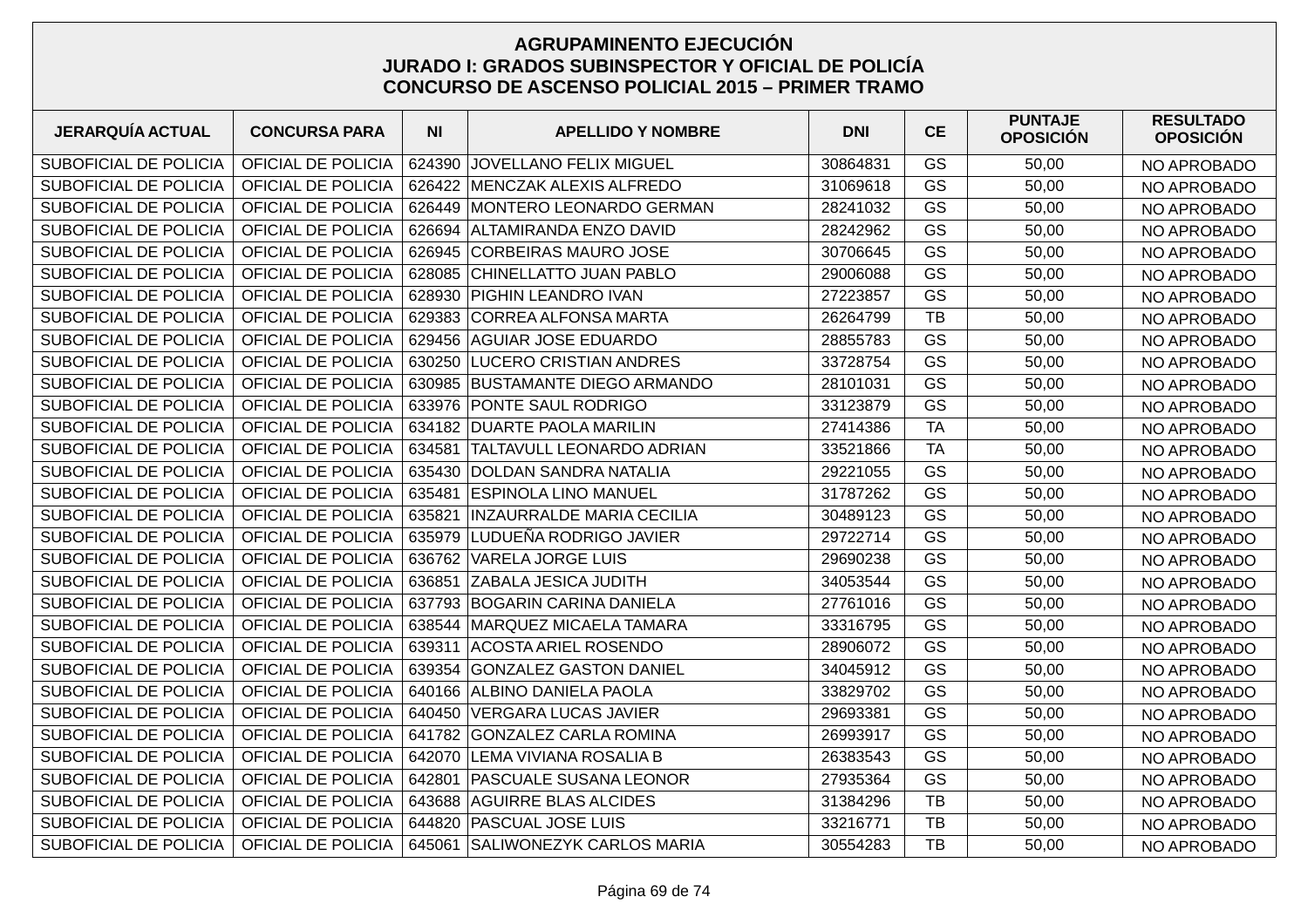| <b>JERARQUÍA ACTUAL</b> | <b>CONCURSA PARA</b> | <b>NI</b> | <b>APELLIDO Y NOMBRE</b>           | <b>DNI</b> | <b>CE</b> | <b>PUNTAJE</b><br><b>OPOSICIÓN</b> | <b>RESULTADO</b><br><b>OPOSICIÓN</b> |
|-------------------------|----------------------|-----------|------------------------------------|------------|-----------|------------------------------------|--------------------------------------|
| SUBOFICIAL DE POLICIA   | OFICIAL DE POLICIA   | 645354    | MERELLO CRISTIAN FERNANDO          | 28999653   | <b>GS</b> | 50,00                              | NO APROBADO                          |
| SUBOFICIAL DE POLICIA   | OFICIAL DE POLICIA   |           | 645460 ACEVEDO GERARDO MATIAS      | 33312253   | GS        | 50,00                              | NO APROBADO                          |
| SUBOFICIAL DE POLICIA   | OFICIAL DE POLICIA   |           | 645583 CHAVEZ JUAN ANDRES          | 31007244   | GS        | 50,00                              | NO APROBADO                          |
| SUBOFICIAL DE POLICIA   | OFICIAL DE POLICIA   |           | 646041 NUÑEZ JUAN ALBERTO          | 31155078   | GS        | 50,00                              | NO APROBADO                          |
| SUBOFICIAL DE POLICIA   | OFICIAL DE POLICIA   | 646211    | <b>ROLDAN MALENA MAGALI</b>        | 32545065   | <b>GS</b> | 50,00                              | NO APROBADO                          |
| SUBOFICIAL DE POLICIA   | OFICIAL DE POLICIA   |           | 647462 CARRIZO CLAUDIA VANINA      | 26860344   | GS        | 50,00                              | NO APROBADO                          |
| SUBOFICIAL DE POLICIA   | OFICIAL DE POLICIA   |           | 648493 CISTERNA ALEJANDRA PAOLA    | 28331772   | GS        | 50,00                              | NO APROBADO                          |
| SUBOFICIAL DE POLICIA   | OFICIAL DE POLICIA   |           | 648671 ACUÑA LEANDRO ANDRES        | 32207897   | GS        | 50,00                              | NO APROBADO                          |
| SUBOFICIAL DE POLICIA   | OFICIAL DE POLICIA   | 648876    | <b>LEMAIRE DAMIAN ESTEBAN</b>      | 33496544   | GS        | 50,00                              | NO APROBADO                          |
| SUBOFICIAL DE POLICIA   | OFICIAL DE POLICIA   |           | 648973 PARRA FEDERICO MARTIN       | 34729984   | <b>GS</b> | 50,00                              | NO APROBADO                          |
| SUBOFICIAL DE POLICIA   | OFICIAL DE POLICIA   |           | 649716 ORMAECHEA NERINA DANIELA    | 31690793   | GS        | 50,00                              | NO APROBADO                          |
| SUBOFICIAL DE POLICIA   | OFICIAL DE POLICIA   | 653110    | MIÑO MAURICIO SEBASTIAN            | 34360791   | GS        | 50,00                              | NO APROBADO                          |
| SUBOFICIAL DE POLICIA   | OFICIAL DE POLICIA   |           | 653292 ARGAÑARAZ JOSE MARIA        | 31088065   | GS        | 50,00                              | NO APROBADO                          |
| SUBOFICIAL DE POLICIA   | OFICIAL DE POLICIA   |           | 653373 BARRIENTOS FORTUNATO ANDRES | 29346297   | GS        | 50,00                              | NO APROBADO                          |
| SUBOFICIAL DE POLICIA   | OFICIAL DE POLICIA   | 653403    | <b>BOGNER MELINA ANDREA</b>        | 29693479   | GS        | 50,00                              | NO APROBADO                          |
| SUBOFICIAL DE POLICIA   | OFICIAL DE POLICIA   | 653691    | <b>JARA NELSON JESUS</b>           | 31373682   | GS        | 50,00                              | NO APROBADO                          |
| SUBOFICIAL DE POLICIA   | OFICIAL DE POLICIA   | 653896    | <b>SANEL ANIBAL GABRIEL</b>        | 28891633   | GS        | 50,00                              | NO APROBADO                          |
| SUBOFICIAL DE POLICIA   | OFICIAL DE POLICIA   |           | 654744 CASTAÑEDA LUCIA MARIELA     | 28037003   | GS        | 50,00                              | NO APROBADO                          |
| SUBOFICIAL DE POLICIA   | OFICIAL DE POLICIA   |           | 656178 ORUE ERNESTO GABRIEL        | 32105644   | GS        | 50,00                              | NO APROBADO                          |
| SUBOFICIAL DE POLICIA   | OFICIAL DE POLICIA   | 656232    | PAZ LEONARDO OMAR                  | 33039655   | <b>GS</b> | 50,00                              | NO APROBADO                          |
| SUBOFICIAL DE POLICIA   | OFICIAL DE POLICIA   |           | 656321 POLONI RICARDO DANIEL       | 33496616   | GS        | 50,00                              | NO APROBADO                          |
| SUBOFICIAL DE POLICIA   | OFICIAL DE POLICIA   |           | 656534 RODRIGUEZ RAUL GABRIEL      | 29148095   | GS        | 50,00                              | NO APROBADO                          |
| SUBOFICIAL DE POLICIA   | OFICIAL DE POLICIA   |           | 489352 RIQUELME CARLOS ARIEL       | 14509431   | GS        | 45,00                              | NO APROBADO                          |
| SUBOFICIAL DE POLICIA   | OFICIAL DE POLICIA   |           | 500011 SORBELLO RAUL LUIS          | 14143762   | TB        | 45,00                              | NO APROBADO                          |
| SUBOFICIAL DE POLICIA   | OFICIAL DE POLICIA   | 527041    | JAIME FRANCISCO ISMAEL             | 23559991   | <b>GS</b> | 45,00                              | NO APROBADO                          |
| SUBOFICIAL DE POLICIA   | OFICIAL DE POLICIA   | 527653    | <b>DEUTSCH CLAUDIO ESTEBAN</b>     | 22584813   | GS        | 45,00                              | NO APROBADO                          |
| SUBOFICIAL DE POLICIA   | OFICIAL DE POLICIA   | 532894    | NAVARRO JOSE ANIBAL                | 25519243   | GS        | 45,00                              | NO APROBADO                          |
| SUBOFICIAL DE POLICIA   | OFICIAL DE POLICIA   |           | 537896 GUASSARDO RICARDO ISMAEL    | 27606521   | GS        | 45,00                              | NO APROBADO                          |
| SUBOFICIAL DE POLICIA   | OFICIAL DE POLICIA   |           | 539031 RAMIREZ PABLO ANDRES        | 26356271   | GS        | 45,00                              | NO APROBADO                          |
| SUBOFICIAL DE POLICIA   | OFICIAL DE POLICIA   |           | 560081 ALVAREZ HECTOR OMAR         | 27223841   | GS        | 45,00                              | NO APROBADO                          |
| SUBOFICIAL DE POLICIA   | OFICIAL DE POLICIA   | 574597    | GARCIA ADRIAN OSCAR                | 24559647   | GS        | 45,00                              | NO APROBADO                          |
| SUBOFICIAL DE POLICIA   | OFICIAL DE POLICIA   | 574864    | VIÑUELA DIEGO DANIEL               | 24214926   | GS        | 45,00                              | NO APROBADO                          |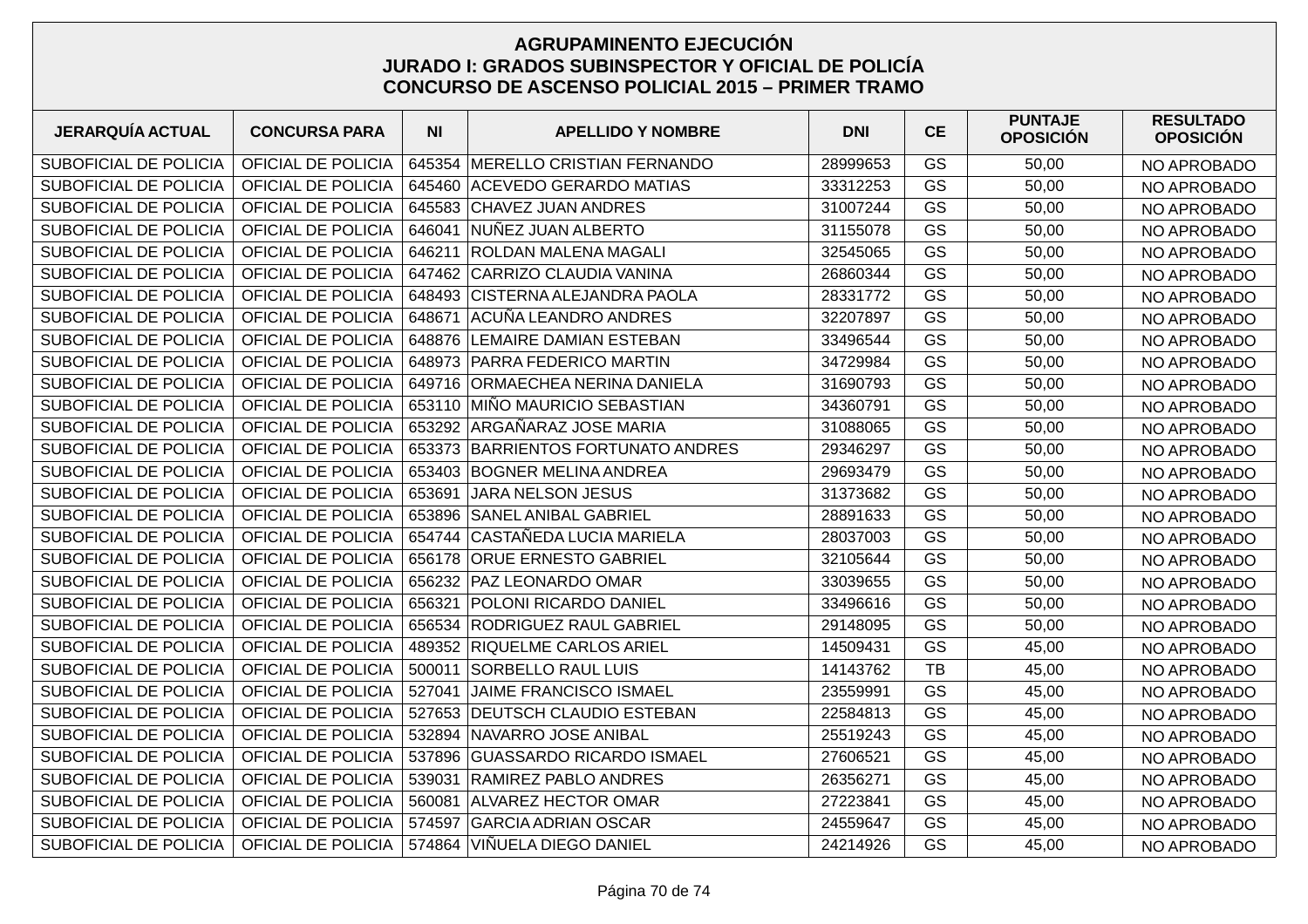| <b>JERARQUÍA ACTUAL</b> | <b>CONCURSA PARA</b> | <b>NI</b> | <b>APELLIDO Y NOMBRE</b>             | <b>DNI</b> | <b>CE</b>  | <b>PUNTAJE</b><br><b>OPOSICIÓN</b> | <b>RESULTADO</b><br><b>OPOSICIÓN</b> |
|-------------------------|----------------------|-----------|--------------------------------------|------------|------------|------------------------------------|--------------------------------------|
| SUBOFICIAL DE POLICIA   | OFICIAL DE POLICIA   | 576239    | SAMALEU ROSA ARGENTINA               | 27889942   | GS         | 45,00                              | NO APROBADO                          |
| SUBOFICIAL DE POLICIA   | OFICIAL DE POLICIA   |           | 577090 CENA CARLOS MIGUEL            | 29354568   | GS         | 45,00                              | NO APROBADO                          |
| SUBOFICIAL DE POLICIA   | OFICIAL DE POLICIA   |           | 578479 MOLINAS NELSON JAVIER         | 25161748   | GS         | 45,00                              | NO APROBADO                          |
| SUBOFICIAL DE POLICIA   | OFICIAL DE POLICIA   | 583740    | OCAMPO MARCELO CESAR OMAR            | 28684168   | GS         | 45,00                              | NO APROBADO                          |
| SUBOFICIAL DE POLICIA   | OFICIAL DE POLICIA   |           | 585696 GUARESI RICARDO DANIEL        | 29233579   | GS         | 45,00                              | NO APROBADO                          |
| SUBOFICIAL DE POLICIA   | OFICIAL DE POLICIA   | 586358    | TINEMBART OSCAR RAMON                | 31103475   | GS         | 45,00                              | NO APROBADO                          |
| SUBOFICIAL DE POLICIA   | OFICIAL DE POLICIA   | 586421    | <b>VEGA LAUREANO IVAN</b>            | 25833988   | GS         | 45,00                              | NO APROBADO                          |
| SUBOFICIAL DE POLICIA   | OFICIAL DE POLICIA   |           | 591467 ALEGRE JAVIER NICOLAS         | 27228846   | GS         | 45,00                              | NO APROBADO                          |
| SUBOFICIAL DE POLICIA   | OFICIAL DE POLICIA   |           | 596442 SEGOVIA CLAUDIO ENRIQUE       | 28736419   | GS         | 45,00                              | NO APROBADO                          |
| SUBOFICIAL DE POLICIA   | OFICIAL DE POLICIA   |           | 596825 GONZALEZ ELBIO RAUL           | 31093913   | GS         | 45,00                              | NO APROBADO                          |
| SUBOFICIAL DE POLICIA   | OFICIAL DE POLICIA   |           | 607070 VARELA PAULO ARIEL            | 23914107   | GS         | 45,00                              | NO APROBADO                          |
| SUBOFICIAL DE POLICIA   | OFICIAL DE POLICIA   |           | 617652 PERRONE LUCIANO               | 31341468   | <b>TA</b>  | 45,00                              | NO APROBADO                          |
| SUBOFICIAL DE POLICIA   | OFICIAL DE POLICIA   |           | 617962 APARICIO PORTIS WALTER DANIEL | 30891930   | GS         | 45,00                              | NO APROBADO                          |
| SUBOFICIAL DE POLICIA   | OFICIAL DE POLICIA   |           | 619370 BRACCO LEONARDO DANIEL        | 25305389   | GS         | 45,00                              | NO APROBADO                          |
| SUBOFICIAL DE POLICIA   | OFICIAL DE POLICIA   |           | 620581 PAYE ANTONIO DAVID            | 29073341   | GS         | 45,00                              | NO APROBADO                          |
| SUBOFICIAL DE POLICIA   | OFICIAL DE POLICIA   |           | 620939 BONET MONICA VIVIANA          | 24055289   | GS         | 45,00                              | NO APROBADO                          |
| SUBOFICIAL DE POLICIA   | OFICIAL DE POLICIA   |           | 622834 DIAZ MARCELA VERONICA         | 24987654   | GS         | 45,00                              | NO APROBADO                          |
| SUBOFICIAL DE POLICIA   | OFICIAL DE POLICIA   |           | 631744 FERNANDEZ MARISEL SILVANA     | 29509971   | GS         | 45,00                              | NO APROBADO                          |
| SUBOFICIAL DE POLICIA   | OFICIAL DE POLICIA   |           | 634298 DE SOUSA CECILIA LUCIANA      | 27107652   | <b>TCI</b> | 45,00                              | NO APROBADO                          |
| SUBOFICIAL DE POLICIA   | OFICIAL DE POLICIA   |           | 634972 AREVALO MIGUEL ANGEL          | 26999946   | GS         | 45,00                              | NO APROBADO                          |
| SUBOFICIAL DE POLICIA   | OFICIAL DE POLICIA   |           | 638862 SERRANO MARCELO DARIO         | 33805785   | GS         | 45,00                              | NO APROBADO                          |
| SUBOFICIAL DE POLICIA   | OFICIAL DE POLICIA   |           | 640298 PUCHETA CELINA SOLEDAD        | 27880166   | GS         | 45,00                              | NO APROBADO                          |
| SUBOFICIAL DE POLICIA   | OFICIAL DE POLICIA   |           | 640930 BUSTOS INGRID MAIRA           | 32444201   | GS         | 45,00                              | NO APROBADO                          |
| SUBOFICIAL DE POLICIA   | OFICIAL DE POLICIA   |           | 641944 HENSON CARINA VANESA          | 32217389   | GS         | 45,00                              | NO APROBADO                          |
| SUBOFICIAL DE POLICIA   | OFICIAL DE POLICIA   | 642231    | <b>LUTZ MIRIAN SILVANA</b>           | 30904862   | GS         | 45,00                              | NO APROBADO                          |
| SUBOFICIAL DE POLICIA   | OFICIAL DE POLICIA   |           | 644455 HIDALGO LUCAS DANIEL          | 32177307   | TB         | 45,00                              | NO APROBADO                          |
| SUBOFICIAL DE POLICIA   | OFICIAL DE POLICIA   |           | 647012 NAVARRO MARIO ALBERTO         | 28019374   | GS         | 45,00                              | NO APROBADO                          |
| SUBOFICIAL DE POLICIA   | OFICIAL DE POLICIA   |           | 647276 VELAZQUEZ LUCIO MARTIN        | 29853812   | GS         | 45,00                              | NO APROBADO                          |
| SUBOFICIAL DE POLICIA   | OFICIAL DE POLICIA   |           | 647705 MEDINA IGNACIO RAUL           | 30452391   | GS         | 45,00                              | NO APROBADO                          |
| SUBOFICIAL DE POLICIA   | OFICIAL DE POLICIA   | 648779    | <b>COSENTINI MATIAS JOSE</b>         | 34171547   | GS         | 45,00                              | NO APROBADO                          |
| SUBOFICIAL DE POLICIA   | OFICIAL DE POLICIA   |           | 648981 PERALTA CINTIA DANIELA        | 26763961   | GS         | 45,00                              | NO APROBADO                          |
| SUBOFICIAL DE POLICIA   | OFICIAL DE POLICIA   |           | 649554 CEBALLOS RAQUEL DIANA         | 31515860   | GS         | 45,00                              | NO APROBADO                          |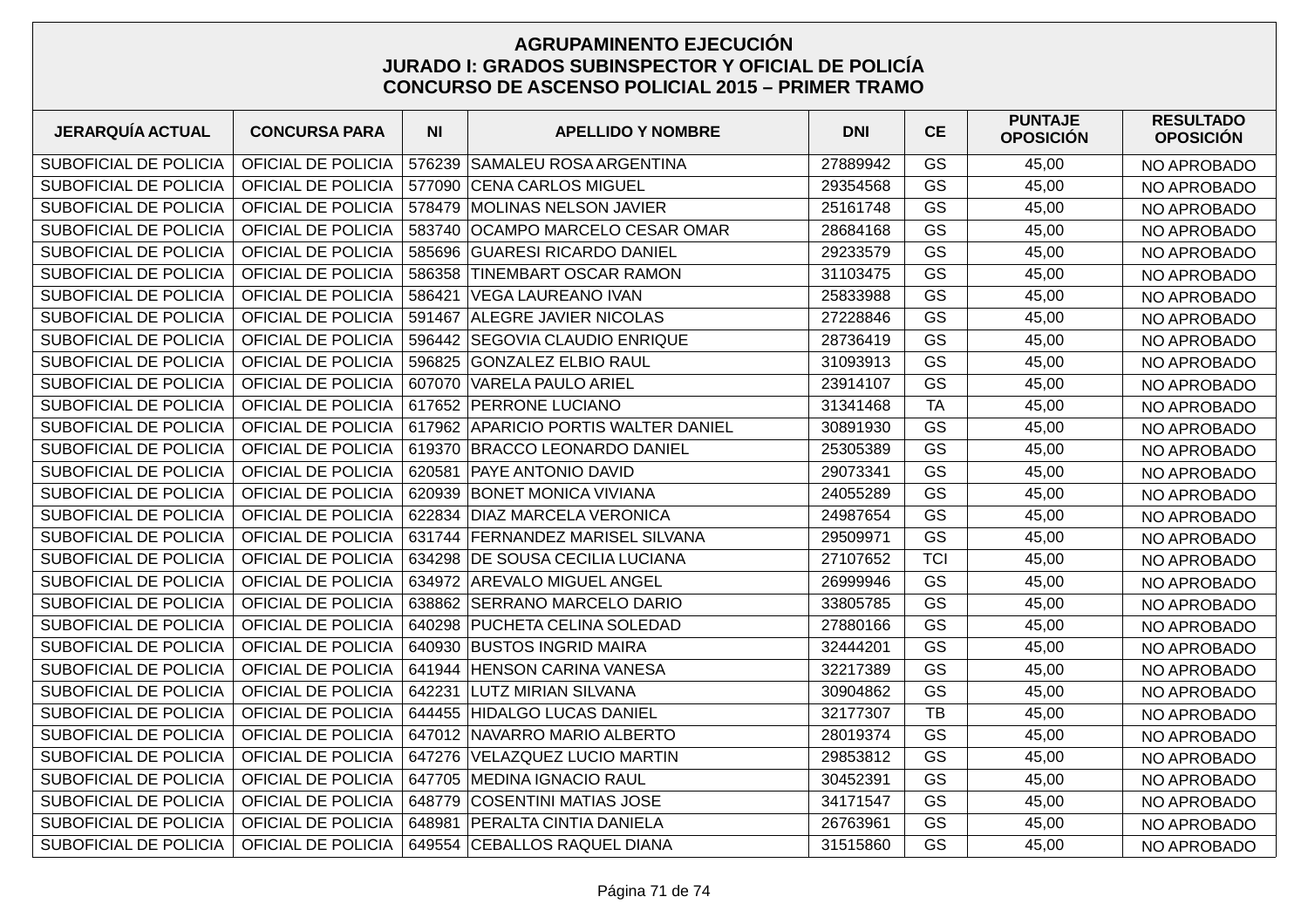| <b>JERARQUÍA ACTUAL</b> | <b>CONCURSA PARA</b> | <b>NI</b> | <b>APELLIDO Y NOMBRE</b>          | <b>DNI</b> | <b>CE</b> | <b>PUNTAJE</b><br><b>OPOSICIÓN</b> | <b>RESULTADO</b><br><b>OPOSICIÓN</b> |
|-------------------------|----------------------|-----------|-----------------------------------|------------|-----------|------------------------------------|--------------------------------------|
| SUBOFICIAL DE POLICIA   | OFICIAL DE POLICIA   |           | 650218 BENELLI CRISTIAN ROBERTO   | 30787176   | GS        | 45,00                              | NO APROBADO                          |
| SUBOFICIAL DE POLICIA   | OFICIAL DE POLICIA   |           | 650773 GAMARRA VERONICA VALERIA   | 35023224   | GS        | 45,00                              | NO APROBADO                          |
| SUBOFICIAL DE POLICIA   | OFICIAL DE POLICIA   |           | 651231 LOPEZ JORGE DANIEL         | 27063060   | GS        | 45,00                              | NO APROBADO                          |
| SUBOFICIAL DE POLICIA   | OFICIAL DE POLICIA   | 652059    | <b>REIGERT CLAUDIO EXEQUIEL</b>   | 29354852   | GS        | 45,00                              | NO APROBADO                          |
| SUBOFICIAL DE POLICIA   | OFICIAL DE POLICIA   | 652385    | <b>SCHALLER GRISELDA VERONICA</b> | 30171737   | GS        | 45,00                              | NO APROBADO                          |
| SUBOFICIAL DE POLICIA   | OFICIAL DE POLICIA   | 652628    | <b>TOLOSA CRISTIAN DAVID</b>      | 25910375   | GS        | 45,00                              | NO APROBADO                          |
| SUBOFICIAL DE POLICIA   | OFICIAL DE POLICIA   | 652636    | <b>TOMATIS MAURO IVAN</b>         | 27862003   | GS        | 45,00                              | NO APROBADO                          |
| SUBOFICIAL DE POLICIA   | OFICIAL DE POLICIA   |           | 653021 GUTIERREZ VICTOR SEBASTIAN | 30761225   | GS        | 45,00                              | NO APROBADO                          |
| SUBOFICIAL DE POLICIA   | OFICIAL DE POLICIA   | 655333    | <b>GONZALEZ ESTEBAN MATIAS</b>    | 31341062   | GS        | 45,00                              | NO APROBADO                          |
| SUBOFICIAL DE POLICIA   | OFICIAL DE POLICIA   | 656887    | <b>SZUCS YAEL DANISA</b>          | 35289525   | GS        | 45,00                              | NO APROBADO                          |
| SUBOFICIAL DE POLICIA   | OFICIAL DE POLICIA   | 494569    | YCARI JORGE YAMIL                 | 16088999   | <b>TM</b> | 40,00                              | NO APROBADO                          |
| SUBOFICIAL DE POLICIA   | OFICIAL DE POLICIA   | 501166    | <b>CASCO HECTOR FRANCISCO</b>     | 17201811   | GS        | 40,00                              | NO APROBADO                          |
| SUBOFICIAL DE POLICIA   | OFICIAL DE POLICIA   |           | 561185 RAMIREZ HUGO DANIEL        | 21801167   | GS        | 40,00                              | NO APROBADO                          |
| SUBOFICIAL DE POLICIA   | OFICIAL DE POLICIA   | 569747    | <b>ORTIZ ORLANDO RUBEN</b>        | 28581919   | GS        | 40,00                              | NO APROBADO                          |
| SUBOFICIAL DE POLICIA   | OFICIAL DE POLICIA   | 589501    | OLMOS MARIANO LEONARDO            | 27414710   | GS        | 40,00                              | NO APROBADO                          |
| SUBOFICIAL DE POLICIA   | OFICIAL DE POLICIA   | 592595    | <b>BERTONI HECTOR VALENTIN</b>    | 28022113   | GS        | 40,00                              | NO APROBADO                          |
| SUBOFICIAL DE POLICIA   | OFICIAL DE POLICIA   | 595748    | <b>CORBREUN DIEGO MARTIN</b>      | 25519816   | GS        | 40,00                              | NO APROBADO                          |
| SUBOFICIAL DE POLICIA   | OFICIAL DE POLICIA   | 619434    | CORDOBA LEANDRO MARTIN            | 29431625   | GS        | 40,00                              | NO APROBADO                          |
| SUBOFICIAL DE POLICIA   | OFICIAL DE POLICIA   |           | 622591 CHINELLATO SANDRA MABEL    | 29481061   | GS        | 40,00                              | NO APROBADO                          |
| SUBOFICIAL DE POLICIA   | OFICIAL DE POLICIA   | 625302    | GIMENEZ ELIANA ALEJANDRA          | 30010171   | GS        | 40,00                              | NO APROBADO                          |
| SUBOFICIAL DE POLICIA   | OFICIAL DE POLICIA   |           | 628581 FRETTES JOSE LUIS          | 31707139   | GS        | 40,00                              | NO APROBADO                          |
| SUBOFICIAL DE POLICIA   | OFICIAL DE POLICIA   | 632864    | TRONCOSO HECTOR HORACIO           | 26149687   | GS        | 40,00                              | NO APROBADO                          |
| SUBOFICIAL DE POLICIA   | OFICIAL DE POLICIA   |           | 634395 PAEZ NOELIA AYELEN         | 31383229   | <b>TA</b> | 40,00                              | NO APROBADO                          |
| SUBOFICIAL DE POLICIA   | OFICIAL DE POLICIA   | 635936    | <b>LOBAIZA NESTOR ABEL</b>        | 28473358   | GS        | 40,00                              | NO APROBADO                          |
| SUBOFICIAL DE POLICIA   | OFICIAL DE POLICIA   | 639834    | <b>CUEVA DIEGO RUBEN</b>          | 29452437   | GS        | 40,00                              | NO APROBADO                          |
| SUBOFICIAL DE POLICIA   | OFICIAL DE POLICIA   | 641596    | <b>FONSECA ESTEBAN JOSE</b>       | 34385378   | GS        | 40,00                              | NO APROBADO                          |
| SUBOFICIAL DE POLICIA   | OFICIAL DE POLICIA   | 642096    | <b>LESCANO VANESA NOEMI</b>       | 30488226   | GS        | 40,00                              | NO APROBADO                          |
| SUBOFICIAL DE POLICIA   | OFICIAL DE POLICIA   | 643475    | VARGAS INGRI MAGALI               | 32238612   | GS        | 40,00                              | NO APROBADO                          |
| SUBOFICIAL DE POLICIA   | OFICIAL DE POLICIA   | 644447    | HERRERA HORACIO MARTIN            | 29619908   | TB        | 40,00                              | NO APROBADO                          |
| SUBOFICIAL DE POLICIA   | OFICIAL DE POLICIA   | 646539    | TARRAGONA LORENA GUADALUPE        | 29924581   | GS        | 40,00                              | NO APROBADO                          |
| SUBOFICIAL DE POLICIA   | OFICIAL DE POLICIA   |           | 647578 GARBAGNOLI JOSE ARIEL      | 28777915   | GS        | 40,00                              | NO APROBADO                          |
| SUBOFICIAL DE POLICIA   | OFICIAL DE POLICIA   | 653900    | <b>SANEL MARCELO DANIEL</b>       | 28131803   | GS        | 40,00                              | NO APROBADO                          |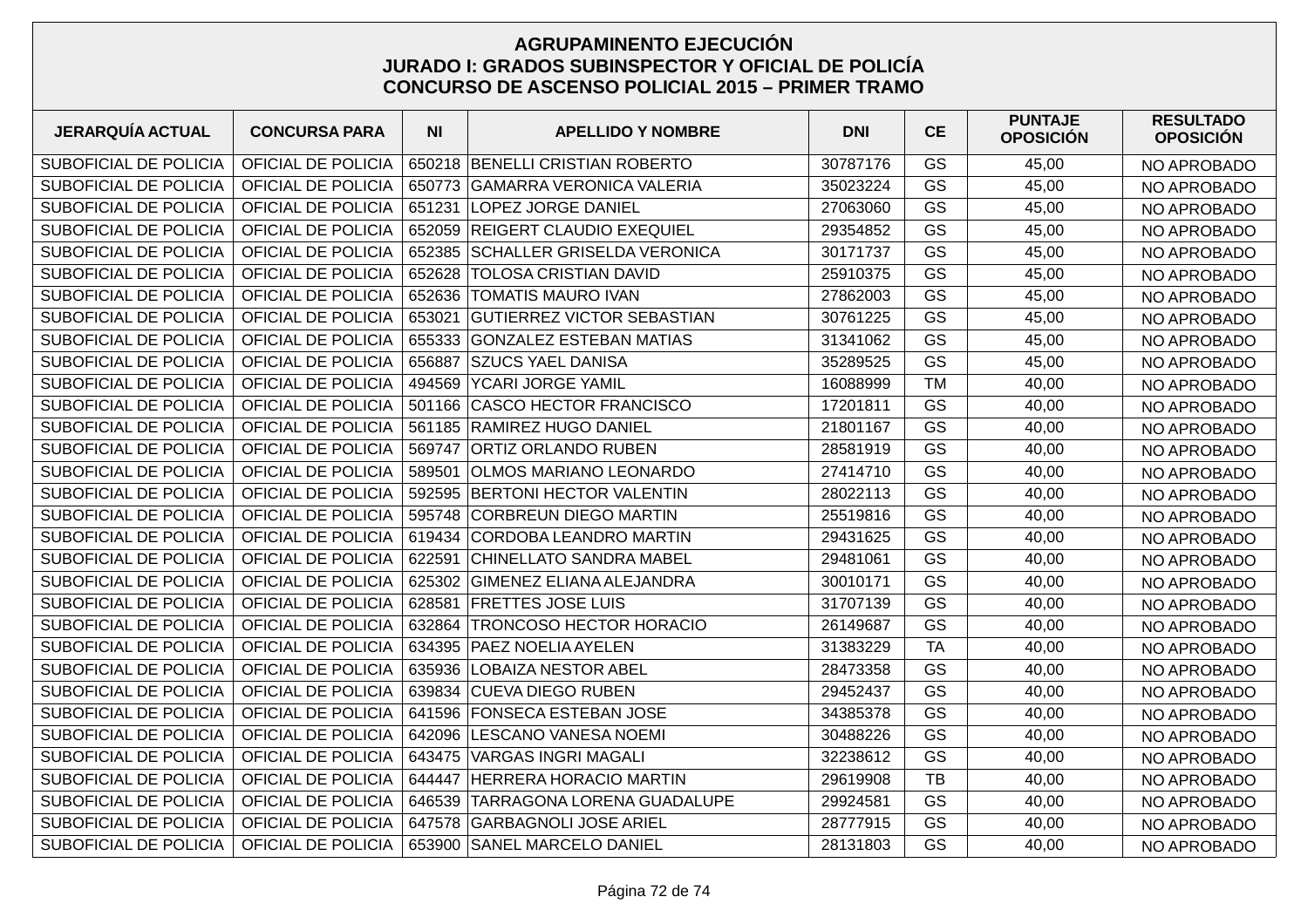## **AGRUPAMINENTO EJECUCIÓN JURADO I: GRADOS SUBINSPECTOR Y OFICIAL DE POLICÍA CONCURSO DE ASCENSO POLICIAL 2015 – PRIMER TRAMO**

| <b>JERARQUÍA ACTUAL</b> | <b>CONCURSA PARA</b> | <b>NI</b> | <b>APELLIDO Y NOMBRE</b>             | <b>DNI</b> | <b>CE</b> | <b>PUNTAJE</b><br><b>OPOSICIÓN</b> | <b>RESULTADO</b><br><b>OPOSICIÓN</b> |
|-------------------------|----------------------|-----------|--------------------------------------|------------|-----------|------------------------------------|--------------------------------------|
| SUBOFICIAL DE POLICIA   | OFICIAL DE POLICIA   |           | 654256 ALTAMIRANO DAVID ALBERTO      | 32598854   | GS        | 40,00                              | NO APROBADO                          |
| SUBOFICIAL DE POLICIA   | OFICIAL DE POLICIA   |           | 654337 ARANDA LUCAS GONZALO          | 34565273   | <b>GS</b> | 40,00                              | NO APROBADO                          |
| SUBOFICIAL DE POLICIA   | OFICIAL DE POLICIA   |           | 509329 ROGIANO FABIAN GUSTAVO        | 17904113   | <b>TM</b> | 35,00                              | NO APROBADO                          |
| SUBOFICIAL DE POLICIA   | OFICIAL DE POLICIA   |           | 539147 RODRIGUEZ DOMINGO FAUSTINO    | 23040890   | GS        | 35,00                              | NO APROBADO                          |
| SUBOFICIAL DE POLICIA   | OFICIAL DE POLICIA   |           | 541192 RINALDI OSVALDO MARTIN        | 23879927   | GS        | 35,00                              | NO APROBADO                          |
| SUBOFICIAL DE POLICIA   | OFICIAL DE POLICIA   |           | 544868 PRETTO ADRIAN NORBERTO        | 22009003   | GS        | 35,00                              | NO APROBADO                          |
| SUBOFICIAL DE POLICIA   | OFICIAL DE POLICIA   |           | 556891 CORDOBA AGUSTIN TEOFILO       | 20779085   | GS        | 35,00                              | NO APROBADO                          |
| SUBOFICIAL DE POLICIA   | OFICIAL DE POLICIA   |           | 584673 GUTIERREZ ANDRES PABLO        | 26064286   | GS        | 35,00                              | NO APROBADO                          |
| SUBOFICIAL DE POLICIA   | OFICIAL DE POLICIA   |           | 602868 ARANDA EMILIO DANIEL          | 27518649   | GS        | 35,00                              | NO APROBADO                          |
| SUBOFICIAL DE POLICIA   | OFICIAL DE POLICIA   |           | 638943 VELIZ MARIA ELENA             | 31004697   | GS        | 35,00                              | NO APROBADO                          |
| SUBOFICIAL DE POLICIA   | OFICIAL DE POLICIA   |           | 639419 GONZALEZ VANINA RAQUEL        | 31386256   | GS        | 35,00                              | NO APROBADO                          |
| SUBOFICIAL DE POLICIA   | OFICIAL DE POLICIA   |           | 649783 YALASI JOSE CARLOS            | 27224539   | GS        | 35,00                              | NO APROBADO                          |
| SUBOFICIAL DE POLICIA   | OFICIAL DE POLICIA   |           | 551295 ARRIONDO RAMON OSCAR          | 27413699   | GS        | 30,00                              | NO APROBADO                          |
| SUBOFICIAL DE POLICIA   | OFICIAL DE POLICIA   |           | 560928 MARTINEZ ROBERTO EMILIO       | 27652765   | GS        | 30,00                              | NO APROBADO                          |
| SUBOFICIAL DE POLICIA   | OFICIAL DE POLICIA   |           | 584711 LENIART LIONEL                | 25234637   | <b>GS</b> | 30,00                              | NO APROBADO                          |
| SUBOFICIAL DE POLICIA   | OFICIAL DE POLICIA   |           | 613487 FERNANDEZ ALEJANDRO GABRIEL   | 29352715   | GS        | 30,00                              | NO APROBADO                          |
| SUBOFICIAL DE POLICIA   | OFICIAL DE POLICIA   | 655511    | <b>INSAURRALDE ALFREDO LUIS</b>      | 32087452   | GS        | 30,00                              | NO APROBADO                          |
| SUBOFICIAL DE POLICIA   | OFICIAL DE POLICIA   |           | 538205 LUNA MANUEL RICARDO           | 25339668   | GS        | 25,00                              | NO APROBADO                          |
| SUBOFICIAL DE POLICIA   | OFICIAL DE POLICIA   |           | 653454 CHIANI ERNESTO MARTIN         | 31384235   | GS        | 25,00                              | NO APROBADO                          |
| SUBOFICIAL DE POLICIA   | OFICIAL DE POLICIA   |           | 511684 ACUÑA CLAUDIA FABIANA         | 20321033   | <b>GS</b> |                                    | <b>AUSENTE</b>                       |
| SUBOFICIAL DE POLICIA   | OFICIAL DE POLICIA   |           | 513547 VARISCO RAMONA ISABEL         | 16531944   | GS        | $\overline{\phantom{a}}$           | <b>AUSENTE</b>                       |
| SUBOFICIAL DE POLICIA   | OFICIAL DE POLICIA   |           | 524115 MANDON MARCELO JAVIER         | 21491126   | GS        |                                    | <b>AUSENTE</b>                       |
| SUBOFICIAL DE POLICIA   | OFICIAL DE POLICIA   |           | 530051 GALLO GUSTAVO GABRIEL         | 23959363   | GS        |                                    | <b>AUSENTE</b>                       |
| SUBOFICIAL DE POLICIA   | OFICIAL DE POLICIA   |           | 532495 MACIEL ROSANA ELIZABET        | 20939953   | GS        |                                    | <b>AUSENTE</b>                       |
| SUBOFICIAL DE POLICIA   | OFICIAL DE POLICIA   |           | 551074 FARIAS JOSE LUIS              | 24152739   | <b>GS</b> |                                    | <b>AUSENTE</b>                       |
| SUBOFICIAL DE POLICIA   | OFICIAL DE POLICIA   |           | 560359 CESONI HERNAN PABLO           | 22068804   | GS        |                                    | <b>AUSENTE</b>                       |
| SUBOFICIAL DE POLICIA   | OFICIAL DE POLICIA   |           | 561240 RUOPPULO DELFOR DANIEL        | 23911868   | GS        |                                    | <b>AUSENTE</b>                       |
| SUBOFICIAL DE POLICIA   | OFICIAL DE POLICIA   |           | 569453 MALDONADO WALTER SEBASTIAN    | 28568864   | GS        |                                    | <b>AUSENTE</b>                       |
| SUBOFICIAL DE POLICIA   | OFICIAL DE POLICIA   |           | 571393 BRIZUELA ARIEL ADRIAN         | 28710221   | GS        |                                    | <b>AUSENTE</b>                       |
| SUBOFICIAL DE POLICIA   | OFICIAL DE POLICIA   |           | 583197 GARCIA GOMEZ MIGUEL ALEJANDRO | 25852019   | GS        |                                    | <b>AUSENTE</b>                       |
| SUBOFICIAL DE POLICIA   | OFICIAL DE POLICIA   |           | 585394 CUEVAS RICARDO ARIEL          | 27967474   | GS        |                                    | <b>AUSENTE</b>                       |
| SUBOFICIAL DE POLICIA   | OFICIAL DE POLICIA   |           | 599531 COZZITORTO MAIRA NATALIA      | 24943481   | <b>TA</b> |                                    | <b>AUSENTE</b>                       |